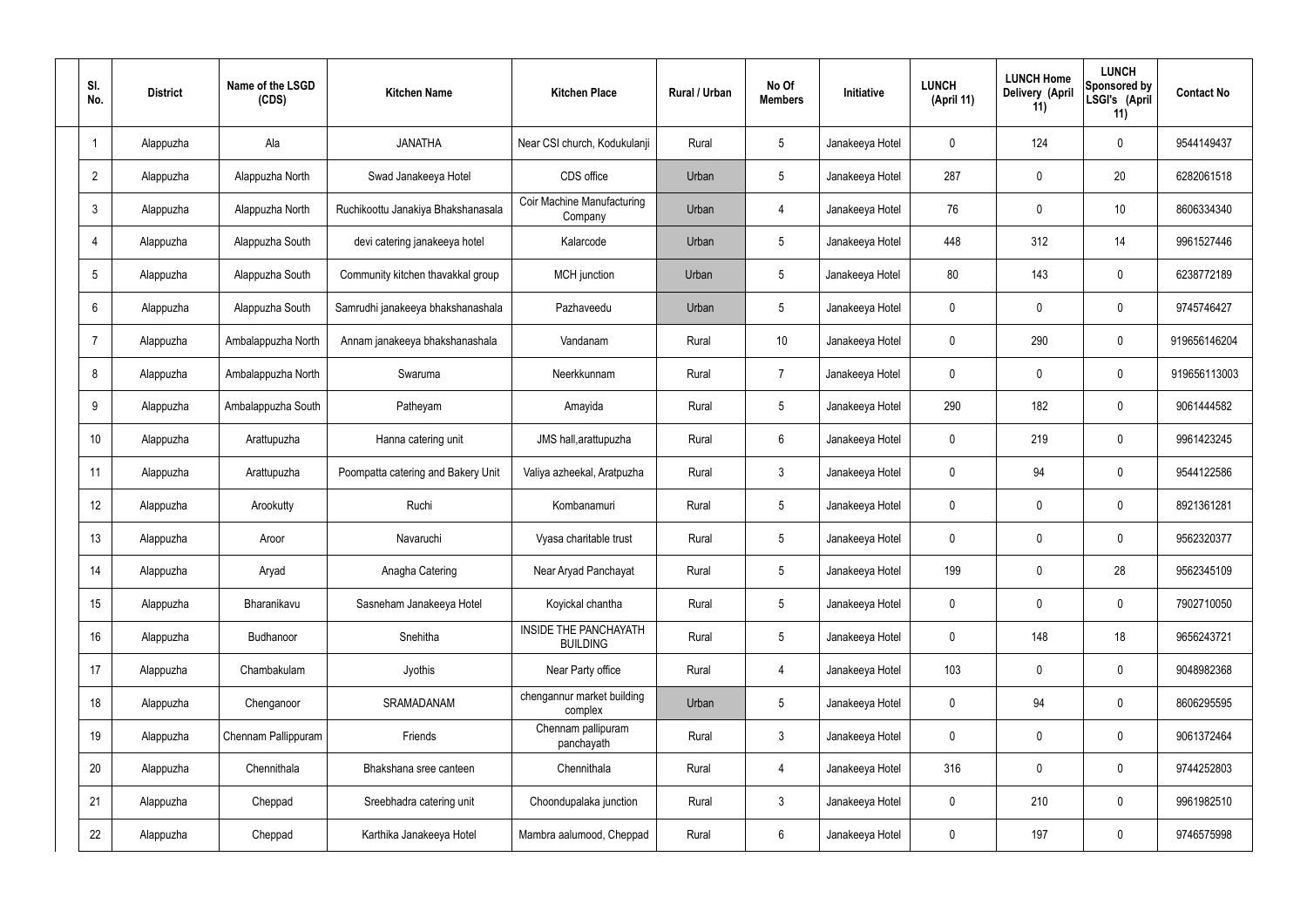|    | SI.<br>No.      | <b>District</b> | Name of the LSGD<br>(CDS) | <b>Kitchen Name</b>           | <b>Kitchen Place</b>                    | Rural / Urban | No Of<br><b>Members</b> | Initiative      | <b>LUNCH</b><br>(April 11) | <b>LUNCH Home</b><br><b>Delivery (April</b><br>11) | <b>LUNCH</b><br>Sponsored by<br>LSGI's (April<br>11) | <b>Contact No</b> |
|----|-----------------|-----------------|---------------------------|-------------------------------|-----------------------------------------|---------------|-------------------------|-----------------|----------------------------|----------------------------------------------------|------------------------------------------------------|-------------------|
|    | 23              | Alappuzha       | Cheriyanad                | <b>DARSANA</b>                | Near GOLDEN PALACE<br><b>AUDITORIUM</b> | Rural         | 5                       | Janakeeya Hotel | 0                          | 118                                                | $\boldsymbol{0}$                                     | 9747958424        |
|    | 24              | Alappuzha       | Cherthala Municipality    | Santwanam                     | Ward 10                                 | Urban         | 5                       | Janakeeya Hotel | 0                          | $\mathbf 0$                                        | $\boldsymbol{0}$                                     | 8848178001        |
|    | 25              | Alappuzha       | Cherthala Municipality    | <b>NULM</b> canteen           | Cherthala Municipality                  | Urban         | 5                       | Janakeeya Hotel | 0                          | $\mathbf 0$                                        | $\mathbf 0$                                          | 6282870356        |
|    | 26              | Alappuzha       | Cherthala South           | Kashinandana                  | Cherthala S                             | Rural         | 10                      | Janakeeya Hotel | 0                          | $\mathbf 0$                                        | $\boldsymbol{0}$                                     | 9745940057        |
|    | 27              | Alappuzha       | Cheruthana                | Sreedurga janakeeya hotel     | Near govt HSS aayaparambu               | Rural         | 4                       | Janakeeya Hotel | 207                        | 0                                                  | $\boldsymbol{0}$                                     | 9961178936        |
|    | 28              | Alappuzha       | Chettikulangara           | SREE VINAYAKA JANAKEEYA HOTEL | <b>KARIPUZHA</b>                        | Rural         | $\mathfrak{Z}$          | Janakeeya Hotel | 125                        | 0                                                  | $\boldsymbol{0}$                                     | 9656810109        |
|    | 29              | Alappuzha       | Chingoli                  | souhridam unit                | karthikappally I p school               | Rural         | $\mathfrak{Z}$          | Janakeeya Hotel | 0                          | 185                                                | $\boldsymbol{0}$                                     | 7559808470        |
|    | 30 <sup>°</sup> | Alappuzha       | Chunakkara                | Vanitha Canteen               | Chunakkara                              | Rural         | $\mathfrak{Z}$          | Janakeeya Hotel | 0                          | 0                                                  | $\boldsymbol{0}$                                     | 9400509985        |
|    | 31              | Alappuzha       | Devikulangara             | Thripthi                      | Buds school, devikulangara              | Rural         | 4                       | Janakeeya Hotel | 0                          | 111                                                | $\mathbf 0$                                          | 9746712528        |
|    | 32              | Alappuzha       | Edathua                   | Theertham                     | Edathua market                          | Rural         | $\mathfrak{Z}$          | Janakeeya Hotel | 111                        | 0                                                  | $\boldsymbol{0}$                                     | 9544351169        |
|    | 33              | Alappuzha       | Ezhupunna                 | Neethipeedam                  | Eramalloor                              | Rural         | 8                       | Janakeeya Hotel | 0                          | $\boldsymbol{0}$                                   | $\pmb{0}$                                            | 9946790986        |
|    | 34              | Alappuzha       | Harippad                  | Swad                          | A private Hotel's Kitchen               | Urban         | $\overline{4}$          | Janakeeya Hotel | 0                          | 0                                                  | $\boldsymbol{0}$                                     | 9562373933        |
|    | 35              | Alappuzha       | Kadakkarappally           | Soorya                        | Kandamangalam temple<br>auditorium      | Rural         | 5                       | Janakeeya Hotel | 0                          | $\mathbf 0$                                        | $\mathbf 0$                                          | 9895266763        |
|    | 36              | Alappuzha       | Kainakary                 | Sivakashi                     | Near Panchayath                         | Rural         | 5                       | Janakeeya Hotel | 116                        | $\pmb{0}$                                          | $\pmb{0}$                                            | 8111821552        |
|    | 37              | Alappuzha       | Kandalloor                | Annapoorna Hotel              | Near Velanchira junction                | Rural         | $\overline{4}$          | Janakeeya Hotel | $\mathbf 0$                | $\mathbf 0$                                        | $\pmb{0}$                                            | -9747600181       |
|    | 38              | Alappuzha       | Kanjikuzhy                | Santhwanam                    | Opposite NSS college                    | Rural         | 5                       | Janakeeya Hotel | 0                          | $\pmb{0}$                                          | $\pmb{0}$                                            | 9605307328        |
|    | 39              | Alappuzha       | Karthikappally            | Ruchi                         | Community hall                          | Rural         | $6\phantom{.0}$         | Janakeeya Hotel | 286                        | $\pmb{0}$                                          | $\pmb{0}$                                            | 9747607478        |
|    | 40              | Alappuzha       | Karuvatta                 | Karunya janakeeya hotel       | Near Aashramam junction                 | Rural         | $6\phantom{.0}$         | Janakeeya Hotel | 652                        | $\pmb{0}$                                          | $\pmb{0}$                                            | 916282508791      |
|    | 41              | Alappuzha       | Kavalam                   | Koottukari Janakeeya Hotel    | <b>Near Permanent Outlet</b>            | Rural         | 5                       | Janakeeya Hotel | 0                          | $\overline{0}$                                     | $\pmb{0}$                                            | 9744173219        |
|    | 42              | Alappuzha       | Kayamkulam West           | palazhy catering unit         | Kallummood junction                     | Urban         | 5                       | Janakeeya Hotel | 0                          | 228                                                | $\pmb{0}$                                            | 9388819110        |
|    | 43              | Alappuzha       | Kodamthurath              | <b>MATRUSAKTHI</b>            | <b>KUTHIYATHODE</b>                     | Rural         | $5\,$                   | Janakeeya Hotel | 0                          | $\pmb{0}$                                          | $\pmb{0}$                                            | 8281687439        |
| ՋQ | 44              | Alappuzha       | Krishnapuram              | Kanivu catering unit          | Near SCB, kappil                        | Rural         | $\overline{4}$          | Janakeeya Hotel | 0                          | $\pmb{0}$                                          | $\pmb{0}$                                            | 9544047480        |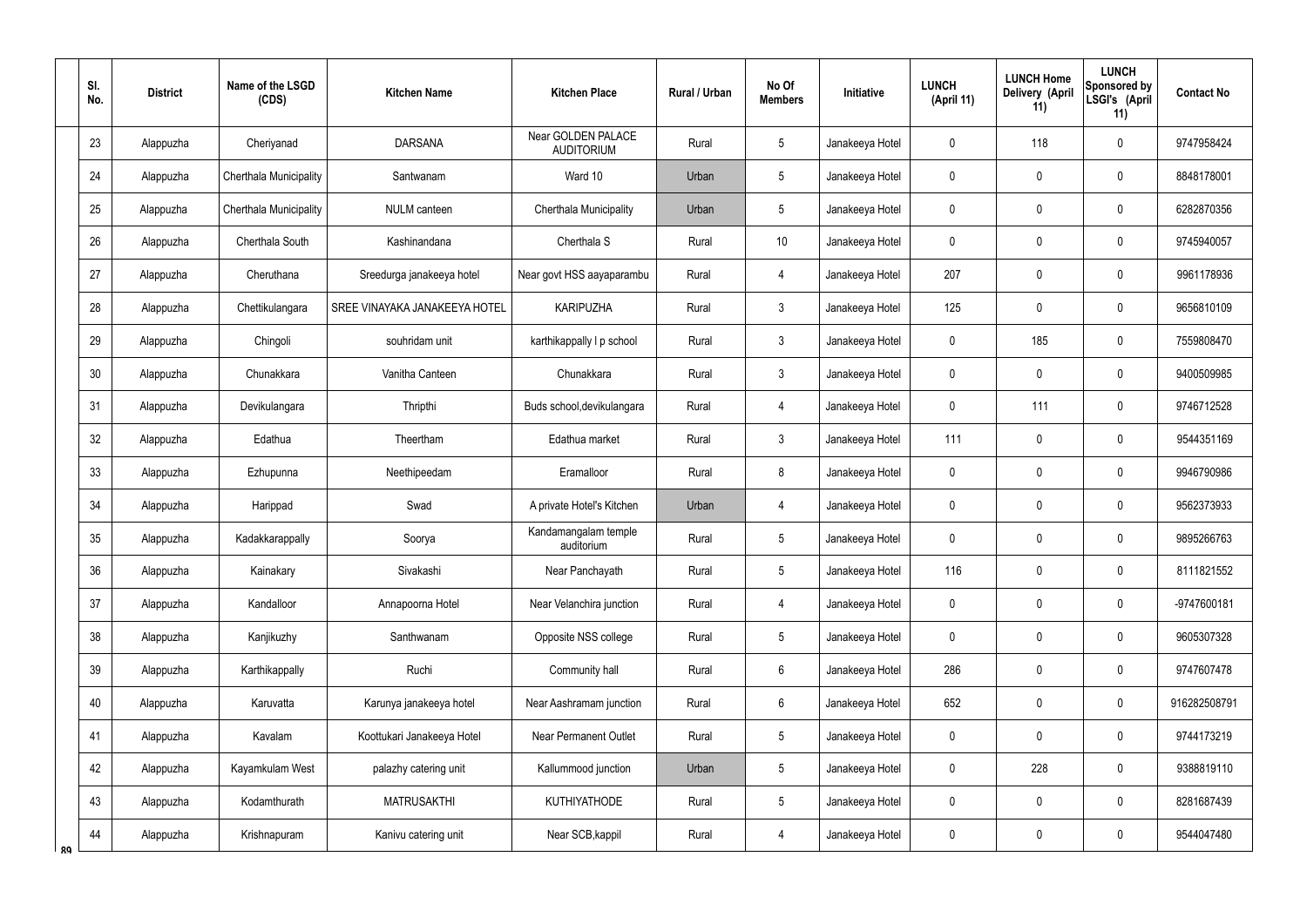|   | SI.<br>No. | <b>District</b> | Name of the LSGD<br>(CDS)   | <b>Kitchen Name</b>             | <b>Kitchen Place</b>                        | Rural / Urban | No Of<br><b>Members</b> | Initiative      | <b>LUNCH</b><br>(April 11) | <b>LUNCH Home</b><br>Delivery (April<br>11) | <b>LUNCH</b><br>Sponsored by<br>LSGI's (April<br>11) | <b>Contact No</b> |
|---|------------|-----------------|-----------------------------|---------------------------------|---------------------------------------------|---------------|-------------------------|-----------------|----------------------------|---------------------------------------------|------------------------------------------------------|-------------------|
| ಾ | 45         | Alappuzha       | Kumarapuram                 | Mahadeva jankeeya hotel         | Near kavarattu temple                       | Rural         | $\mathbf{3}$            | Janakeeya Hotel | 757                        | $\mathbf 0$                                 | $\mathbf 0$                                          | 918606736168      |
|   | 46         | Alappuzha       | Kumarapuram                 | Navodhaya janakeeya hotel       | Kumarapuram                                 | Rural         | $\mathbf{3}$            | Janakeeya Hotel | 344                        | $\mathbf 0$                                 | $\mathbf 0$                                          | 9037499871        |
|   | 47         | Alappuzha       | Kuthiyathode                | Ruchi Janakeeya Hotel           | Near kuthiyathode panchayath<br>office      | Rural         | $5\overline{)}$         | Janakeeya Hotel | $\mathbf 0$                | $\mathbf 0$                                 | $\mathbf 0$                                          | 9249269374        |
|   | 48         | Alappuzha       | Mannanchery                 | Snehitha                        | Panchayat building                          | Rural         | 4                       | Janakeeya Hotel | 56                         | 36                                          | $\mathbf 0$                                          | 9544461740        |
|   | 49         | Alappuzha       | Mannar                      | Snehadhara                      | Kunnathur devasom                           | Rural         | $5\phantom{.0}$         | Janakeeya Hotel | 347                        | $\mathbf 0$                                 | $\mathbf 0$                                          | 9567853570        |
|   | 50         | Alappuzha       | Mararikulam North           | Ruchisree                       | Kanichukulangara                            | Rural         | $5\phantom{.0}$         | Janakeeya Hotel | $\mathbf 0$                | $\mathbf 0$                                 | $\mathbf 0$                                          |                   |
|   | 51         | Alappuzha       | Mararikulam South           | Snehasparsham                   | Kattoor                                     | Rural         | $\overline{4}$          | Janakeeya Hotel | $\mathbf 0$                | 100                                         | $\mathbf 0$                                          | 9747881642        |
|   | 52         | Alappuzha       | Mavelikkara<br>Thamarakulam | Thripthi Catering               | Thamarakulam                                | Rural         | $5\phantom{.0}$         | Janakeeya Hotel | $\mathbf 0$                | $\mathbf 0$                                 | $\mathbf 0$                                          | 8281558036        |
|   | 53         | Alappuzha       | Mavelikkara<br>Thekkekara   | Bhai catering                   | Pallarimangalam                             | Rural         | $5\phantom{.0}$         | Janakeeya Hotel | 314                        | $\mathbf 0$                                 | $\mathbf 0$                                          | 9539851155        |
|   | 54         | Alappuzha       | Mavelikkara<br>Thekkekara   | Snehatheeram                    | Kurathikkadu                                | Rural         | $5\phantom{.0}$         | Janakeeya Hotel | 136                        | $\mathbf 0$                                 | $\mathbf 0$                                          | 9656960190        |
|   | 55         | Alappuzha       | Muhamma                     | <b>SNV Catering</b>             | Near Community Health<br>Centre             | Rural         | $5\phantom{.0}$         | Janakeeya Hotel | 180                        | $\mathbf 0$                                 | $\mathbf 0$                                          | 9605388763        |
|   | 56         | Alappuzha       | Mulakkuzha                  | Snehathanal                     | Mulakkuzha                                  | Rural         | $5\phantom{.0}$         | Janakeeya Hotel | $\mathbf 0$                | 170                                         | $\mathbf 0$                                          | 9037085079        |
|   | 57         | Alappuzha       | Muttar                      | Ruchi Catering Unit             | Panchayat Building                          | Rural         |                         | Janakeeya Hotel | $\mathbf 0$                | 0                                           | $\mathbf 0$                                          | 9072276826        |
|   | 58         | Alappuzha       | Nedumudy                    | Oruma                           | Champakulam                                 | Rural         | $5\phantom{.0}$         | Janakeeya Hotel | 150                        | $\mathbf 0$                                 | $\mathbf 0$                                          | 9188536147        |
|   | 59         | Alappuzha       | Neelamperoor                | Amrutha Janakeeya Bhakshanasala | Panchayat Building                          | Rural         | $\mathbf{3}$            | Janakeeya Hotel | $\mathbf 0$                | $\mathbf 0$                                 | $\mathbf 0$                                          | 9656167060        |
|   | 60         | Alappuzha       | Nooranad                    | Amma Canteen                    | Inside market place, Noornad                | Rural         | $5\overline{)}$         | Janakeeya Hotel | $\pmb{0}$                  | $\pmb{0}$                                   | $\mathbf 0$                                          | 7034377340        |
|   | 61         | Alappuzha       | Palamel                     | Arogya Canteen                  | Panchayat office compound                   | Rural         | $\overline{4}$          | Janakeeya Hotel | $\pmb{0}$                  | $\pmb{0}$                                   | $\mathbf 0$                                          | 9497107651        |
|   | 62         | Alappuzha       | Pallippad                   | Annapoorneswari catering unit   | Irattakulangara junction                    | Rural         | $5\phantom{.0}$         | Janakeeya Hotel | 165                        | $\pmb{0}$                                   | $\mathbf 0$                                          | 9562318624        |
|   | 63         | Alappuzha       | Panavally                   | Harikrishnan                    | near nalpatheneswaram<br>temple             | Rural         | $\mathbf{1}$            | Janakeeya Hotel | $\pmb{0}$                  | $\pmb{0}$                                   | $\mathbf 0$                                          | 9961774363        |
|   | 64         | Alappuzha       | Pandanad                    | Sreebhadra                      | Muthavazhi                                  | Rural         | $5\phantom{.0}$         | Janakeeya Hotel | $\pmb{0}$                  | 95                                          | $\mathbf 0$                                          | 9947120239        |
|   | 65         | Alappuzha       | Pathiyoor                   | Dakshina catering unit          | Mahalekshmi auditorium,<br>kareelakulangara | Rural         | $5\phantom{.0}$         | Janakeeya Hotel | $\pmb{0}$                  | 144                                         | $\mathbf 0$                                          | 9048200655        |
|   | 66         | Alappuzha       | Pattanakkad                 | Aparna                          | Opposite of pattanakkad<br>gramapanchayath  | Rural         | $5\phantom{.0}$         | Janakeeya Hotel | 0                          | $\pmb{0}$                                   | $\boldsymbol{0}$                                     | 9037450634        |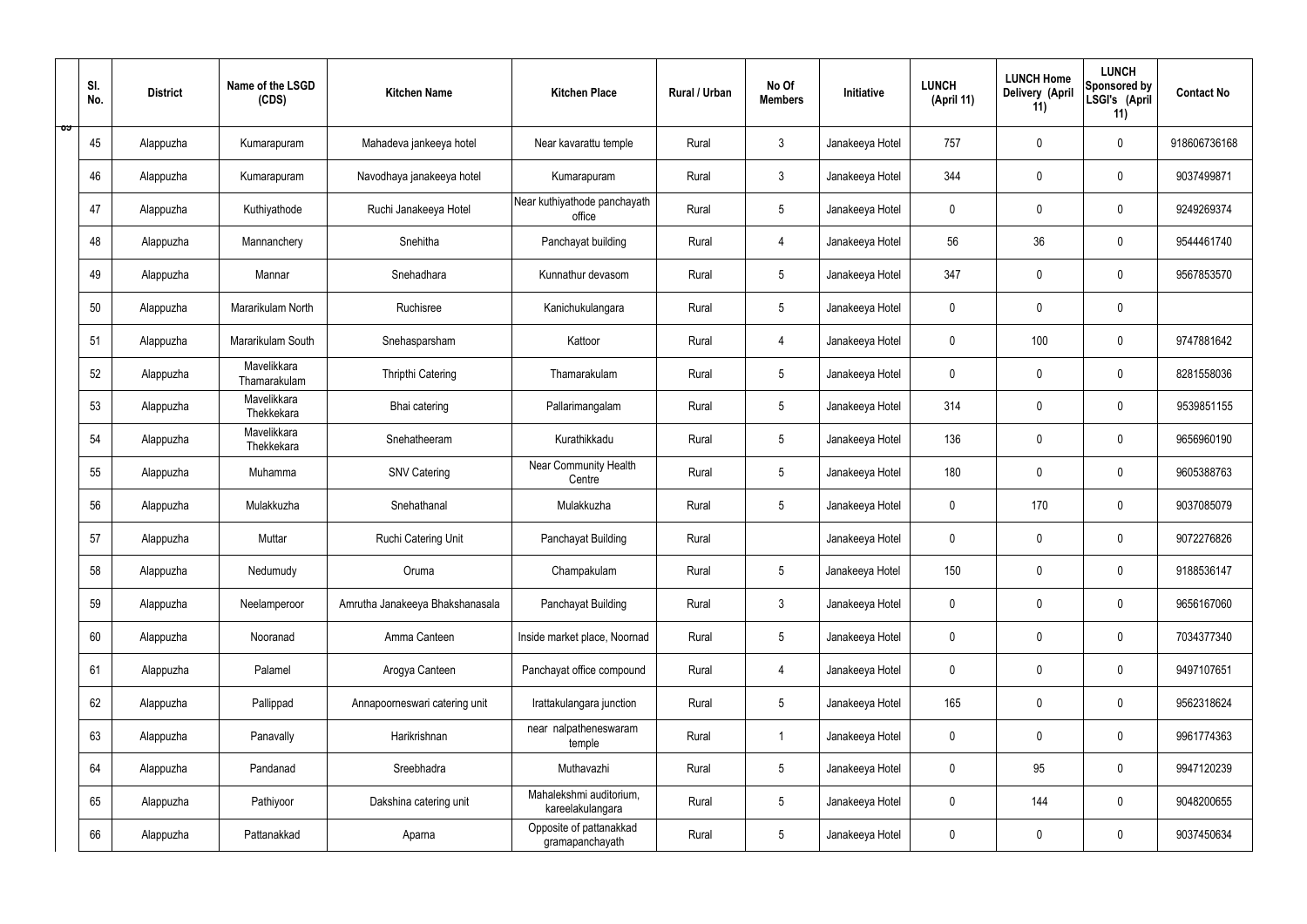| SI.<br>No. | <b>District</b> | Name of the LSGD<br>(CDS) | <b>Kitchen Name</b>         | <b>Kitchen Place</b>                                        | Rural / Urban | No Of<br><b>Members</b> | Initiative      | <b>LUNCH</b><br>(April 11) | <b>LUNCH Home</b><br>Delivery (April<br>11) | <b>LUNCH</b><br>Sponsored by<br>LSGI's (April<br>11) | <b>Contact No</b> |
|------------|-----------------|---------------------------|-----------------------------|-------------------------------------------------------------|---------------|-------------------------|-----------------|----------------------------|---------------------------------------------|------------------------------------------------------|-------------------|
| 67         | Alappuzha       | Perumbalam                | Amritham                    | Near by govt hospital                                       | Rural         | $\overline{4}$          | Janakeeya Hotel | $\mathbf 0$                | $\mathbf 0$                                 | $\mathbf 0$                                          | 8592809257        |
| 68         | Alappuzha       | Pulincunnu                | Nanma Janakeeya Hotel       | Near Krishi Bhavan                                          | Rural         | $5\phantom{.0}$         | Janakeeya Hotel | $\mathbf 0$                | $\mathbf 0$                                 | $\pmb{0}$                                            | 9544752465        |
| 69         | Alappuzha       | Puliyoor                  | <b>UPPUM MULAKUM</b>        | <b>INSIDE PANCHAYATH</b><br><b>COMPOUND</b>                 | Rural         | $5\phantom{.0}$         | Janakeeya Hotel | $\mathbf 0$                | 224                                         | $\mathbf 0$                                          | 6238836314        |
| 70         | Alappuzha       | Punnapra North            | Annapoorneshwary            | Janajagrithi                                                | Rural         | 4                       | Janakeeya Hotel | 63                         | 98                                          | $\pmb{0}$                                            | 8129450136        |
| 71         | Alappuzha       | Punnapra South            | Thripthy janakeeya hotel    | Punnapra south                                              | Rural         | 9                       | Janakeeya Hotel | $\mathbf 0$                | $\mathbf 0$                                 | $\mathbf 0$                                          | 9846179646        |
| 72         | Alappuzha       | Purakad                   | Pulari                      | Purakkad gp                                                 | Rural         | $5\phantom{.0}$         | Janakeeya Hotel | 42                         | 113                                         | $\pmb{0}$                                            | 7034494313        |
| 73         | Alappuzha       | Purakad                   | Thiruvonam catering service | Thottappally                                                | Rural         | $\overline{4}$          | Janakeeya Hotel | $\mathbf 0$                | $\mathbf 0$                                 | $\mathbf 0$                                          |                   |
| 74         | Alappuzha       | Ramankary                 | Kudumbashree Vanitha Hotel  | Ramankary Town, Opposite<br>Judicial First Class Magistrate | Rural         | $\overline{4}$          | Janakeeya Hotel | $\mathbf 0$                | $\mathbf 0$                                 | $\pmb{0}$                                            | 8281314746        |
| 75         | Alappuzha       | Thaicattussery            | Unarv                       | Thyakattusheri junction                                     | Rural         | 4                       | Janakeeya Hotel | $\mathbf 0$                | $\mathbf 0$                                 | $\mathbf 0$                                          | 9605897567        |
| 76         | Alappuzha       | Thakazhy                  | Thripthi Thakazhy           | <b>GBHSS Thakazhy</b>                                       | Rural         | $6\overline{6}$         | Janakeeya Hotel | 133                        | $\mathbf 0$                                 | $\pmb{0}$                                            | 9747405368        |
| 77         | Alappuzha       | Thalavady                 | Snehitha                    | Vellakinar                                                  | Rural         | $5\phantom{.0}$         | Janakeeya Hotel | 80                         | $\pmb{0}$                                   | $\pmb{0}$                                            |                   |
| 78         | Alappuzha       | Thannermukkom             | Patheyam                    | Panchayath office                                           | Rural         | 4                       | Janakeeya Hotel | $\mathbf 0$                | $\mathbf 0$                                 | $\pmb{0}$                                            | 9633933288        |
| 79         | Alappuzha       | Thazhakkara               | Akshaya catering            | Building at glassfactory<br>junction                        | Rural         | 5                       | Janakeeya Hotel | 243                        | $\mathbf 0$                                 | $\mathbf 0$                                          | 9847177930        |
| 80         | Alappuzha       | Thiruvanvandoor           | <b>SREE KRISHNA</b>         | Near pravinkoodu junction,                                  | Rural         | $5\phantom{.0}$         | Janakeeya Hotel | $\mathbf 0$                | 140                                         | $\pmb{0}$                                            | 9446627175        |
| 81         | Alappuzha       | Thrikkunnappuzha          | Akshara janakeeya hotel     | KV jetty road                                               | Rural         | $5\overline{)}$         | Janakeeya Hotel | 250                        | $\pmb{0}$                                   | $\mathbf 0$                                          | 918891921223      |
| 82         | Alappuzha       | Thuravoor                 | RUCHI JANAKEEYA HOTEL       | Near alakkaparambu                                          | Rural         | $5\overline{)}$         | Janakeeya Hotel | $\mathbf 0$                | $\pmb{0}$                                   | $\pmb{0}$                                            | 8157934346        |
| 83         | Alappuzha       | Vallikunnam               | Samthripthi                 | Padayanivattom temple<br>Auditorium                         | Rural         | $\overline{4}$          | Janakeeya Hotel | $\mathbf 0$                | $\pmb{0}$                                   | $\mathbf 0$                                          | 8078962129        |
| 84         | Alappuzha       | Vayalar                   | Five star                   | Near Nagamkulangara Market                                  | Rural         | $5\overline{)}$         | Janakeeya Hotel | $\pmb{0}$                  | $\pmb{0}$                                   | $\pmb{0}$                                            | 8606081847        |
| 85         | Alappuzha       | Veeyapuram                | Swad 2                      | Veeyapuram jn                                               | Rural         | $5\overline{)}$         | Janakeeya Hotel | 552                        | $\pmb{0}$                                   | $\pmb{0}$                                            |                   |
| 86         | Alappuzha       | Veeyapuram                | Karuthal                    | Payippad LPS                                                | Rural         | 5 <sub>5</sub>          | Janakeeya Hotel | 315                        | $\pmb{0}$                                   | $\pmb{0}$                                            | 8606846513        |
| 87         | Alappuzha       | Veliyanad                 | Manus Janakeeya Hotel       | Kurishmoodu, Near Veliyanadu<br>Grama Panchayat             | Rural         | $\mathbf{3}$            | Janakeeya Hotel | $\pmb{0}$                  | $\pmb{0}$                                   | $\mathbf 0$                                          | 8086782924        |
| 88         | Alappuzha       | Venmoney                  | Annapoorna                  | Poyka                                                       | Rural         | $5\phantom{.0}$         | Janakeeya Hotel | $\pmb{0}$                  | 185                                         | $\pmb{0}$                                            |                   |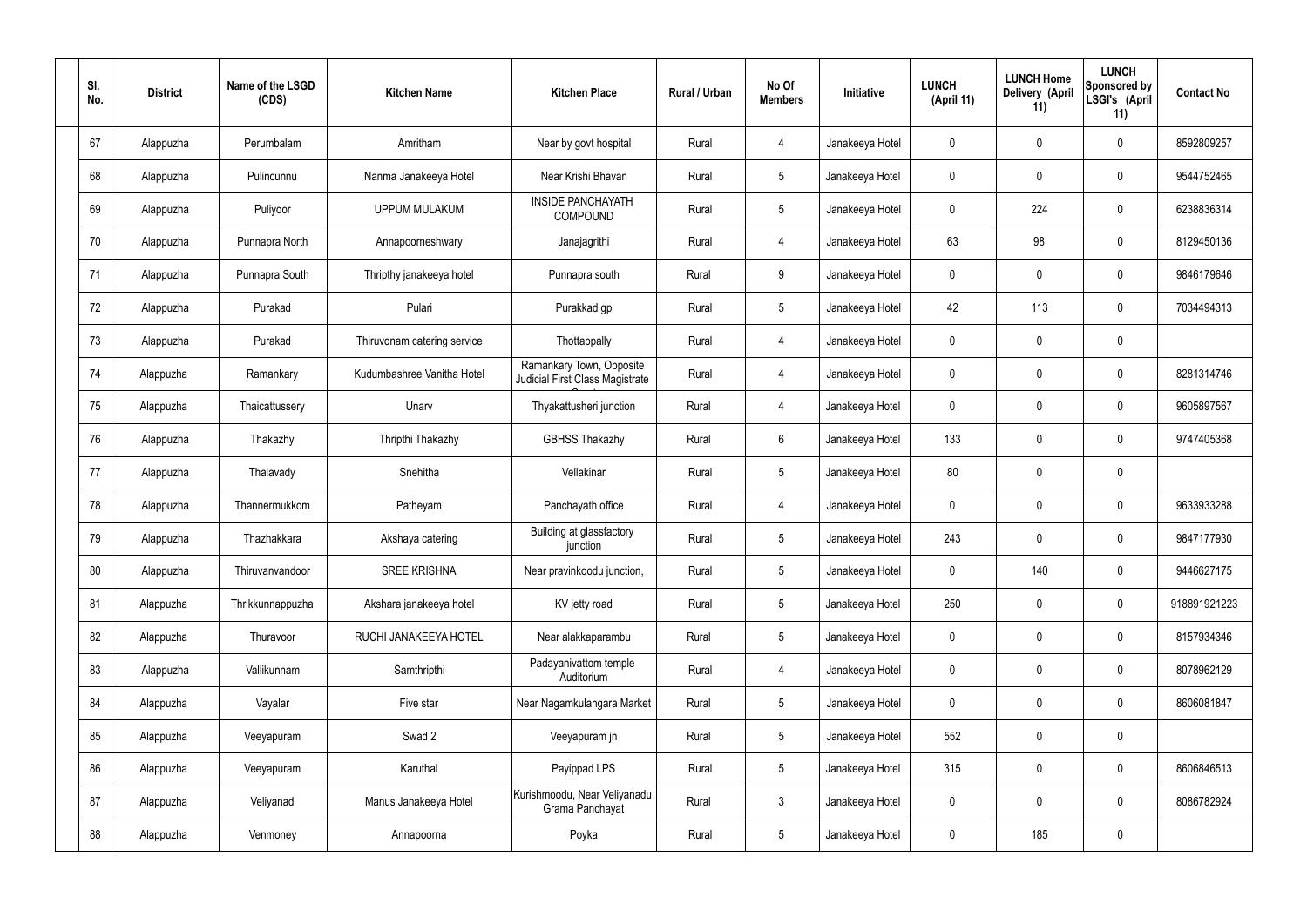|    | SI.<br>No.      | <b>District</b> | Name of the LSGD<br>(CDS) | <b>Kitchen Name</b>              | <b>Kitchen Place</b>         | Rural / Urban | No Of<br><b>Members</b> | Initiative      | <b>LUNCH</b><br>(April 11) | <b>LUNCH Home</b><br>Delivery (April<br>11) | <b>LUNCH</b><br>Sponsored by<br>LSGI's (April<br>11) | <b>Contact No</b> |
|----|-----------------|-----------------|---------------------------|----------------------------------|------------------------------|---------------|-------------------------|-----------------|----------------------------|---------------------------------------------|------------------------------------------------------|-------------------|
| 89 |                 |                 |                           |                                  |                              |               | 415                     |                 | 7423                       | 3960                                        | 90                                                   |                   |
|    | $\overline{1}$  | Ernakulam       | Aikkaranad                | Subiksha Janakeeya Hotel         | Kolancherry                  | Rural         | 4                       | Janakeeya Hotel | 413                        | 0                                           | $\mathbf 0$                                          | 9074033529        |
|    | $\overline{2}$  | Ernakulam       | Alengade                  | Kasthurba kitchen                | Neerikkode                   | Rural         | 3                       | Janakeeya Hotel | 47                         | 0                                           | $\mathbf 0$                                          | 9388462558        |
|    | 3               | Ernakulam       | Alengade                  | Thanima foods                    | Koduvazhanga                 | Rural         | 3                       | Janakeeya Hotel | 23                         | 0                                           | $\mathbf 0$                                          | 9349013322        |
|    | $\overline{4}$  | Ernakulam       | Alengade                  | Mr.Bakers                        | Malikam peedika              | Rural         | 3                       | Janakeeya Hotel | 0                          | 0                                           | $\mathbf 0$                                          | 9633887779        |
|    | 5               | Ernakulam       | Aluva                     | Ruchi janakeeya hotel            | Aluva                        | Urban         | 4                       | Janakeeya Hotel | 0                          | 0                                           | $\mathbf 0$                                          | 9947236080        |
|    | 6               | Ernakulam       | Amballoor                 | Dhanshree catering               | St.ignatius schools Amballur | Rural         | $\overline{5}$          | Janakeeya Hotel | 56                         | 0                                           | $\mathbf 0$                                          | 8330081552        |
|    | $\overline{7}$  | Ernakulam       | Angamaly                  | Cafe Shree Canteen               | <b>Municipality Canteen</b>  | Urban         | 5                       | Janakeeya Hotel | 0                          | 0                                           | $\mathbf 0$                                          | 9656619614        |
|    | 8               | Ernakulam       | Angamaly                  | Cafe Kudumbashree                | T B Junction                 | Urban         | 3                       | Janakeeya Hotel | 0                          | 0                                           | $\mathbf 0$                                          | 9447924974        |
|    | 9               | Ernakulam       | Arakuzha                  | Ruchi Janakeeya hotel, Arakkuzha | Pandappilly                  | Rural         | $5\phantom{.0}$         | Janakeeya Hotel | 0                          | 0                                           | $\mathbf 0$                                          | 9744864225        |
|    | 10 <sup>1</sup> | Ernakulam       | Assamannoor               | New Life kudumbasree Hotel       | Cherukunnam                  | Rural         | $\mathfrak{Z}$          | Janakeeya Hotel | 0                          | 0                                           | $\mathbf 0$                                          | 9656729450        |
|    | 11              | Ernakulam       | Avoly                     | Janakeeya Hotel, Avoli           | Hostel Junction, Avoli       | Rural         | 3                       | Janakeeya Hotel | 0                          | 0                                           | $\mathbf 0$                                          | 9847983621        |
|    | 12              | Ernakulam       | Ayavana                   | Keralashree Janakeeya hotel      | Ayavana                      | Rural         | $5\phantom{.0}$         | Janakeeya Hotel | 0                          | 0                                           | $\mathbf 0$                                          | 9744864210        |
|    | 13              | Ernakulam       | Ayyampuzha                | Sneha Janakeeya Hotel            | Ayyamppuzha                  | Rural         | 4                       | Janakeeya Hotel | 34                         | $\mathbf 0$                                 | $\mathbf 0$                                          | 8590753551        |
|    | 14              | Ernakulam       | Ayyampuzha                | Five Star Hotel and Catering     | Panchayat Junction           | Rural         | 4                       | Janakeeya Hotel | 56                         | 0                                           | $\mathbf 0$                                          | 9744836324        |
|    | 15              | Ernakulam       | Chendamangalam            | Anugraha Kudumbashree hotel      | Vadakkumpuram                | Rural         | $5\phantom{.0}$         | Janakeeya Hotel | 0                          | 0                                           | $\mathbf 0$                                          | 9061419729        |
|    | 16              | Ernakulam       | Chengamanade              | Mythri janakeeya hotel           | Purayar                      | Rural         | $\overline{5}$          | Janakeeya Hotel | 0                          | 0                                           | $\mathbf 0$                                          | 9496818865        |
|    | 17              | Ernakulam       | Cheranalloor              | Chaithanya Janakeeya hotel       | Vishnupuram                  | Rural         | $5\phantom{.0}$         | Janakeeya Hotel | 0                          | 0                                           | $\mathbf 0$                                          | 9747411465        |
|    | 18              | Ernakulam       | Cheranalloor              | Adukkala                         | Chittoor                     | Rural         | $\overline{5}$          | Janakeeya Hotel | 0                          | 0                                           | $\mathbf 0$                                          | 9846423001        |
|    | 19              | Ernakulam       | Chittattukara             | Swadh Janakeeya Hotel            | Neendoor                     | Rural         | $5\phantom{.0}$         | Janakeeya Hotel | 0                          | 0                                           | $\mathbf 0$                                          | 9447812788        |
|    | 20              | Ernakulam       | Choornikkara              | Metro hotel                      | Ambattukavu                  | Rural         | $\mathfrak{Z}$          | Janakeeya Hotel | 0                          | $\mathbf 0$                                 | $\mathbf 0$                                          | 9605319455        |
|    | 21              | Ernakulam       | Chottanikkara             | Ahalya Cafe                      | Kottayatthupara              | Rural         | 6                       | Janakeeya Hotel | 0                          | 0                                           | $\pmb{0}$                                            | 9567512337        |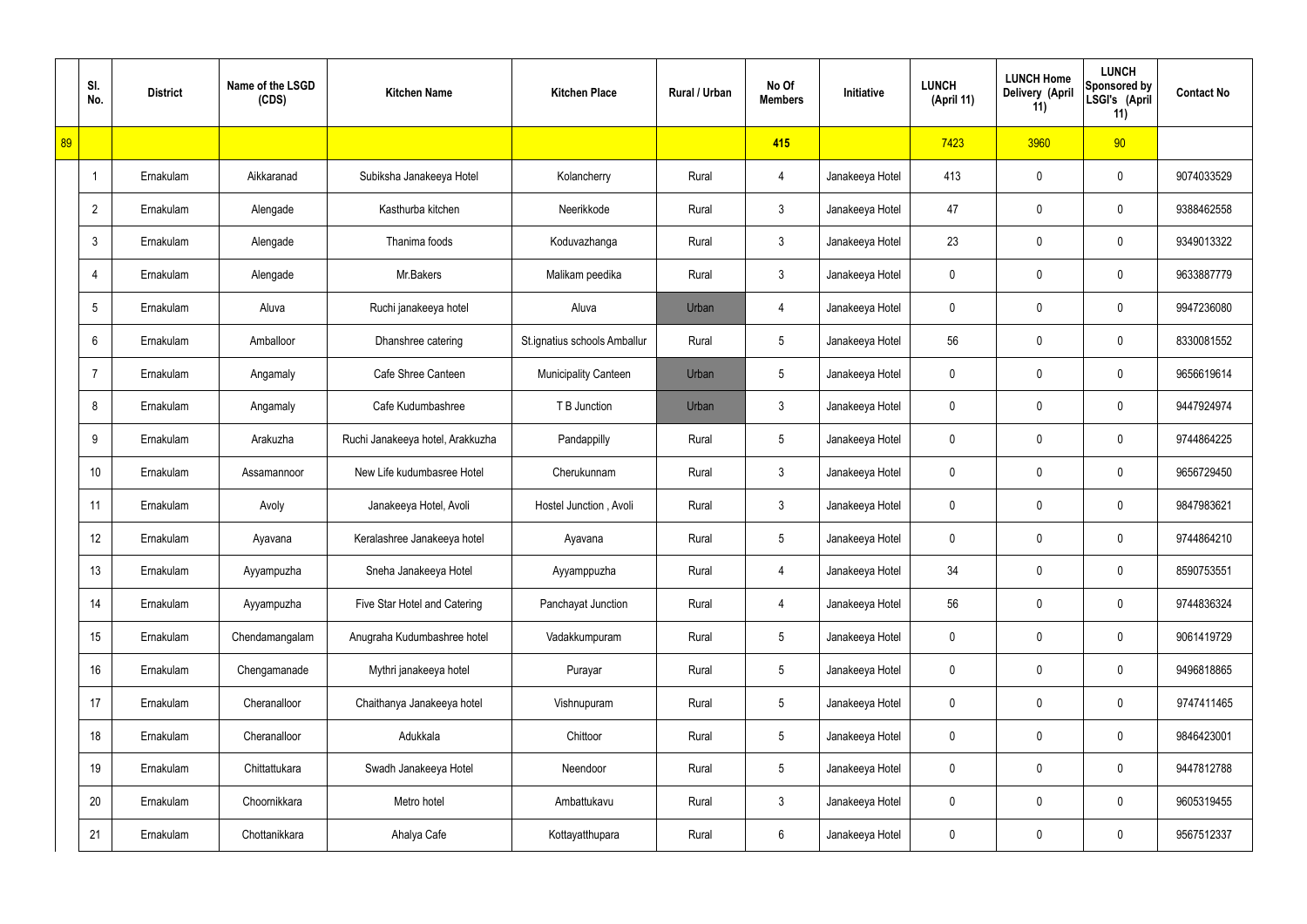| SI.<br>No. | <b>District</b> | Name of the LSGD<br>(CDS) | <b>Kitchen Name</b>                | <b>Kitchen Place</b>                 | Rural / Urban | No Of<br><b>Members</b> | Initiative      | <b>LUNCH</b><br>(April 11) | <b>LUNCH Home</b><br>Delivery (April<br>11) | <b>LUNCH</b><br>Sponsored by<br>LSGI's (April<br>11) | <b>Contact No</b> |
|------------|-----------------|---------------------------|------------------------------------|--------------------------------------|---------------|-------------------------|-----------------|----------------------------|---------------------------------------------|------------------------------------------------------|-------------------|
| 22         | Ernakulam       | Edakkattuvayal            | SANDHVANAM JANAKEEYA HOTEL         | <b>PEPPATHI</b>                      | Rural         | $\mathbf{3}$            | Janakeeya Hotel | 0                          | 0                                           | 0                                                    | 9447047980        |
| 23         | Ernakulam       | Edathala                  | Veetiloru oonne                    | Manalimukke                          | Rural         | $\mathbf{3}$            | Janakeeya Hotel | 184                        | 0                                           | $\mathbf 0$                                          |                   |
| 24         | Ernakulam       | Edathala                  | Souhridam Kudumbashree canteen     | Edathala                             | Rural         | $\mathbf{3}$            | Janakeeya Hotel | 0                          | 0                                           | $\mathbf 0$                                          | 7593057378        |
| 25         | Ernakulam       | Edavanakkad               | Royal Hotel                        | Edavanakad                           | Rural         | $\mathbf{3}$            | Janakeeya Hotel | $\mathbf 0$                | 0                                           | $\boldsymbol{0}$                                     | 9446742863        |
| 26         | Ernakulam       | Elanji                    | janakiya hotel elanji              | elanji punjayathu junction           | Rural         | $5\phantom{.0}$         | Janakeeya Hotel | 0                          | 0                                           | $\mathbf 0$                                          | 8921266850        |
| 27         | Ernakulam       | Eloor                     | Nalanandhana janakeeya hotel       | Eloor                                | Urban         | $\mathbf{3}$            | Janakeeya Hotel | 65                         | 0                                           | $\mathbf 0$                                          | 8848524108        |
| 28         | Ernakulam       | Ezhikkara                 | Sree Rajarajeswari Janakeeya Hotel | Ezhikkara                            | Rural         | $5\phantom{.0}$         | Janakeeya Hotel | 0                          | 0                                           | $\mathbf 0$                                          | 7558020438        |
| 29         | Ernakulam       | Kadungalloor              | Snehitha janakeeya hotel           | Kadungalloor                         | Rural         | $\mathbf{3}$            | Janakeeya Hotel | $\mathbf 0$                | 0                                           | $\boldsymbol{0}$                                     | $9.20E+11$        |
| 30         | Ernakulam       | Kalady                    | Jyothi Vanitha Canteen             | Kalady                               | Rural         | $5\phantom{.0}$         | Janakeeya Hotel | 67                         | 0                                           | $\mathbf 0$                                          | 9544624439        |
| 31         | Ernakulam       | <b>Kalamassery East</b>   | Thanima Janakeeya Hotel            | Kangarappady Medical college<br>Road | Urban         | $\mathbf{3}$            | Janakeeya Hotel | $\mathbf 0$                | 0                                           | $\mathbf 0$                                          | 9745481742        |
| 32         | Ernakulam       | <b>Kalamassery East</b>   | Nanma janakeeya hotel              | HMT, kalammassery                    | Urban         | $\mathbf{3}$            | Janakeeya Hotel | 88                         | 0                                           | $\mathbf 0$                                          | 9061986861        |
| 33         | Ernakulam       | <b>Kalamassery West</b>   | Pulari janakeeya hotel             | Kunamthai                            | Urban         | $\mathbf{3}$            | Janakeeya Hotel | $\mathbf 0$                | 0                                           | $\mathbf 0$                                          | 7736594305        |
| 34         | Ernakulam       | <b>Kalamassery West</b>   | Kismath janakeeya hotel            | Vattekkunnam                         | Urban         | $\mathbf{3}$            | Janakeeya Hotel | 380                        | 0                                           | 0                                                    | 9895049873        |
| 35         | Ernakulam       | Kalloorkkad               | Puthuma Janakeeya Hotel            | Kallorkkad                           | Rural         | $\mathbf{3}$            | Janakeeya Hotel | $\mathbf 0$                | $\mathbf 0$                                 | $\pmb{0}$                                            | 7558091353        |
| 36         | Ernakulam       | Kanjoor                   | Ammachiyude Adukkala               | Parappuram                           | Rural         | 3 <sup>1</sup>          | Janakeeya Hotel | $\pmb{0}$                  | 0                                           | $\mathbf 0$                                          | 8547064578        |
| 37         | Ernakulam       | Karukutty                 | Anugraha Janakeeya Hotel           | Pallissery                           | Rural         | $5\phantom{.0}$         | Janakeeya Hotel | 0                          | 0                                           | $\mathbf 0$                                          | 8943838295        |
| 38         | Ernakulam       | Karumalloor               | Koottayma janakeeya hotel          | Kariyachira                          | Rural         | $\overline{4}$          | Janakeeya Hotel | $\pmb{0}$                  | 0                                           | $\mathbf 0$                                          | 8281548828        |
| 39         | Ernakulam       | Kavalangad                | Five star Janakeeya Hotel          | Nellimattom                          | Rural         | $5\phantom{.0}$         | Janakeeya Hotel | 0                          | 0                                           | $\mathbf 0$                                          | 9744705648        |
| 40         | Ernakulam       | Keerampara                | Abhaya Janakeeya Hotel             | Punnekkad                            | Rural         | $\overline{4}$          | Janakeeya Hotel | 77                         | 0                                           | $\mathbf 0$                                          | 9074528135        |
| 41         | Ernakulam       | Keezhmad                  | Sadyalayam janakeeya hotel         | Keezhmad                             | Rural         | $5\phantom{.0}$         | Janakeeya Hotel | 0                          | 0                                           | $\mathbf 0$                                          | 7012778281        |
| 42         | Ernakulam       | Kochi East                | ANNAPOORNA JANAKEEYA HOTEL         | ALINCHUVADU                          | Urban         | $5\phantom{.0}$         | Janakeeya Hotel | $\mathbf 0$                | $\mathbf 0$                                 | $\mathbf 0$                                          | 9567529849        |
| 43         | Ernakulam       | Kochi East                | YUMMEES KITCHEN                    | VADUTHALA                            | Urban         | $5\phantom{.0}$         | Janakeeya Hotel | 89                         | 0                                           | $\boldsymbol{0}$                                     | 9497680558        |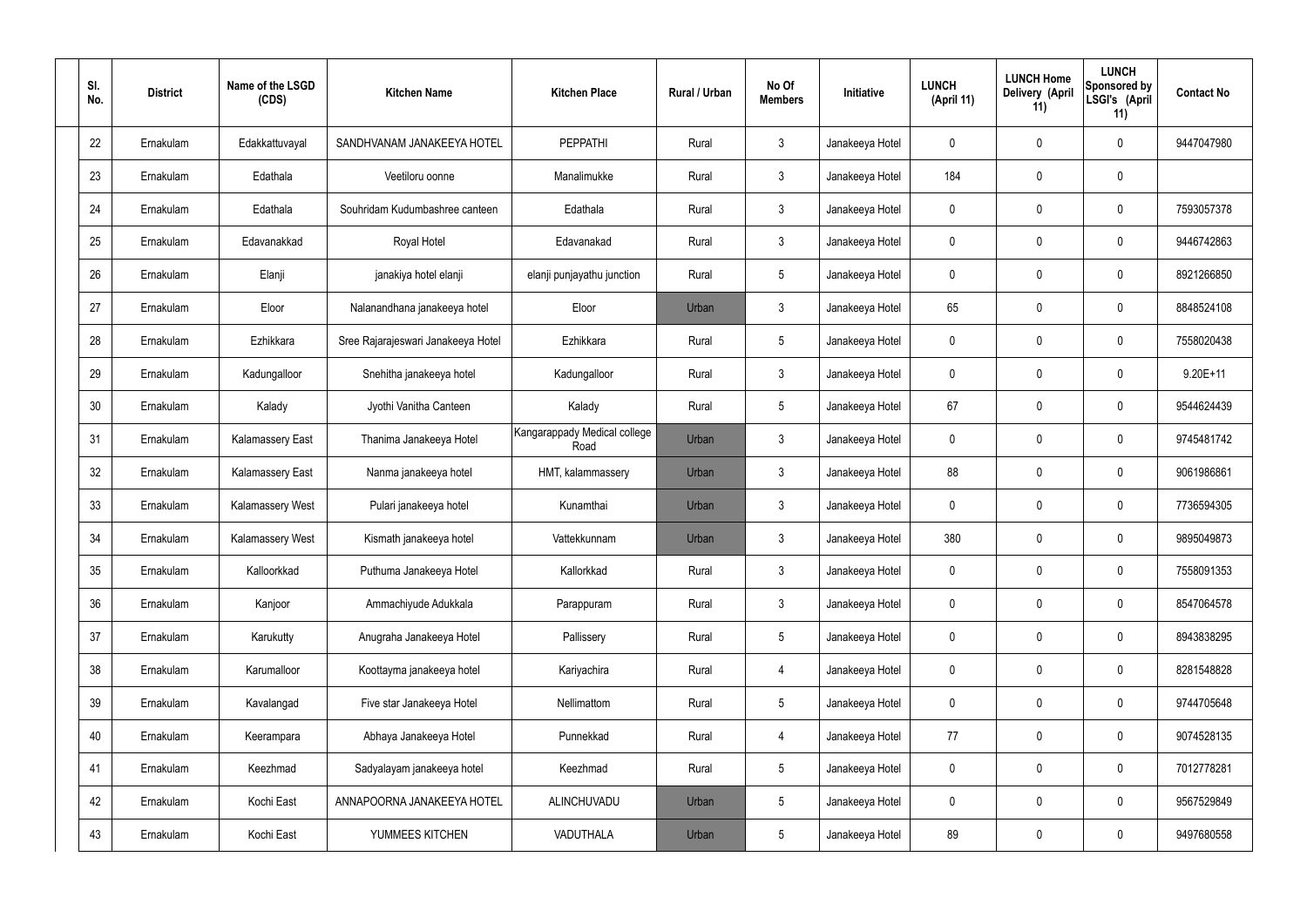|     | SI.<br>No. | <b>District</b> | Name of the LSGD<br>(CDS) | <b>Kitchen Name</b>              | <b>Kitchen Place</b>                      | <b>Rural / Urban</b> | No Of<br><b>Members</b> | Initiative      | <b>LUNCH</b><br>(April 11) | <b>LUNCH Home</b><br>Delivery (April<br>11) | <b>LUNCH</b><br><b>Sponsored by</b><br>LSGI's (April<br>11) | <b>Contact No</b> |
|-----|------------|-----------------|---------------------------|----------------------------------|-------------------------------------------|----------------------|-------------------------|-----------------|----------------------------|---------------------------------------------|-------------------------------------------------------------|-------------------|
|     | 44         | Ernakulam       | Kochi East                | ORUMA KITCHEN                    | <b>PACHALAM</b>                           | Urban                | $\mathbf{3}$            | Janakeeya Hotel | 0                          | 0                                           | $\mathbf 0$                                                 | 9497680558        |
|     | 45         | Ernakulam       | Kochi East                | <b>PONPULARI</b>                 | <b>KEERHI NAGAR,</b><br><b>ELAMAKKARA</b> | Urban                | $\mathfrak{Z}$          | Janakeeya Hotel | 66                         | 0                                           | $\boldsymbol{0}$                                            | 9446607548        |
|     | 46         | Ernakulam       | Kochi East                | <b>RUCHI CATERING</b>            | PUNNACKAL                                 | Urban                | 5                       | Janakeeya Hotel | 0                          | 0                                           | $\mathbf 0$                                                 | 9947080022        |
|     | 47         | Ernakulam       | Kochi East                | Samrudhi @ Kochi                 | Ernakulam North                           | Urban                | 14                      | Janakeeya Hotel | 1800                       | 846                                         | $\mathbf 0$                                                 | 9048609615        |
|     | 48         | Ernakulam       | Kochi South               | NEW AKSHAYA HOTEL                | <b>PONNURUNNI</b>                         | Urban                | 5                       | Janakeeya Hotel | 0                          | 0                                           | $\mathbf 0$                                                 | 8547855284        |
|     | 49         | Ernakulam       | Kochi South               | <b>AMMAS KITCHEN</b>             | <b>THEVARA</b>                            | Urban                | $\overline{4}$          | Janakeeya Hotel | 0                          | 0                                           | $\mathbf 0$                                                 | 8547855284        |
|     | 50         | Ernakulam       | Kochi South               | <b>FRIENDS</b>                   | <b>MINI PARK</b>                          | Urban                | 5                       | Janakeeya Hotel | 280                        | 0                                           | $\mathbf 0$                                                 | 9567127064        |
|     | 51         | Ernakulam       | Kochi West                | NAMMUDE ADUKKALA                 | <b>ERAVELI COLONY</b>                     | Urban                | 5                       | Janakeeya Hotel | 0                          | 0                                           | $\mathbf 0$                                                 | 9496025576        |
|     | 52         | Ernakulam       | Kochi West                | PUTHUMA KUDUMBASHREE HOTEL       | PALLURUTHY NADA                           | Urban                | 5                       | Janakeeya Hotel | 0                          | 0                                           | $\mathbf 0$                                                 | 9496025576        |
|     | 53         | Ernakulam       | Kochi West                | USHUS KUDUMBASHREE HOTEL         | <b>FORT KOCHI</b>                         | Urban                | $\overline{4}$          | Janakeeya Hotel | 0                          | 0                                           | $\pmb{0}$                                                   | 9847866090        |
|     | 54         | Ernakulam       | Koothattukulam            | Niravu janakeeya hotel           | Near ksrtc bus stand<br>koothattukulam    | Urban                | $\mathfrak{Z}$          | Janakeeya Hotel | 57                         | 0                                           | $\pmb{0}$                                                   | 9656619614        |
|     | 55         | Ernakulam       | Koovappady                | Kaipunyam Janakeeya hotel        | Koovappady                                | Rural                | 5                       | Janakeeya Hotel | 0                          | 0                                           | $\boldsymbol{0}$                                            | 9526628158        |
|     | 56         | Ernakulam       | Kothamangalam             | P.K Janakeeya hotel              | Kothamangalam                             | Urban                | 3                       | Janakeeya Hotel | 45                         | 0                                           | $\mathbf 0$                                                 | 8156869114        |
|     | 57         | Ernakulam       | Kothamangalam             | Thanima catering unit            | Kothamangalam                             | Urban                | $\mathbf{3}$            | Janakeeya Hotel | 55                         | 0                                           | $\mathbf 0$                                                 | 9846664377        |
| 114 | 58         | Ernakulam       | Kottapady                 | Janakeeya Hotel                  | Kottappady junction                       | Rural                | $\mathbf{3}$            | Janakeeya Hotel | 0                          | 0                                           | $\mathbf 0$                                                 | 9497406993        |
|     | 59         | Ernakulam       | Kottuvally                | Amritha Janakeeya Hotel          | kottuvally                                | Rural                | 5                       | Janakeeya Hotel | 0                          | 0                                           | $\mathbf 0$                                                 | 8590034196        |
|     | 60         | Ernakulam       | Kumbalam                  | JANAKEEYA HOTEL KUMBALAM         | <b>MADAVANA</b>                           | Rural                | 5                       | Janakeeya Hotel | 0                          | 0                                           | $\pmb{0}$                                                   | 9746652717        |
|     | 61         | Ernakulam       | Kumbalangy                | St Antoneys kudumbashree         | OLD POST OFFICE                           | Rural                | $\mathbf{3}$            | Janakeeya Hotel | 77                         | 0                                           | $\pmb{0}$                                                   | 8138860764        |
|     | 62         | Ernakulam       | Kunnathunad               | Thripthi Janakeeya Hotel         | Pallikkara                                | Rural                | 6                       | Janakeeya Hotel | 0                          | 0                                           | $\pmb{0}$                                                   | 9744561425        |
|     | 63         | Ernakulam       | Kunnukara                 | Greenchilly cafe                 | Kunnukara                                 | Rural                | $\mathfrak{Z}$          | Janakeeya Hotel | 0                          | 0                                           | $\pmb{0}$                                                   | 9496852989        |
|     | 64         | Ernakulam       | Kunnukara                 | Thanima canteen                  | North aduvassery                          | Rural                | $5\phantom{.0}$         | Janakeeya Hotel | 0                          | 0                                           | $\pmb{0}$                                                   | 9744200583        |
|     | 65         | Ernakulam       | Kuttampuzha               | Nila kudumbashree janakiya hotel | Mini stadium, vadattupara                 | Rural                | $6\phantom{.}$          | Janakeeya Hotel | 0                          | 0                                           | $\pmb{0}$                                                   | 9496754018        |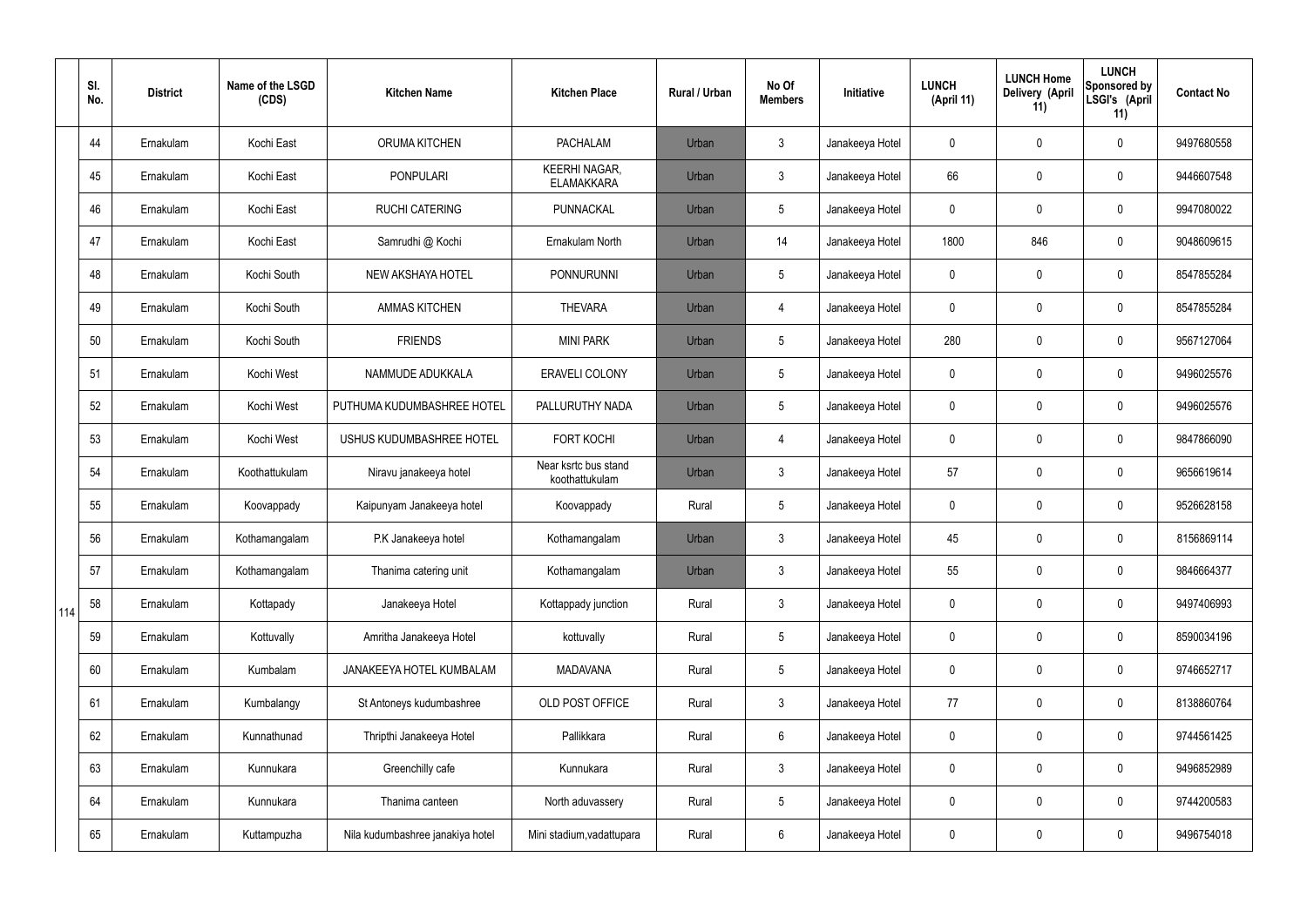| SI.<br>No. | <b>District</b> | Name of the LSGD<br>(CDS) | <b>Kitchen Name</b>            | <b>Kitchen Place</b>        | Rural / Urban | No Of<br><b>Members</b> | Initiative      | <b>LUNCH</b><br>(April 11) | <b>LUNCH Home</b><br>Delivery (April<br>11) | <b>LUNCH</b><br>Sponsored by<br>LSGI's (April<br>11) | <b>Contact No</b> |
|------------|-----------------|---------------------------|--------------------------------|-----------------------------|---------------|-------------------------|-----------------|----------------------------|---------------------------------------------|------------------------------------------------------|-------------------|
| 66         | Ernakulam       | Kuzhippilly               | Janakeeya hotel                | Kuzhupilli                  | Rural         | $\mathbf 0$             | Janakeeya Hotel | $\mathbf 0$                | 0                                           | $\mathbf 0$                                          | 9744631998        |
| 67         | Ernakulam       | Malayattoor               | Whats app Janakeeya Hotel      | Thottuva                    | Rural         | $\mathbf{3}$            | Janakeeya Hotel | $\mathbf 0$                | 0                                           | $\mathbf 0$                                          | 9.19E+11          |
| 68         | Ernakulam       | Malayattoor               | Natturuchi Janakeeya Hotel     | Ettakkadavu                 | Rural         | $\mathbf{3}$            | Janakeeya Hotel | $\mathbf 0$                | 0                                           | $\mathbf 0$                                          | 9745470234        |
| 69         | Ernakulam       | Maneed                    | Coral Island                   | Maneed                      | Rural         | $\overline{4}$          | Janakeeya Hotel | 56                         | 0                                           | $\mathbf 0$                                          | 7012652495        |
| 70         | Ernakulam       | Manjalloor                | Thanima Kudumbashree hotel     | Vazhakkulam                 | Rural         | $5\phantom{.0}$         | Janakeeya Hotel | $\mathbf 0$                | 0                                           | $\mathbf 0$                                          | 7306907918        |
| 71         | Ernakulam       | Manjapra                  | Sara's Kitchen                 | Puthenpalli                 | Rural         | $\mathbf{3}$            | Janakeeya Hotel | $\mathbf 0$                | 0                                           | $\mathbf 0$                                          | 8547392730        |
| 72         | Ernakulam       | Maradu                    | <b>VANITHA HOTEL</b>           | <b>KUNDANNOR JN</b>         | Urban         | 4                       | Janakeeya Hotel | $\mathbf 0$                | 0                                           | $\mathbf 0$                                          | 9349505008        |
| 73         | Ernakulam       | Marady                    | Janakeeya hotel, Marady        | Unnakkuppa                  | Rural         | $\overline{4}$          | Janakeeya Hotel | $\mathbf 0$                | 0                                           | $\mathbf 0$                                          | 9947943177        |
| 74         | Ernakulam       | Mazhuvannoor              | Sruthi Janakeeya Hotel         | Valayanchirangara           | Rural         | $\mathbf{3}$            | Janakeeya Hotel | $\mathbf 0$                | 0                                           | $\mathbf 0$                                          | 9747924485        |
| 75         | Ernakulam       | Mookkannoor               | Mammaks Kitchen                | Mookkannoor                 | Rural         | $\mathbf{3}$            | Janakeeya Hotel | $\mathbf 0$                | 0                                           | $\mathbf 0$                                          | $9.19E + 11$      |
| 76         | Ernakulam       | Mudakkuzha                | Janakeeya Hotel                | Mudakkuzha                  | Rural         | $\mathbf{3}$            | Janakeeya Hotel | $\mathbf 0$                | 0                                           | $\boldsymbol{0}$                                     | $9.19E + 11$      |
| 77         | Ernakulam       | Mulanthuruthy             | Sulabha                        | karikode, mulanthuruthy     | Rural         | $\mathbf 0$             | Janakeeya Hotel | $\mathbf 0$                | 0                                           | $\mathbf 0$                                          | 9633427553        |
| 78         | Ernakulam       | Mulavukad                 | Kudumbashree Veetile bakshanam | Mulavukad                   | Rural         | $5\phantom{.0}$         | Janakeeya Hotel | 58                         | 68                                          | $\boldsymbol{0}$                                     | 9061339557        |
| 79         | Ernakulam       | Muvattupuzha              | Oottupura                      | Muvattupuzha                | Urban         | $\mathfrak{Z}$          | Janakeeya Hotel | $\mathbf 0$                | $\mathsf{0}$                                | $\pmb{0}$                                            |                   |
| 80         | Ernakulam       | Nayarambalam              | Four star cafe                 | Nayarambalam                | Rural         | $3\phantom{a}$          | Janakeeya Hotel | $\mathbf 0$                | $\mathbf 0$                                 | $\mathbf 0$                                          | 8891755948        |
| 81         | Ernakulam       | Nedumbassery              | Thani Nadan                    | Athani                      | Rural         | $5\phantom{.0}$         | Janakeeya Hotel | $\mathbf 0$                | $\mathbf 0$                                 | $\mathbf 0$                                          | 8138917514        |
| 82         | Ernakulam       | Nellikuzhy                | Janakeeya Hotel                | Nellikkuzhi                 | Rural         | $\mathfrak{Z}$          | Janakeeya Hotel | 96                         | 0                                           | $\mathbf 0$                                          | 9562713076        |
| 83         | Ernakulam       | Njarakkal                 | Kripa Catering Unit            | Njarakkal                   | Rural         | $\mathfrak{Z}$          | Janakeeya Hotel | 0                          | 0                                           | $\mathbf 0$                                          | 9567534006        |
| 84         | Ernakulam       | Okkal                     | Manna Janakeeya Hotel          | Edavoor                     | Rural         | $\overline{4}$          | Janakeeya Hotel | $\mathbf 0$                | 0                                           | $\mathbf 0$                                          | 9539507674        |
| 85         | Ernakulam       | Paingottoor               | Janakeeya hotel                | Paingottoor                 | Rural         | $\overline{7}$          | Janakeeya Hotel | 0                          | 0                                           | $\mathbf 0$                                          | 9656855730        |
| 86         | Ernakulam       | Paipra                    | Nanma Janakeeya Hotel          | Pezhakkappilly              | Rural         | $\mathfrak{Z}$          | Janakeeya Hotel | 34                         | 0                                           | $\mathbf 0$                                          | 9567747725        |
| 87         | Ernakulam       | Pallarimangalam           | Janakeeya Hotel                | Janakeeya Hotel, Koovalloor | Rural         | 4                       | Janakeeya Hotel | 0                          | 0                                           | $\boldsymbol{0}$                                     | 7025992310        |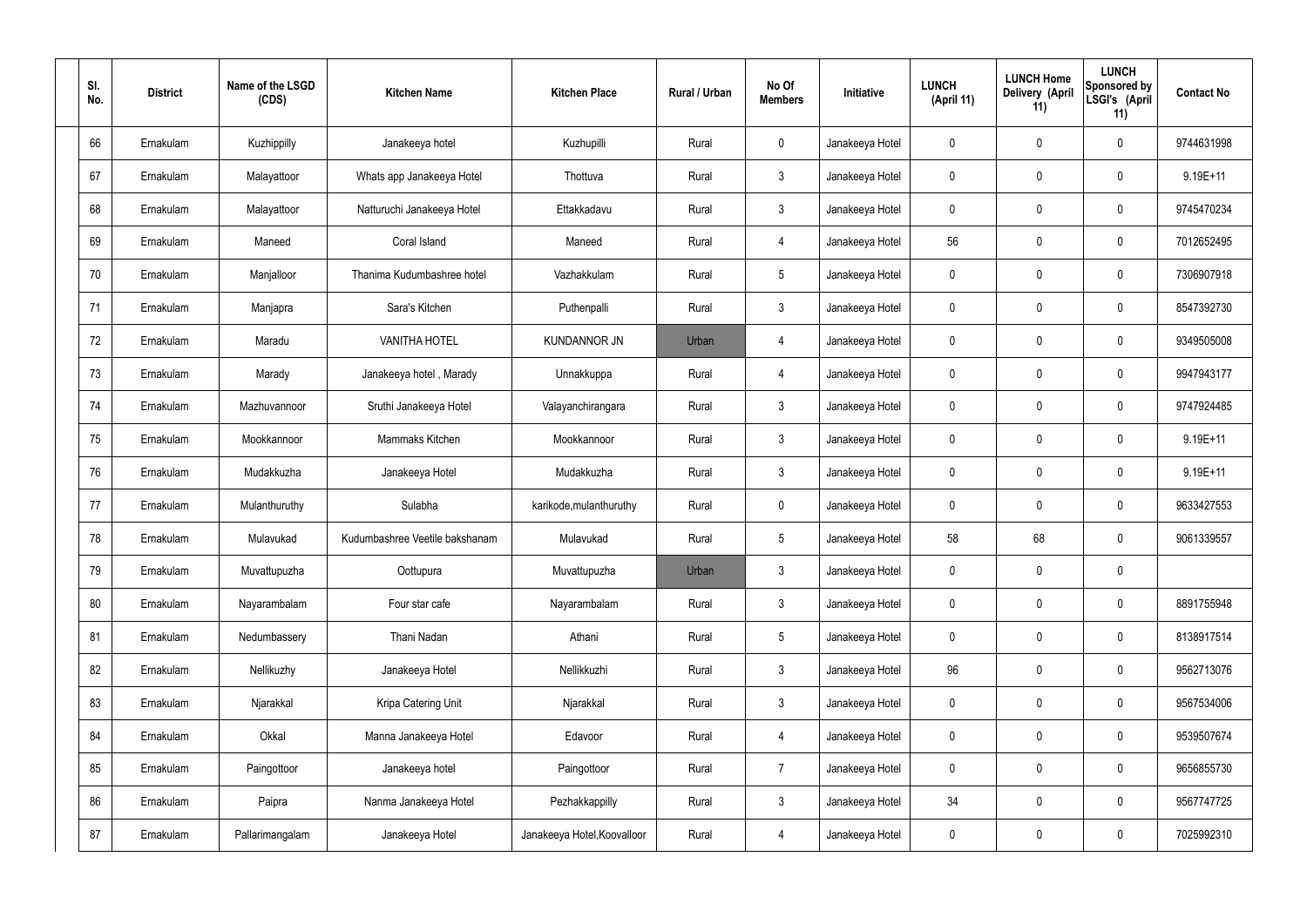| SI.<br>No. |     | <b>District</b> | Name of the LSGD<br>(CDS) | <b>Kitchen Name</b>                               | <b>Kitchen Place</b>                        | Rural / Urban | No Of<br><b>Members</b> | Initiative      | <b>LUNCH</b><br>(April 11) | <b>LUNCH Home</b><br>Delivery (April<br>11) | <b>LUNCH</b><br>Sponsored by<br>LSGI's (April<br>11) | <b>Contact No</b> |
|------------|-----|-----------------|---------------------------|---------------------------------------------------|---------------------------------------------|---------------|-------------------------|-----------------|----------------------------|---------------------------------------------|------------------------------------------------------|-------------------|
|            | 88  | Ernakulam       | Pallipuram                | SANTHWANAM Janakeeyahotel                         | Pothen valav                                | Rural         | $5\phantom{.0}$         | Janakeeya Hotel | 0                          | 0                                           | $\mathbf 0$                                          | 9747525176        |
|            | 89  | Ernakulam       | Pambakkuda                | viswastha catering unit                           | pambakkuda block punjayathu<br>building     | Rural         | $\overline{4}$          | Janakeeya Hotel | 0                          | 0                                           | $\pmb{0}$                                            | 9946404045        |
|            | 90  | Ernakulam       | Parakkadave               | Thejus catering unit                              | Moozhikkulam                                | Rural         | 10                      | Janakeeya Hotel | 0                          | 0                                           | $\mathbf 0$                                          | 9847936303        |
|            | 91  | Ernakulam       | Paravoor                  | sree vigneswara sc cafe                           | Govt.boys' HSS, N.Paravur                   | Urban         | 4                       | Janakeeya Hotel | 0                          | 0                                           | $\pmb{0}$                                            |                   |
|            | 92  | Ernakulam       | Perumbavoor               | JANAKEEYA HOTEL MINI CIVIL<br>STATION PERUMBAVOOR | <b>CIVIL STATION</b>                        | Urban         | $\mathfrak{Z}$          | Janakeeya Hotel | 0                          | 0                                           | $\mathbf 0$                                          | 9847008734        |
|            | 93  | Ernakulam       | Perumbayoor               | Swath kudumbashree canteen                        | Perumbavoor                                 | Urban         | $\mathbf{3}$            | Janakeeya Hotel | 0                          | 0                                           | $\pmb{0}$                                            | 9847015470        |
|            | 94  | Ernakulam       | Perumbavoor               | Janakeeya Hotel                                   | Kanjirakkad pallippady                      | Urban         | $\mathfrak{Z}$          | Janakeeya Hotel | 0                          | 0                                           | $\mathbf 0$                                          | 9847015470        |
|            | 95  | Ernakulam       | Pindimana                 | Janakeeya hotel                                   | Muthamkuzhi                                 | Rural         | $\overline{4}$          | Janakeeya Hotel | 55                         | 0                                           | $\pmb{0}$                                            | 9656297799        |
|            | 96  | Ernakulam       | Piravam                   | sneha canteen                                     | municipality building base floor<br>piravom | Urban         | 4                       | Janakeeya Hotel | 175                        | 0                                           | $\mathbf 0$                                          | 8075376906        |
|            | 97  | Ernakulam       | Pootrikka                 | <b>GRANDMA JANAKEEYA HOTEL</b>                    | <b>CHOONDI</b>                              | Rural         | $\mathfrak{Z}$          | Janakeeya Hotel | 0                          | 0                                           | $\mathbf 0$                                          | 9400550287        |
|            | 98  | Ernakulam       | Pothanikkad               | Taj hotel                                         | Pothanikkad                                 | Rural         | $\mathbf{3}$            | Janakeeya Hotel | 0                          | 0                                           | $\mathbf 0$                                          | 9645079573        |
|            | 99  | Ernakulam       | Puthanvelikkara           | Panjami cafe kudumbashree                         | Near panjayath office                       | Rural         | $5\phantom{.0}$         | Janakeeya Hotel | 76                         | 0                                           | $\mathbf 0$                                          | 9645530669        |
|            | 100 | Ernakulam       | Ramamangalam              | Kalavara janakeeya hotel                          | ramamngalam                                 | Rural         | 4                       | Janakeeya Hotel | 180                        | 0                                           | $\mathbf 0$                                          | 9961344346        |
|            | 101 | Ernakulam       | Rayamangalam              | Arya canteen                                      | Kuruppampady                                | Rural         | $\mathfrak{Z}$          | Janakeeya Hotel | 0                          | $\mathbf 0$                                 | $\pmb{0}$                                            | 8281825730        |
|            | 102 | Ernakulam       | Thirumarady               | janakiya hotel thirumarady                        | edappara jn.                                | Rural         | $\mathbf{3}$            | Janakeeya Hotel | 0                          | $\mathbf 0$                                 | $\pmb{0}$                                            | 7594811868        |
|            | 103 | Ernakulam       | Thiruvaniyoor             | Thanima                                           | Thiruvaniyoor                               | Rural         | $\mathbf 0$             | Janakeeya Hotel | 0                          | 0                                           | $\pmb{0}$                                            | 9061239698        |
|            | 104 | Ernakulam       | Thrikkakkara East         | Thanima Janakeeya Hotel                           | Kakkanad                                    | Urban         | 8                       | Janakeeya Hotel | 0                          | 0                                           | $\pmb{0}$                                            | 9207134763        |
|            | 105 | Ernakulam       | Thrikkakkara west         | Janakeeya hotel                                   | Chembumukku                                 | Urban         | $5\phantom{.0}$         | Janakeeya Hotel | 397                        | $\mathbf 0$                                 | $\pmb{0}$                                            | 9496530576        |
|            |     | Ernakulam       | Thrikkakara East          | Kalavara janakeeya hotel                          | Kusumagiri kakkanadu                        | Urban         | $5\phantom{.0}$         | Janakeeya Hotel | 0                          | $\mathbf 0$                                 | $\pmb{0}$                                            | 8921205134        |
|            | 106 | Ernakulam       | Thuravoor                 | e-grill Janakeeya Hotel                           | Yudapuram                                   | Rural         | $\overline{4}$          | Janakeeya Hotel | 45                         | $\pmb{0}$                                   | $\pmb{0}$                                            | 9526845935        |
|            | 107 | Ernakulam       | Tripunithura              | Janakeeya Hotel Tripunithura                      | Eroor                                       | Urban         | $\mathfrak{Z}$          | Janakeeya Hotel | 57                         | 0                                           | $\pmb{0}$                                            | 8137977644        |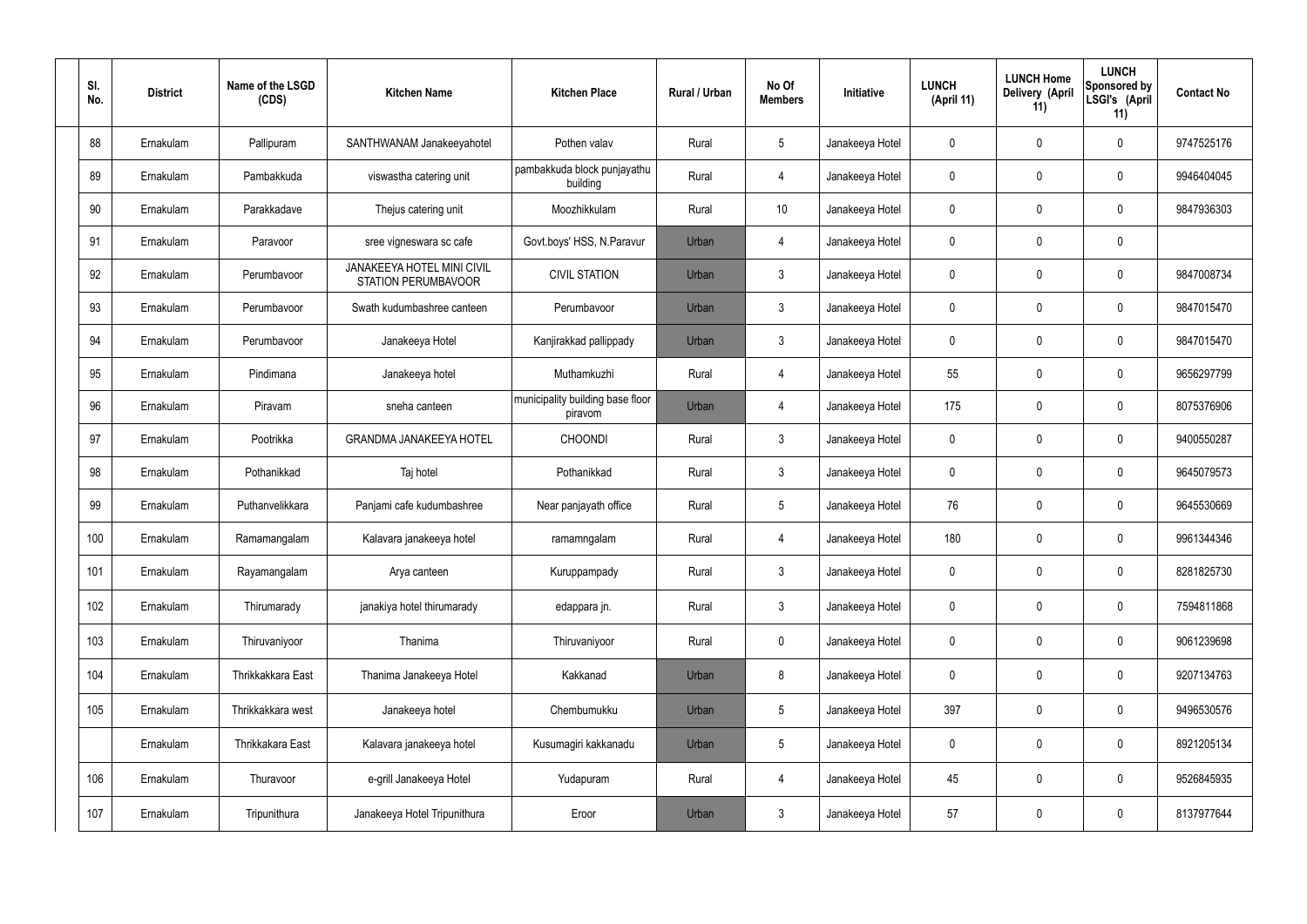|     | SI.<br>No.      | <b>District</b> | Name of the LSGD<br>(CDS) | <b>Kitchen Name</b>                         | <b>Kitchen Place</b>                              | Rural / Urban | No Of<br><b>Members</b> | Initiative      | <b>LUNCH</b><br>(April 11) | <b>LUNCH Home</b><br>Delivery (April<br>11) | <b>LUNCH</b><br><b>Sponsored by</b><br>LSGI's (April<br>11) | <b>Contact No</b> |
|-----|-----------------|-----------------|---------------------------|---------------------------------------------|---------------------------------------------------|---------------|-------------------------|-----------------|----------------------------|---------------------------------------------|-------------------------------------------------------------|-------------------|
|     | 108             | Ernakulam       | Vadakkekkara              | vadakkekkara kudumbasree janakeeya<br>hotel | Madaplathuruth                                    | Rural         | 4                       | Janakeeya Hotel | 0                          | 0                                           | $\pmb{0}$                                                   | 8301806778        |
|     | 109             | Ernakulam       | Vadavukode<br>Puthancruz  | <b>JANAKEEYA HOTEL</b>                      | Puthencruz                                        | Rural         | $\mathfrak{Z}$          | Janakeeya Hotel | 0                          | $\mathbf 0$                                 | $\pmb{0}$                                                   | $9.19E + 11$      |
|     | 110             | Ernakulam       | Valakom                   | Ruchi                                       | Valakom                                           | Rural         | $5\phantom{.0}$         | Janakeeya Hotel | 0                          | 0                                           | $\pmb{0}$                                                   | 9074232700        |
|     | 111             | Ernakulam       | Varapuzha                 | DURGA ACTIVITY                              | <b>CHETTIBHAGAM</b>                               | Rural         | 8                       | Janakeeya Hotel | 0                          | 0                                           | $\mathbf 0$                                                 | 9496160074        |
|     | 112             | Ernakulam       | Vazhakulam                | Three Star Hotel                            | Marampally                                        | Rural         | $\mathfrak{Z}$          | Janakeeya Hotel | 34                         | 0                                           | $\pmb{0}$                                                   | 6282644893        |
|     | 113             | Ernakulam       | Vengola                   | Janakeeya Hotel                             | Pathipalam                                        | Rural         | $5\phantom{.0}$         | Janakeeya Hotel | 88                         | 0                                           | $\pmb{0}$                                                   | 8137887455        |
|     | 114             | Ernakulam       | Vengoor                   | <b>JANAKEEYA HOTEL</b>                      | Choorathod                                        | Rural         | 4                       | Janakeeya Hotel | 42                         | 0                                           | $\pmb{0}$                                                   | 9656904682        |
| 114 |                 |                 |                           |                                             |                                                   |               | 449                     |                 | 5352                       | 914                                         | $\overline{0}$                                              |                   |
|     | $\mathbf 1$     | Idukki          | Adimaly                   | Friends Janakeeya Hotel                     | Adimaly                                           | Rural         | 4                       | Janakeeya Hotel | 135                        |                                             | 0                                                           | 9961635779        |
|     | $\overline{2}$  | Idukki          | Alackode                  | Five Star Canteen                           | Elamdesham Block<br>Panchayath Building, Alakode  | Rural         | $5\phantom{.0}$         | Janakeeya Hotel | 25                         |                                             | 0                                                           | 9961482164        |
|     | $\mathbf{3}$    | Idukki          | Arakkulam                 | Sabhalyam                                   | Moolamattom                                       | Rural         | 4                       | Janakeeya Hotel | 194                        |                                             | 0                                                           | 8848124921        |
|     | 4               | Idukki          | Ayyappancovil             | Maria Janakeeya Hotel                       | Parappu                                           | Rural         | $\mathfrak{Z}$          | Janakeeya Hotel | 157                        |                                             | 0                                                           | 9544622096        |
|     | 5               | Idukki          | Bysonvalley               | Famous Janakiya Hotel                       | Pottankad                                         | Rural         | 4                       | Janakeeya Hotel | 81                         |                                             | 0                                                           | 9744566398        |
|     | $6\phantom{.}6$ | Idukki          | Chakkupallam              | Vanithasree Janakeeya Hotel                 | Anakkara                                          | Rural         | $\mathbf{3}$            | Janakeeya Hotel | 256                        |                                             | 0                                                           | 8075143547        |
|     | $\overline{7}$  | Idukki          | Devikulam                 | Kudumbashree Janakeeya Hotel                | Echo point                                        | Rural         | $\mathbf{3}$            | Janakeeya Hotel | 95                         |                                             | 0                                                           | 8281640208        |
|     | 8               | Idukki          | Edavetty                  | Kudumbashree Janakeeya Hotel                | Edavetty                                          | Rural         | $\mathfrak{Z}$          | Janakeeya Hotel | $\mathbf 0$                |                                             | 0                                                           | 6238694173        |
|     | $9\,$           | Idukki          | Erattayar                 | Vanitha Janakeeya Hotel                     | Erattayar                                         | Rural         | 4                       | Janakeeya Hotel | 124                        |                                             | 0                                                           | 9188166929        |
|     | 10              | Idukki          | Kamakshi                  | Kripa Catering                              | Thankamani                                        | Rural         | $5\phantom{.0}$         | Janakeeya Hotel | 210                        |                                             | 0                                                           | 9544021398        |
|     | 11              | Idukki          | Kanchiyar                 | Swadh Janakeeya Hotel                       | Kanchiyar                                         | Rural         | $5\phantom{.0}$         | Janakeeya Hotel | 188                        |                                             | 0                                                           | 8606856496        |
|     | 12              | Idukki          | Kanjikkuzhi               | Samarppanam                                 | Kanjikkuzhi                                       | Rural         | 4                       | Janakeeya Hotel | 151                        |                                             |                                                             | 9447169262        |
|     | 13              | Idukki          | Kanthaloor                | Morningstar Janakeeya Hotel                 | Sahayagiri complex, near<br>Kanthalloor Bus stand | Rural         | 4                       | Janakeeya Hotel | 140                        |                                             | 0                                                           | 9447941632        |
|     | 14              | ldukki          | Karimannoor               | Rujiya Catering Unit                        | Karimannoor                                       | Rural         | $\overline{5}$          | Janakeeya Hotel | 73                         |                                             | 0                                                           | 9497454952        |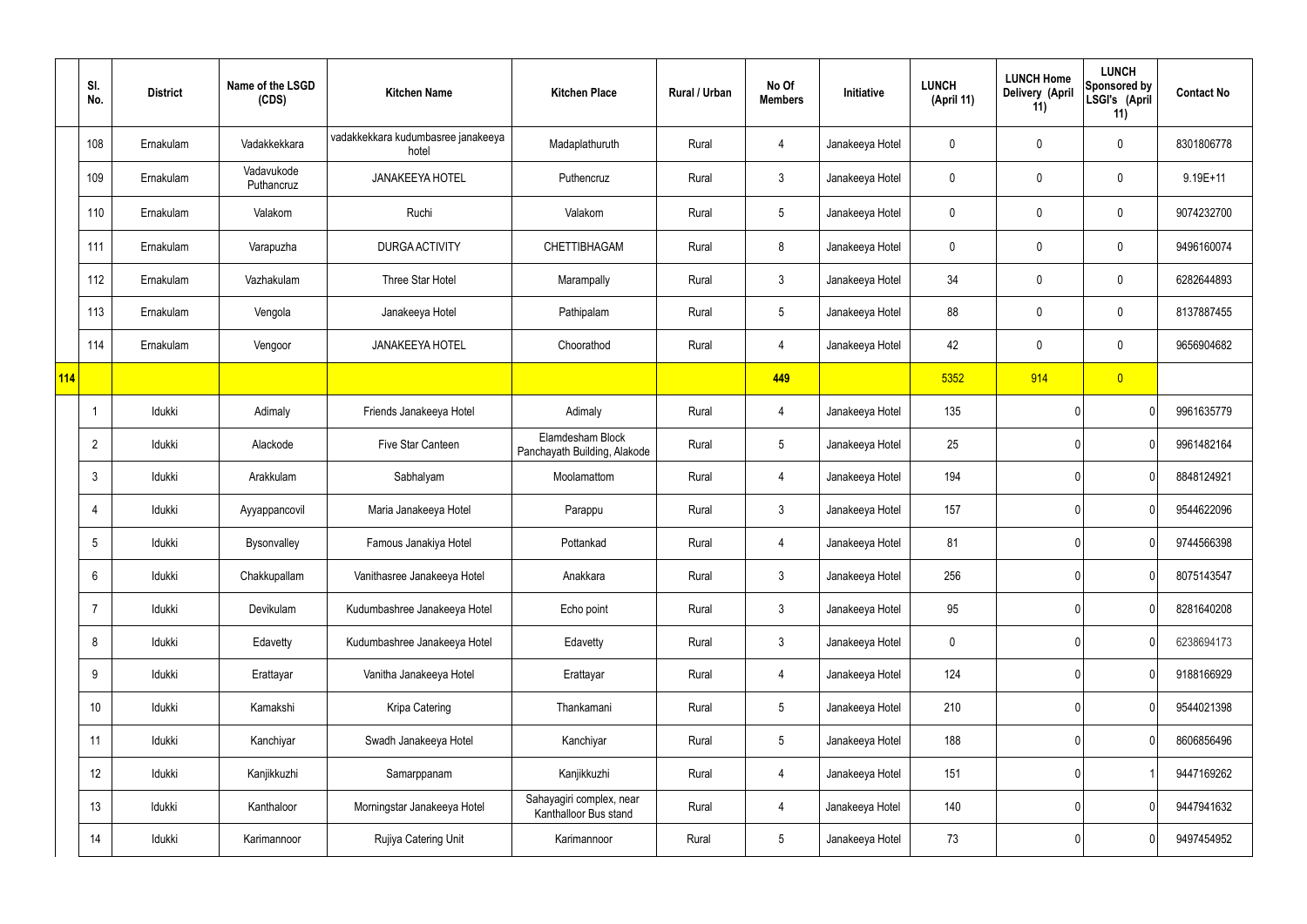|    | SI.<br>No.      | <b>District</b> | Name of the LSGD<br>(CDS) | <b>Kitchen Name</b>                | <b>Kitchen Place</b>          | <b>Rural / Urban</b> | No Of<br><b>Members</b> | Initiative      | <b>LUNCH</b><br>(April 11) | <b>LUNCH Home</b><br>Delivery (April<br>11) | <b>LUNCH</b><br>Sponsored by<br>LSGI's (April<br>11) | <b>Contact No</b> |
|----|-----------------|-----------------|---------------------------|------------------------------------|-------------------------------|----------------------|-------------------------|-----------------|----------------------------|---------------------------------------------|------------------------------------------------------|-------------------|
|    | 15              | Idukki          | Karunapuram               | Karuna Hotel                       | Panchayathu complex           | Rural                | 4                       | Janakeeya Hotel | 226                        |                                             | 0                                                    | 9961152820        |
|    | 16              | Idukki          | Kattappana                | Karunya Janakeeya Hotel            | Kattappana                    | Urban                | 5                       | Janakeeya Hotel | 280                        |                                             | 0                                                    | 9497684477        |
|    | 17              | Idukki          | Kodikkulam                | Kulirma Janakiya Hotel             | Kodikkulam                    | Rural                | 6                       | Janakeeya Hotel | 44                         |                                             | 0                                                    | 9605111852        |
|    | 18              | Idukki          | Kokkayar                  | Sevana Janakeeya hotel             | 35th Mile                     | Rural                | $\mathbf{3}$            | Janakeeya Hotel | 18                         |                                             | 0                                                    | 9562067674        |
|    | 19              | Idukki          | Konnathadi                | Friends Janakeeya Hotel            | Panickankudi                  | Rural                | 6                       | Janakeeya Hotel | 0                          |                                             | 0                                                    | 9544048878        |
|    | 20              | Idukki          | Konnathadi                | Janapriya Janakeeya Hotel          | Konnathadi                    | Rural                | $\mathbf{3}$            | Janakeeya Hotel | 0                          |                                             | 0                                                    | 9895147074        |
|    | 21              | Idukki          | Kudayathoor               | Kudumbashree Janakeeya Hotel       | Kanjar                        | Rural                | $\mathfrak{Z}$          | Janakeeya Hotel | 100                        |                                             | 0                                                    | 9526762560        |
|    | 22              | Idukki          | Kumaramangalam            | Kumaramangalam Janakeeya Hotel     | Kumaramangalam                | Rural                | 4                       | Janakeeya Hotel | 160                        |                                             | 0                                                    | 9745633509        |
|    | 23              | Idukki          | Kumili                    | Ruchi Hotel                        | Kumili                        | Rural                | 4                       | Janakeeya Hotel | 122                        |                                             | 0                                                    | 9447980637        |
|    | 24              | Idukki          | Manakkadu                 | Vanitha Hotel                      | Chittoor                      | Rural                | $\mathfrak{Z}$          | Janakeeya Hotel | 0                          |                                             | 0                                                    | 8330097933        |
| 50 | 25              | Idukki          | Mankulam                  | Jeevanam Catering Janakeeya Hotel  | Panchayathu Building          | Rural                | 4                       | Janakeeya Hotel | 65                         |                                             | 0                                                    | 9495060505        |
|    | 26              | Idukki          | Mankulam                  | Happy Janakéeya Hotel              | Aanakkulam                    | Rural                | $\mathfrak{Z}$          | Janakeeya Hotel | 73                         |                                             | 0                                                    | 9496251027        |
|    | 27              | Idukki          | Marayoor                  | Malabar food court Janakeeya Hotel | Marayoor Near IDCB bank       | Rural                | 4                       | Janakeeya Hotel | 133                        |                                             | 0                                                    | 9446925610        |
|    | 28              | Idukki          | Mariyapuram               | Anaswara Hotel & Catering          | Idukki                        | Rural                | 4                       | Janakeeya Hotel | 130                        |                                             |                                                      | 9526329438        |
|    | 29              | Idukki          | Munnar                    | Annapoorna catering                | Lorry stand, old munnar       | Rural                | 5 <sub>5</sub>          | Janakeeya Hotel | 225                        |                                             | 0                                                    | 8281009478        |
|    | 30 <sub>o</sub> | Idukki          | Muttom                    | Nila Janakeeya Hotel               | Muttom                        | Rural                | 3                       | Janakeeya hotel | 280                        |                                             | 0                                                    | 9961104818        |
|    | 31              | Idukki          | Nedumkandam               | Annus catering                     | Nedumkandam<br>Kizhakkekavala | Rural                | $\overline{4}$          | Janakeeya Hotel | 213                        |                                             | 0                                                    | 9747458576        |
|    | 32              | Idukki          | Pallivasal                | <b>Blessing Janakeeya Hotel</b>    | Pallivasal                    | Rural                | 4                       | Janakeeya Hotel | 80                         |                                             | 0                                                    | 9947981574        |
|    | 33              | Idukki          | Pampadumpara              | Thripthy Janakeeya Hotel           | Pampadumpara                  | Rural                | $\mathfrak{Z}$          | Janakeeya Hotel | 209                        |                                             | 0                                                    | 9207150558        |
|    | 34              | Idukki          | Peermedu                  | Thripthy Janakeeya Hotel           | Peermedu                      | Rural                | $\mathfrak{Z}$          | Janakeeya Hotel | 92                         |                                             | 0                                                    | 9633311267        |
|    | 35              | Idukki          | Peruvanthanam             | Janakeeya Hotel                    | Peruvanthanam                 | Rural                | $5\phantom{.0}$         | Janakeeya Hotel | 27                         |                                             | 0                                                    | 9562274720        |
|    | 36              | Idukki          | Purappuzha                | Ammas Janakeeya Hotel              | Purappuzha                    | Rural                | $\mathfrak{Z}$          | Janakeeya Hotel | 60                         |                                             | 0                                                    | 9744954032        |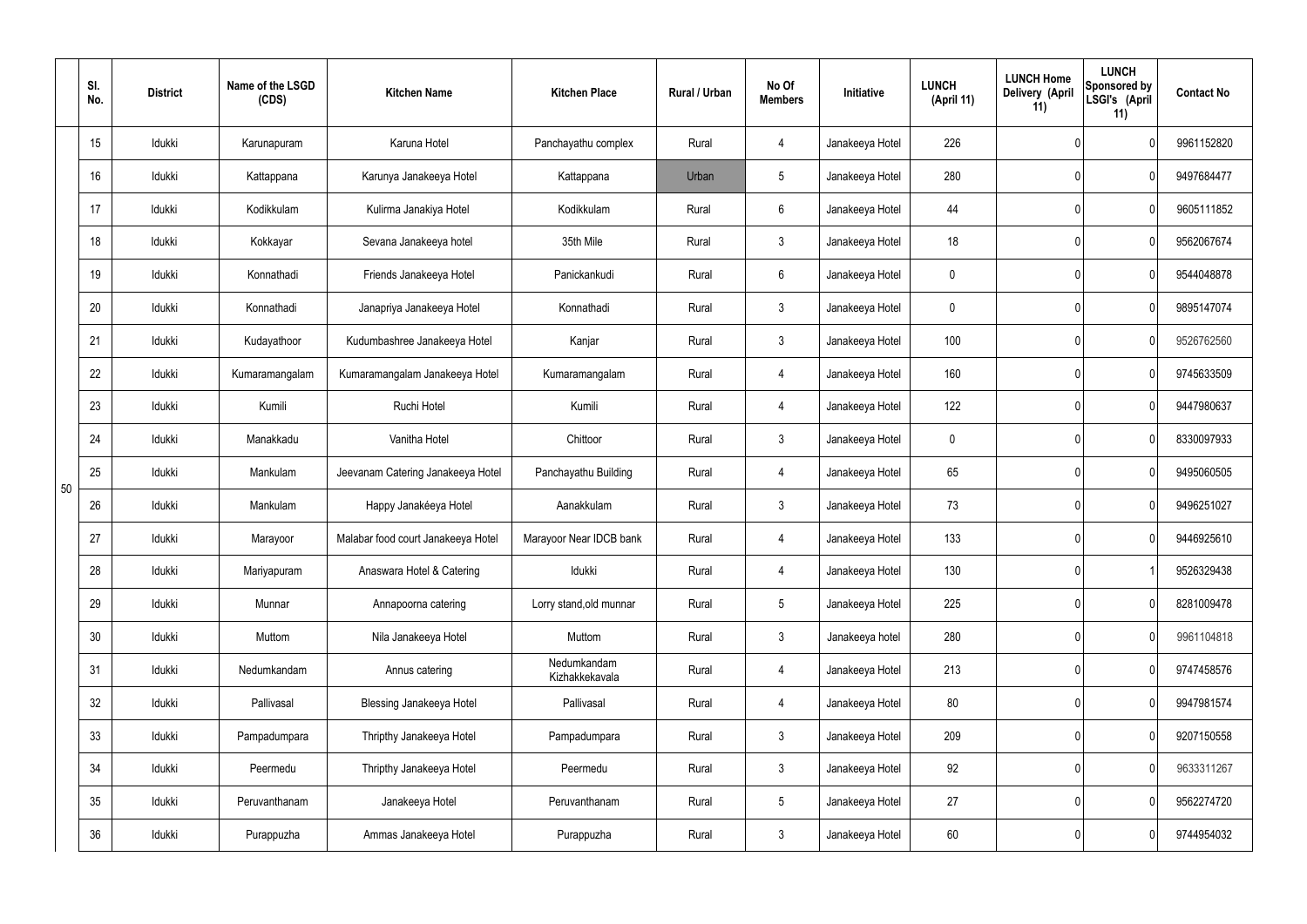|    | SI.<br>No.      | <b>District</b> | Name of the LSGD<br>(CDS) | <b>Kitchen Name</b>                       | <b>Kitchen Place</b>                      | Rural / Urban | No Of<br><b>Members</b> | <b>Initiative</b> | <b>LUNCH</b><br>(April 11) | <b>LUNCH Home</b><br>Delivery (April<br>11) | <b>LUNCH</b><br>Sponsored by<br>LSGI's (April<br>11) | <b>Contact No</b> |
|----|-----------------|-----------------|---------------------------|-------------------------------------------|-------------------------------------------|---------------|-------------------------|-------------------|----------------------------|---------------------------------------------|------------------------------------------------------|-------------------|
|    | 37              | Idukki          | Rajakkadu                 | Janakeeya Hotel                           | Rajakkadu Town                            | Rural         | $\mathbf{3}$            | Janakeeya Hotel   | 449                        |                                             | $\mathbf{0}$                                         | 9446766999        |
|    | 38              | Idukki          | Rajakumari                | Aiswarya Vanitha Restaurent               | Rajakumari South                          | Rural         | 4                       | Janakeeya Hotel   | 350                        |                                             | $\mathbf{0}$                                         | 9526570410        |
|    | 39              | Idukki          | Santhanpara               | Janakeeya Hotel                           | Santhanpara                               | Rural         | 4                       | Janakeeya Hotel   | 180                        |                                             | $\overline{0}$                                       | 9526174553        |
|    | 40              | Idukki          | Senapathy                 | Ammoose Hotel                             | Mangathotty                               | Rural         | $\mathbf{3}$            | Janakeeya Hotel   | 200                        |                                             | $\mathbf{0}$                                         | 9539396626        |
|    | 41              | Idukki          | Udumbannoor               | Kudumbashree Janakeeya Hotel              | Udumbannor                                | Rural         | $\mathbf{3}$            | Janakeeya Hotel   | 258                        |                                             | $\overline{0}$                                       | 9633678438        |
|    | 42              | Idukki          | Upputhara                 | Samarppitha Janakeeya hotel               | Upputhara                                 | Rural         | $5\phantom{.0}$         | Janakeeya Hotel   | 119                        |                                             | $\overline{0}$                                       | 9526590710        |
|    | 43              | Idukki          | Vandanmedu                | Dharshana Janakeeya Hotel                 | Vandanmedu                                | Rural         | $\overline{4}$          | Janakeeya Hotel   | 102                        |                                             | $\overline{0}$                                       | 9744038737        |
|    | 44              | Idukki          | Vandiperiyar              | Vandiperiyar Janakeeya Hotel              | Vandiperiyar                              | Rural         | $5\phantom{.0}$         | Janakeeya Hotel   | 267                        |                                             | $\overline{0}$                                       | 8086863254        |
|    | 45              | Idukki          | Vannappuram               | Souhrudham Janakeeya Hotel                | Vannappuram                               | Rural         | $5\overline{)}$         | Janakeeya Hotel   | 69                         |                                             | $\overline{0}$                                       | 8113054492        |
|    | 46              | Idukki          | Vathikudy                 | Mahima                                    | Murickassery                              | Rural         | $\mathbf{3}$            | Janakeeya Hotel   | 125                        |                                             | $\overline{0}$                                       | 8289945652        |
|    | 47              | Idukki          | Vattavada                 | Vattavada Kudumbashree Janakeeya<br>Hotel | Keekkara, Kovilur                         | Rural         | $\overline{4}$          | Janakeeya Hotel   | 210                        |                                             | $\overline{0}$                                       | 9497790469        |
|    | 48              | Idukki          | Vazhathoppu               | Grahalakshmi Hotel & Catering             | Cheruthoni                                | Rural         | 4                       | Janakeeya Hotel   | 168                        |                                             | 3                                                    | 9496178884        |
|    | 49              | Idukki          | Vellathooval              | Flowers Janakeeya Hotel                   | Vellathooval                              | Rural         | $\overline{4}$          | Janakeeya Hotel   | 51                         |                                             | $\overline{0}$                                       | 9961419892        |
|    | 50              | Idukki          | Velliyamattam             | Padhayam Kudumbashree Janakeeya<br>Hotel  | Velliyamattam                             | Rural         | $\overline{4}$          | Janakeeya Hotel   | 38                         |                                             | $\overline{0}$                                       | 7902854627        |
| 50 |                 |                 |                           |                                           |                                           |               | 197                     |                   | 6957                       |                                             | 5 <sub>5</sub>                                       |                   |
|    | $\overline{1}$  | Kannur          | Maloor                    | Maloor Janakeeya Hotel                    | Thrikandaripoyil, PO-<br>Thrikandaripoyil | Rural         | $\mathbf{3}$            | Janakeeya Hotel   | 195                        | $\pmb{0}$                                   | $\mathbf 0$                                          | 9656132294        |
|    | $\overline{2}$  | Kannur          | Kolachery                 | Janakeeya Hotel                           | Kolachery Paramba, PO-<br>Kolacheri       | Rural         | $5\overline{)}$         | Janakeeya Hotel   | 297                        | $\pmb{0}$                                   | $\overline{4}$                                       | 9895324699        |
|    | $\mathfrak{Z}$  | Kannur          | Pinarayi                  | Janakeeya hotel, Pinarayi                 | Pinarayi                                  | Rural         | $6\phantom{.}6$         | Janakeeya Hotel   | 175                        | $\pmb{0}$                                   | $\mathbf 0$                                          | 9447215211        |
|    | $\overline{4}$  | Kannur          | Muzhakunnu                | Thripthy Janakeeya Hotel                  | Kakkayangad, Muzhakkunnu                  | Rural         | $5\phantom{.0}$         | Janakeeya Hotel   | 381                        | $\pmb{0}$                                   | $\overline{2}$                                       | 9526047538        |
|    | $5\phantom{.0}$ | Kannur          | Chapparappadavu           | Kudumbasree janakeeya hotel               | Near village office,<br>Chapparappadav    | Rural         | $\mathbf{3}$            | Janakeeya Hotel   | 278                        | $\pmb{0}$                                   | $\mathbf 0$                                          | 9605413324        |
|    | 6               | Kannur          | Iritty                    | Roopasree Kudumbashree hotel              | Koolichembra                              | Urban         | 8                       | Janakeeya Hotel   | 359                        | $\pmb{0}$                                   | $\mathbf 0$                                          | 8589921533        |
|    | $\overline{7}$  | Kannur          | Dharmadam                 | Dharmadam Janakeeya hotel                 | Near Andalloor kav,<br>Dharmadam          | Rural         | $\mathbf{3}$            | Janakeeya Hotel   | 68                         | $\pmb{0}$                                   | $\mathbf 0$                                          | 9526975778        |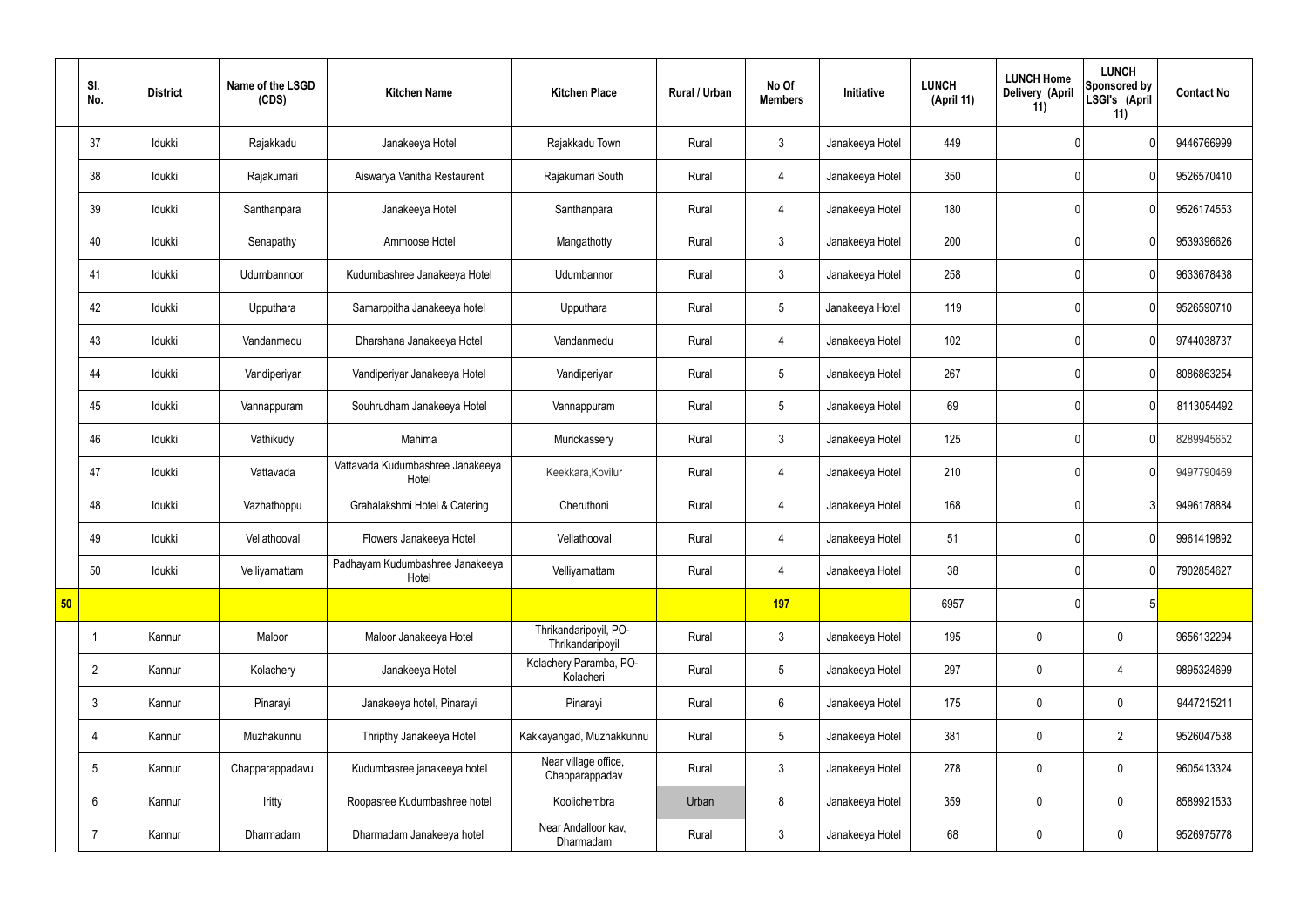| SI.<br>No. | <b>District</b> | Name of the LSGD<br>(CDS)   | <b>Kitchen Name</b>                                | <b>Kitchen Place</b>                           | Rural / Urban | No Of<br><b>Members</b> | Initiative      | <b>LUNCH</b><br>(April 11) | <b>LUNCH Home</b><br>Delivery (April<br>11) | <b>LUNCH</b><br>Sponsored by<br>LSGI's (April<br>11) | <b>Contact No</b> |
|------------|-----------------|-----------------------------|----------------------------------------------------|------------------------------------------------|---------------|-------------------------|-----------------|----------------------------|---------------------------------------------|------------------------------------------------------|-------------------|
| 8          | Kannur          | Peralassery                 | Janakeeya Hotel                                    | Peralassery Town, PO -<br>Mundallur            | Rural         | 9                       | Janakeeya Hotel | 437                        | 0                                           | $\mathbf 0$                                          | 70256213909       |
| 9          | Kannur          | Kadannappalli<br>Panappuzha | Kudumbasree janakeeya hotel                        | Chanthappura                                   | Rural         | 4                       | Janakeeya Hotel | 384                        | $\mathbf 0$                                 | $\mathbf 0$                                          | 9961089935        |
| 10         | Kannur          | Anthur                      | Janakeeya hotel                                    | Dharmasala                                     | Urban         | $5\phantom{.0}$         | Janakeeya Hotel | 259                        | 0                                           | $\mathbf 0$                                          | 9544138650        |
| 11         | Kannur          | Cheruthazham                | Janakeeya Hotel (Thripthi<br>Kudumbashree Canteen) | Pilathara                                      | Rural         | $\mathbf{3}$            | Janakeeya Hotel | 216                        | 0                                           | $\mathbf 0$                                          | 9947540361        |
| 12         | Kannur          | Peravoor                    | Kudumbashree Janakeeya Hotel                       | Peravoor Bus stand, Peravoor<br>P <sub>O</sub> | Rural         | $\mathbf{3}$            | Janakeeya Hotel | 194                        | 0                                           | $\mathbf 0$                                          | 9947567857        |
| 13         | Kannur          | Kalliassery                 | Janakeeya Hotel                                    | Irinav Road, Payyattam, PO-<br>Irinav          | Rural         | 4                       | Janakeeya Hotel | 239                        | 0                                           | $\mathbf 0$                                          | 8848330570        |
| 14         | Kannur          | Panniyannur                 | Janakeeya Hotel                                    | Panoor Block office compound                   | Rural         | $6\phantom{.}6$         | Janakeeya Hotel | 346                        | 0                                           | $\mathbf 0$                                          | 9447449875        |
| 15         | Kannur          | Kannapuram                  | Janakeeya Hotel                                    | Chynaclay road, Kannapuram                     | Rural         | $5\phantom{.0}$         | Janakeeya Hotel | 178                        | 0                                           | $\mathbf 0$                                          | 8089127045        |
| 16         | Kannur          | Sreekandapuram              | Janakeeya Hotel                                    | Sreekandapuram, near bus<br>stand              | Urban         | $5\phantom{.0}$         | Janakeeya Hotel | 231                        | 0                                           | $\mathbf 0$                                          | 7591948757        |
| 17         | Kannur          | Thalasseri                  | Janakeeya Hotel                                    | New bus stand, Thalasseri                      | Urban         | $6\phantom{.}6$         | Janakeeya Hotel | 523                        | 0                                           | $\mathbf 0$                                          | 9446263864        |
| 18         | Kannur          | Chokli                      | Janakeeya Hotel                                    | Olavilam, Chokli                               | Rural         | $5\phantom{.0}$         | Janakeeya Hotel | 127                        | $\mathbf 0$                                 | $\mathbf 0$                                          | 9846892821        |
| 19         | Kannur          | Udayagiri                   | Janakeeya Hotel                                    | Karthikapuram                                  | Rural         | 4                       | Janakeeya Hotel | 286                        | 0                                           | $\mathbf 0$                                          | 9562375342        |
| 20         | Kannur          | Karivellur Peralam          | Janakeeya Hotel                                    | Panchayah building,<br>Onakkunnu               | Rural         | 4                       | Janakeeya Hotel | 210                        | $\mathbf 0$                                 | 0                                                    | 7025519714        |
| 21         | Kannur          | Muzhappilangad              | Janakeeya Hotel                                    | Near FCI godown,<br>Muzhappilangad             | Rural         | $5\phantom{.0}$         | Janakeeya Hotel | 234                        | 0                                           | $\mathbf 0$                                          | 7306005267        |
| 22         | Kannur          | Narath                      | Janakeeya Hotel                                    | Janakeeya Hotel, Kambil,<br>Narath             | Rural         | $\overline{7}$          | Janakeeya Hotel | 176                        | 0                                           | $\overline{2}$                                       | 9747441162        |
| 23         | Kannur          | Payyannur                   | Janakeeya Hotel                                    | Municipality compoud,<br>Payyannur             | Urban         | $\mathbf{3}$            | Janakeeya Hotel | 302                        | 0                                           | $\mathbf 0$                                          | 9526620805        |
| 24         | Kannur          | Kangol Alappadamba          | Janakeeya Hotel                                    | Mathil, Near Kangol<br>Alappadamba Panchayath  | Rural         | $\overline{4}$          | Janakeeya Hotel | 121                        | 0                                           | $\mathbf 0$                                          | 9495296142        |
| 25         | Kannur          | Naduvil                     | Janakeeya Hotel                                    | Panchayath compound,<br>Naduvil town           | Rural         | $\overline{4}$          | Janakeeya Hotel | 201                        | 0                                           | $\mathbf 0$                                          | 7902902490        |
| 26         | Kannur          | Koothuparamba               | Janakeeya Hotel                                    | Manghad Vayal, Near HSS<br>Koothuparamba, PO-  | Urban         | 8                       | Janakeeya Hotel | 287                        | 0                                           | $\mathbf 0$                                          | 9645608253        |
| 27         | Kannur          | Kuttiatoor                  | Janakeeya Hotel                                    | Near Panchayath office,<br>Chattukappara       | Rural         | $5\phantom{.0}$         | Janakeeya Hotel | 95                         | 0                                           | $\mathbf 0$                                          | 9544644195        |
| 28         | Kannur          | Kathirur                    | Janakeeya Hotel                                    | Panchayath office building,<br>Kathirur        | Rural         | $5\phantom{.0}$         | Janakeeya Hotel | 222                        | 0                                           | $\overline{1}$                                       | 8129404833        |
| 29         | Kannur          | Panoor                      | Janakeeya Hotel                                    | Elangode, Panoor                               | Urban         | $\overline{5}$          | Janakeeya Hotel | 164                        | $\pmb{0}$                                   | $\pmb{0}$                                            | 9605852157        |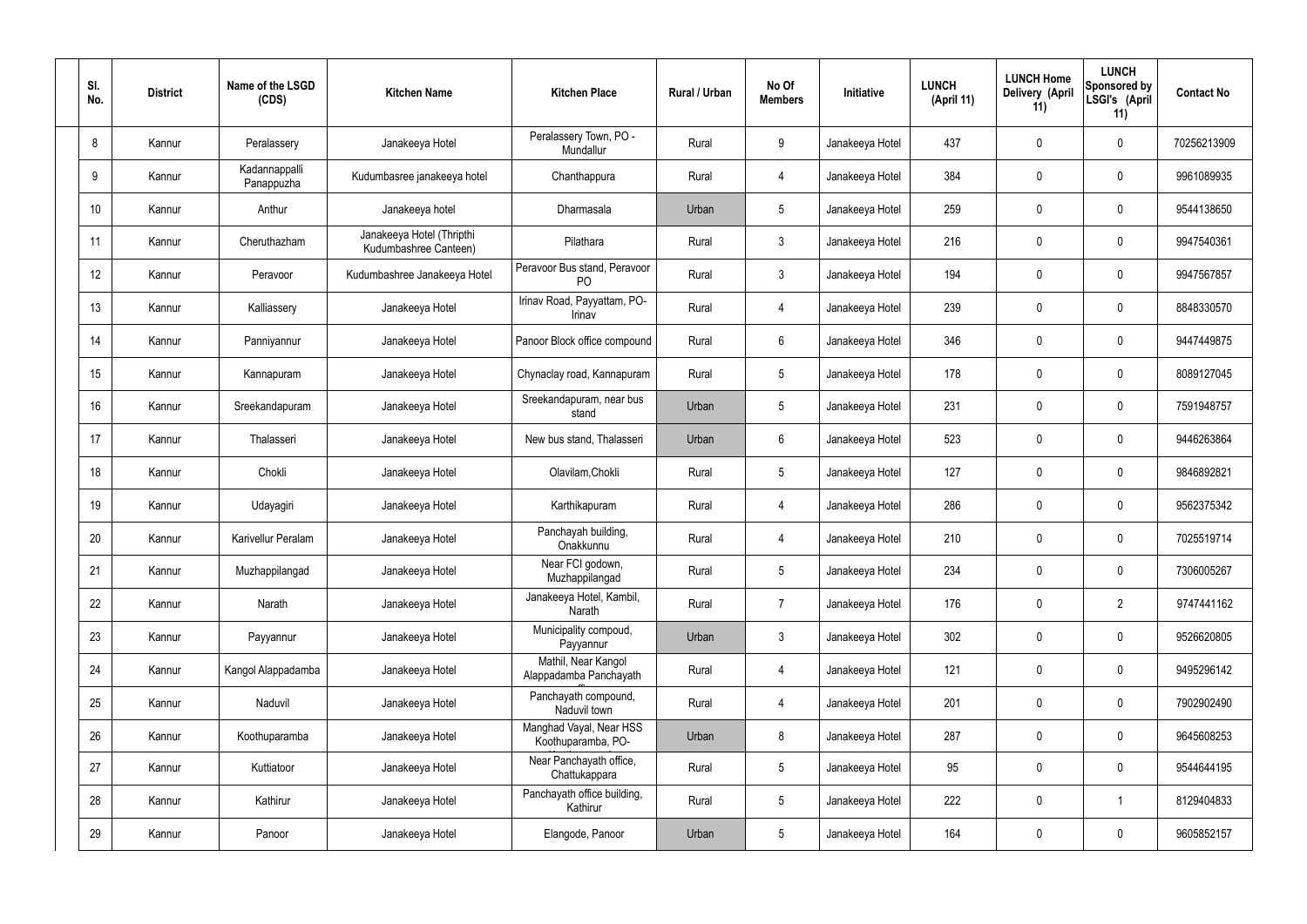|    | SI.<br>No. | <b>District</b> | Name of the LSGD<br>(CDS) | <b>Kitchen Name</b> | <b>Kitchen Place</b>                                           | Rural / Urban | No Of<br><b>Members</b> | Initiative      | <b>LUNCH</b><br>(April 11) | <b>LUNCH Home</b><br><b>Delivery (April</b><br>11) | <b>LUNCH</b><br>Sponsored by<br>LSGI's (April<br>11) | <b>Contact No</b> |
|----|------------|-----------------|---------------------------|---------------------|----------------------------------------------------------------|---------------|-------------------------|-----------------|----------------------------|----------------------------------------------------|------------------------------------------------------|-------------------|
|    | 30         | Kannur          | Chirakkal                 | Janakeeya Hotel     | Chirakkal weavers,<br>Puthiyatheru                             | Rural         | 5 <sup>5</sup>          | Janakeeya Hotel | 336                        | 0                                                  | $\mathbf 0$                                          | 9895854873        |
|    | 31         | Kannur          | Eranjoli                  | Janakeeya Hotel     | Near Thalassery RTO office,<br>Chungam                         | Rural         | 5 <sup>5</sup>          | Janakeeya Hotel | 241                        | $\mathbf 0$                                        | $\mathbf 0$                                          | 9656368808        |
|    | 32         | Kannur          | Payam                     | Janakeeya Hotel     | Near Panchayath office,<br>Madathil                            | Rural         | 4                       | Janakeeya Hotel | 186                        | 0                                                  | $\mathbf 0$                                          | 9496554678        |
|    | 33         | Kannur          | Eramam Kuttoor            | Janakeeya Hotel     | Mathamangalam, Near CDS<br>office                              | Rural         | 4                       | Janakeeya Hotel | 108                        | 0                                                  | $\mathbf 0$                                          | 9562473576        |
|    | 34         | Kannur          | Ramanthally               | Janakeeya hotel     | Ramanthally                                                    | Rural         | 4                       | Janakeeya Hotel | 205                        | 0                                                  | $\mathbf 0$                                          | 9496705429        |
|    | 35         | Kannur          | Thripangottur             | Janakeeya Hotel     | Kallikkandy, Thripangottur                                     | Rural         | $\mathbf{3}$            | Janakeeya Hotel | $\mathbf 0$                | 0                                                  | $\mathbf 0$                                          | 9495191659        |
|    | 36         | Kannur          | Madayi                    | Janakeeya Hotel     | Eripuram, Near Vrindhavan<br>Residency, PO Pazhayangadi        | Rural         | $\mathfrak{Z}$          | Janakeeya Hotel | 130                        | $\pmb{0}$                                          |                                                      | 7561006271        |
|    | 37         | Kannur          | Kelakam                   | Janakeeya Hotel     | Kelakam PO                                                     | Rural         | $\mathbf{3}$            | Janakeeya Hotel | 157                        | 0                                                  | $\mathbf 0$                                          | 8113866296        |
|    | 38         | Kannur          | Kurumathoor               | Janakeeya Hotel     | Near GVHSS, Kurumathoor                                        | Rural         | $\mathbf{3}$            | Janakeeya Hotel | 123                        | 0                                                  | $\mathbf 0$                                          | 9633816470        |
|    | 39         | Kannur          | Peringome Vayakkara       | Janakeeya Hotel     | Peringome, Near Police station                                 | Rural         | $5\phantom{.0}$         | Janakeeya Hotel | 125                        | 0                                                  | $\mathbf 0$                                          | 9961413726        |
|    | 40         | Kannur          | Munderi                   | Janakeeya Hotel     | Kanjirode Karakkadu, Munderi                                   | Rural         | 4                       | Janakeeya Hotel | 282                        | 0                                                  | 8                                                    | 8547609196        |
|    | 41         | Kannur          | Anjarakandy               | Janakeeya Hotel     | Panayatham Paramba,<br>Anjarankandy                            | Rural         | $\overline{4}$          | Janakeeya Hotel | 189                        | 0                                                  | $\mathbf 0$                                          | 9496900755        |
| 91 | 42         | Kannur          | Ayyankkunnu               | Janakeeya Hotel     | Ayyankunnu Panchayth<br>Anghadikkadavu                         | Rural         | 4                       | Janakeeya Hotel | 203                        | 0                                                  | $\Omega$                                             | 9946734976        |
|    | 43         | Kannur          | Padiyoor                  | Janakeeya Hotel     | Padiyoor PO                                                    | Rural         | $\overline{4}$          | Janakeeya Hotel | 82                         | 0                                                  | $\mathbf 0$                                          | 9539028498        |
|    | 44         | Kannur          | Ezhome                    | Janakeeya Hotel     | Pazhayangadi bus stand,<br>Ezhom                               | Rural         | 5 <sub>5</sub>          | Janakeeya Hotel | 228                        | 0                                                  | $\mathbf 0$                                          | 8086910862        |
|    | 45         | Kannur          | Koodali                   | Janakeeya Hotel     | Near Koodali Panchayath<br>Office, Kololam, PO -<br>Edavannoor | Rural         | $\overline{4}$          | Janakeeya Hotel | 187                        | $\pmb{0}$                                          | $\mathbf 0$                                          | 9526524230        |
|    | 46         | Kannur          | Pappinisseri              | Janakeeya Hotel     | Near EMS Smaraka Govt.<br>Higher secondary school,             | Rural         | $\overline{4}$          | Janakeeya Hotel | 179                        | $\pmb{0}$                                          | $\mathbf 0$                                          | 9605727307        |
|    | 47         | Kannur          | Mattannur                 | Janakeeya Hotel     | Near Municipality office,<br>Mattannur                         | Urban         | $5\overline{)}$         | Janakeeya Hotel | 241                        | $\pmb{0}$                                          | $\mathbf 0$                                          | 7510706897        |
|    | 48         | Kannur          | Chenghalayi               | Janakeeya Hotel     | Valakai, Chenghalayi                                           | Rural         | 3                       | Janakeeya Hotel | 153                        | $\pmb{0}$                                          | $\mathbf 0$                                          | 8547696233        |
|    | 49         | Kannur          | Pattiam                   | Janakeeya Hotel     | Cheruvancheri PO,<br>Cheruvancheri                             | Rural         | $\overline{4}$          | Janakeeya Hotel | 284                        | $\mathbf 0$                                        | $\mathbf 0$                                          | 7025025275        |
|    | 50         | Kannur          | Thaliparamba              | Janakeeya Hotel     | Municipality compoud,<br>Thaliparamba                          | Urban         | 4                       | Janakeeya Hotel | 118                        | 0                                                  | $\mathbf 0$                                          | 8547849019        |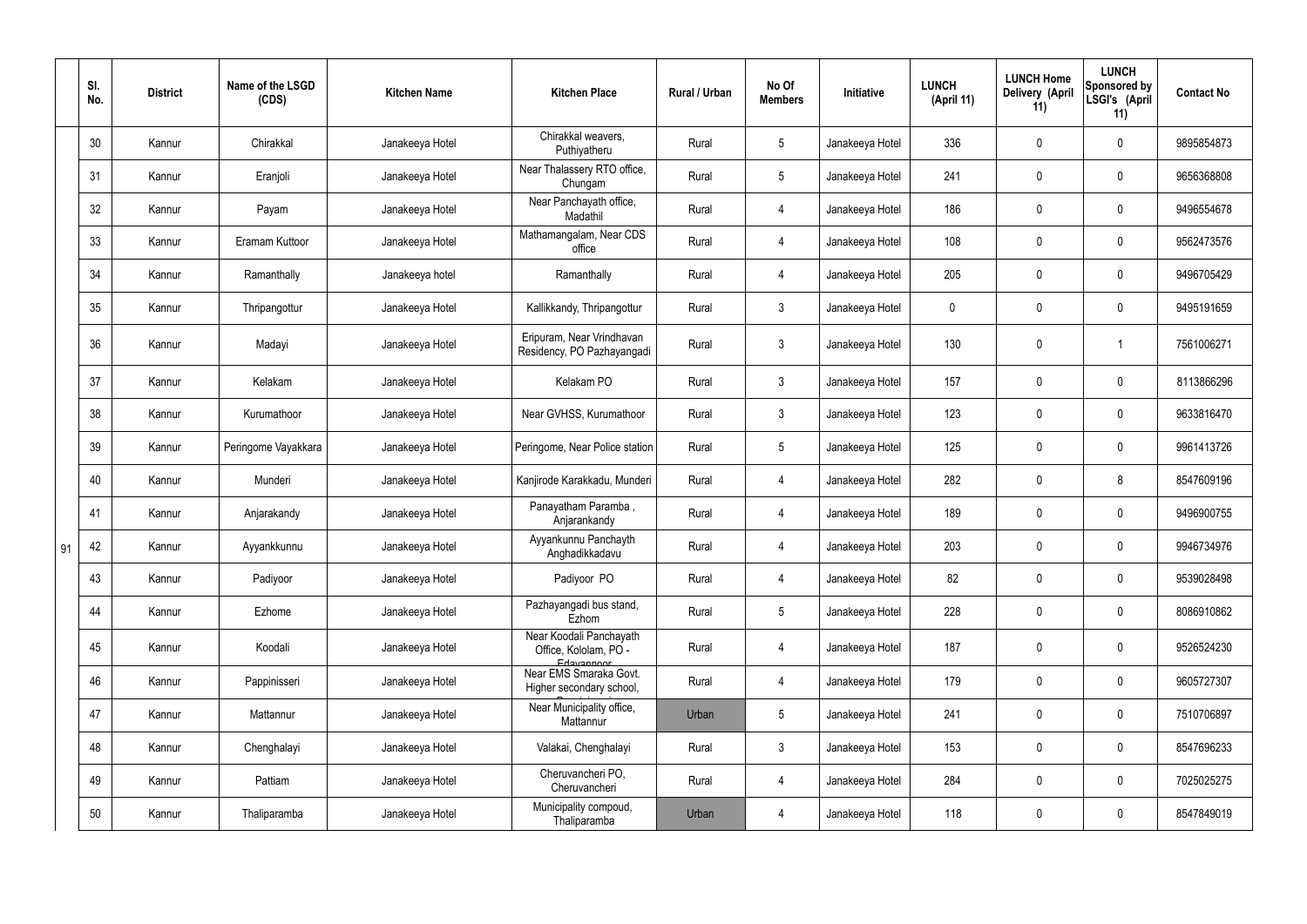| SI.<br>No. | <b>District</b> | Name of the LSGD<br>(CDS) | <b>Kitchen Name</b>                          | <b>Kitchen Place</b>                                    | Rural / Urban | No Of<br><b>Members</b> | Initiative      | <b>LUNCH</b><br>(April 11) | <b>LUNCH Home</b><br><b>Delivery (April</b><br>11) | <b>LUNCH</b><br>Sponsored by<br>LSGI's (April<br>11) | <b>Contact No</b> |
|------------|-----------------|---------------------------|----------------------------------------------|---------------------------------------------------------|---------------|-------------------------|-----------------|----------------------------|----------------------------------------------------|------------------------------------------------------|-------------------|
| 51         | Kannur          | Payyavoor                 | Janakeeya Hotel                              | Payyavoor - PO, Payyavoor                               | Rural         | $5\overline{)}$         | Janakeeya Hotel | 300                        | 0                                                  | $\mathbf 0$                                          | 9495311608        |
| 52         | Kannur          | Kottiyoor                 | Janakeeya Hotel                              | Neendunokki, Kottiyoor - PO                             | Rural         | $5\phantom{.0}$         | Janakeeya Hotel | 133                        | 0                                                  | $\mathbf 0$                                          | 6282565854        |
| 53         | Kannur          | Kunnothparamba            | Janakeeya Hotel                              | Kunnothparamba PO,<br>Kunnothparamba                    | Rural         | $\mathbf{3}$            | Janakeeya Hotel | 304                        | 0                                                  | $\mathbf 0$                                          | 8156840487        |
| 54         | Kannur          | Pariyaram                 | Janakeeya Hotel                              | Near Panchayath Office,<br>Chithappile poyil, Pariyaram | Rural         | 4                       | Janakeeya Hotel | 174                        | 0                                                  | $\mathbf 0$                                          | 9744385083        |
| 55         | Kannur          | Kunjimangalam             | Janakeeya Hotel                              | Old Post office building,<br>Andamkovil, Kunjimangalam  | Rural         | 4                       | Janakeeya Hotel | 172                        | $\mathbf 0$                                        | $\mathbf 0$                                          | 9526981326        |
| 56         | Kannur          | Thillenkeri               | Janakeeya Hotel                              | Thekkam poyil, Near Uliyil<br>Town                      | Rural         | $\mathbf{3}$            | Janakeeya Hotel | 243                        | 0                                                  | $\mathbf 0$                                          | 9745059451        |
| 57         | Kannur          | Chittariparamba           | Janakeeya Hotel                              | Poovathinkeezhil, PO-<br>Chittariparamba                | Rural         | $6\overline{6}$         | Janakeeya Hotel | 192                        | 0                                                  | $\mathbf 0$                                          | 8943506825        |
| 58         | Kannur          | Mayyil                    | Janakeeya Hotel                              | Near Mayyil Panchayath office,<br>Mayyil                | Rural         | $\overline{4}$          | Janakeeya Hotel | 174                        | 0                                                  | $\mathbf 0$                                          | 9526072638        |
| 59         | Kannur          | Cherukunnu                | Janakeeya Hotel                              | Pallichal, PO - Cherukunnu,<br>Pin -670301              | Rural         | 4                       | Janakeeya Hotel | 140                        | 0                                                  | $\mathbf 0$                                          | 8547361298        |
| 60         | Kannur          | Aaralam                   | Janakeeya Hotel                              | Athikkal, PO - Keezhpally                               | Rural         | $5\overline{)}$         | Janakeeya Hotel | 235                        | 0                                                  | $\mathbf 0$                                          | 9961285762        |
| 61         | Kannur          | Alakkode                  | Janakeeya Hotel                              | Therthally, Therthally PO,<br>Alakkode                  | Rural         | $5\overline{)}$         | Janakeeya Hotel | 216                        | 0                                                  | $\mathbf 0$                                          | 8547045070        |
| 62         | Kannur          | Malappattam               | Janakeeya Hotel                              | Near Malappattam<br>panchayath, Malappattam             | Rural         | $\mathbf{3}$            | Janakeeya Hotel | 137                        | 0                                                  | $\overline{0}$                                       | 9400571842        |
| 63         | Kannur          | Kanichar                  | Janakeeya Hotel                              | Kanichar PO, Kanichar                                   | Rural         | 3                       | Janakeeya Hotel | 172                        | 0                                                  | 0                                                    | 9526167667        |
| 64         | Kannur          | Mokeri                    | Kudumbashree Janakeeya Hotel,<br>Mokeri      | Vallangad, Mokeri                                       | Rural         | $5\overline{)}$         | Janakeeya Hotel | 245                        | 0                                                  | $\mathbf 0$                                          | 9947037223        |
| 65         | Kannur          | Anjarakandy 2             | Kudumbashree Janakeeya Hotel,<br>Anjarakandy | Kavinmoola, Anjarakandy                                 | Rural         | 5 <sub>5</sub>          | Janakeeya Hotel | 185                        | 0                                                  | $\mathbf 0$                                          | 9446657510        |
| 66         | Kannur          | Newmahi                   | Kudumbashree Janakeeya Hotel                 | Newmahi bridge, Newmahi                                 | Rural         | $\mathbf{3}$            | Janakeeya Hotel | 211\$                      | 0\$                                                | 0\$                                                  | 9946056862        |
| 67         | Kannur          | Keezhallur                | Janakeeya Hotel                              | Kummanam, Elambara                                      | Rural         | $\mathbf{3}$            | Janakeeya Hotel | 202                        | 0                                                  | $\mathbf 0$                                          | 9947648580        |
| 68         | Kannur          | Chembilode                | Janakeeya hotel                              | Chakkarakal bus stand,<br>mowanchery                    | Rural         | $5\phantom{.0}$         | Janakeeya Hotel | 516                        | 0                                                  | $\mathbf 0$                                          | 9847951631        |
| 69         | Kannur          | vengad                    | Janakeeya hotel                              | mambaram                                                | Rural         | $6\overline{6}$         | Janakeeya Hotel | 186                        | 0                                                  | $\mathbf 0$                                          | 7902970902        |
| 70         | Kannur          | Azhikode                  | Janakeeya hotel                              | vankulathvayayal                                        | Rural         | 4                       | Janakeeya Hotel | 152                        | 0                                                  | $\mathbf 0$                                          | 9895910633        |
| 71         | Kannur          | Kolayad                   | Janakeeya hotel                              | kolayad                                                 | rural         | $\mathbf{3}$            | janakeeya hotel | 145                        | 0                                                  | $\boldsymbol{0}$                                     | 8592065431        |
| 72         | Kannur          | valapattanam              | janakeeya hotel                              | mill road, valapattanam                                 | rural         | $\mathbf{3}$            | janakeeya hotel | $\pmb{0}$                  | 0                                                  | $\boldsymbol{0}$                                     | 9061345312        |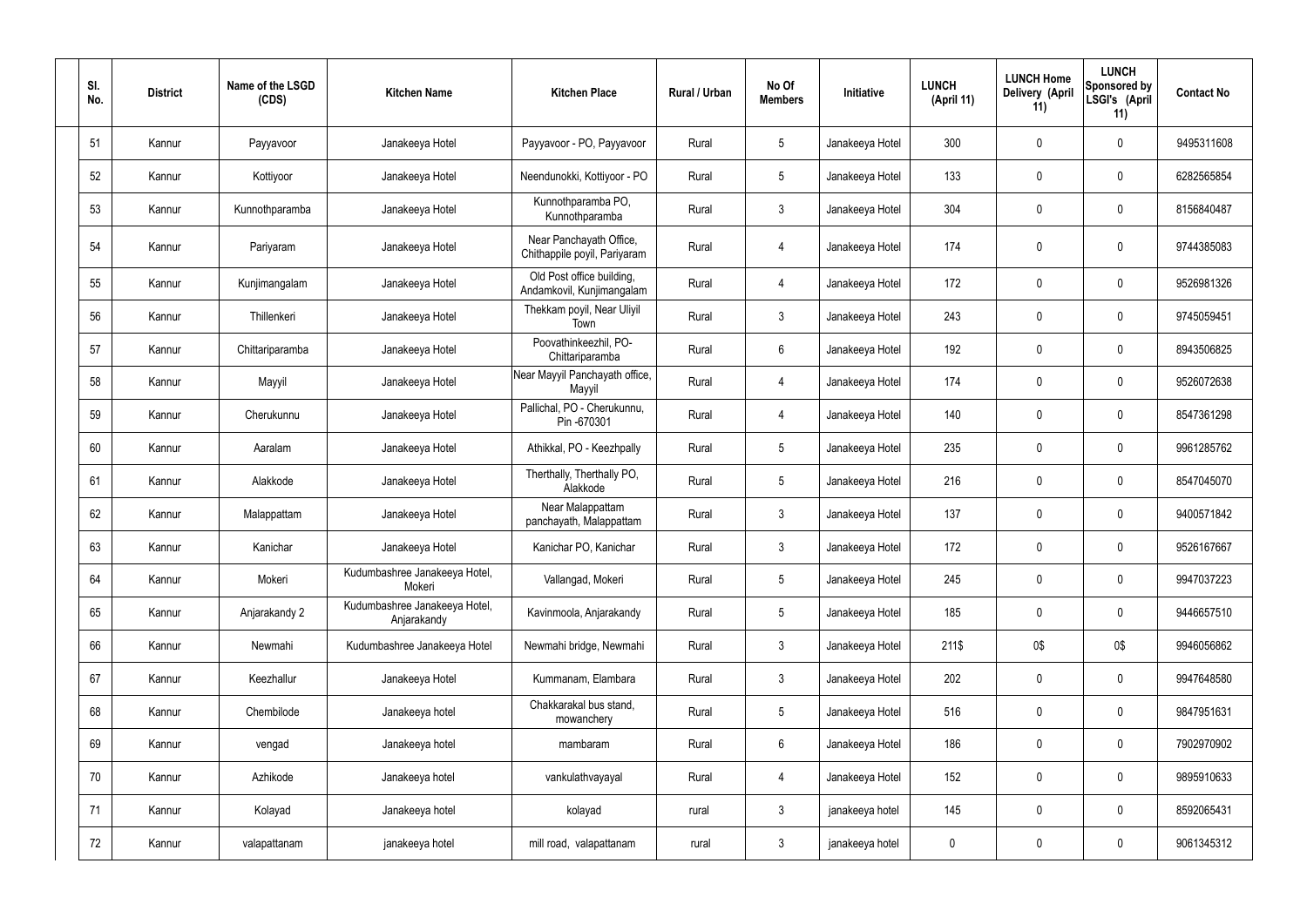|    | SI.<br>No.     | <b>District</b> | Name of the LSGD<br>(CDS) | <b>Kitchen Name</b>        | <b>Kitchen Place</b>                                        | <b>Rural / Urban</b> | No Of<br><b>Members</b> | Initiative      | <b>LUNCH</b><br>(April 11) | <b>LUNCH Home</b><br>Delivery (April<br>11) | <b>LUNCH</b><br>Sponsored by<br>LSGI's (April<br>11) | <b>Contact No</b> |
|----|----------------|-----------------|---------------------------|----------------------------|-------------------------------------------------------------|----------------------|-------------------------|-----------------|----------------------------|---------------------------------------------|------------------------------------------------------|-------------------|
|    | 73             | Kannur          | Anthur 2                  | annapoorna janakeeya hotel | paliyath valapp, po morazha                                 | urban                | 3                       | janakeeya hotel | 135                        | $\mathbf 0$                                 | $\mathbf 0$                                          | 9526183004        |
|    | 74             | Kannur          | payyannur 2               | janakeeya hotel            | kaniyeri, po vellur                                         | urban                | $\mathbf{3}$            | janakeeya hotel | 43                         | $\mathbf 0$                                 | $\mathbf 0$                                          | 8301817232        |
|    | 75             | Kannur          | cherupuzha                | janakeeya hotel            | near panjayath office,<br>cherupuzha, 670511                | rural                | 4                       | janakeeya hotel | 367                        | $\mathbf 0$                                 | $\mathbf 0$                                          | 8547114024        |
|    | 76             | Kannur          | Eruvessy                  | Janakeeya hotel            | Panchayath office road,<br>Chemberi                         | Rural                | 4                       | Janakeeya hotel | 264                        | $\mathbf 0$                                 | $\mathbf 0$                                          | 9544893463        |
|    | 77             | Kannur          | Pattuvam                  | Janakeeya Hotel            | Near Pattuvam panchayath<br>office, Pattuvam                | Rural                | 5                       | Janakeeya hotel | 251                        | $\mathbf 0$                                 | $\mathbf 0$                                          | 9539731430        |
|    | 78             | Kannur          | Mangattidom               | Janakeeya Hotel            | Kaitheri idam, Nirmalagiri PO,<br>Mangattidom               | Rural                | $\overline{7}$          | Janakeeya hotel | 173                        | $\mathbf 0$                                 | $\mathbf 0$                                          | 9207253934        |
|    | 79             | Kannur          | Panoor                    | Janakeeya Hotel            | Thundayi peedika, Pukkom,<br>Panoor PO                      | Urban                | 5                       | Janakeeya hotel | 197                        | $\mathbf 0$                                 | $\mathbf 0$                                          | 9605852157        |
|    | 80             | Kannur          | Kottayam                  | Janakeeya hotel            | Kottayam malabar, Kottayam<br>panchayath building, Kottayam | Rural                | 5                       | Janakeeya hotel | 181                        | $\mathbf 0$                                 | $\mathbf 0$                                          | 9656672187        |
|    | 81             | Kannur          | Ulikkal                   | Janakeeya hotel            | Vattiyam thodu (po) Mattara,<br>Ulikkal, 670705             | Rural                | 5                       | Janakeeya hotel | 116                        | $\mathbf 0$                                 | $\mathbf 0$                                          | 8086777517        |
|    | 82             | Kannur          | Kadambur                  | Janakeeya hotel            | Kadachira, Kadambur                                         | Rural                | 5                       | Janakeeya hotel | 156                        | $\mathbf 0$                                 | $\mathbf 0$                                          | 9847178332        |
|    | 83             | Kannur          | Irikkoor                  | Janakeeya hotel            | Peruvalathuparambu, PO -<br>Irikkoor                        | Rural                | $\overline{4}$          | Janakeeya hotel | 82                         | $\mathbf 0$                                 | $\mathbf 0$                                          | 9746864255        |
|    | 84             | Kannur          | Mattool                   | Janakeeya hotel            | Mattool central, Mattool                                    | Rural                | 5                       | Janakeeya hotel | $\boldsymbol{0}$           | $\mathbf 0$                                 | $\mathbf 0$                                          | 9895321842        |
|    | 85             | Kannur          | Thalasseri -2             | Janakeeya hotel            | Thalayi harbour, Thalasseri                                 | Urban                | 5                       | Janakeeya hotel | 179                        | $\mathbf 0$                                 | $\mathbf 0$                                          | 9605745402        |
|    | 86             | Kannur          | Kannur                    | Janakeeya hotel            | Pallipoyil division, Kannur<br>corporation                  | Urban                | $\mathfrak{Z}$          | Janakeeya hotel | 152                        | $\pmb{0}$                                   | $\mathbf 0$                                          | 9745243643        |
|    | 87             | Kannur          | Ulikkal                   | Janakeeya hotel            | Manikkadavu PO,<br>Manikkadadavu - 670705                   | Rural                | 5                       | Janakeeya hotel | 201                        | $\pmb{0}$                                   | $\mathbf 0$                                          | 8547972988        |
|    | 88             | Kannur          | payam                     | Janakeeya hotel            | vallithod, Kiliyanthara po<br>670706                        | Rural                | 5                       | Janakeeya Hotel | 258                        | $\pmb{0}$                                   | $\mathbf 0$                                          | 8848760234        |
|    | 89             | Kannur          | Naduvil                   | Janakeeya Hotel            | karuvanchal                                                 | Rural                | $6\overline{6}$         | janakeeya hotel | 170                        | $\pmb{0}$                                   | $\mathbf 0$                                          | 9495191934        |
|    | 90             | Kannur          | Mattanur-2                | Janakeeya Hotel            | Uruvachal                                                   | Urban                |                         | Janakeeya Hotel | 217                        | $\pmb{0}$                                   | $\mathbf 0$                                          | 9400477400        |
|    | 91             | Kannur          | Peringome -2              | Janakeeya Hotel            | Padiyottuchal                                               | Rural                | $5\overline{)}$         | Janakeeya Hotel | 158                        | $\pmb{0}$                                   | $\mathbf 0$                                          |                   |
| 91 |                |                 |                           |                            |                                                             |                      | 396                     |                 | 18518                      | $\pmb{0}$                                   | 18                                                   |                   |
|    |                | kasaragod       | kayyur cheemeni           | janakeeya hotel cheemeni   | cheemeni                                                    | Rural                | 4                       | janakeeya hotel | $\pmb{0}$                  |                                             |                                                      |                   |
|    | $\overline{2}$ | Kasaragod       | Pilicode                  | Janakeeya Hotel, Pilicode  | Kalikkadavu                                                 | Rural                | 4                       | Janakeeya Hotel | $\pmb{0}$                  | $\pmb{0}$                                   | $\mathbf 0$                                          | 9944087661        |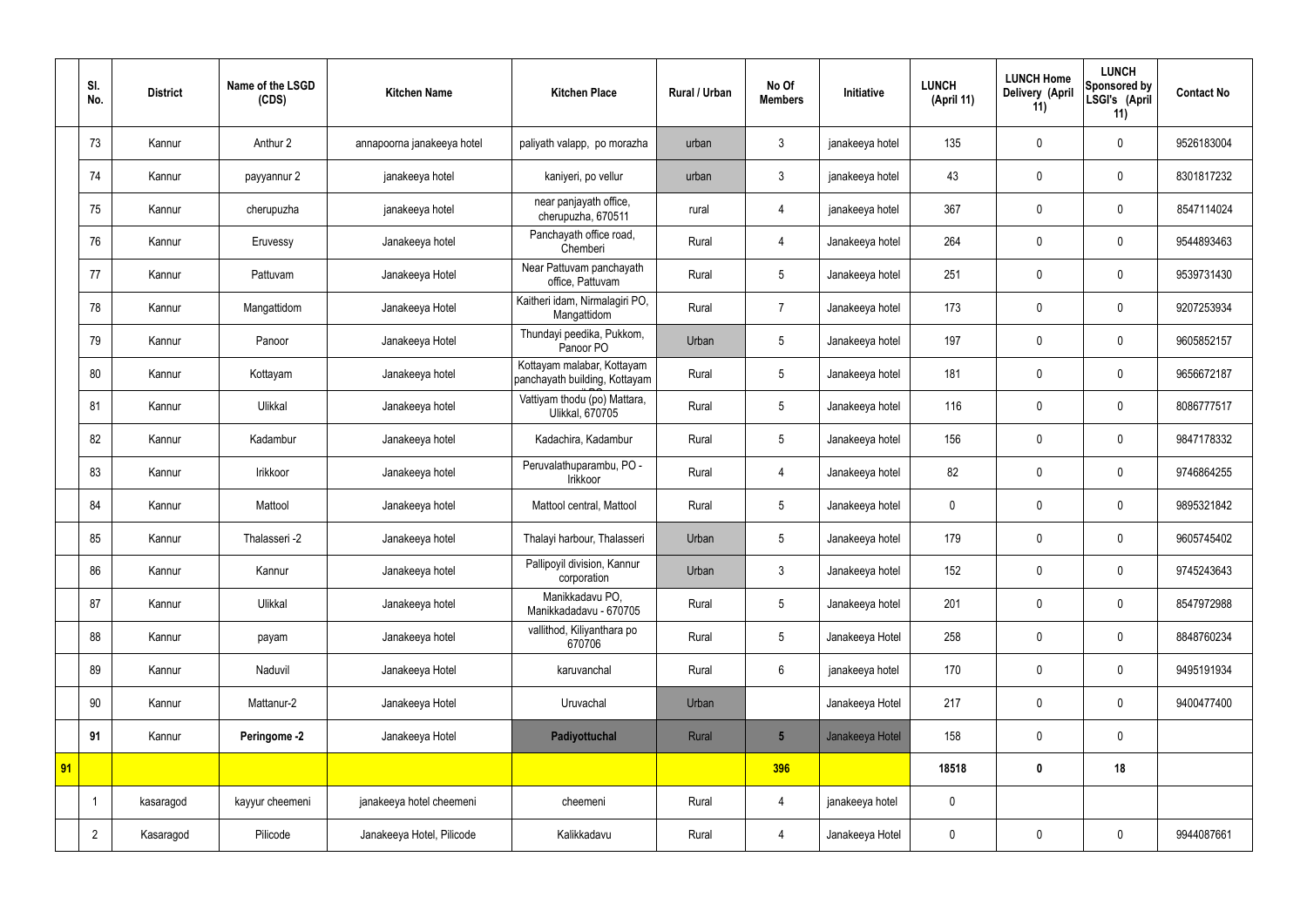| SI.<br>No.     | <b>District</b> | Name of the LSGD<br>(CDS) | <b>Kitchen Name</b>             | <b>Kitchen Place</b>  | Rural / Urban | No Of<br><b>Members</b> | Initiative      | <b>LUNCH</b><br>(April 11) | <b>LUNCH Home</b><br>Delivery (April<br>11) | <b>LUNCH</b><br>Sponsored by<br>LSGI's (April<br>11) | <b>Contact No</b> |
|----------------|-----------------|---------------------------|---------------------------------|-----------------------|---------------|-------------------------|-----------------|----------------------------|---------------------------------------------|------------------------------------------------------|-------------------|
| $\mathbf{3}$   | Kasaragod       | Kodom belur               | janakeeya hotel kalichanadukkam | Kalichanadukkam       | Rural         | 4                       | Janakeeya Hotel | 0                          | $\mathbf 0$                                 | $\mathbf 0$                                          | 9562820280        |
| 4              | Kasaragod       | Chemnad                   | Oruma janakeeya hotel           | Koliyadkam            | Rural         | $5\overline{)}$         | Janakeeya Hotel | $\mathbf 0$                | $\mathbf 0$                                 | $\mathbf 0$                                          | 9567660603        |
| 5              | Kasaragod       | Trikarpur                 | Janakeeya Hotel                 | Trikaripur            | Rural         | $5\overline{)}$         | Janakeeya Hotel | $\mathbf 0$                | $\mathbf 0$                                 | $\mathbf 0$                                          | 8086392698        |
| 6              | Kasaragod       | Panathady                 | janakeeya hotel panthoor        | Panathoor             | Rural         | $\overline{4}$          | Janakeeya Hotel | $\mathbf 0$                | $\mathbf 0$                                 | $\mathbf 0$                                          | 8943109804        |
| $\overline{7}$ | Kasaragod       | West eleri                | Thripthi Janakeeya hotel        | Bheemanadi            | Rural         | $\overline{4}$          | Janakeeya Hotel | $\mathbf 0$                | $\pmb{0}$                                   | $\mathbf 0$                                          | 9497847040        |
| 8              | Kasaragod       | Madikai                   | Salkara Janakeeya hotel         | Madikai               | Rural         | $\mathbf{3}$            | Janakeeya Hotel | $\mathbf 0$                | $\pmb{0}$                                   | $\mathbf 0$                                          | 8281850733        |
| 9              | Kasaragod       | Valiyaparamba             | Janakeeya hotel                 | Valiyaparamba         | Rural         | $\mathbf{3}$            | Janakeeya Hotel | $\mathbf 0$                | $\pmb{0}$                                   | $\mathbf 0$                                          | 9745962447        |
| 10             | Kasaragod       | Ajanur                    | Janakeeya hotel                 | Vellikkoth            | Rural         | $\mathbf{3}$            | Janakeeya Hotel | $\mathbf 0$                | $\mathbf 0$                                 | $\mathbf 0$                                          | 7558068272        |
| 11             | Kasaragod       | Badiadka                  | Janakeeya hotel                 | Badiadka              | Rural         | $\overline{4}$          | Janakeeya Hotel | $\mathbf 0$                | $\mathbf 0$                                 | $\mathbf 0$                                          | 9539359291        |
| 12             | Kasaragod       | Kuttikkol                 | Janakeeya hotel                 | Kuttikkol             | Rural         | $\overline{4}$          | Janakeeya Hotel | $\mathbf 0$                | $\mathbf 0$                                 | $\mathbf 0$                                          | 8547062480        |
| 13             | Kasaragod       | Delampadi                 | Janakeeya hotel                 | Delampadi             | Rural         | $\overline{4}$          | Janakeeya hotel | $\mathbf 0$                | $\pmb{0}$                                   | $\mathbf 0$                                          | 9496702505        |
| 14             | Kasaragod       | Meenja                    | Janakeeya hotel                 | Miyapadav             | Rural         | $\overline{4}$          | Janakeeya Hotel | $\mathbf 0$                | $\mathbf 0$                                 | $\mathbf 0$                                          | 9497161960        |
| 15             | Kasaragod       | Puthige                   | Janakeeya hotel                 | Puthige               | Rural         | $\mathfrak{Z}$          | Janakeeya hotel | $\mathbf 0$                | $\mathbf 0$                                 | $\mathbf 0$                                          | 8592071686        |
| 16             | Kasaragod       | Bedaduka                  | Janakeeya hotel                 | Kundamkuzhi           | Rural         | $\mathbf{3}$            | Janakeeya hotel | $\mathbf 0$                | $\pmb{0}$                                   | $\mathbf 0$                                          | 8281092860        |
| 17             | Kasaragod       | muliyar                   | Janakeeya Hotel                 | Bovikanam             | Rural         | 9                       | Janakeeya Hotel | $\pmb{0}$                  | $\pmb{0}$                                   | $\mathbf 0$                                          | 7034632654        |
| 18             | Kasaragod       | Pallikara                 | Janakeeya Hotel                 | Pallikara             | Rural         | $\overline{4}$          | Janakeeya Hotel | $\pmb{0}$                  | $\pmb{0}$                                   | $\mathbf 0$                                          | 7034016505        |
| 19             | Kasaragod       | Kinanoor karinthalam      | Janakeeya Hotel                 | Parappa               | Rural         | $5\phantom{.0}$         | Janakeeya hotel | $\pmb{0}$                  | $\pmb{0}$                                   | $\mathbf 0$                                          | 9526063885        |
| 20             | Kasaragod       | Nileswaram                | Janakeeya Hotel                 | Nileswaram market     | Urban         | $5\phantom{.0}$         | Janakeeya hotel | $\pmb{0}$                  | $\pmb{0}$                                   | $\mathbf 0$                                          | 6235177323        |
| 21             | Kasaragod       | Kanhangad 1               | Janakeeya hotel                 | Kanhangad town        | Urban         | $5\phantom{.0}$         | Janakeeya hotel | \$0                        | $\pmb{0}$                                   | $\mathbf 0$                                          | 8111858204        |
| 22             | Kasaragod       | Kanhangad 1               | Janakeeya hotel                 | Nr.Mini civil station | Urban         | $\mathbf{3}$            | Janakeeya hotel | $\pmb{0}$                  | 125                                         | $\mathbf 0$                                          | 9495561250        |
| 23             | Kasaragod       | Paivalige                 | Janakeeya hotel                 | Paivalige             | Rural         | $\overline{4}$          | Janakeeya hotel | $\pmb{0}$                  | $\pmb{0}$                                   | $\mathbf 0$                                          | 7356491447        |
| 24             | Kasaragod       | Manjeswaram               | Janakeeya Hotel                 | Manjeswaram           | Rural         | 4                       | Janakeeya Hotel | $\pmb{0}$                  | $\pmb{0}$                                   | $\boldsymbol{0}$                                     | 9562867549        |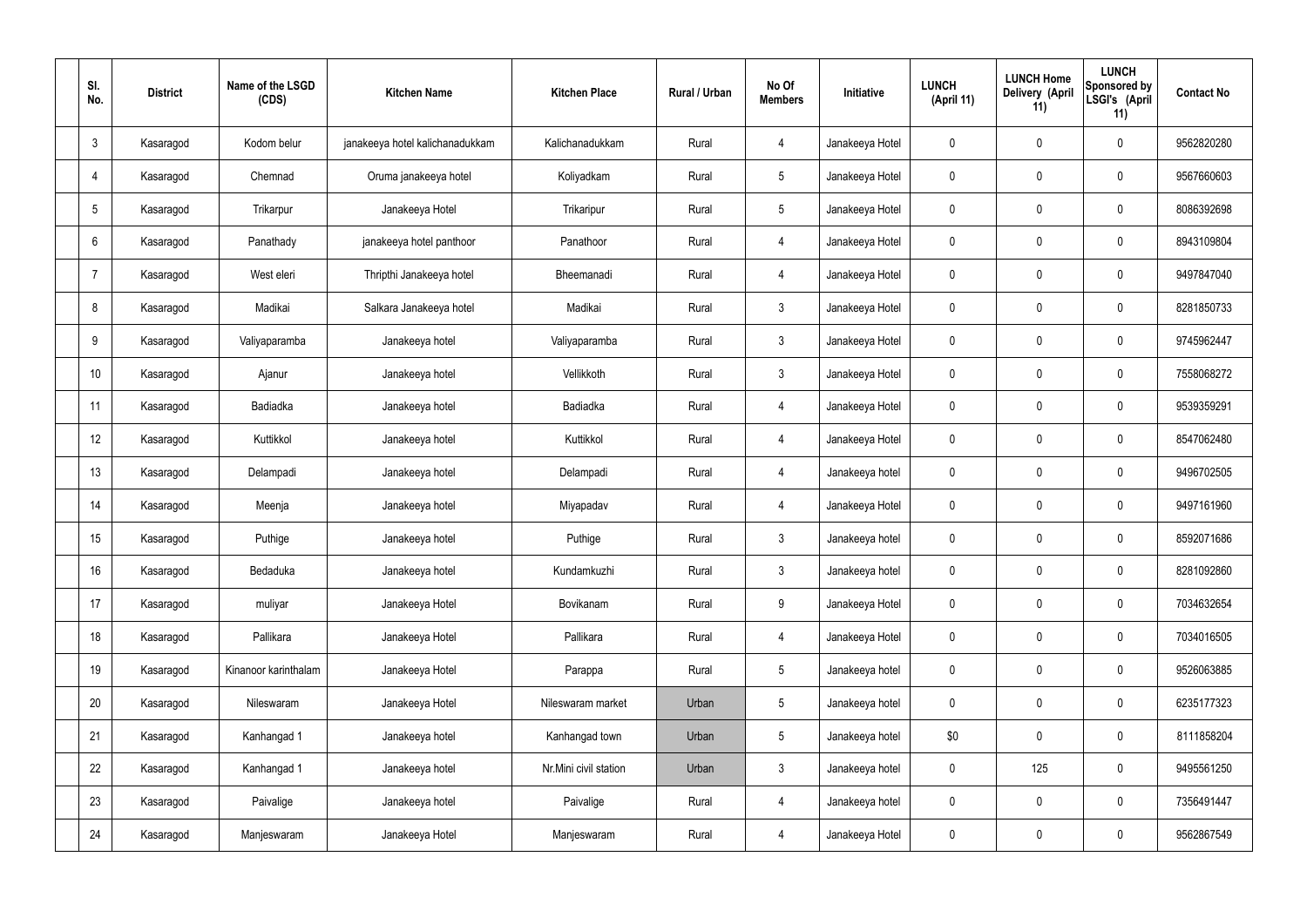|    | SI.<br>No. | <b>District</b> | Name of the LSGD<br>(CDS) | <b>Kitchen Name</b>     | <b>Kitchen Place</b> | <b>Rural / Urban</b> | No Of<br><b>Members</b> | Initiative      | <b>LUNCH</b><br>(April 11) | <b>LUNCH Home</b><br><b>Delivery (April</b><br>11) | <b>LUNCH</b><br>Sponsored by<br>LSGI's (April<br>11) | <b>Contact No</b> |
|----|------------|-----------------|---------------------------|-------------------------|----------------------|----------------------|-------------------------|-----------------|----------------------------|----------------------------------------------------|------------------------------------------------------|-------------------|
|    | 25         | Kasaragod       | Kanhangad 2               | Janakeeya Hotel         | Kottrachal           | Urban                | $\mathbf{3}$            | Janakeeya Hotel | $\mathbf 0$                | $\pmb{0}$                                          | $\mathbf 0$                                          | 7025961094        |
|    | 26         | Kasaragod       | Cheruvathur               | Janakeeya hotel         | Kavumchira           | Rural                | 5                       | Janakeeya Hotel | $\mathbf 0$                | $\pmb{0}$                                          | $\pmb{0}$                                            | 9562358039        |
|    | 27         | Kasaragod       | Padne                     | Janakeeya Hotel         | Nadakkavu            | Rural                | $\mathfrak{Z}$          | Janakeeya Hotel | 0                          | $\pmb{0}$                                          | $\mathbf 0$                                          | 9744087661        |
|    | 28         | Kasaragod       | Kasaragod                 | Janakeeya Hotel         | Kasaragod            | Urban                | $\overline{4}$          | Janakeeya Hotel | $\mathbf 0$                | $\mathbf 0$                                        | $\pmb{0}$                                            | 9633400269        |
|    | 29         | Kasarkode       | Pallikkara                | Janakeeya Hotel         | Perladukkam          | Rural                | $\overline{4}$          | Janakeeya Hotel | $\mathbf 0$                | $\mathbf 0$                                        | $\mathbf 0$                                          | 9544582935        |
|    | 30         | Kasargode       | Kumbala                   | Janakeeya Hotel         | Kumbala              | Rural                | $\mathbf{3}$            | Janakeeya Hotel | $\mathbf 0$                | $\mathbf 0$                                        | $\pmb{0}$                                            | 7012142329        |
|    | 31         | Kasargode       | Karadka                   | Janakeeya Hotel         | Mulleria             | Rural                | $\overline{7}$          | Janakeeya Hotel | $\mathbf 0$                | $\mathbf 0$                                        | $\mathbf 0$                                          | 8281395910        |
|    | 32         | Kasaragode      | Vorkady                   | Janakeeya Hotel         | Vorkady              | Rural                | $\mathbf{3}$            | Janakeeya Hotel | $\mathbf 0$                | $\mathbf 0$                                        | $\pmb{0}$                                            | 8547223339        |
|    | 33         | Kasaragode      | Balal                     | Janakeeya hotel         | Balal                | Rural                | $\mathfrak{Z}$          | Janakeeya hotel | $\mathbf 0$                | $\pmb{0}$                                          | $\mathbf 0$                                          | 7510839676        |
|    | 34         | Kasaragod       | Nileswaram                | mahima janakeeya hotel  | kanichira            | urban                | 4                       | janakeeya hotel | $\mathbf 0$                | $\mathbf 0$                                        | $\mathbf 0$                                          | 8590121681        |
|    | 35         | Kasaragode      | Kallar                    | janakeeya hotel         | kallar               | rural                | $\overline{4}$          | janakeeya hotel | $\boldsymbol{0}$           | $\pmb{0}$                                          | $\mathbf 0$                                          | 9562820280        |
|    | 36         | Kasaragode      | Mangalpady                | janakeeya hotel         | mangalpady           | rural                | $\overline{4}$          | janakeeya hotel | $\mathbf 0$                | $\pmb{0}$                                          | $\pmb{0}$                                            | 9633488309        |
|    | 37         | kasaragod       | Uduma                     | granma janakeeya hotel  | palakkunnu           | Rural                | 4                       | janakeeya hotel | 0                          | $\mathbf 0$                                        | $\mathbf 0$                                          | 8129957159        |
|    | 38         | Kasaragod       | pullur periya             | Salkara Janakeeya hotel | periya               | Rural                | $5\phantom{.0}$         | janakeeya hotel | $\pmb{0}$                  | $\pmb{0}$                                          | $\pmb{0}$                                            | 8547309266        |
|    | 39         | kasaragod       | kumbadaje                 | janakeeya hotel         | kumbadaje            | Rural                | $\mathbf{3}$            | janakeeya hotel | $\mathbf 0$                | $\pmb{0}$                                          | $\pmb{0}$                                            | 8593848698        |
|    | 40         | Kasaragod       | Chengala                  | Janakeeya Hotel         | Cherkkala            | Rural                | $\mathbf{3}$            | Janakeeya Hotel | $\mathbf 0$                | $\pmb{0}$                                          | $\pmb{0}$                                            |                   |
|    | 41         | kasaragod       | East eleri                | janakeeya hotel         | east eleri           | Rural                | $\mathbf{3}$            | janakeeya hotel | $\mathbf 0$                | $\mathbf 0$                                        | $\pmb{0}$                                            |                   |
|    | 42         | kasaragod       | karadka                   | janakeeya hotel         | karmam thody         | Rural                | $10$                    | janakeeya hotel | $\mathbf 0$                | $\mathbf 0$                                        | $\pmb{0}$                                            |                   |
|    | 43         | kasargod        | madhur                    | janakeeya hotel         | madhur               | Rural                |                         | janakeeya hotel | $\mathbf 0$                |                                                    |                                                      |                   |
|    | 44         | kasargod        | Cheruvathur               | janakeeya hotel         | cheruvathur          | Rural                |                         | janakeeya hotel | 197                        |                                                    |                                                      |                   |
| 43 |            |                 |                           |                         |                      |                      | 175                     |                 | 197                        | $\pmb{0}$                                          | $\mathbf 0$                                          |                   |
|    |            | Kollam          | Chathannur                | Memsahib                | Sheemaaty junction   | Rural                | $5\phantom{.0}$         | Janakeeya Hotel | 327                        | $\pmb{0}$                                          | $\pmb{0}$                                            | 9446246685        |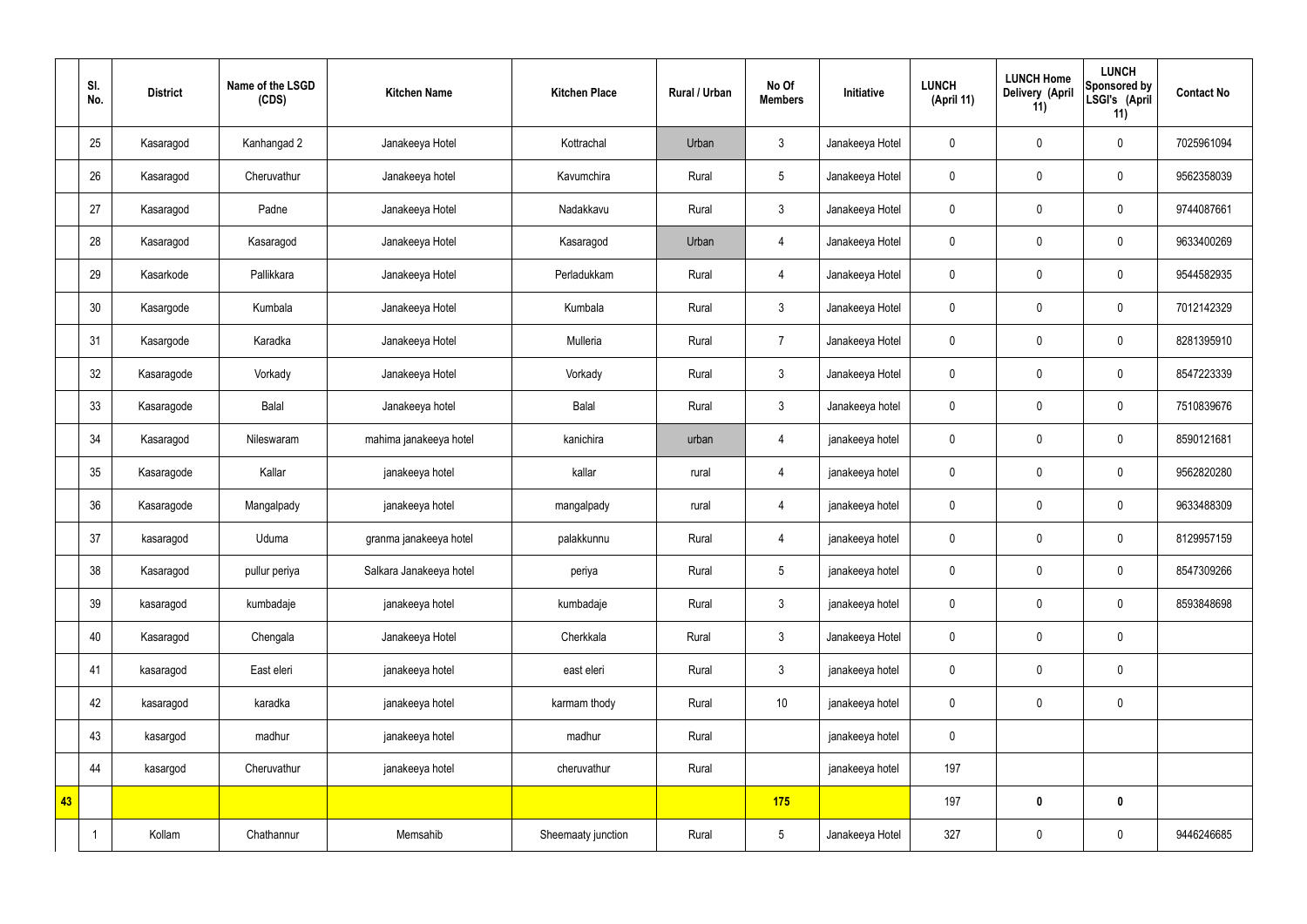| SI.<br>No.     | <b>District</b> | Name of the LSGD<br>(CDS) | <b>Kitchen Name</b>              | <b>Kitchen Place</b>                 | Rural / Urban | No Of<br><b>Members</b> | Initiative      | <b>LUNCH</b><br>(April 11) | <b>LUNCH Home</b><br>Delivery (April<br>11) | <b>LUNCH</b><br>Sponsored by<br>LSGI's (April<br>11) | <b>Contact No</b> |
|----------------|-----------------|---------------------------|----------------------------------|--------------------------------------|---------------|-------------------------|-----------------|----------------------------|---------------------------------------------|------------------------------------------------------|-------------------|
| $\overline{2}$ | Kollam          | Melila                    | <b>Atham Unit</b>                | Melila                               | Rural         | $\overline{7}$          | Janakeeya Hotel | 247                        | $\mathbf 0$                                 | $\mathbf 0$                                          | 9961178040        |
| 3              | Kollam          | Kulakkada                 | Ruchi Snacks & Catering Unit     | Poovattoor                           | Rural         | $\overline{4}$          | Janakeeya Hotel | 185                        | $\mathbf 0$                                 | $\mathbf 0$                                          | 7907941183        |
| $\overline{4}$ | Kollam          | Ittiva                    | Nanma Janakeeya hotel            | Kattampally                          | Rural         | $5\overline{)}$         | Janakeeya Hotel | 0                          | $\mathbf 0$                                 | $\mathbf 0$                                          | 9809171887        |
| 5              | Kollam          | Sooranad North            | Nanma catering unit              | Sooranadu higher secondary<br>school | Rural         | $5\overline{)}$         | Janakeeya Hotel | 297                        | $\mathbf 0$                                 | $\mathbf 0$                                          | 9846082469        |
| 6              | Kollam          | Clappana                  | Bismi catering                   | Palakulangara                        | Rural         | $5\overline{)}$         | Janakeeya Hotel | 50                         | $\mathbf 0$                                 | $\mathbf 0$                                          | 9847901413        |
| $\overline{7}$ | Kollam          | Mayyanad                  | Krishnas Janakeeya hotel         | Eravipuram                           | Rural         | $\mathbf{3}$            | Janakeeya Hotel | 134                        | $\mathbf 0$                                 | $\mathbf 0$                                          | 9656477455        |
| 8              | Kollam          | Mayyanad                  | Souhridha Janakeeya hotel        | Pattarumukku,                        | Rural         | 9                       | Janakeeya Hotel | 243                        | $\mathbf 0$                                 | $\mathbf 0$                                          | 7902645448        |
| 9              | Kollam          | Kulasekharapuram          | adi sakthi                       | Puthentheruvu.                       | Rural         | $5\overline{)}$         | Janakeeya Hotel | 203                        | $\mathbf 0$                                 | $\mathbf 0$                                          | 9656890790        |
| 10             | Kollam          | Thekkumbhagam             | Krishna hotel                    | Nadakavu junction                    | Rural         | $\overline{4}$          | Janakeeya Hotel | 39                         | $\mathbf 0$                                 | $\mathbf 0$                                          | 9961070031        |
| 11             | Kollam          | Oachira                   | Parabhramam catering             | near oachira , ITI canteen,          | Rural         | 4                       | Janakeeya Hotel | 0                          | $\mathbf 0$                                 | $\mathbf 0$                                          | 9562283927        |
| 12             | Kollam          | Thodiyoor                 | Samridhi activity group          | Lpschool thodiyoor                   | Rural         | $5\overline{)}$         | Janakeeya Hotel | 70                         | 0                                           | $\mathbf 0$                                          | 9895703572        |
| 13             | Kollam          | Thrikkovilvattom          | Murari catering, janakeeya hotel | Mukhathala                           | Rural         | 4                       | Janakeeya Hotel | 118                        | $\mathbf 0$                                 | $\mathbf 0$                                          | 9847072544        |
| 14             | Kollam          | Sasthamcotta              | Sreedurgha catering              | Jemini hotel sasthamcotta            | Rural         | $\overline{7}$          | Janakeeya Hotel | 275                        | 0                                           | $\mathbf 0$                                          | 9744368496        |
| 15             | Kollam          | Kollam                    | Athulya catering                 | Thirumullavaram                      | Urban         | $\overline{4}$          | Janakeeya Hotel | 242                        | 0                                           | $\mathbf 0$                                          | 9048646080        |
| 16             | Kollam          | West Kallada              | Keerthi catering                 | Karalimukku                          | Rural         | $5\phantom{.0}$         | Janakeeya Hotel | 178                        | 0                                           | $\mathbf 0$                                          | 9605206907        |
| 17             | Kollam          | Thazhava                  | Pavizham                         | Karutheri junction                   | Rural         | $5\overline{)}$         | Janakeeya Hotel | 0                          | 0                                           | $\mathbf 0$                                          | 8086704216        |
| 18             | Kollam          | Kollam                    | Niravu catering                  | Chinnakkada                          | Urban         | $5\overline{)}$         | Janakeeya Hotel | 268                        | 0                                           | $\mathbf 0$                                          | 9633073613        |
| 19             | Kollam          | Kundara                   | Ammu Catering unit               | Mulavana LP school                   | Rural         | $\overline{4}$          | Janakeeya Hotel | 153                        | 0                                           | $\mathbf 0$                                          | 9633518572        |
| 20             | Kollam          | Neduvathur                | Pooja hotel                      | Thevalappuram                        | Rural         | $\mathbf{3}$            | Janakeeya Hotel | 37                         | 0                                           | $\mathbf 0$                                          | 9745376675        |
| 21             | Kollam          | Punalur                   | Jyothi Catering                  | Punalur                              | Urban         | $\overline{4}$          | Janakeeya Hotel | 230                        | 0                                           | $\mathbf 0$                                          | 9961249345        |
| 22             | Kollam          | Punalur                   | Mahima Catering                  | Punalur                              | Urban         | $5\phantom{.0}$         | Janakeeya Hotel | 268                        | 0                                           | $\mathbf 0$                                          | 9496112957        |
| 23             | Kollam          | Punalur                   | Safalyam Catering                | Punalur                              | Urban         | $5\phantom{.0}$         | Janakeeya Hotel | 349                        | 0                                           | $\overline{0}$                                       | 9495476197        |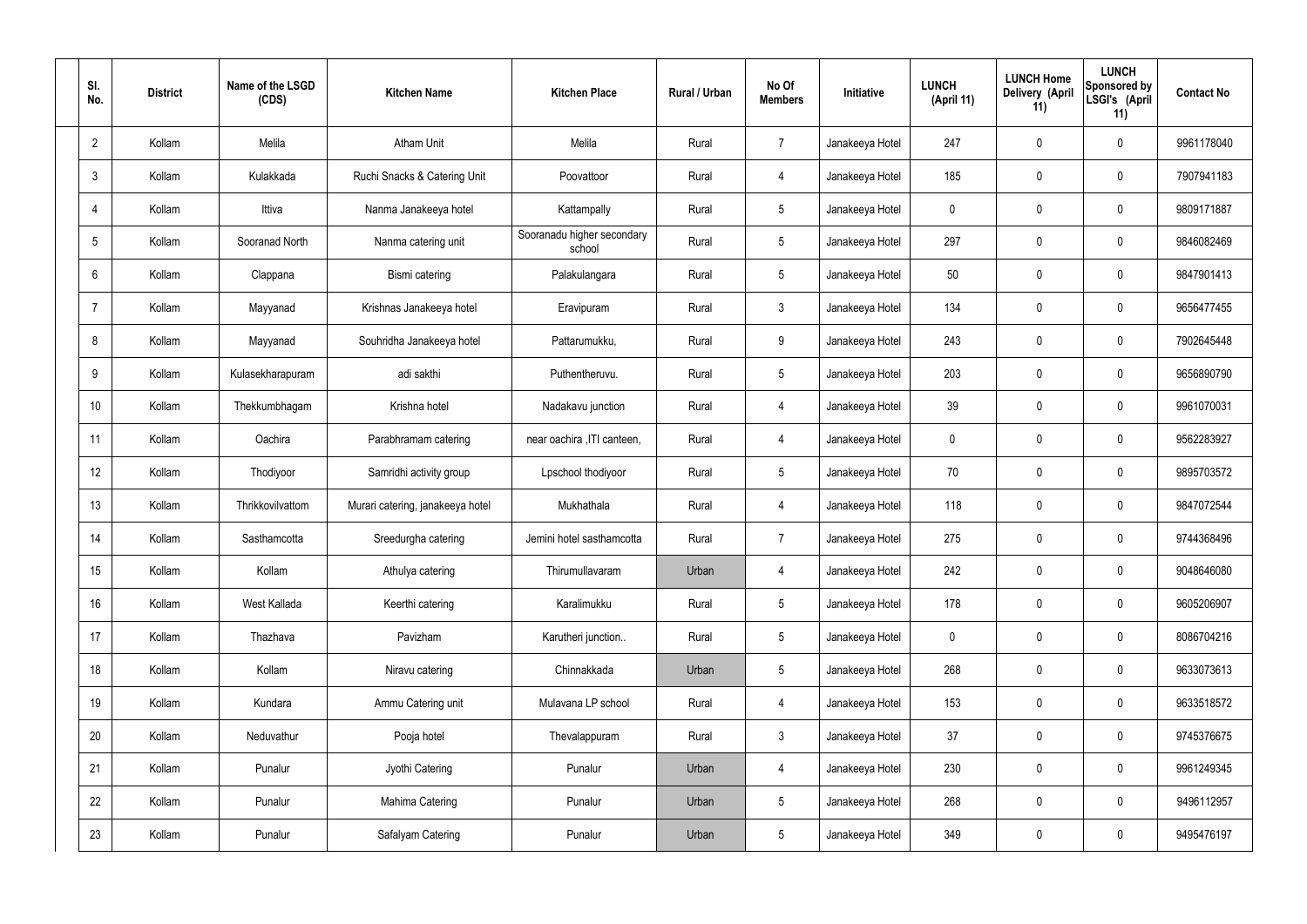|    | SI.<br>No. | <b>District</b> | Name of the LSGD<br>(CDS) | <b>Kitchen Name</b>      | <b>Kitchen Place</b>              | Rural / Urban | No Of<br><b>Members</b> | Initiative      | <b>LUNCH</b><br>(April 11) | <b>LUNCH Home</b><br>Delivery (April<br>11) | <b>LUNCH</b><br>Sponsored by<br>LSGI's (April<br>11) | <b>Contact No</b> |
|----|------------|-----------------|---------------------------|--------------------------|-----------------------------------|---------------|-------------------------|-----------------|----------------------------|---------------------------------------------|------------------------------------------------------|-------------------|
|    | 24         | Kollam          | Thrikkaruva               | Janakeeya Bhakshanashala | Thinavila Junction Kanjaveli      | Rural         | 4                       | Janakeeya Hotel | 70                         | $\mathbf 0$                                 | $\mathbf 0$                                          | 9645069880        |
|    | 25         | Kollam          | Chithara                  | AKG Janakeeya Hotel      | Kizhakkumbagom                    | Rural         | $5\phantom{.0}$         | Janakeeya Hotel | $\mathbf 0$                | $\mathbf 0$                                 | $\mathbf 0$                                          | 9495701987        |
|    | 26         | Kollam          | South Paravur             | Kshree janakeeya hotel   | Busstand , paravur                | Urban         | $5\phantom{.0}$         | Janakeeya Hotel | 190                        | $\mathbf 0$                                 | $5\phantom{.0}$                                      | 8606179380        |
|    | 27         | Kollam          | Mynagappally              | Anugraha hotel           | Kadappa                           | Rural         | $5\phantom{.0}$         | Janakeeya Hotel | 197                        | $\mathbf 0$                                 | $\mathbf 0$                                          | 9995085705        |
|    | 28         | Kollam          | Mandrothuruthu            | Janakeeya Bhakshanashala | Thoombummukham                    | Rural         | 4                       | Janakeeya Hotel | 84                         | $\mathbf 0$                                 | $\mathbf 0$                                          | 9526648057        |
|    | 29         | Kollam          | Karungappally             | Bagya catering           | Muncipality                       | Urban         | 4                       | Janakeeya Hotel | $\mathbf 0$                | $\mathbf 0$                                 | $\mathbf 0$                                          | 9947702130        |
|    | 30         | Kollam          | Kollam East               | Bharathlekshmi           | Vadakkevila                       | Urban         | $\mathbf{3}$            | Janakeeya Hotel | 338                        | $\mathbf 0$                                 | $\mathbf 0$                                          | 9744300901        |
|    | 31         | Kollam          | Chavara                   | Harisree janakeya hotel  | Panchayath                        | Rural         | $\mathbf{3}$            | Janakeeya Hotel | 56                         | $\mathbf 0$                                 | $\mathbf 0$                                          | 9995166343        |
|    | 32         | Kollam          | Pavithreswaram            | Kairali                  | Pavithreswaram                    | Rural         | $\overline{4}$          | Janakeeya Hotel | 234                        | 0                                           | $\mathbf 0$                                          | 9605836414        |
|    | 33         | Kollam          | Veliyam                   | Kantharees               | Panchayathu building              | Rural         | $5\phantom{.0}$         | Janakeeya Hotel | 140                        | $\mathbf 0$                                 | $\mathbf 0$                                          | 9562111715        |
|    | 34         | Kollam          | Velinalloor               | Quality Janakeeya hotel  | Alummod, Velinalloor              | Rural         | 4                       | Janakeeya Hotel | 90                         | $\mathbf 0$                                 | $\mathbf 0$                                          | 9605896303        |
|    | 35         | Kollam          | Elamadu                   | Swaruma janakeeya hotel  | Near cooperative bank,<br>Elamadu | Rural         | $\mathbf{3}$            | Janakeeya Hotel | 127                        | $\mathbf 0$                                 | $\mathbf 0$                                          | 8129611321        |
|    | 36         | Kollam          | Kadakkal                  | Nanma janakeeya hotel    | Kadakkal                          | Rural         | 4                       | Janakeeya Hotel | 274                        | $\mathbf 0$                                 | $\mathbf 0$                                          | 9847936390        |
|    | 37         | Kollam          | Perayam                   | Janakeeya hotel          | Onambalam                         | Rural         | $\overline{4}$          | Janakeeya Hotel | $\mathbf 0$                | $\pmb{0}$                                   | $\mathbf 0$                                          | 9446855866        |
|    | 38         | Kollam          | Ezhukone                  | Ezhukone janakeeya hotel | Near panchayathu office           | Rural         | $5\overline{)}$         | Janakeeya Hotel | 195                        | $\pmb{0}$                                   | $\mathbf 0$                                          | 8086757275        |
| 80 | 39         | Kollam          | Adichanalloor             | Ruchikkoottu             | Mylakkaadu                        | Rural         | $\overline{4}$          | Janakeeya Hotel | 301                        | 0                                           | $\mathbf 0$                                          | 8136954461        |
|    | 40         | Kollam          | Poruvazhi                 | Amma janakeeya hotel     | Poruvaxhy                         | Rural         | $5\overline{)}$         | Janakeeya Hotel | 208                        | $\pmb{0}$                                   | $\mathbf 0$                                          | 9656421272        |
|    | 41         | Kollam          | Nilamel                   | Vanitha Janakeeya Hotel  | Nilamel                           | Rural         | $\overline{4}$          | Janakeeya Hotel | 91                         | 0                                           | $\mathbf 0$                                          | 9447407264        |
|    | 42         | Kollam          | Panmana                   | SV janakeeya hotel       | Kollaka CN junction               | Rural         | 3 <sup>5</sup>          | Janakeeya Hotel | 140                        | $\pmb{0}$                                   | $\mathbf 0$                                          | 8113020216        |
|    | 43         | Kollam          | Ummannoor                 | Thanal                   | Nellikunnam                       | Rural         | $\overline{4}$          | Janakeeya Hotel | 237                        | 0                                           | $\mathbf 0$                                          | 9656194614        |
|    | 44         | Kollam          | Kulathupuzha              | Karunya Janakeeya Hotel  | Thinkal karikkam                  | Rural         | 4                       | Janakeeya Hotel | 187                        | 0                                           | $\mathbf 0$                                          | 9048034267        |
|    | 45         | Kollam          | Kareepra                  | Kareepra janakeeya hotel | Panchayathu office junction       | Rural         | $5\phantom{.0}$         | Janakeeya Hotel | $\pmb{0}$                  | $\pmb{0}$                                   | $\boldsymbol{0}$                                     | 9656783244        |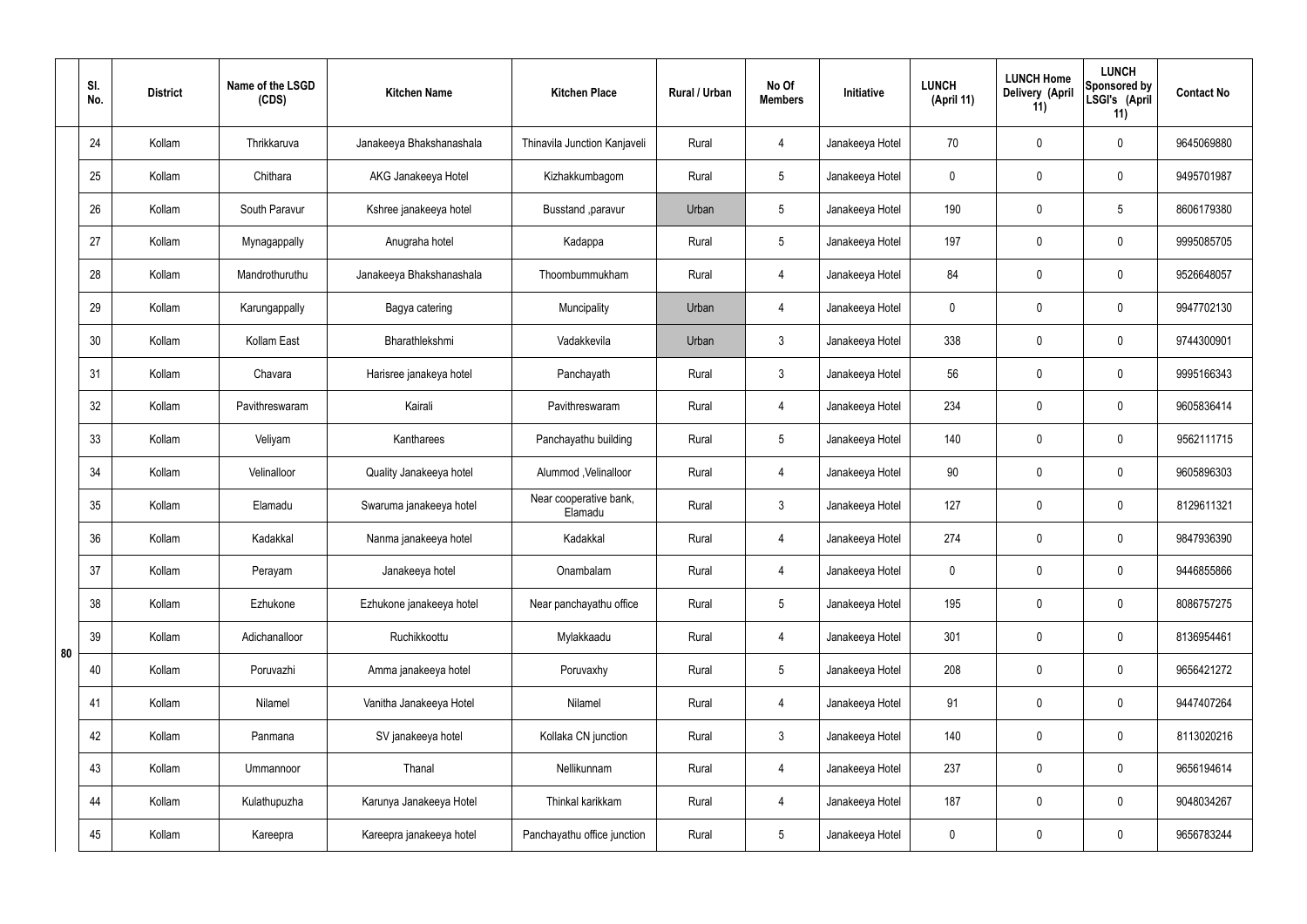| SI.<br>No. | <b>District</b> | Name of the LSGD<br>(CDS) | <b>Kitchen Name</b>                              | <b>Kitchen Place</b>                                 | Rural / Urban | No Of<br><b>Members</b> | Initiative      | <b>LUNCH</b><br>(April 11) | <b>LUNCH Home</b><br>Delivery (April<br>11) | <b>LUNCH</b><br>Sponsored by<br>LSGI's (April<br>11) | <b>Contact No</b> |
|------------|-----------------|---------------------------|--------------------------------------------------|------------------------------------------------------|---------------|-------------------------|-----------------|----------------------------|---------------------------------------------|------------------------------------------------------|-------------------|
| 46         | Kollam          | Piravanthur               | Thanima catering unit                            | Piravanthoor                                         | Rural         | $5\phantom{.0}$         | Janakeeya Hotel | 171                        | $\mathbf 0$                                 | $\mathbf 0$                                          | 9207907284        |
| 47         | Kollam          | Karavaloor                | Sreelekshmi Janakeeya Hotel                      | Karavalur                                            | Rural         | $5\phantom{.0}$         | Janakeeya Hotel | 187                        | 0                                           | $\mathbf 0$                                          | 9745719860        |
| 48         | Kollam          | Kunnathur                 | Sneha janakeeya hotel                            | Bhoothakuzhi                                         | Rural         | $\mathbf{3}$            | Janakeeya Hotel | 258                        | 0                                           | $\mathbf 0$                                          | 9061504141        |
| 49         | Kollam          | Alayaman                  | Sreelakam Janakeeya Hotel                        | Karukone                                             | Rural         | 4                       | Janakeeya Hotel | 227                        | 0                                           | $\mathbf 0$                                          | 8592858448        |
| 50         | Kollam          | Kottarakkara              | Ruchi                                            | Kottarakkara christuraj hospital<br>hospital canteen | Urban         | $5\phantom{.0}$         | Janakeeya Hotel | 191                        | $\boldsymbol{0}$                            | $\mathbf 0$                                          | 9447997809        |
| 51         | Kollam          | Chirakkara                | Bhoomika Jh                                      | Bhajanamadam mukku                                   | Rural         | $5\phantom{.0}$         | Janakeeya Hotel | 158                        | 0                                           | $\mathbf 0$                                          | 9567024263        |
| 52         | Kollam          | Kalluvathukkal            | Deepam Jh                                        | Parippally                                           | Rural         | 4                       | Janakeeya Hotel | $\mathbf 0$                | 0                                           | $\mathbf 0$                                          | 8593984144        |
| 53         | Kollam          | Chirakkara                | Niram Jh                                         | Vadakkemukku ,chirakkara                             | Rural         | $\overline{4}$          | Janakeeya Hotel | 182                        | 0                                           | $\mathbf 0$                                          | 9847286593        |
| 54         | Kollam          | Velinalloor               | Mathrika janakeeya hotel                         | Govt PHC canteen                                     | Rural         | $\overline{4}$          | Janakeeya Hotel | 130                        | $\boldsymbol{0}$                            | $\mathbf 0$                                          | 7592859804        |
| 55         | Kollam          | East Kallada              | kudumbashree janakeeya hotel                     | marthandapuram                                       | Rural         | $5\phantom{.0}$         | Janakeeya Hotel | 247                        | 0                                           | $\mathbf 0$                                          | 9746964557        |
| 56         | Kollam          | Anchal                    | Malu janakeeya hotel                             | Anchal, Town ward                                    | Rural         | $\mathbf{3}$            | Janakeeya Hotel | 248                        | 0                                           | $\boldsymbol{0}$                                     | 9656920091        |
| 57         | Kollam          | Kummil                    | Sreebhadra janakeeya hotel                       | Thachonam                                            | Rural         | $\mathfrak{Z}$          | Janakeeya Hotel | $\mathbf 0$                | 0                                           | $\boldsymbol{0}$                                     | 9846327312        |
| 58         | Kollam          | Yeroor                    | Oottupura janakeeya hotel                        | yeroor                                               | Rural         | 6                       | Janakeeya Hotel | 162                        | 0                                           | 0                                                    | 9526031467        |
| 59         | Kollam          | Nedumpana                 | Samthripthy janakeeya hotel                      | Pallimon                                             | Rural         | $\overline{4}$          | Janakeeya Hotel | $\mathbf 0$                | $\mathbf 0$                                 | $\mathbf 0$                                          | 9539780119        |
| 60         | Kollam          | Kollam                    | Ishwarya janakeeya hotel                         | Near collectorate, Thevally<br>division              | Urban         | $\mathbf{3}$            | Janakeeya Hotel | 280                        | $\mathbf 0$                                 | $\mathbf 0$                                          | 8848893882        |
| 61         | Kollam          | Edamulakkal               | Sahya janakeeya hotel                            | Edamulackal                                          | Rural         | $\overline{4}$          | Janakeeya Hotel | 162                        | 0                                           | $\mathbf 0$                                          | 7025532998        |
| 62         | Kollam          | Mylom                     | Amrutha                                          | Inchakkadu                                           | Rural         | $5\phantom{.0}$         | Janakeeya Hotel | 167                        | $\mathbf 0$                                 | $\mathbf 0$                                          | 9539780965        |
| 63         | Kollam          | Thevalakkara              | Kerala Janakeeya Hotel                           | Thevalakkara                                         | Rural         | $\mathbf{3}$            | Janakeeya Hotel | 65                         | 0                                           | $\mathbf 0$                                          | 9847291089        |
| 64         | Kollam          | Thalavoor                 | Kudumbasheree Nadan<br>Bhakshanashala            | Pidavoor                                             | Rural         | $\overline{4}$          | Janakeeya Hotel | 137                        | $\mathbf 0$                                 | $\mathbf 0$                                          | 9747324839        |
| 65         | Kollam          | Vilakkudy                 | vadhanam                                         | <b>KUNNICODU</b>                                     | Rural         | $5\phantom{.0}$         | Janakeeya Hotel | 167                        | 0                                           | $\mathbf 0$                                          | 9526354689        |
| 66         | Kollam          | Poothakkulam              | Avani catering                                   | Poothakkulam gp                                      | Rural         | $\overline{4}$          | Janakeeya Hotel | 90                         | 0                                           | $\mathbf 0$                                          | 9562782082        |
| 67         | Kollam          | Pathanapuram              | Pathanapuram Grama Panchayath<br>Janakeeya Hotel | Pathanapuram                                         | Rural         | 4                       | Janakeeya Hotel | 98                         | 0                                           | $\boldsymbol{0}$                                     | 9061291033        |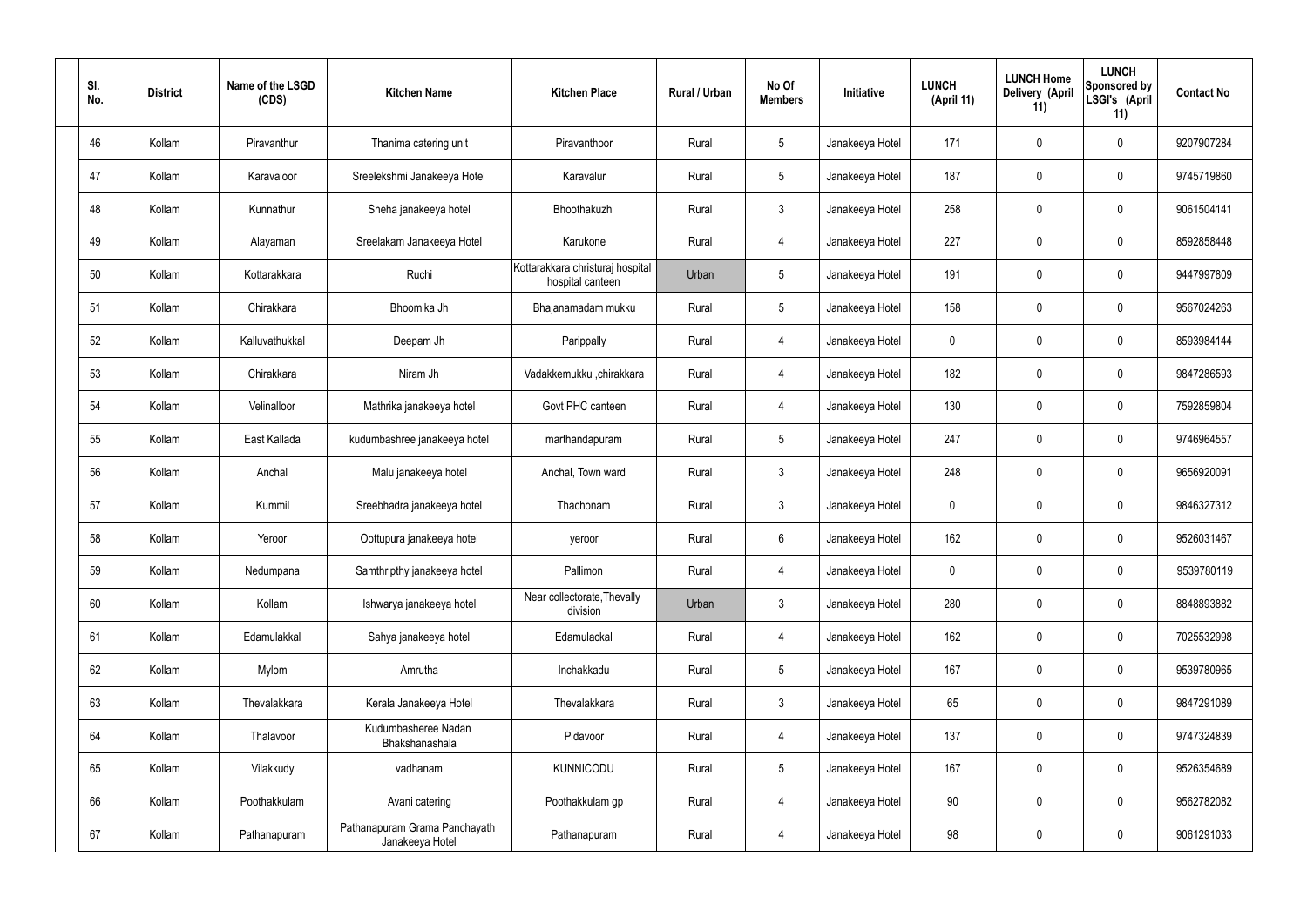|    | SI.<br>No.      | <b>District</b> | Name of the LSGD<br>(CDS) | <b>Kitchen Name</b>        | <b>Kitchen Place</b>      | Rural / Urban | No Of<br><b>Members</b> | Initiative      | <b>LUNCH</b><br>(April 11) | <b>LUNCH Home</b><br><b>Delivery (April</b><br>11) | <b>LUNCH</b><br>Sponsored by<br>LSGI's (April<br>11) | <b>Contact No</b> |
|----|-----------------|-----------------|---------------------------|----------------------------|---------------------------|---------------|-------------------------|-----------------|----------------------------|----------------------------------------------------|------------------------------------------------------|-------------------|
|    | 68              | Kollam          | Chadayamangalam           | Real janakeeya hotel       | Chadayamangalam           | Rural         | $\mathbf{3}$            | Janakeeya Hotel | 47                         | $\mathbf 0$                                        | $\mathbf 0$                                          | 9562123039        |
|    | 69              | Kollam          | Elampalloor               | Kalavara janakeeya hotel   | Ashupathri mukku, Kundara | Rural         | $5\phantom{.0}$         | Janakeeya Hotel | 384                        | $\mathbf 0$                                        | $\mathbf 0$                                          | 8943182967        |
|    | 70              | Kollam          | Kottamkara                | Ishwarya janakeeya hotel   | Keralapuram               | Rural         | $5\overline{)}$         | Janakeeya Hotel | $\mathbf 0$                | $\mathbf 0$                                        | $\mathbf 0$                                          | 9747765979        |
|    | 71              | Kollam          | Vettikavala               | Nanma                      | Vettikkavala              | Rural         | $\mathbf{3}$            | Janakeeya Hotel | 192                        | $\mathbf 0$                                        | $\mathbf 0$                                          | 9645070430        |
|    | 72              | Kollam          | Pooyappally               | Anaswara janakeeya hotel   | Maruthamanpally           | Rural         | $5\overline{)}$         | Janakeeya Hotel | 192                        | $\mathbf 0$                                        | $\mathbf 0$                                          | 9947289476        |
|    | 73              | Kollam          | Thenmala                  | Nanma janakeeya hotel      | Thenmala                  | Rural         | $\overline{4}$          | Janakeeya Hotel | 218                        | $\mathbf 0$                                        | $\mathbf 0$                                          | 9446274943        |
|    | 74              | Kollam          | Pattazhi                  | Suprabhatham Catering Unit | pattazhy                  | Rural         | $\overline{4}$          | Janakeeya Hotel | 76                         | $\mathbf 0$                                        | $\mathbf 0$                                          | 9495195796        |
|    | 75              | Kollam          | Neendakara                | Darshana Janakeeya Hotel   | Puthenthura Junction      | Rural         | $\mathbf{3}$            | Janakeeya Hotel | 241                        | $\mathbf 0$                                        | $\mathbf 0$                                          | 9633106463        |
|    | 76              | Kollam          | Panayam                   | snehadeepam activity group | Thanikkamukku             | Rural         | $\overline{4}$          | Janakeeya Hotel | $\mathbf 0$                | $\mathbf 0$                                        | $\mathbf 0$                                          | 8606117577        |
|    | 77              | Kollam          | Clappana                  | Vijayasree                 | Near alumpeedika junction | Rural         | $5\phantom{.0}$         | Janakeeya Hotel | 120                        | $\mathbf 0$                                        | $\mathbf 0$                                          | 9567797660        |
|    | 78              | Kollam          | Sooranad South            | Akshaya janakeeya hotel    | Patharam                  | Rural         | $\overline{4}$          | Janakeeya Hotel | 282                        | $\mathbf 0$                                        | $\mathbf 0$                                          | 9746919825        |
|    | 79              | Kollam          | Edamulakkal               | Deepam janakeeya hotel     | Edamulackal               | Rural         | $\mathbf{3}$            | Janakeeya Hotel | $\mathbf 0$                | $\mathbf 0$                                        | $\mathbf 0$                                          | 9400684494        |
|    | 80              | Kollam          | Aryankavu                 | Sevana janakeeya hotel     | Kazhuthurutty             | Rural         | $\mathbf{3}$            | Janakeeya Hotel | 168                        | $\mathbf 0$                                        | $\mathbf 0$                                          | 8921381398        |
|    | 81              | Kollam          | Pattazhi Vadakkekara      | Annapoorna                 | Kaduvathode               | Rural         | 4                       | Janakeeya Hotel | 113                        | $\pmb{0}$                                          | $\mathbf 0$                                          | 7561013776        |
|    | 82              | Kollam          | Kulasekharapuram          | Vinayaka                   | Puthiykavu                | Rural         | 4                       | Janakeeya Hotel | 244                        | $\pmb{0}$                                          | $\mathbf 0$                                          | 9947499053        |
| 82 |                 |                 |                           |                            |                           |               | 354                     |                 | 12676                      | $\bullet$                                          | $5\overline{)}$                                      |                   |
|    |                 | Kottayam        | Akalakkunnam              | Navaruchi                  | Chengalam                 | Rural         | $5\,$                   | Janakeeya Hotel | 142                        | $\pmb{0}$                                          | $\mathbf 0$                                          | 9188362235        |
|    |                 | kottayam        | Akalakunnam               | Janakeeya Hotel            | Akalakunnam               | Rural         | $5\phantom{.0}$         | Janakeeya Hotel | 163                        | $\pmb{0}$                                          | $\mathbf 0$                                          | 8086245950        |
|    | $\overline{2}$  | Kottayam        | Arpookkara                | Niravu                     | <b>Medical College</b>    | Rural         | 8                       | Janakeeya Hotel | 200                        | $\pmb{0}$                                          | $\mathbf 0$                                          | 9744719092        |
|    | $\mathbf{3}$    | Kottayam        | Arpookkara                | Ruchi Janakeeya Hotel      | Kaippuzha mutt            | Rural         | $\overline{4}$          | Janakeeya Hotel | 110                        | $\pmb{0}$                                          | $\mathbf 0$                                          | 9847147156        |
|    | $\overline{4}$  | Kottayam        | Athirampuzha              | Hannas                     | Mannanam                  | Rural         | 4                       | Janakeeya Hotel | 66                         | $\pmb{0}$                                          | $\mathbf 0$                                          | 9496136682        |
|    | $5\phantom{.0}$ | Kottayam        | Ayarkunnam                | Panchami Unit              | Near PHC Ayarkunnam       | Rural         | $5\overline{)}$         | Janakeeya Hotel | $\pmb{0}$                  | $\pmb{0}$                                          | $\boldsymbol{0}$                                     | 9744560994        |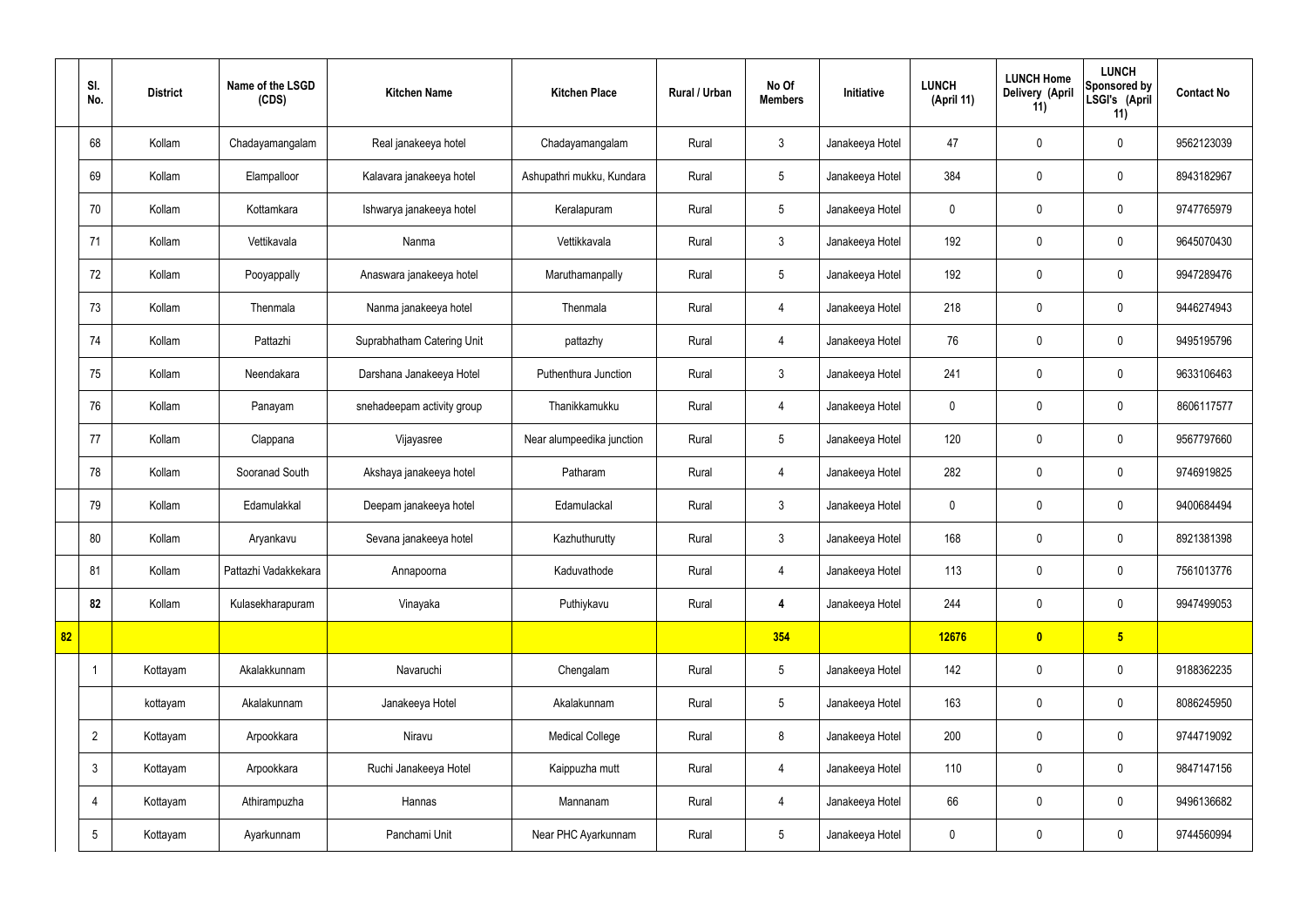| SI.<br>No. | <b>District</b> | Name of the LSGD<br>(CDS) | <b>Kitchen Name</b>             | <b>Kitchen Place</b>                   | Rural / Urban | No Of<br><b>Members</b> | Initiative      | <b>LUNCH</b><br>(April 11) | <b>LUNCH Home</b><br>Delivery (April<br>11) | <b>LUNCH</b><br>Sponsored by<br>LSGI's (April<br>11) | <b>Contact No</b> |
|------------|-----------------|---------------------------|---------------------------------|----------------------------------------|---------------|-------------------------|-----------------|----------------------------|---------------------------------------------|------------------------------------------------------|-------------------|
| 6          | Kottayam        | Aymanam                   | Bisiya                          | Aymanam panchayath hall                | Rural         | $\mathfrak{Z}$          | Janakeeya Hotel | 41                         | 0                                           | $\mathbf 0$                                          | 9544560606        |
| 7          | Kottayam        | Bharananganam             | Kudumbshree nadan bhakshanasala | Bharananganam                          | Rural         | $\mathbf{3}$            | Janakeeya Hotel | 152                        | 0                                           | $\mathbf 0$                                          | 8113827680        |
| 8          | Kottayam        | Changanassery             | Janakeeya Hotel                 | Near Railway station                   | Urban         | $\mathbf{3}$            | Janakeeya Hotel | 345                        | $\mathbf 0$                                 | $\mathbf 0$                                          | 7560866821        |
| 9          | Kottayam        | Chemp                     | Thanima                         | Chemp                                  | Rural         | $\overline{4}$          | Janakeeya Hotel | $\mathbf 0$                |                                             | $\mathbf 0$                                          | 9809940907        |
| 10         | Kottayam        | Chirakkadav               | <b>Udaya Catering Unit</b>      | Mahatma Gandhi Town Hall,<br>Ponkunnam | Rural         | $5\overline{)}$         | Janakeeya Hotel | 94                         | 0                                           | $\mathbf 0$                                          | 6282479410        |
| 11         | Kottayam        | Chirakkadav               | Sargam                          | Thekkethu Kavala                       | Rural         | $\mathbf{3}$            | Janakeeya Hotel | 54                         | 0                                           | $\mathbf 0$                                          | 9656087110        |
| 12         | Kottayam        | Elikulam                  | Janakeeya Hotel Elikkulam       | Manchakuzhy                            | Rural         | $\mathbf{3}$            | Janakeeya Hotel | 102                        | $\mathbf 0$                                 | $\mathbf 0$                                          | 9074768314        |
| 13         | Kottayam        | Erumeli                   | Janakeeya Hotel Erumeli         | Erumeli                                | Rural         | $\overline{4}$          | Janakeeya Hotel | 125                        | 0                                           | $\mathbf 0$                                          | 8078201554        |
| 14         | Kottayam        | Ettumanoor                | Gramashree cafe kudumbasree     | Nandanam auditorium,<br>Ettumanoor     | Urban         | $5\overline{)}$         | Janakeeya Hotel | 167                        | 0                                           | $\mathbf 0$                                          | 9847334071        |
| 15         | Kottayam        | Kadanad                   | Thanal catering                 | Kadanad                                | Rural         | $5\phantom{.0}$         | Janakeeya Hotel | 110                        | 0                                           | $\mathbf 0$                                          | 9048099040        |
| 16         | Kottayam        | Kadaplamattam             | Salt &pepper                    | Near Kadaplamattom CDS                 | Rural         | 4                       | Janakeeya Hotel | 72                         | $\mathbf 0$                                 | $\mathbf 0$                                          | 9645400860        |
| 17         | Kottayam        | Kadaplamattam             | Kadaplamattam Janakeeya Hotel   | Vayala                                 | Rural         | 4                       | Janakeeya Hotel | 59                         | 85                                          | $\mathbf 0$                                          | 9446804954        |
| 18         | Kottayam        | Kaduthuruthy              | Janakeeya Hotel                 | Panchayath premise                     | Rural         | 6                       | Janakeeya Hotel | 98                         | 0                                           | $\mathbf 0$                                          | 9847166464        |
| 19         | Kottayam        | Kallara                   | Vasuki Janakeeya hotel          | Kallara                                | Rural         | $\mathbf{3}$            | Janakeeya Hotel | 100                        | $\mathbf 0$                                 | $\mathbf 0$                                          | 9846103478        |
| 20         | Kottayam        | Kanakkari                 | Jesus                           | Pattithanam                            | Rural         | $5\phantom{.0}$         | Janakeeya Hotel | 141                        | $\mathbf 0$                                 | $\mathbf 0$                                          | 9447192439        |
| 21         | Kottayam        | Kangazha                  | Sulabha                         | Pathanadu                              | Rural         | $5\phantom{.0}$         | Janakeeya Hotel | 72                         | $\mathbf 0$                                 | $\mathbf 0$                                          | 9847438293        |
| 22         | Kottayam        | Kanjirapally              | Vanitha canteen                 | Panchayath premise                     | Rural         | $\mathfrak{Z}$          | Janakeeya Hotel | 98                         | 0                                           | $\mathbf 0$                                          | 9605391868        |
| 23         | Kottayam        | Karoor                    | Unarvu janakeeya hotel          | Valavoor                               | Rural         | $5\phantom{.0}$         | Janakeeya Hotel | 98                         | 0                                           | $\mathbf 0$                                          | 8304903250        |
| 24         | Kottayam        | Karukachal                | Sukrutham Catering Unit         | Karukachal                             | Rural         | $5\phantom{.0}$         | Janakeeya Hotel | 55                         | 0                                           | $\mathbf 0$                                          | 9847766843        |
| 25         | Kottayam        | Kidangoor                 | Janakeeya hotel                 | Kidangoor Panchayath                   | Rural         | $\mathfrak{Z}$          | Janakeeya Hotel | 123                        | 0                                           | $\mathbf 0$                                          | 9048080292        |
| 26         | Kottayam        | Kooroppada                | Achus Janakeeya Hotel           | Panchayath                             | Rural         | $\mathfrak{Z}$          | Janakeeya Hotel | 103                        | 0                                           | $\mathbf 0$                                          | 9778121989        |
| 27         | Kottayam        | Koottickal                | Janakeeya hotel                 | Koottickal                             | Rural         | $\sqrt{5}$              | Janakeeya Hotel | 142                        | 0                                           | $\boldsymbol{0}$                                     | 9645219929        |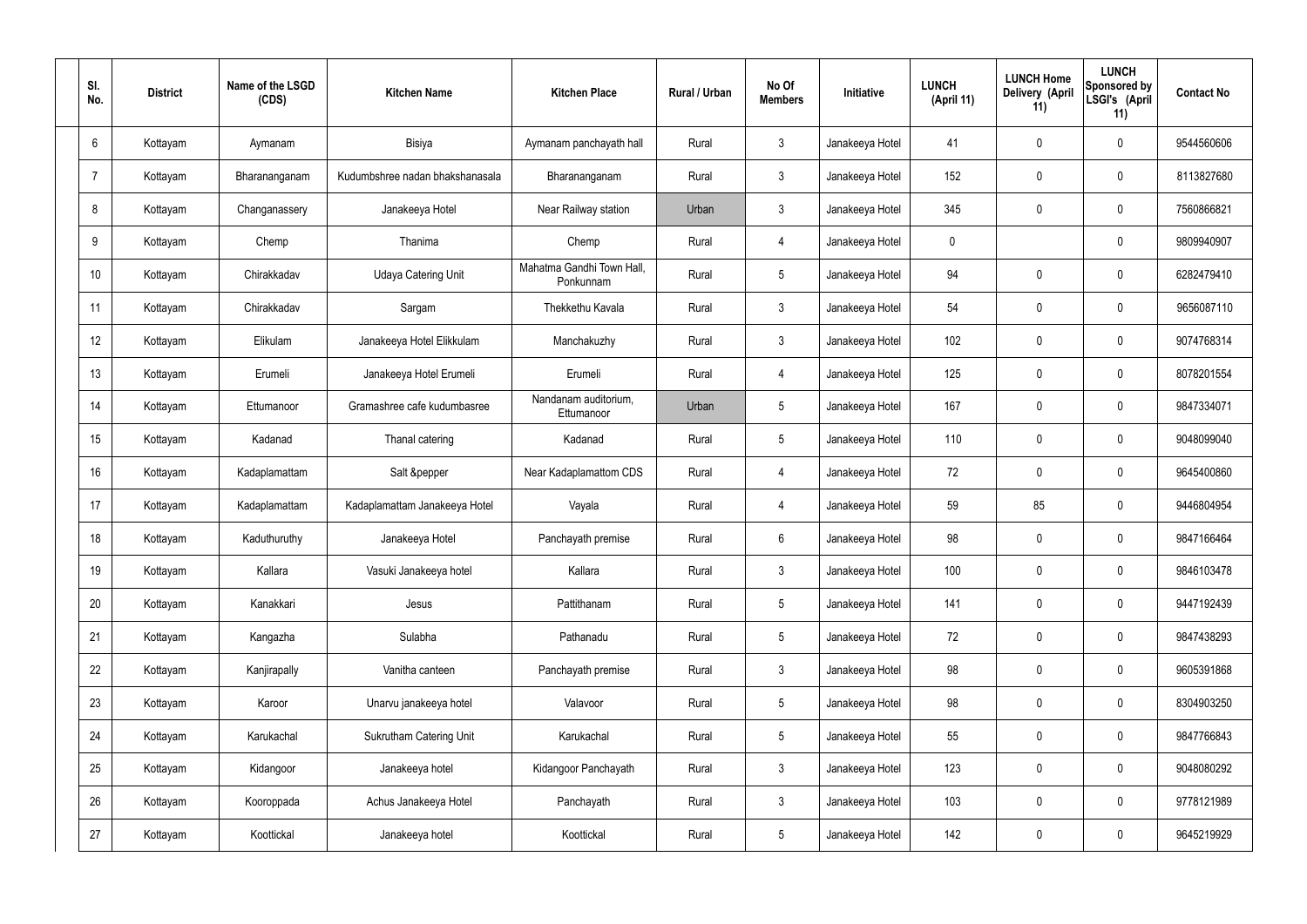|    | SI.<br>No. | <b>District</b> | Name of the LSGD<br>(CDS) | <b>Kitchen Name</b>             | <b>Kitchen Place</b>           | Rural / Urban | No Of<br><b>Members</b> | Initiative      | <b>LUNCH</b><br>(April 11) | <b>LUNCH Home</b><br>Delivery (April<br>11) | <b>LUNCH</b><br>Sponsored by<br>LSGI's (April<br>11) | <b>Contact No</b> |
|----|------------|-----------------|---------------------------|---------------------------------|--------------------------------|---------------|-------------------------|-----------------|----------------------------|---------------------------------------------|------------------------------------------------------|-------------------|
|    | 28         | Kottayam        | Koruthodu                 | Koruthodu Janakeeya Hotel       | Koruthodu                      | Rural         | $6\overline{6}$         | Janakeeya Hotel | 156                        | $\mathbf 0$                                 | $\mathbf 0$                                          | 7510770418        |
|    | 29         | Kottayam        | KottayamNorth             | Alfa Canteen                    | Municipality Kottayam          | Urban         | $5\overline{)}$         | Janakeeya Hotel | 156                        | $\mathbf 0$                                 | $\mathbf 0$                                          | 9846571923        |
|    | 30         | Kottayam        | KottayamNorth             | Kerala cafe janakeeya hotel     | Choottuveli                    | Urban         | $\mathbf{3}$            | Janakeeya Hotel | 394                        | $\mathbf 0$                                 | $\mathbf 0$                                          | 8129337294        |
|    | 31         | Kottayam        | KottayamNorth             | Maria Janakeeya Hotel           | Chungam                        | Urban         | $5\phantom{.0}$         | Janakeeya Hotel | 216                        | $\mathbf 0$                                 | $\mathbf 0$                                          | 9744843928        |
|    | 32         | Kottayam        | Kuravilangadu             | kudumbashree janakeeya hotel    | kuravilangady by pass junction | Rural         | $5\overline{)}$         | Janakeeya Hotel | 230                        | $\mathbf 0$                                 | $\mathbf 0$                                          | 7559022364        |
|    | 33         | Kottayam        | Kurichi                   | <b>Swad Catering</b>            | Cheruvelippadi                 | Rural         | $\overline{4}$          | Janakeeya Hotel | 287                        | $\mathbf 0$                                 | $\mathbf 0$                                          | 9847891917        |
|    | 34         | Kottayam        | Madappally                | SR catering                     | Mammoodu                       | Rural         | $\mathbf{3}$            | Janakeeya Hotel | $\mathbf 0$                | $\mathbf 0$                                 | $\mathbf 0$                                          | 9747702203        |
|    | 35         | Kottayam        | Manimala                  | Vanitha canteen                 | Manimala                       | Rural         | $\mathbf{3}$            | Janakeeya Hotel | 175                        | $\mathbf 0$                                 | $\mathbf 0$                                          | 9946318069        |
|    | 36         | Kottayam        | Manjoor                   | Oruma catering unit             | Kuruppanthara                  | Rural         | $5\overline{)}$         | Janakeeya Hotel | 86                         | 78                                          | $\overline{2}$                                       | 9349189590        |
|    | 37         | Kottayam        | Marangattupilly           | Marangattupilly Janakeeya Hotel | Marangattupilly                | Rural         | 4                       | Janakeeya Hotel | 190                        | $\mathbf 0$                                 | $\mathbf 0$                                          | 9544416772        |
|    | 38         | Kottayam        | Maravanthuruth            | Changathi                       | Maravanthuruth                 | Rural         | 4                       | Janakeeya Hotel | 57                         | 0                                           | $\mathbf 0$                                          | 9744598169        |
|    | 39         | Kottayam        | Meenachil                 | Akshaya Janakeeya hotel         | Idamattam                      | Rural         | 4                       | Janakeeya Hotel | 137                        | $\mathbf 0$                                 | $\mathbf 0$                                          | 9747190979        |
|    | 40         | Kottayam        | Meenachil                 | Archana janakeeya Hotel         | Paika                          | Rural         | $5\overline{)}$         | Janakeeya Hotel | 191                        | $\mathbf 0$                                 | $\mathbf 0$                                          | 9048759539        |
| 82 | 41         | Kottayam        | Meenadom                  | Nainus                          | Meenadom                       | Rural         | $\mathbf{3}$            | Janakeeya Hotel | 72                         | $\pmb{0}$                                   | $\mathbf 0$                                          | 9539752801        |
|    | 42         | Kottayam        | Melukavu                  | Seenayi Cafe centre             | Melukavumattam                 | Rural         | $5\overline{)}$         | Janakeeya Hotel | $\mathbf 0$                | $\pmb{0}$                                   | $\mathbf 0$                                          | 9744546703        |
|    | 43         | Kottayam        | Moonnilav                 | Aiswarya                        | Moonnilav                      | Rural         | 3 <sup>5</sup>          | Janakeeya Hotel | 137                        | 0                                           | $\mathbf 0$                                          | 8281227689        |
|    | 44         | Kottayam        | Mulakkulam                | Janakeeya Hotel                 | Moorkkattilpadi                | Rural         | $\overline{4}$          | Janakeeya Hotel | 115                        | 0                                           | $\mathbf 0$                                          | 9747856382        |
|    | 45         | Kottayam        | Mundakkayam               | Janakeeya Hotel Mundakkayam     | Mundakkayam                    | Rural         | $6\overline{6}$         | Janakeeya Hotel | 164                        | 0                                           | $\mathbf 0$                                          | 9495314979        |
|    | 46         | Kottayam        | Nedumkunnam               | Nanma Kudumbashree Unit         | Nedumkunnam                    | Rural         | $5\overline{)}$         | Janakeeya Hotel | 58                         | 0                                           | $\mathbf 0$                                          | 7306791612        |
|    | 47         | Kottayam        | Neendoor                  | Gruhasree ME Unit               | Panchayath                     | Rural         | $\mathbf{3}$            | Janakeeya Hotel | 52                         | 0                                           | $\mathbf 0$                                          | 9847756958        |
|    | 48         | Kottayam        | Njeezhoor                 | Annapoorna Janakeeya Hotel      | Panchayath                     | Rural         | $\overline{4}$          | Janakeeya Hotel | 94                         | 0                                           | $\mathbf 0$                                          | 9745246839        |
|    | 49         | Kottayam        | Pala                      | Angel Janakeeya Hotel           | Pala Municipality              | Urban         | 4                       | Janakeeya Hotel | 217                        | 0                                           | $\overline{0}$                                       | 9745963125        |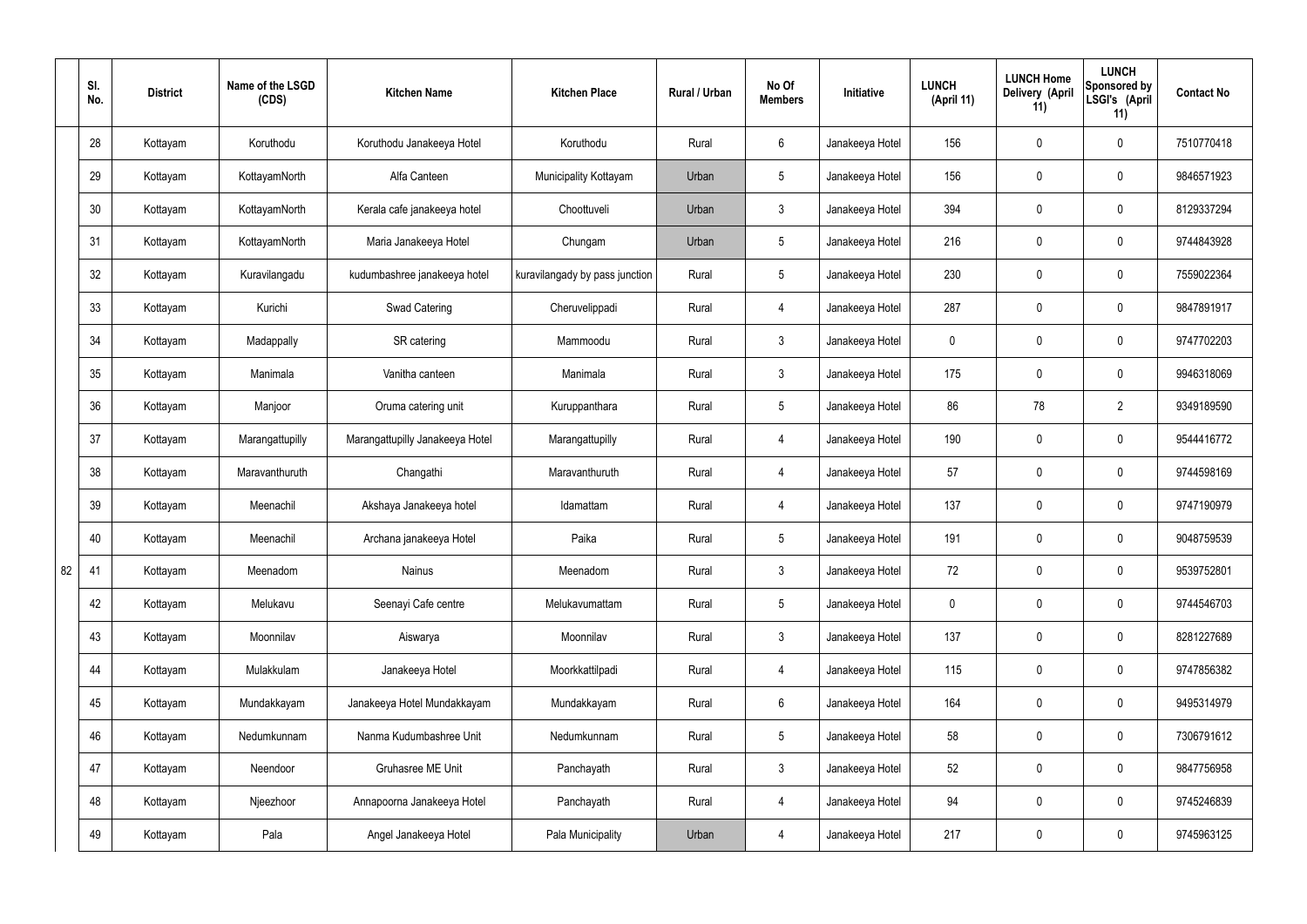| SI.<br>No. | <b>District</b> | Name of the LSGD<br>(CDS) | <b>Kitchen Name</b>          | <b>Kitchen Place</b>     | Rural / Urban | No Of<br><b>Members</b> | Initiative      | <b>LUNCH</b><br>(April 11) | <b>LUNCH Home</b><br>Delivery (April<br>11) | <b>LUNCH</b><br>Sponsored by<br>LSGI's (April<br>11) | <b>Contact No</b> |
|------------|-----------------|---------------------------|------------------------------|--------------------------|---------------|-------------------------|-----------------|----------------------------|---------------------------------------------|------------------------------------------------------|-------------------|
| 50         | Kottayam        | Pala                      | Harithasree catering         | Chethimattam             | Urban         | $5\phantom{.0}$         | Janakeeya Hotel | 234                        | $\mathbf 0$                                 | $\mathbf 0$                                          | 9895154240        |
| 51         | Kottayam        | Pallickathodu             | Sangeetha                    | Pallickathodu Bus stand  | Rural         | $\mathbf{3}$            | Janakeeya Hotel | 139                        | $\mathbf 0$                                 | $\mathbf 0$                                          | 9633814381        |
| 52         | Kottayam        | Pampady                   | Thrupthi                     | Pampady Town             | Rural         | $5\phantom{.0}$         | Janakeeya Hotel | $\mathbf 0$                | $\mathbf 0$                                 | $\mathbf 0$                                          | 9633013622        |
| 53         | Kottayam        | Panachikkadu              | Ruchi Canteen                | Paruthumpara             | Rural         | $5\phantom{.0}$         | Janakeeya Hotel | 148                        | $\mathbf 0$                                 | $\mathbf 0$                                          | 9656411494        |
| 54         | Kottayam        | Parathodu                 | Janakeeya Hotel Parathodu    | Panchayath               | Rural         | 4                       | Janakeeya Hotel | 116                        | $\boldsymbol{0}$                            | $\mathbf 0$                                          | 7907455541        |
| 55         | Kottayam        | Paippadu                  | Thejus                       | Paippadu                 | Rural         | $5\phantom{.0}$         | Janakeeya Hotel | 345                        | $\boldsymbol{0}$                            | $\pmb{0}$                                            | 7034621426        |
| 56         | Kottayam        | Poonjar                   | Haritham                     | Poonjar                  | Rural         | $5\phantom{.0}$         | Janakeeya Hotel | 104                        | $\boldsymbol{0}$                            | $\mathbf 0$                                          | 9495235348        |
| 57         | Kottayam        | poonjar south             | Sowbhagya Janakeeya Hotel    | poonjar south            | Rural         | $\overline{4}$          | Janakeeya Hotel | 175                        | $\mathbf 0$                                 | $\mathbf 0$                                          | 9495151799        |
| 58         | Kottayam        | Puthuppalli               | Ammaveedu                    | Puthuppally bus stand    | Rural         | $5\phantom{.0}$         | Janakeeya Hotel | 98                         | $\mathbf 0$                                 | $\mathbf 0$                                          | 9947156548        |
| 59         | Kottayam        | Ramapuram                 | Ruchi                        | Ramapuram                | Rural         | $\overline{4}$          | Janakeeya Hotel | 218                        | 32                                          |                                                      | 9495107277        |
| 60         | Kottayam        | T.V.Puram                 | Vijaya Janakeeya Hotel       | TV Puram                 | Rural         | $\mathbf{3}$            | Janakeeya Hotel | $\mathbf 0$                | $\boldsymbol{0}$                            | $\mathbf 0$                                          | 9847614136        |
| 61         | Kottayam        | Teekkoy                   | Kairali                      | Vagamattom, Kallambhagam | Rural         | $\mathbf{3}$            | Janakeeya Hotel | 149                        | 0                                           | $\mathbf 0$                                          | 7025702768        |
| 62         | Kottayam        | Thalanad                  | Nanma                        | Muttambhagam Kavala      | Rural         | $\mathbf{3}$            | Janakeeya Hotel | $\mathbf 0$                | $\mathbf 0$                                 | $\mathbf 0$                                          | 9961289547        |
| 63         | Kottayam        | Thalappalam               | Ameya                        | Thalappalam              | Rural         | $\overline{4}$          | Janakeeya Hotel | 196                        | $\mathbf 0$                                 | $\mathbf 0$                                          | 7025932626        |
| 64         | Kottayam        | Thalayolaparambu          | kudumbashree janakeeya hotel | Thalayolaparambu         | Rural         | $\mathbf{3}$            | Janakeeya Hotel | 109                        | $\mathbf 0$                                 | $\pmb{0}$                                            | 7994830570        |
| 65         | Kottayam        | Thidanadu                 | Janani                       | Chemmlamattam            | Rural         | $6\overline{6}$         | Janakeeya Hotel | 176                        | $\boldsymbol{0}$                            | 0\$                                                  | 9562695545        |
| 66         | Kottayam        | Thidanadu                 | Krishna                      | Near Panchayath          | Rural         | $\overline{4}$          | Janakeeya Hotel | 184                        | $\mathbf 0$                                 | $\pmb{0}$                                            | 9605565960        |
| 67         | Kottayam        | Thiruvarppu               | Sreeparvathy food products   | Illickal                 | Rural         | $\mathbf{3}$            | Janakeeya Hotel | 163                        | $\boldsymbol{0}$                            | $\mathbf 0$                                          | 9747289846        |
| 68         | Kottayam        | Thrikkodithanam           | Swanthanam                   | Thrikkodithanam          | Rural         | $5\phantom{.0}$         | Janakeeya Hotel | 84                         | $\mathbf 0$                                 | $\pmb{0}$                                            | 7902729237        |
| 69         | Kottayam        | Udayanapuram              | Uppum Mulakum                | Nerekadavu               | Rural         | $\mathbf{3}$            | Janakeeya Hotel | 198                        | $\mathbf 0$                                 | $\mathbf 0$                                          | 8111850728        |
| 70         | Kottayam        | Udayanapuram              | Aiswarya Activity Group      | Vaikom Block Panchayath  | Rural         | $5\phantom{.0}$         | Janakeeya Hotel | 221                        | $\mathbf 0$                                 | $\pmb{0}$                                            | 9847437286        |
| 71         | Kottayam        | Uzhavoor                  | Uzhavoor Janakeeya Hotel     | Uzhavoor Town            | Rural         | 8                       | Janakeeya Hotel | 291                        | $\boldsymbol{0}$                            | $\pmb{0}$                                            | 9746074266        |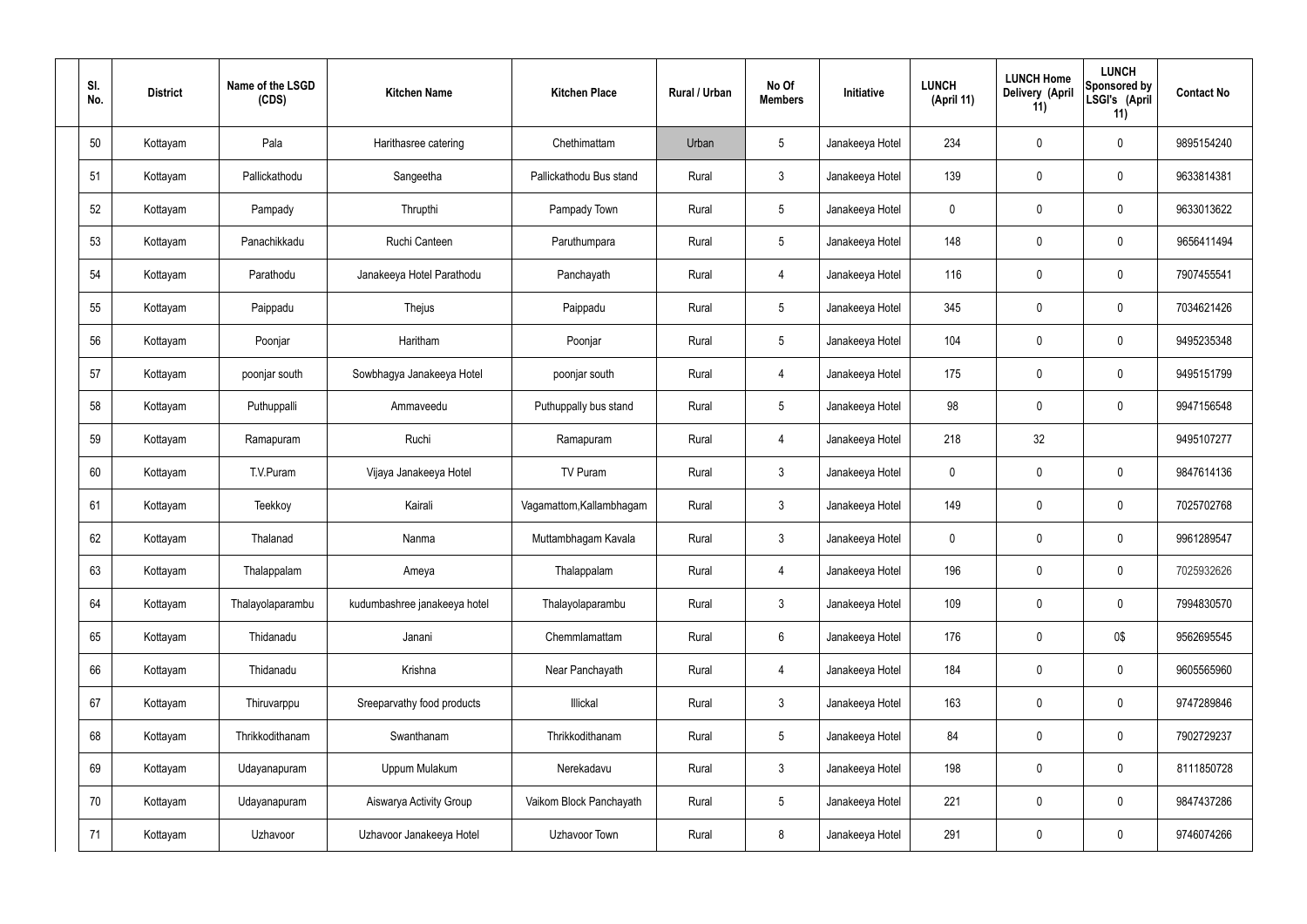|    | SI.<br>No.      | <b>District</b> | Name of the LSGD<br>(CDS) | <b>Kitchen Name</b>                                      | <b>Kitchen Place</b>                        | Rural / Urban | No Of<br><b>Members</b> | Initiative      | <b>LUNCH</b><br>(April 11) | <b>LUNCH Home</b><br><b>Delivery (April</b><br>11) | <b>LUNCH</b><br>Sponsored by<br>LSGI's (April<br>11) | <b>Contact No</b> |
|----|-----------------|-----------------|---------------------------|----------------------------------------------------------|---------------------------------------------|---------------|-------------------------|-----------------|----------------------------|----------------------------------------------------|------------------------------------------------------|-------------------|
|    | 72              | Kottayam        | Vaikom                    | <b>Chanees Eats</b>                                      | Chalapparambu                               | Urban         | $\overline{4}$          | Janakeeya Hotel | 115                        | $\mathbf 0$                                        | $\mathbf 0$                                          | 9446467389        |
|    | 73              | Kottayam        | Vakathanam                | Padheyam                                                 | Njaliakuzhi                                 | Rural         | $6\overline{6}$         | Janakeeya Hotel | 198                        | $\mathbf 0$                                        | $\mathbf 0$                                          | 9495010073        |
|    | 74              | Kottayam        | Vazhappally               | Udayam                                                   | Vazhappally                                 | Rural         | $\overline{4}$          | Janakeeya Hotel | 252                        | $\mathbf 0$                                        | $\mathbf 0$                                          | 9562267564        |
|    | 75              | Kottayam        | Vazhoor                   | Kudumbashree Canteen Unit At<br>Vazhoor Grama Panchayath | Vazhoor Grama Panchayath<br><b>Building</b> | Rural         | $5\overline{)}$         | Janakeeya Hotel | 100                        | $\mathbf 0$                                        | $\mathbf 0$                                          | 9544717796        |
|    | 76              | Kottayam        | Vazhoor                   | New India                                                | Nedumavu                                    | Rural         | $\mathbf{3}$            | Janakeeya Hotel | $\mathbf 0$                | $\mathbf 0$                                        | $\mathbf 0$                                          | 9744581242        |
|    | 77              | Kottayam        | Vechoor                   | <b>Treeland Annapoorna</b>                               | <b>Bund Road</b>                            | Rural         | 3                       | Janakeeya Hotel | $\mathbf 0$                | $\mathbf 0$                                        | $\mathbf 0$                                          | 8606814487        |
|    | 78              | Kottayam        | Veliyannoor               | Thanima foods                                            | Veliyannoor                                 | Rural         | 3 <sup>5</sup>          | Janakeeya Hotel | 159                        | $\mathbf 0$                                        | $\mathbf 0$                                          | 9744392147        |
|    | 79              | Kottayam        | Vellavoor                 | Uppum Mulakum Janakeeya Hotel                            | Panchayath premise                          | Rural         | $5\overline{)}$         | Janakeeya Hotel | 132                        | $\mathbf 0$                                        | $\mathbf 0$                                          | 9188317288        |
|    | 80              | Kottayam        | Velloor                   | Puzhayoram catering                                      | Near Velloor cds office                     | Rural         | 4                       | Janakeeya Hotel | 207                        | $\mathbf 0$                                        | $\mathbf 0$                                          | 9895522286        |
|    | 81              | Kottayam        | Vijayapuram               | Niravu                                                   | Iranjal                                     | Rural         | $\mathbf{3}$            | Janakeeya Hotel | 319                        | $\mathbf 0$                                        | $\mathbf 0$                                          | 9495245895        |
|    | 82              | Kottayam        | Vijayapuram               | Renown Janakeeya Hotel                                   | Vadavathoor                                 | Rural         | $5\phantom{.0}$         |                 | 243                        | $\mathbf 0$                                        | $\mathbf 0$                                          | 8606536302        |
| 82 |                 |                 |                           |                                                          |                                             |               | 336                     |                 | 11361                      | <b>195</b>                                         | $\overline{2}$                                       |                   |
|    |                 | Kozhikode       | Balussery                 | Unarvu Janakeeya Hotel                                   | Balussery                                   | Rural         | $5\overline{)}$         | Janakeeya Hotel | 192                        | $\mathbf 0$                                        | $\mathbf 0$                                          | 95440 03929       |
|    | $\overline{2}$  | Kozhikode       | Panangad                  | Kairali Janakeeya Hotel                                  | Balussery mukku at K K<br>hospital          | Rural         | $\mathbf{3}$            | Janakeeya Hotel | 384                        | 0                                                  | $\mathbf 0$                                          | 97450 85782       |
|    | $\mathfrak{Z}$  | Kozhikode       | Koorachundu               | Swad Nirmmal Janakeeya hotel                             | Koorachundu                                 | Rural         | $\overline{4}$          | Janakeeya Hotel | 275                        | 0                                                  | $\mathbf 0$                                          | 94967 07886       |
|    | 4               | Kozhikode       | Koorachundu               | Koottayma Janakeeya Hotel                                | Kallanode                                   | Rural         | $5\overline{)}$         | Janakeeya Hotel | 340                        | 0                                                  | $\mathbf 0$                                          | 94967 26850       |
|    | $5\phantom{.0}$ | Kozhikode       | Kottur                    | Kudumbashree Janakeeya Hotel Kottur                      | Kottur                                      | Rural         | $10$                    | Janakeeya Hotel | 131                        | $\pmb{0}$                                          | $\mathbf 0$                                          | 97456 72101       |
|    | 6               | Kozhikode       | Naduvannur                | Naduvannur Janakeeya Hotel                               | Naduvannur                                  | Rural         | 5 <sub>5</sub>          | Janakeeya Hotel | 313                        | $\pmb{0}$                                          | $\mathbf 0$                                          | 8592-031802       |
|    | $\overline{7}$  | Kozhikode       | Naduvannur                | FriendsJanakeeya Hotel                                   | Anjolimukku                                 | Rural         | $\mathbf{3}$            | Janakeeya Hotel | 327                        | $\pmb{0}$                                          | $\mathbf 0$                                          | 9995947043        |
|    | 8               | Kozhikode       | Ulliyeri                  | Ruchi Janakeeya Hotel                                    | Ulliyeri                                    | Rural         | $\overline{4}$          | Janakeeya Hotel | 360                        | $\pmb{0}$                                          | $\mathbf 0$                                          | 89434 06681       |
|    | 9               | Kozhikode       | Unnikulam                 | Swad Janakeeya Hotel                                     | Ekarool Kaappil Road                        | Rural         | $\mathbf{3}$            | Janakeeya Hotel | 672                        | $\pmb{0}$                                          | $\mathbf 0$                                          | 85475 75474       |
|    | 10 <sup>°</sup> | Kozhikode       | Unnikulam                 | Chaithanya Janakeeya Hotel                               | Opposite unnikulam<br>gramapanchayath       | Rural         | $\mathbf{3}$            | Janakeeya Hotel | 689                        | 0                                                  | $\boldsymbol{0}$                                     | 87141 31460       |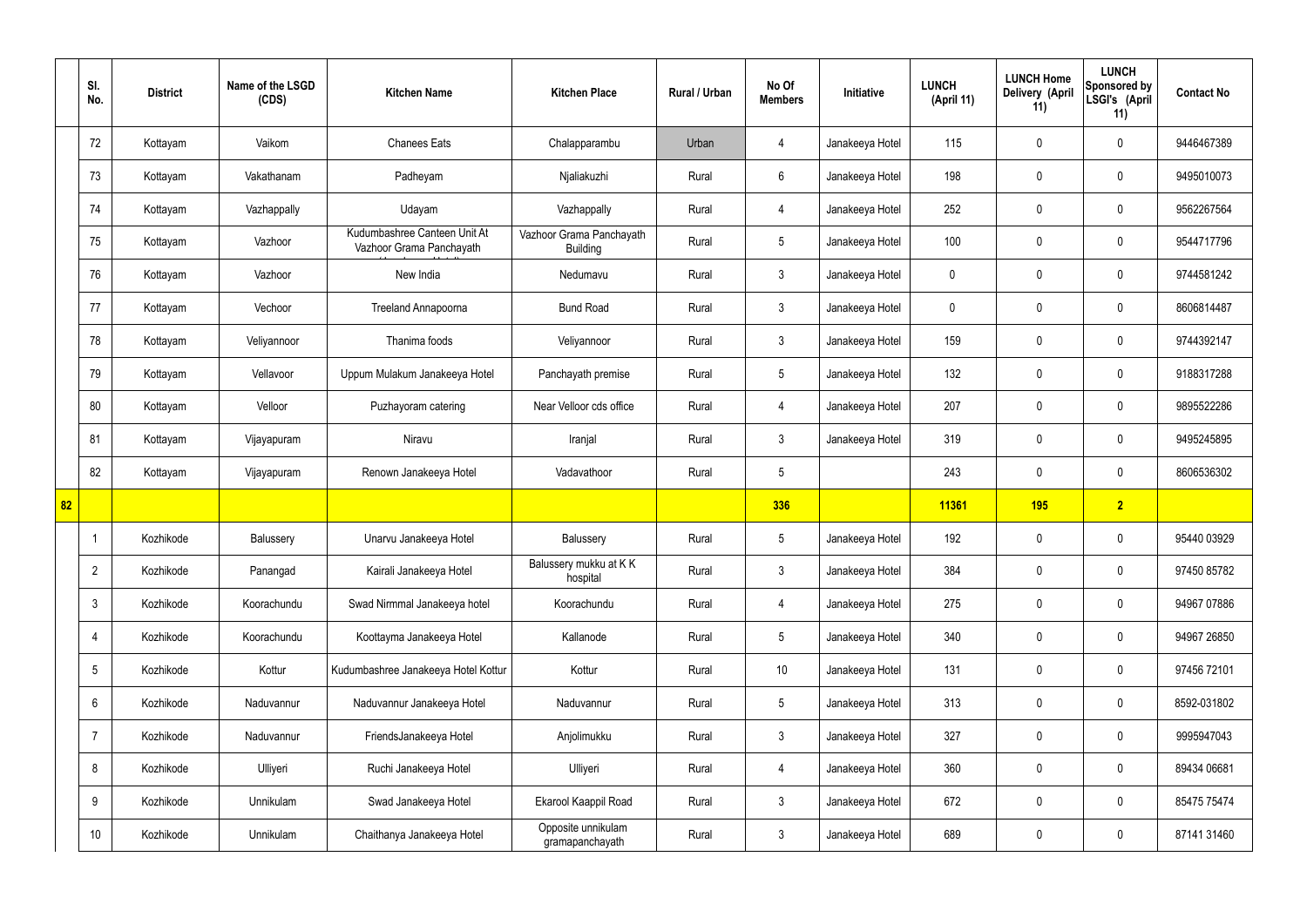| SI.<br>No. | <b>District</b> | Name of the LSGD<br>(CDS) | <b>Kitchen Name</b>            | <b>Kitchen Place</b>         | Rural / Urban | No Of<br><b>Members</b> | Initiative      | <b>LUNCH</b><br>(April 11) | <b>LUNCH Home</b><br>Delivery (April<br>11) | <b>LUNCH</b><br>Sponsored by<br>LSGI's (April<br>11) | <b>Contact No</b> |
|------------|-----------------|---------------------------|--------------------------------|------------------------------|---------------|-------------------------|-----------------|----------------------------|---------------------------------------------|------------------------------------------------------|-------------------|
| 11         | Kozhikode       | Nanminda                  | Akshaya vanitha hotel          | Nanminda panchayath building | Rural         | $5\phantom{.0}$         | Janakeeya Hotel | 103                        | $\mathbf 0$                                 | 0                                                    | 9961184212        |
| 12         | Kozhikode       | Thalakkulathur            | Thalakkulathur Janakeeya Hotel | Parambath                    | Rural         | $5\phantom{.0}$         | Janakeeya Hotel | 190                        | 0                                           | $\mathbf 0$                                          | 7593067511        |
| 13         | Kozhikode       | Kakkodi                   | Kakkodi Janakeeya Hotel        | Kakkodi Bazar                | Rural         | $\overline{7}$          | Janakeeya Hotel | 324                        | 0                                           | $\mathbf 0$                                          | 8943123615        |
| 14         | Kozhikode       | Chelannur                 | Oottupura Janakeeya Hotel      | Ambalathukulangara           | Rural         | $\overline{7}$          | Janakeeya Hotel | 132                        | 0                                           | $\overline{2}$                                       | 9846010528        |
| 15         | Kozhikode       | Narikkuni                 | Amma Janakeeya Hotel           | Narikkuni                    | Rural         | 4                       | Janakeeya Hotel | 108                        | 0                                           | $\mathbf 0$                                          | 9645606562        |
| 16         | Kozhikode       | Kakkoor                   | Janakeeya Hotel Kakkoor        | Kakkoor                      | Rural         | $5\phantom{.0}$         | Janakeeya Hotel | 106                        | 0                                           | $\mathbf 0$                                          | 8592050112        |
| 17         | Kozhikode       | Koduvally                 | Sadhya Janakeeya Hotel         | G M L P School, Koduvally    | Urban         | $5\phantom{.0}$         | Janakeeya Hotel | 427                        | 0                                           | $\mathbf 0$                                          | 8593898831        |
| 18         | Kozhikode       | Koduvally                 | KKN Janakeeya Hotel Koduvally  | Nellamkandi                  | Urban         | $\mathbf{3}$            | Janakeeya Hotel | $\mathbf 0$                | 0                                           | $\mathbf 0$                                          | 9847650894        |
| 19         | Kozhikode       | Koduvally                 | Swad Janakeeya Hotel           | Manipuram                    | Urban         | $5\phantom{.0}$         | Janakeeya Hotel | 319                        | $\boldsymbol{0}$                            | $\mathbf 0$                                          | 9946991995        |
| 20         | Kozhikode       | Madavoor                  | Madavoor Janakeeya Hotel       | Near madavoor panchayath     | Rural         | $5\phantom{.0}$         | Janakeeya Hotel | 81                         | 0                                           | $\mathbf 0$                                          | 8547590842        |
| 21         | Kozhikode       | Omasseri                  | Annapoornna Janakeeya Hotel    | Omasseri                     | Rural         | 4                       | Janakeeya Hotel | 170                        | $\mathbf 0$                                 | $\mathbf 0$                                          | 9605102599        |
| 22         | Kozhikode       | Puthuppadi                | Ruchi Janakeeya Hotel          | Puthupadi                    | Rural         | $5\phantom{.0}$         | Janakeeya Hotel | 270                        | 0                                           | $\mathbf 0$                                          | 7909113114        |
| 23         | Kozhikode       | Kizhakkoth                | Swad Janakeeya Hotel           | Mariveettilthazham           | Rural         | 4                       | Janakeeya Hotel | 105                        | $\mathbf 0$                                 | 0                                                    | 9847086665        |
| 24         | Kozhikode       | Thamarassery              | Pavithram Janakeeya hotel      | Thamarassery old stand       | Rural         | $6\,$                   | Janakeeya Hotel | 319                        | 0                                           | $\pmb{0}$                                            | 9048389661        |
| 25         | Kozhikode       | Kodenchery                | Kairali Janakeeya Hotel        | Kodenchery                   | Rural         | $\overline{4}$          | Janakeeya Hotel | 191                        | 0                                           | $\mathbf 0$                                          | 9446037829        |
| 26         | Kozhikode       | Koodaranji                | Ruchikkoot Janakeeya Hotel     | Koodaranji                   | Rural         | $6\phantom{.}6$         | Janakeeya Hotel | 203                        | 0                                           | $\mathbf 0$                                          | 9496439278        |
| 27         | Kozhikode       | Thiruvambadi              | Pulari Janakeeya Hotel         | Thondimmal                   | Rural         | $5\phantom{.0}$         | Janakeeya Hotel | 172                        | 0                                           | $\mathbf 0$                                          | 7034264232        |
| 28         | Kozhikode       | Kattippara                | Ruchi Janakeeya Hotel          | Chamal                       | Rural         | $6\phantom{.}6$         | Janakeeya Hotel | $\mathbf 0$                | 0                                           | $\mathbf 0$                                          | 7591974045        |
| 29         | Kozhikode       | Koyilandy North           | Naveena canteen                | Near new bus stand           | Urban         | $\overline{7}$          | Janakeeya Hotel | 599                        | 0                                           | $\overline{4}$                                       | 9544185262        |
| 30         | Kozhikode       | Koyilandy North           | Kulirma Janakeeya Hotel        | Near Kollamchira             | Urban         | 10 <sup>°</sup>         | Janakeeya Hotel | 289                        | 0                                           | $\mathbf 1$                                          | 8943191728        |
| 31         | Kozhikode       | Koyilandi South           | Snehadeepam Janakeeya Hotel    | Muthambi                     | Urban         | $6\phantom{.}6$         | Janakeeya Hotel | 84                         | 33                                          | $\mathbf 0$                                          | 9188198658        |
| 32         | Kozhikode       | Koyilandi South           | Sanam Janakeeya Hotel          | Koyilandi Market             | Urban         | $\mathfrak{Z}$          | Janakeeya Hotel | 282                        | 0                                           | $\mathbf 0$                                          | 9544185262        |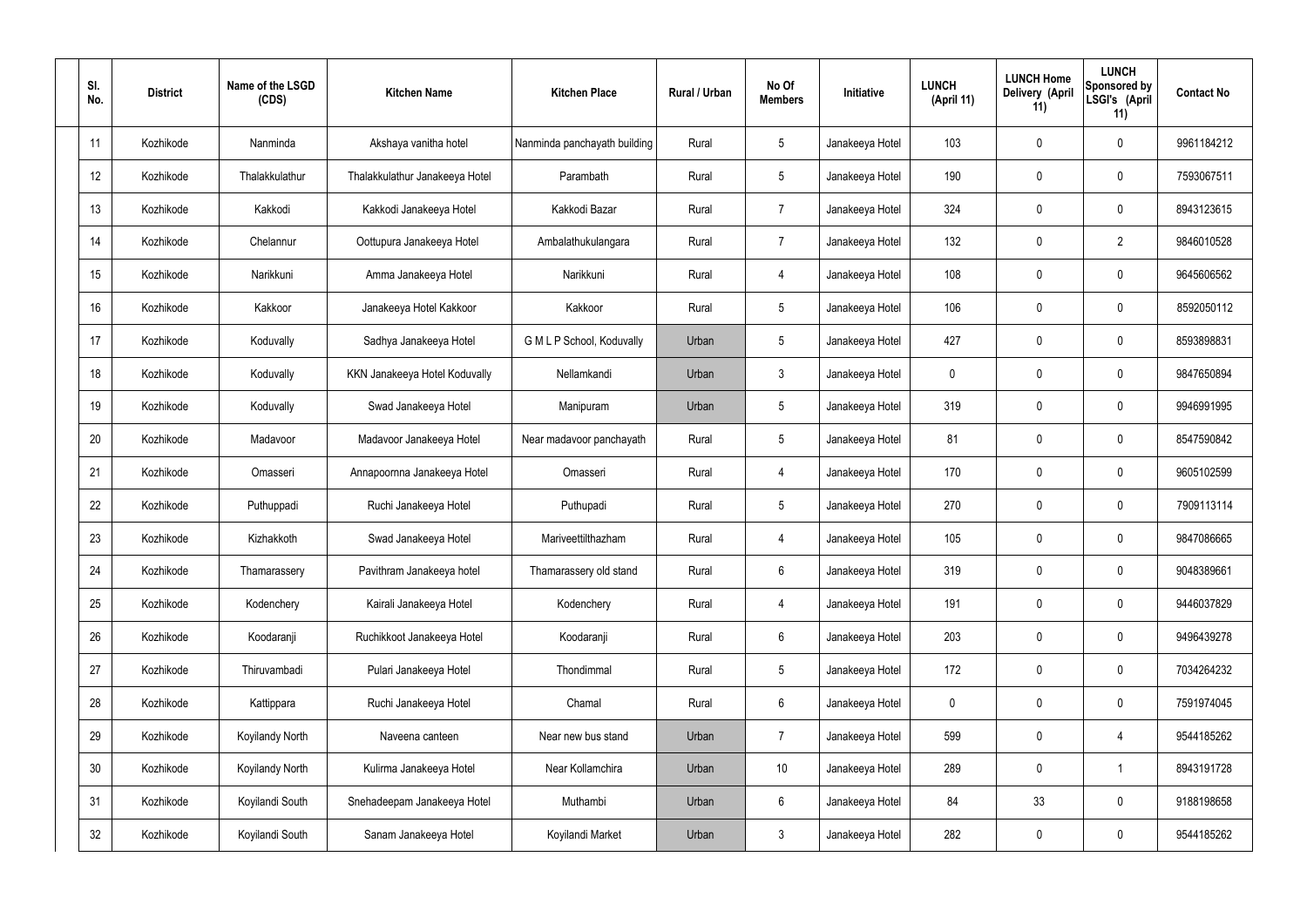|     | SI.<br>No. | <b>District</b> | Name of the LSGD<br>(CDS) | <b>Kitchen Name</b>         | <b>Kitchen Place</b>                        | Rural / Urban | No Of<br><b>Members</b> | Initiative      | <b>LUNCH</b><br>(April 11) | <b>LUNCH Home</b><br>Delivery (April<br>11) | <b>LUNCH</b><br>Sponsored by<br>LSGI's (April<br>11) | <b>Contact No</b> |
|-----|------------|-----------------|---------------------------|-----------------------------|---------------------------------------------|---------------|-------------------------|-----------------|----------------------------|---------------------------------------------|------------------------------------------------------|-------------------|
|     | 33         | Kozhikode       | Chengottukavu             | Amma Janakeeya Hotel        | Edakkulam                                   | Rural         | $5\phantom{.0}$         | Janakeeya Hotel | 150                        | $\mathbf 0$                                 | $\mathbf 0$                                          | 9048235785        |
|     | 34         | Kozhikode       | Atholi                    | Atholi Janakeeya Hotel      | Kodassery                                   | Rural         | $\overline{4}$          | Janakeeya Hotel | $\mathbf 0$                | $\mathbf 0$                                 | $\mathbf 0$                                          | 9072499251        |
|     | 35         | Kozhikode       | Moodadi                   | Ruchi Janakeeya Hotel       | Moodadi                                     | Rural         | $5\overline{)}$         | Janakeeya Hotel | 300                        | $\mathbf 0$                                 | $\mathbf 0$                                          | 8281226403        |
|     | 36         | Kozhikode       | Chemancheri               | Annapoornna Janakeeya Hotel | Pookkad                                     | Rural         | $5\overline{)}$         | Janakeeya Hotel | 215                        | $\mathbf 0$                                 | $\mathbf 0$                                          | 9048235785        |
|     | 37         | Kozhikode       | Arikkulam                 | Thanima Janakeeya Hotel     | Kurudimukku                                 | Rural         | 4                       | Janakeeya Hotel | 192                        | $\mathbf 0$                                 | -1                                                   | 9645137125        |
|     | 38         | Kozhikode       | Arikkulam                 | Ruchiyidam Janakeeya Hotel  | Arikkulam                                   | Rural         | $\overline{4}$          | Janakeeya Hotel | 70                         | $\mathbf 0$                                 | $\mathbf 0$                                          | 9048410803        |
|     | 39         | Kozhikode       | Kozhikode Central.        | Ruchikkoott                 | <b>District Veterinary Hospital</b>         | Urban         | 3 <sup>5</sup>          | Janakeeya Hotel | 764                        | 100                                         | $\mathbf 0$                                          | 7025774213        |
|     | 40         | Kozhikode       | Kozhikode Central         | Sneha Ruchikkoott           | Mankavu                                     | Urban         | $\overline{4}$          | Janakeeya Hotel | 282                        | 40                                          | $\mathbf 0$                                          | 8921995031        |
|     | 41         | Kozhikode       | Kozhikode Central         | Tripthi Janakeeya Hotel     | Near AMLP School,<br>Moozhikkal             | Urban         | 3                       | Janakeeya Hotel | 546                        | 120                                         | $\mathbf 0$                                          | 8129200288        |
|     | 42         | Kozhikode       | Kozhikode Central         | New Ganesh                  | Kovoor, near library                        | Urban         | $5\phantom{.0}$         | Janakeeya Hotel | 945                        | $\mathbf 0$                                 | $\mathbf 0$                                          | 9349123701        |
|     | 43         | Kozhikode       | Kozhikode Central         | Ruchippura Janakeeya Hotel  | Near Focus mall, New bus<br>stand Kozhikode | Urban         | 3                       | Janakeeya Hotel | 987                        | $\mathbf 0$                                 | $\mathbf 0$                                          | 9605602806        |
|     | 44         | Kozhikode       | Kozhikode Central         | Souparnika Janakeeya Hotel  | Medical college near chest<br>hospital      | Urban         | 6                       | Janakeeya Hotel | 413                        | $\mathbf 0$                                 | $\mathbf 0$                                          | 8281709784        |
|     | 45         | Kozhikode       | Kozhikode North           | Udayam kudumbasree canteen  | Thadambattuthazham                          | Urban         | 5                       | Janakeeya Hotel | 500                        | 64                                          | $\mathbf 0$                                          | 7736850096        |
|     | 46         | Kozhikode       | Kozhikode North           | Ruchi                       | Elathoor, Chettikulam                       | Urban         | $\overline{4}$          | Janakeeya Hotel | 314                        | $\mathbf 0$                                 | $\mathbf 0$                                          | 9947743713        |
|     | 47         | Kozhikode       | Kozhikode North           | Tasty Janakeeya Hotel       | Butt road                                   | Urban         | $5\overline{)}$         | Janakeeya Hotel | 618                        | 75                                          | $\mathbf 0$                                          | 9074462795        |
|     | 48         | Kozhikode       | Kozhikode North           | Oruma                       | Eranjikkal                                  | Urban         | 4                       | Janakeeya Hotel | 409                        | 21                                          | $\mathbf 0$                                          | 9497754632        |
|     | 49         | Kozhikode       | Feroke                    | Ruchi vanitha mess          | <b>Feroke Muncipality</b>                   | Urban         | $\overline{7}$          | Janakeeya Hotel | 212                        | $\pmb{0}$                                   | $\mathbf 0$                                          | 9544468026        |
|     | 50         | Kozhikode       | Feroke                    | Mithra Janakeeya Hotel      | Ambalangadi                                 | Urban         | 5 <sub>5</sub>          | Janakeeya Hotel | 324                        | $\pmb{0}$                                   | $\mathbf 0$                                          | 9847657229        |
|     | 51         | Kozhikode       | Feroke                    | Chemmeen Janakeeya Hotel    | Karuvanthuruthi                             | Urban         | $\overline{4}$          | Janakeeya Hotel | 284                        | $\pmb{0}$                                   | $\mathbf 0$                                          | 9747265293        |
|     | 52         | Kozhikode       | Ramanattukara             | Tasty catering unit         | Ramanattukara                               | Urban         | $6\overline{6}$         | Janakeeya Hotel | 471                        | $\mathbf 0$                                 | $\mathbf 0$                                          | 9961004004        |
|     | 53         | Kozhikode       | KozhikodeSouth            | Ushass cattering            | Meenchantha school                          | Urban         | $5\phantom{.0}$         | Janakeeya Hotel | 583                        | $\mathbf 0$                                 | $\mathbf 0$                                          | 9645629224        |
| 107 | 54         | Kozhikode       | Kozhikode South           | Oruma                       | Naduvattam                                  | Urban         | 4                       | Janakeeya Hotel | 325                        | $\pmb{0}$                                   | $\overline{0}$                                       | 9747405960        |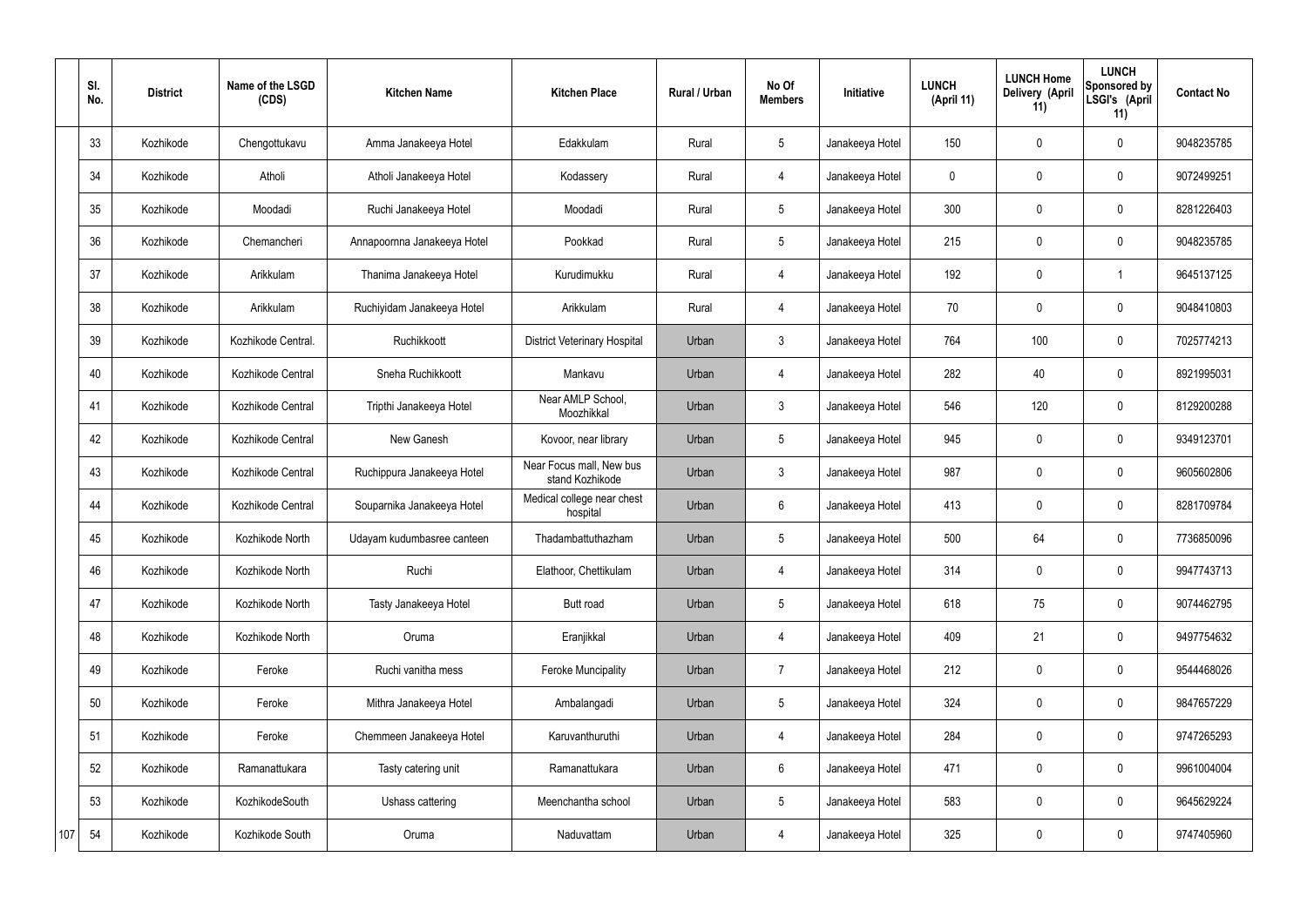| SI.<br>No. | <b>District</b> | Name of the LSGD<br>(CDS) | <b>Kitchen Name</b>                       | <b>Kitchen Place</b>               | Rural / Urban | No Of<br><b>Members</b> | Initiative      | <b>LUNCH</b><br>(April 11) | <b>LUNCH Home</b><br>Delivery (April<br>11) | <b>LUNCH</b><br>Sponsored by<br>LSGI's (April<br>11) | <b>Contact No</b> |
|------------|-----------------|---------------------------|-------------------------------------------|------------------------------------|---------------|-------------------------|-----------------|----------------------------|---------------------------------------------|------------------------------------------------------|-------------------|
| 55         | Kozhikode       | Kozhikode South           | Ruchi Janakeeya Hotel                     | Kundayithode                       | Urban         | 5                       | Janakeeya Hotel | 544                        | $\mathbf 0$                                 | $\mathbf 0$                                          | 9526521036        |
| 56         | Kozhikode       | Kozhikode South           | Five star                                 | Palayam                            | Urban         | 4                       | Janakeeya Hotel | 362                        | 0                                           | $\mathbf 0$                                          | 9744307041        |
| 57         | Kozhikode       | Olavanna                  | Kailamadam Janakeeya Hotel                | Pantheerankavu bypass              | Rural         | $6\phantom{.}6$         | Janakeeya Hotel | 332                        | 107                                         | $\mathbf 0$                                          | 9526123535        |
| 58         | Kozhikode       | Olavanna                  | Snehitha Janakeeya Hotel                  | Kunnathupalam                      | Rural         | $6\phantom{.}6$         | Janakeeya Hotel | 262                        | 147                                         | $\mathbf 0$                                          | 9072771905        |
| 59         | Kozhikode       | Kadalundi                 | Kadambhari Janakeeya Hotel                | Mannoor valavil                    | Rural         | $6\phantom{.}6$         | Janakeeya Hotel | 135                        | 55                                          | $\mathbf 0$                                          | 9349923675        |
| 60         | Kozhikode       | Mukkam                    | Mukkam Friends Janakeeya hotel            | Mukkam                             | Urban         | 4                       | Janakeeya Hotel | 447                        | 0                                           | $\mathbf 0$                                          | 9497215604        |
| 61         | Kozhikode       | Mukkam                    | Oottupura Janakeeya Hotel                 | Manassery                          | Urban         | 4                       | Janakeeya Hotel | 341                        | $\mathbf 0$                                 | $\mathbf 0$                                          | 9645563417        |
| 62         | Kozhikode       | Chathamangalam            | Prakruthi                                 | Chathamangalam vipanana<br>kendram | Rural         | $5\overline{)}$         | Janakeeya Hotel | 88                         | 0                                           | $\mathbf 0$                                          | 9745828787        |
| 63         | Kozhikode       | Chathamangalam            | Oruma                                     | Milk society                       | Rural         | $5\phantom{.0}$         | Janakeeya Hotel | 225                        | 0                                           | $\mathbf 0$                                          | 9847872378        |
| 64         | Kozhikode       | Perumanna                 | Thushara Janakeeya Hotel                  | Vallikkunnu                        | Rural         | $5\phantom{.0}$         | Janakeeya Hotel | 115                        | 0                                           | $\mathbf 0$                                          | 8113873612        |
| 65         | Kozhikode       | Kodiyathur                | Kanivu                                    | Eranjimavu                         | Rural         | 4                       | Janakeeya Hotel | $\mathbf 0$                | 0                                           | $\mathbf 0$                                          | 9048094053        |
| 66         | Kozhikode       | Karassery                 | Karassery CDS Janakeeya Hotel             | Near karassery panchayath          | Rural         | 4                       | Janakeeya Hotel | 328                        | 0                                           | $\boldsymbol{0}$                                     | 9645120636        |
| 67         | Kozhikode       | Kuruvattoor               | Nanma Janakeeya Hotel                     | Payambra                           | Rural         | 4                       | Janakeeya Hotel | 163                        | 0                                           | 0                                                    | 8547413299        |
| 68         | Kozhikode       | Mavoor                    | Koottayma Janakeeya Hotel                 | Mavoor                             | Rural         | $\overline{4}$          | Janakeeya Hotel | 290                        | $\mathbf 0$                                 | $\mathbf 0$                                          | 9961856227        |
| 69         | Kozhikode       | Peruvayal                 | Tripthi Janakeeya Hotel                   | Velliparambu                       | Rural         | $5\phantom{.0}$         | Janakeeya Hotel | 110                        | $\mathbf 0$                                 | $\mathbf 0$                                          | 6238723687        |
| 70         | Kozhikode       | Kuttiadi                  | Janakeeya Hotel                           | Kuttiadi Town                      | Rural         | 9                       | Janakeeya Hotel | 239                        | $\mathbf 0$                                 | $\mathbf 0$                                          | 8606099575        |
| 71         | Kozhikode       | Kavilumpara               | Kavilumpara panchayath Janakeeya<br>Hotel | Thottilpalam                       | Rural         | $\overline{4}$          | Janakeeya Hotel | 287                        | $\mathbf 0$                                 | $\mathbf 0$                                          | 8157900256        |
| 72         | Kozhikode       | Maruthonkara              | Thanima Janakeeya Hotel                   | Adukkath                           | Rural         | $5\phantom{.0}$         | Janakeeya Hotel | 264                        | 0                                           | $\mathbf 0$                                          | 9846974198        |
| 73         | Kozhikode       | Velom                     | Samridhi                                  | Kallumpuram - Theekkuni            | Rural         | $5\,$                   | Janakeeya Hotel | 160                        | 0                                           | $\mathbf 0$                                          | 9846813401        |
| 74         | Kozhikode       | Kunnummal                 | Ruchi Janakeeya Hotel                     | Kakkattil                          | Rural         | $5\phantom{.0}$         | Janakeeya Hotel | 315                        | 0                                           | $\mathbf 0$                                          | 9605800608        |
| 75         | Kozhikode       | Naripatta                 | Sthree sakthi Janakeeya Hotel             | Kaiveli                            | Rural         | $5\phantom{.0}$         | Janakeeya Hotel | 166                        | $\mathbf 0$                                 | $\mathbf 0$                                          | 9645339232        |
| 76         | Kozhikode       | Kayakkodi                 | Samridhi Janakeeya Hotel                  | Kayakkodi                          | Rural         | $5\phantom{.0}$         | Janakeeya Hotel | 204                        | 0                                           | $\boldsymbol{0}$                                     | 9495587551        |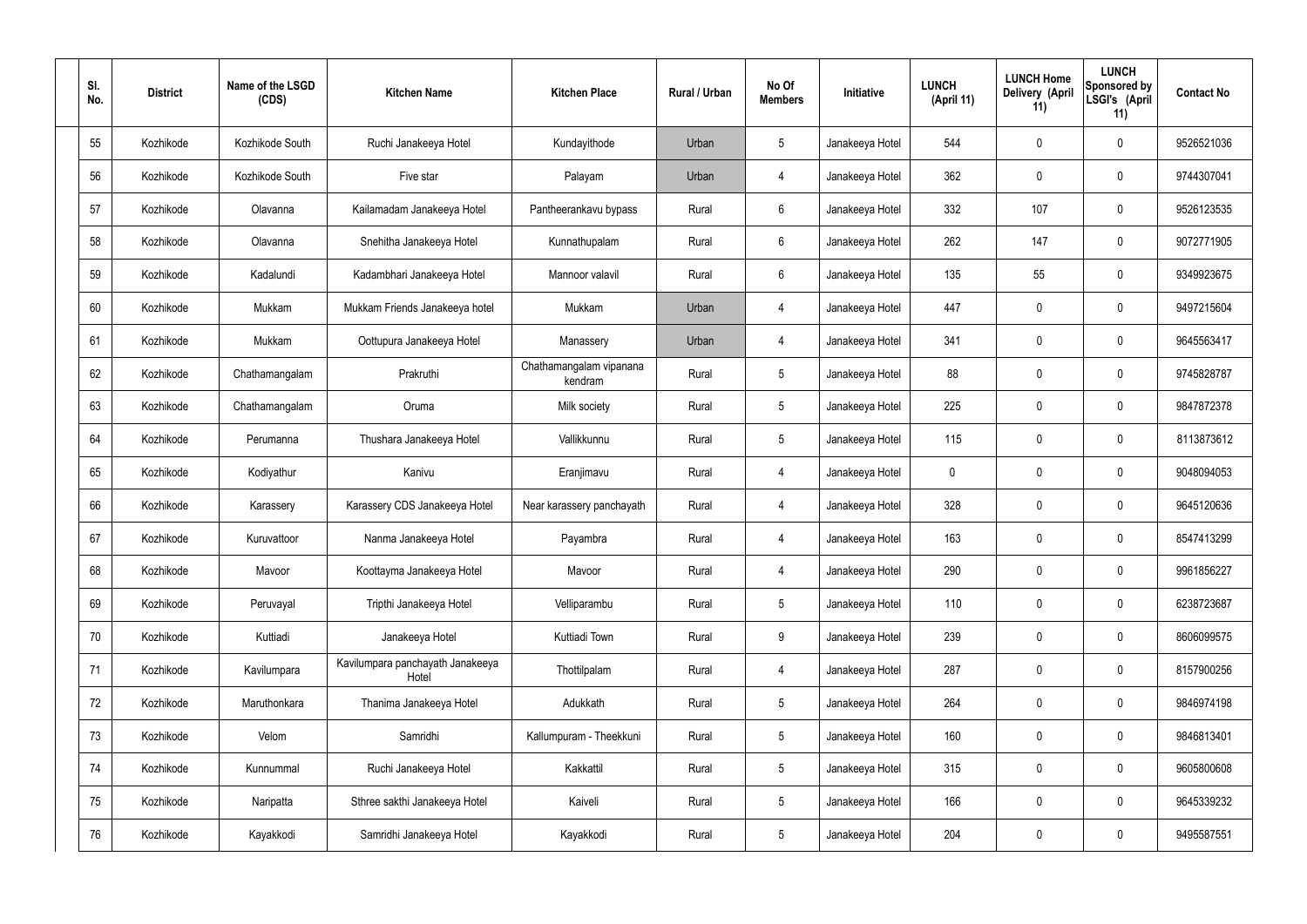| SI.<br>No. | <b>District</b> | Name of the LSGD<br>(CDS) | <b>Kitchen Name</b>                                  | <b>Kitchen Place</b>                               | Rural / Urban | No Of<br><b>Members</b> | Initiative      | <b>LUNCH</b><br>(April 11) | <b>LUNCH Home</b><br>Delivery (April<br>11) | <b>LUNCH</b><br>Sponsored by<br>LSGI's (April<br>11) | <b>Contact No</b> |
|------------|-----------------|---------------------------|------------------------------------------------------|----------------------------------------------------|---------------|-------------------------|-----------------|----------------------------|---------------------------------------------|------------------------------------------------------|-------------------|
| 77         | Kozhikode       | Thurayur                  | Cds coffee house                                     | Thurayur                                           | Rural         | $5\phantom{.0}$         | Janakeeya Hotel | 175                        | $\mathbf 0$                                 | 0                                                    | 9048028293        |
| 78         | Kozhikode       | Payyoli                   | Lady fingers janakeeya hotel                         | Payyoli Municipality                               | Urban         | 4                       | Janakeeya Hotel | 210                        | $\mathbf 0$                                 | 0                                                    | 8606505900        |
| 79         | Kozhikode       | Meppayur                  | Ruchi canteen                                        | Meppayur                                           | Rural         | $5\phantom{.0}$         | Janakeeya Hotel | 290                        | $\mathbf 0$                                 | 0                                                    | 9447469729        |
| 80         | Kozhikode       | Thikkodi                  | Kaippunnyam Janakeeya Hotel                          | Thikkodi                                           | Rural         | $5\phantom{.0}$         | Janakeeya Hotel | 180                        | $\mathbf 0$                                 | 0                                                    | 9526071250        |
| 81         | Kozhikode       | Keezhariyur               | Tripthi Janakeeya Hotel                              | Arayanattu para                                    | Rural         | 8                       | Janakeeya Hotel | 278                        | 0                                           | 0                                                    | 8592834034        |
| 82         | Kozhikode       | Chakkittappara            | Chakkittapara cds Hotel                              | Chakkittapara CDS                                  | Rural         | $\mathbf{3}$            | Janakeeya Hotel | 243                        | $\mathbf 0$                                 | 0                                                    | 9526881089        |
| 83         | Kozhikode       | Cheruvannur               | Vanitha canteen                                      | near cheruvannur panchayath<br>office, Cheruvannur | Rural         | $5\phantom{.0}$         | Janakeeya Hotel | 136                        | $\mathbf 0$                                 | 0                                                    | 9400676505        |
| 84         | Kozhikode       | Koothali                  | Salkara stationary cum Coffee house<br>and photostat | Near Koothali panchayath<br>office                 | Rural         | 6                       | Janakeeya Hotel | 169                        | $\mathbf 0$                                 | 0                                                    | 9847642496        |
| 85         | Kozhikode       | Changaroth                | Changorath Janakeeya Hotel                           | Near Vadakkumbad HSS                               | Rural         | $5\phantom{.0}$         | Janakeeya Hotel | 94                         | $\mathbf 0$                                 | 0                                                    | 9747353283        |
| 86         | Kozhikode       | Perambra                  | Perambra Janakeeya Hotel                             | Perambra                                           | Rural         | 4                       | Janakeeya Hotel | 265                        | 0                                           | 0                                                    | 6238677483        |
| 87         | Kozhikode       | Kayanna                   | Kudumbashree Janakeeya Hotel<br>Kayanna              | Kayanna Bazar                                      | Rural         | $\mathbf{3}$            | Janakeeya Hotel | 75                         | 0                                           | 0                                                    | 9496130121        |
| 88         | Kozhikode       | Kayanna                   | Soorya janakeeya Hotel                               | Para Muthu Kayanna                                 | Rural         | $\mathbf{3}$            | Janakeeya Hotel | 100                        | 0                                           | 0                                                    | 95396 14209       |
| 89         | Kozhikode       | Nochad                    | Kudumbashree Janakeeya Hotel                         | Muliyangal                                         | Rural         | 5                       | Janakeeya Hotel | 232                        | 0                                           | 0                                                    | 7034944936        |
| 90         | Kozhikode       | Nochad                    | Ruchi Janakeeya Hotel                                | Kalpathur                                          | Rural         | $5\phantom{.0}$         | Janakeeya Hotel | 100                        | $\mathbf 0$                                 | 0                                                    | 9946006742        |
| 91         | Kozhikode       | Ayenchery                 | Janakeeya Hotel Ayanchery                            | Ayanchery                                          | Rural         | $\overline{4}$          | Janakeeya Hotel | 201                        | $\mathbf 0$                                 | 0                                                    | 8078369520        |
| 92         | Kozhikode       | Maniyur                   | Ruchikoott Vanitha Hotel                             | Near maniyur panchayath<br>office, Navodaya stop   | Rural         | $\overline{4}$          | Janakeeya Hotel | 124                        | $\boldsymbol{0}$                            | 0                                                    | 9400097895        |
| 93         | Kozhikode       | Villiappally              | Janakeeya Hotel Villiappally                         | Keezhal Mukku                                      | Rural         | $\overline{4}$          | Janakeeya Hotel | 215                        | $\mathbf 0$                                 | 0                                                    | 8086472039        |
| 94         | Kozhikode       | Thiruvallur               | Ruchi Janakeeya Hotel                                | Thiruvallur                                        | Rural         | $5\phantom{.0}$         | Janakeeya Hotel | 264                        | $\pmb{0}$                                   | 0                                                    | 9400723619        |
| 95         | Kozhikode       | Edachery                  | Kudumbasree cafe and helpdesk                        | Edachery                                           | Rural         | $\overline{4}$          | Janakeeya Hotel | 240                        | $\mathbf 0$                                 | 0                                                    | 7736287974        |
| 96         | Kozhikode       | Nadapuram                 | Uttupura canteen and catering                        | Kallachi                                           | Rural         | $6\overline{6}$         | Janakeeya Hotel | 350                        | $\mathbf 0$                                 | 0                                                    | 9946448011        |
| 97         | Kozhikode       | Chekkyad                  | Ruchi vanitha hotel                                  | Puliyav                                            | Rural         | $\overline{4}$          | Janakeeya Hotel | 216                        | $\mathbf 0$                                 | 0                                                    | 9048541152        |
| 98         | Kozhikode       | Valayam                   | Nanma Janakeeya Hotel                                | Valayam                                            | Rural         | $5\phantom{.0}$         | Janakeeya Hotel | 154                        | $\pmb{0}$                                   | 0                                                    | 9207821783        |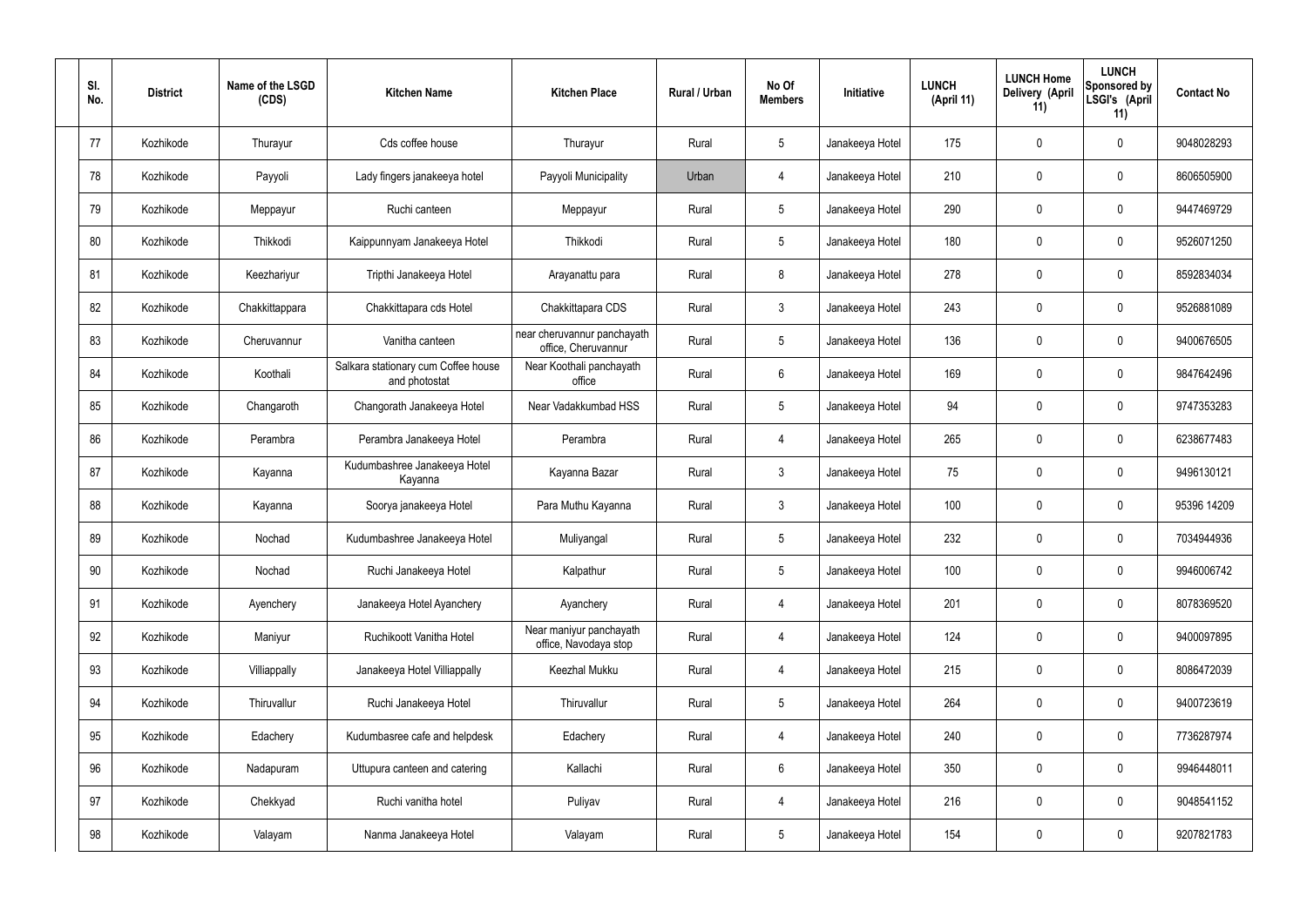|     | SI.<br>No.      | <b>District</b> | Name of the LSGD<br>(CDS) | <b>Kitchen Name</b>                   | <b>Kitchen Place</b>       | Rural / Urban | No Of<br><b>Members</b> | Initiative      | <b>LUNCH</b><br>(April 11) | <b>LUNCH Home</b><br>Delivery (April<br>11) | <b>LUNCH</b><br>Sponsored by<br>LSGI's (April<br>11) | <b>Contact No</b> |
|-----|-----------------|-----------------|---------------------------|---------------------------------------|----------------------------|---------------|-------------------------|-----------------|----------------------------|---------------------------------------------|------------------------------------------------------|-------------------|
|     | 99              | Kozhikode       | Purameri                  | Nanma Janakeeya Hotel                 | Purameri                   | Rural         | 6                       | Janakeeya Hotel | 268                        | $\mathbf 0$                                 | $\mathbf 0$                                          | 9745393164        |
|     | 100             | Kozhikode       | Vanimel                   | Vanimel Janakeeya Hotel               | Bhoomivathukkal            | Rural         | $5\overline{)}$         | Janakeeya Hotel | 91                         | $\mathbf 0$                                 | $\mathbf 0$                                          | 9048163049        |
|     | 101             | Kozhikode       | Tuneri                    | Menma Oottupura Janakeeya Hotel       | Tuneri                     | Rural         | $\mathbf{3}$            | Janakeeya Hotel | 170                        | $\mathbf 0$                                 | $\mathbf 0$                                          | 9745251928        |
|     | 102             | Kozhikode       | Onchiyam                  | Adukkala                              | Kannookkara                | Rural         | $\mathbf{3}$            | Janakeeya Hotel | 178                        | $\mathbf 0$                                 | $\mathbf 0$                                          | 8606115054        |
|     | 103             | Kozhikode       | Chorode                   | Janani Hotel and Catering Unit        | Chorode                    | Rural         | 4                       | Janakeeya Hotel | 251                        | $\mathbf 0$                                 | $\mathbf 0$                                          | 9645426343        |
|     | 104             | Kozhikode       | Eramala                   | Janakeeya Hotel - Eramala             | Orkkatteri                 | Rural         | 8                       | Janakeeya Hotel | 145                        | $\mathbf 0$                                 | $\mathbf 0$                                          | 9645239675        |
|     | 105             | Kozhikode       | Vadakara West             | Chithra Janakeeya Hotel               | Vadakara New bus stand     | Urban         | $\mathbf{3}$            | Janakeeya Hotel | 347                        | 0                                           | $\mathbf 0$                                          | 9387762939        |
|     | 106             | Kozhikode       | Vadakara East             | Janakeeya Hotel Vadakara Municipality | Edodi                      | Urban         | $6\phantom{.}6$         | Janakeeya Hotel | 401                        | $\mathbf 0$                                 | $\mathbf 0$                                          | 9207604876        |
|     | 107             | Kozhikode       | Azhiyoor                  | Janakeeya Hotel Azhiyoor              | Chombala near Block Office | Rural         | $\mathbf{3}$            | Janakeeya Hotel | 178                        | 0                                           | $\mathbf 0$                                          | 8086159250        |
| 107 |                 |                 |                           |                                       |                            |               | 514                     |                 | 28778                      | 762                                         | 8                                                    |                   |
|     |                 | Malappuram      | Triprangode               | Vishista Vanitha Canteen              | Ottumpuram                 | Rural         | $5\phantom{.0}$         | Janakeeya Hotel | 191                        | 22                                          | $\mathbf 0$                                          | 9526951352        |
|     | $\overline{2}$  | Malappuram      | Kondotty-2                | Amrutham Janakeeya Hotel              | Kondotty busstand          | Urban         | 4                       | Janakeeya Hotel | 464                        | 0                                           | 4                                                    | 7356582539        |
|     | $\mathfrak{Z}$  | Malappuram      | Ponmundam                 | Janakeeya hotel                       | Athanikkal                 | Rural         | 4                       | Janakeeya Hotel | 241                        | $\mathbf 0$                                 | $\mathbf 0$                                          |                   |
|     | 4               | Malappuram      | Ponnani-1                 | Samridhi                              | Ponnani                    | Urban         | $5\phantom{.0}$         | Janakeeya Hotel | 107                        | 0                                           | $\mathbf 0$                                          |                   |
|     | $5\overline{)}$ | Malappuram      | Parappanangadi            | Dithoos janakeeya hotel               | Parappanangadi             | Urban         | $\mathbf{3}$            | Janakeeya Hotel | 195                        | 163                                         | $\mathbf 0$                                          |                   |
|     | 6               | Malappuram      | Edayur                    | mathuraka vanita hotel                | vattaparamb                | Rural         | $\mathbf{3}$            | Janakeeya Hotel | 122                        | 0                                           | $\mathbf 0$                                          |                   |
|     | $\overline{7}$  | Malappuram      | Kaladi                    | Thripthi Janakeeya Hotel              | Naripparamb                | Rural         | $\overline{4}$          | Janakeeya Hotel | 129                        | 0                                           | $\mathbf 0$                                          |                   |
|     | 8               | Malappuram      | Tavanur                   | Snehitha                              | Ayankalam                  | Rural         | $5\phantom{.0}$         | Janakeeya Hotel | 83                         | 0                                           | $\mathbf 0$                                          |                   |
|     | 9               | Malappuram      | Karulai                   | Janakeeya Hotel                       | Karulayi Town              | Rural         | $\overline{4}$          | Janakeeya Hotel | 64                         | 21                                          | $\mathbf 0$                                          | 9388070564        |
|     | 10              | Malappuram      | Melattur                  | Melattur Janakeeya Hotel              | Melattur                   | Rural         | $5\phantom{.0}$         | Janakeeya Hotel | 298                        | 0                                           | $\mathbf 0$                                          | 9497644650        |
|     | 11              | Malappuram      | Vallikkunnu               | Ruchikootu                            | Anangadi                   | Rural         | $\overline{4}$          | Janakeeya Hotel | 198                        | 109                                         | $\mathbf 0$                                          | 9846828029        |
|     | 12              | Malappuram      | Parappanangadi            | Sobhika Janakeeya hotel               | Parappanangadi             | Urban         | $5\phantom{.0}$         | Janakeeya Hotel | 448                        | 170                                         | $\boldsymbol{0}$                                     | 9048220552        |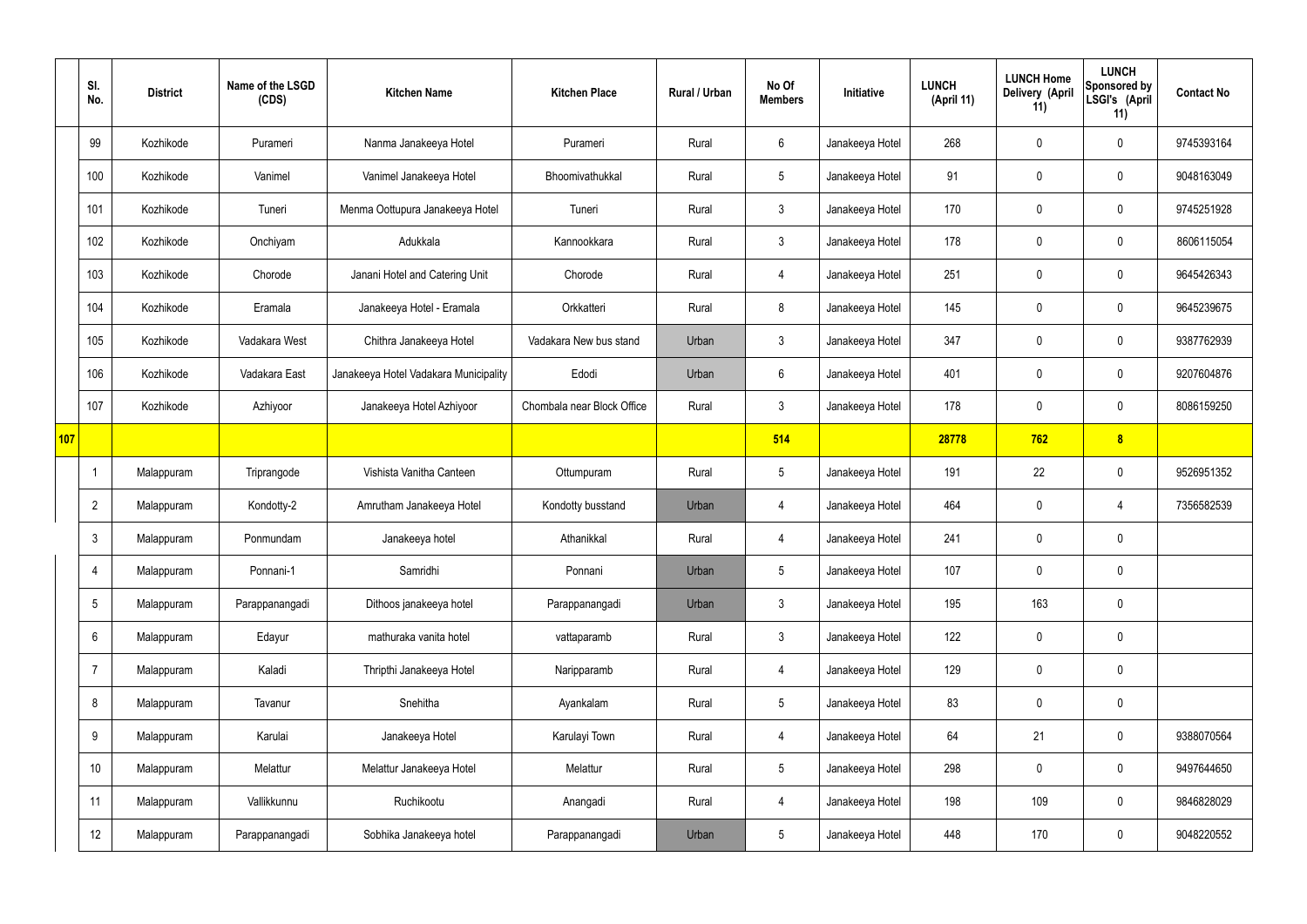| SI.<br>No. | <b>District</b> | Name of the LSGD<br>(CDS) | <b>Kitchen Name</b>         | <b>Kitchen Place</b>                     | Rural / Urban | No Of<br><b>Members</b> | <b>Initiative</b> | <b>LUNCH</b><br>(April 11) | <b>LUNCH Home</b><br>Delivery (April<br>11) | <b>LUNCH</b><br>Sponsored by<br>LSGI's (April<br>11) | <b>Contact No</b> |
|------------|-----------------|---------------------------|-----------------------------|------------------------------------------|---------------|-------------------------|-------------------|----------------------------|---------------------------------------------|------------------------------------------------------|-------------------|
| 13         | Malappuram      | Vazhakkad                 | Ruchi hotel vazhakkad       | Gup school vazhakkad                     | Rural         | $5\phantom{.0}$         | Janakeeya Hotel   | 124                        | 300                                         | $\overline{2}$                                       | 9656316072        |
| 14         | Malappuram      | Amarambalam               | Janakeeya Hotel             | Opposite Federal Bank<br>Pookkottumpadam | Rural         | $\overline{4}$          | Janakeeya Hotel   | 70                         | $\overline{4}$                              | $\overline{2}$                                       | 8157060589        |
| 15         | Malappuram      | Marakkara                 | Famous Hotel                | marakkara                                | Rural         | $\mathbf{3}$            | Janakeeya Hotel   | 108                        | $\mathbf 0$                                 | $\mathbf 0$                                          | 6238909658        |
| 16         | Malappuram      | Ozhur                     | Archana Vanitha Canteen     | Pulparambu                               | Rural         | $\overline{2}$          | Janakeeya Hotel   | 180                        | 0                                           | $\mathbf 0$                                          | 9645906084        |
| 17         | Malappuram      | Keezhuparambu             | Sisiram hotel keezhuparambu | New bazar kuniyil                        | Rural         | $5\phantom{.0}$         | Janakeeya Hotel   | 86                         | 49                                          | $\mathbf 0$                                          | 8086830582        |
| 18         | Malappuram      | Irimbiliyam               | nandanam vanita hotel       | kotappuram                               | Rural         | $5\phantom{.0}$         | janakeeya Hotel   | 144                        | 0                                           | $\mathbf 0$                                          | 7306302029        |
| 19         | Malappuram      | Porur                     | Kudumbasree vanitha canteen | Cherukod                                 | Rural         | $\overline{4}$          | Janakeeya Hotel   | 201                        | $\mathbf 0$                                 | $\mathbf 0$                                          | 9745425647        |
| 20         | Malappuram      | Tirunavaya                | Vibhava Cafesree            | Karathoor                                | Rural         | $\overline{4}$          | Janakeeya Hotel   | 90                         | 42                                          | $\mathbf 0$                                          | 9645414837        |
| 21         | Malappuram      | Moothedam                 | Moothedam janakeeya hotel   | Karappuram                               | Rural         | $\mathbf{3}$            | Janakeeya Hotel   | 173                        | $\mathbf 0$                                 | $\mathbf 0$                                          | 9447630154        |
| 22         | Malappuram      | Vazhayur                  | Three Star Janakeeya Hotel  | Karad                                    | Rural         | $\overline{4}$          | Janakeeya Hotel   | 390                        | 120                                         | $\overline{2}$                                       | 9744305921        |
| 23         | Malappuram      | urngattiri                | Oottupura                   | Therattummal                             | Rural         | $5\phantom{.0}$         | Janakeeya Hotel   | 116                        | 97                                          | $\mathbf 0$                                          | 9562851125        |
| 24         | Malappuram      | Maranchery                | Janakeeya Hotel maranchey   | Panambad                                 | Rural         | $5\phantom{.0}$         | Janakeeya Hotel   | 72                         | 164                                         | $\mathbf 0$                                          | 9048081621        |
| 25         | Malappuram      | Athavanad                 | Janakeeya Bhakshanasala     | Vettichira                               | Rural         | $5\phantom{.0}$         | Janakeeya Hotel   | $\mathbf 0$                | 0                                           | $\mathbf 0$                                          | 9495291580        |
| 26         | Malappuram      | Pothukal                  | Vanitha Canteen             | Nettikulam                               | Rural         | $6\overline{6}$         | Janakeeya Hotel   | $\mathbf 0$                | $\mathbf 0$                                 |                                                      | 9048501397        |
| 27         | Malappuram      | Mampad                    | <b>Bismi Cafe</b>           | Mampad                                   | Rural         | $\mathbf{3}$            | Janakeeya Hotel   | $\mathbf 0$                | $\mathbf 0$                                 | $\mathbf 0$                                          | 9961170251        |
| 28         | Malappuram      | Marakkara                 | Ruchikoottu                 | <b>AC Nirappu</b>                        | Rural         | $5\overline{)}$         | Janakeeya Hotel   | 82                         |                                             |                                                      | 9745625415        |
| 29         | Malappuram      | Alipparambu               | Oottupura                   | Alipparambu                              | Rural         | $5\overline{)}$         | Janakeeya Hotel   | $\mathbf 0$                | 0                                           | $\mathbf 0$                                          | 9847690941        |
| 30         | Malappuram      | Valanchery                | Janakkeeya Hotel            | Valanchery                               | Urban         | $5\phantom{.0}$         | Janakeeya Hotel   | 195                        | 0                                           | $\mathbf 0$                                          | 8593812408        |
| 31         | Malappuram      | Chaliyar                  | Chaliyar Janakeeya Hotel    | Akambaadam                               | Rural         | $\mathbf{3}$            | Janakeeya Hotel   | 178                        | 52                                          | $\mathbf 0$                                          | 9605274841        |
| 32         | Malappuram      | Kalikavu                  | Friends Janakeeya Hotel     | Kalikavu                                 | Rural         | $\overline{4}$          | Janakeeya Hotel   | 86                         | 13                                          | $\mathbf 0$                                          | 9745751684        |
| 33         | Malappuram      | Angadipuram               | Janakeeya Hotel             | Angadipuram                              | Rural         | $\overline{4}$          | Janakeeya Hotel   | $\mathbf 0$                | 0                                           | $\mathbf 0$                                          | 7902314724        |
| 34         | Malappuram      | Puzhakkattri              | Jasmin                      | Puzhakkattiri                            | Rural         | $5\,$                   | Janakeeya Hotel   | 102                        | 147                                         | $\mathbf 0$                                          | 9495497872        |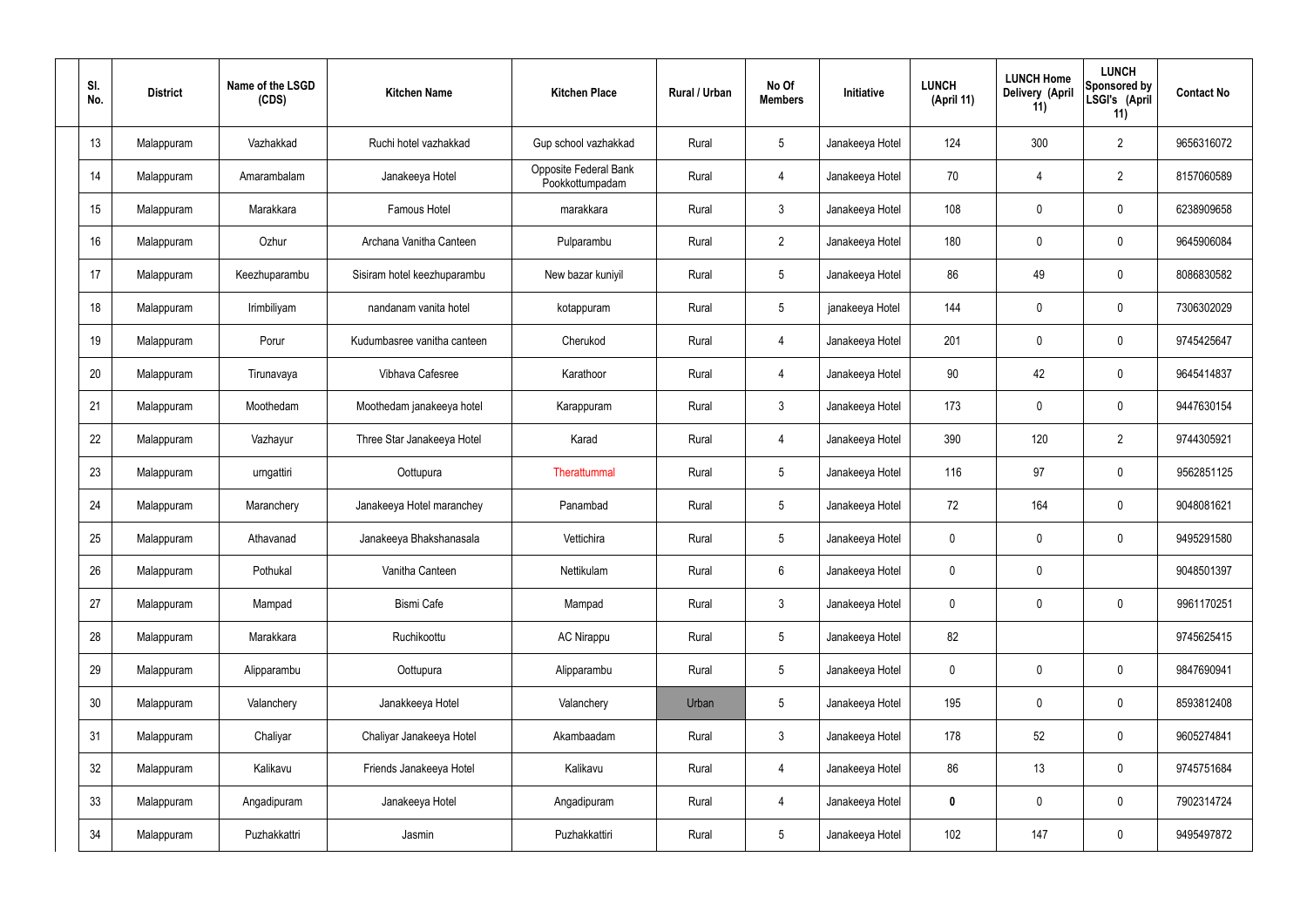| SI.<br>No. | <b>District</b> | Name of the LSGD<br>(CDS) | <b>Kitchen Name</b>                               | <b>Kitchen Place</b>   | Rural / Urban | No Of<br><b>Members</b> | Initiative      | <b>LUNCH</b><br>(April 11) | <b>LUNCH Home</b><br>Delivery (April<br>11) | <b>LUNCH</b><br>Sponsored by<br>LSGI's (April<br>11) | <b>Contact No</b> |
|------------|-----------------|---------------------------|---------------------------------------------------|------------------------|---------------|-------------------------|-----------------|----------------------------|---------------------------------------------|------------------------------------------------------|-------------------|
| 35         | Malappuram      | Nannamukku                | Tanima                                            | Nannamukku             | Rural         | $5\phantom{.0}$         | Janakeeya Hotel | 143                        | 107                                         | $\mathbf 0$                                          | 8943417885        |
| 36         | Malappuram      | Moorkkanad                | Oruma Janakeeya Hotel                             | Moorkkanad             | Rural         | $5\phantom{.0}$         | Janakeeya Hotel | 170                        | 70                                          | $\pmb{0}$                                            | 9605728248        |
| 37         | Malappuram      | Edavanna                  | Souhrtham Janakeeya Hotel                         | Edavanna               | Rural         | $5\phantom{.0}$         | Janakeeya Hotel | 349                        | 108                                         | $\mathbf 0$                                          | 9746986110        |
| 38         | Malappuram      | Tirur                     | Ruchi Janakeeya Hotel                             | Tirur                  | Urban         | $\overline{4}$          | Janakeeya Hotel | 383                        | 76                                          | $\mathbf 0$                                          | 9895409528        |
| 39         | Malappuram      | Tirur                     | Amrutham Janakeeya Hotel                          | Tirur                  | Urban         | $\overline{4}$          | Janakeeya Hotel | 298                        | $\boldsymbol{0}$                            | $\mathbf 0$                                          | 9745074259        |
| 40         | Malappuram      | Edappal                   | Daya Cafesree                                     | Edappal                | Rural         | $5\phantom{.0}$         | Janakeeya Hotel | $\mathbf 0$                | 0                                           | $\mathbf 0$                                          | 9895439056        |
| 41         | Malappuram      | Koottilangadi             | Janakeeya Hotel                                   | Koottilangadi          | Rural         | $\overline{4}$          | Janakeeya Hotel | 53                         | 42                                          | $\overline{2}$                                       | 9539471939        |
| 42         | Malappuram      | Vattamkulam               | Vibhava Janakeeya Hotel                           | Edappal                | Rural         | $\overline{4}$          | Janakeeya Hotel | 219                        | $\mathbf 0$                                 | $\mathbf 0$                                          | 9744844512        |
| 43         | Malappuram      | Nilambur                  | Annapporna Janakeeya Hotel                        | Nilambur               | Urban         | 8                       | Janakeeya Hotel | 456                        | 98                                          | $\mathbf 0$                                          | 8547795364        |
| 44         | Malappuram      | Puzhakkattri              | PT Group                                          | Ramapuram              | Rural         | 4                       | Janakeeya Hotel | $\mathbf 0$                | 0                                           | $\boldsymbol{0}$                                     | 9745108676        |
| 45         | Malappuram      | Vazhikkadavu              | Vanitha Janakeeya Hotel                           | Manimooli              | Rural         | $\overline{4}$          | Janakeeya Hotel | 137                        | 56                                          | $\boldsymbol{0}$                                     | 8943046755        |
| 46         | Malappuram      | Chungathara               | Chungathara Annapoorna Vanitha<br>Janakeeya Hotel | Chalikkulam            | Rural         | $\mathfrak{Z}$          | Janakeeya Hotel | 38                         | 0                                           | $\boldsymbol{0}$                                     | 9745674102        |
| 47         | Malappuram      | Vallikunnu                | Punathil Janakeeya Hotel                          | Vallikunnu             | Rural         | 4                       | Janakeeya Hotel | 118                        | 247                                         | 0                                                    | 9946051042        |
| 48         | Malappuram      | Tirurangadi               | Nirmalyam Janakeeya Hotel                         | Chanthappadi           | Urban         | $5\phantom{.0}$         | Janakeeya Hotel | 209                        | 187                                         | $\mathbf 0$                                          | 9895168511        |
| 49         | Malappuram      | Purathur                  | Purathur Janakeeya Hotel                          | Kavilakkad             | Rural         | 3 <sup>1</sup>          | Janakeeya Hotel | 118                        | 87                                          | $\mathbf 0$                                          | 9645170119        |
| 50         | Malappuram      | Kuruva                    | Swad                                              | Ambalaparamb           | Rural         | $\overline{4}$          | Janakeeya Hotel | 78                         | 146                                         | $\mathbf 0$                                          | 9495993543        |
| 51         | Malappuram      | Perumanna Klari           | Perumanna Klari Janakeeya Hotel                   | Near Panjayathu office | Rural         | $\mathbf{3}$            | Janakeeya Hotel | 125                        | $\mathsf{0}$                                | $\mathbf 0$                                          | 7306197556        |
| 52         | Malappuram      | Kuttippuram               | Janakeeya Hotel Kuttippurram                      | Kuttipuram             | Rural         | $5\phantom{.0}$         | Janakeeya Hotel | 269                        | $\mathbf 0$                                 | $\mathbf 0$                                          | 8921459017        |
| 53         | Malappuram      | Niramaruthur              | Annapporna Janakeeya Hotel                        | Mangad                 | Rural         | $\mathbf{3}$            | Janakeeya Hotel | 110                        | $\mathsf{0}$                                | $\mathbf 0$                                          | 9746334349        |
| 54         | Malappuram      | Veliyancode               | Cafe Kudumbashree                                 | Eramangalam            | Rural         | $\mathbf{3}$            | Janakeeya Hotel | 61                         | 96                                          | $\mathbf 0$                                          | 9567575145        |
| 55         | Malappuram      | Pulilkal                  | Ruchi Koottu Janakeeya Hotel                      | Pulikkal               | Rural         | $\overline{4}$          | Janakeeya Hotel | 125                        | 28                                          | $\mathbf 0$                                          | 9947039208        |
| 56         | Malappuram      | Karuvarakund              | Janakeeya Hotel                                   | Karuvarakund           | Rural         | 4                       | Janakeeya Hotel | 139                        | 10                                          | $\boldsymbol{0}$                                     | 9562233316        |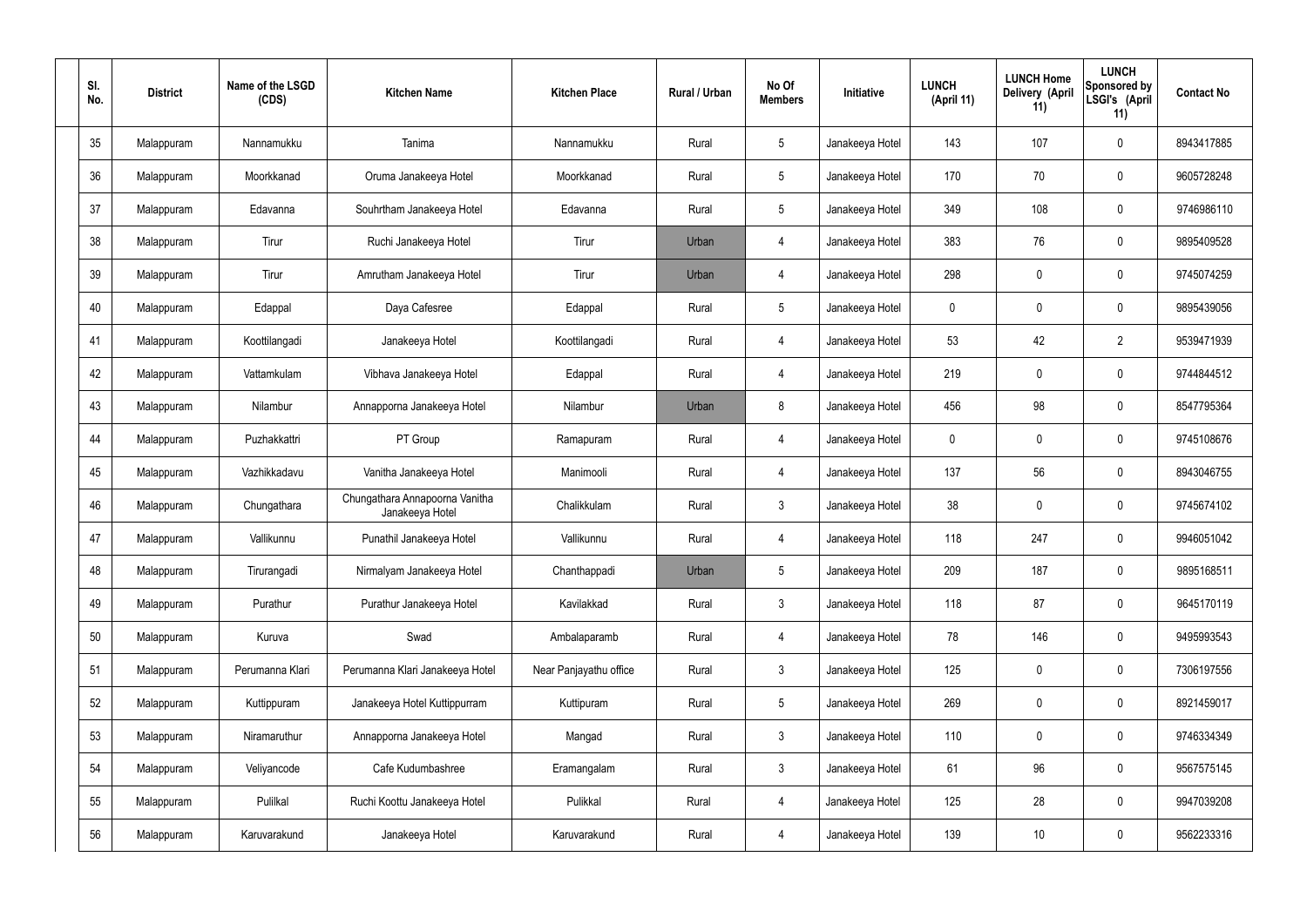| SI.<br>No. | <b>District</b> | Name of the LSGD<br>(CDS) | <b>Kitchen Name</b>          | <b>Kitchen Place</b> | Rural / Urban | No Of<br><b>Members</b> | Initiative      | <b>LUNCH</b><br>(April 11) | <b>LUNCH Home</b><br>Delivery (April<br>11) | <b>LUNCH</b><br>Sponsored by<br>LSGI's (April<br>11) | <b>Contact No</b> |
|------------|-----------------|---------------------------|------------------------------|----------------------|---------------|-------------------------|-----------------|----------------------------|---------------------------------------------|------------------------------------------------------|-------------------|
| 57         | Malappuram      | Thuvvur                   | Janakeeya Hotel              | Thuvvur              | Rural         | $5\phantom{.0}$         | Janakeeya Hotel | $\mathbf{0}$               | $\mathbf 0$                                 | 0                                                    | 8075365565        |
| 58         | Malappuram      | Kottakkal                 | Kottakkal Kitchen            | Kottakkal            | Urban         | $\mathbf{3}$            | Janakeeya Hotel | 230                        | $\mathbf 0$                                 | 0                                                    | 9946216609        |
| 59         | Malappuram      | Kuzhimanna                | Mythri Janakkeeya Hotel      | Cheruparamb          | Rural         | 4                       | Janakeeya Hotel | 0                          | 80                                          | 0                                                    | 9961738543        |
| 60         | Malappuram      | Talakkad                  | Talakkad Janakeeya Hotel     | <b>BP</b> Angadi     | Rural         | 4                       | Janakeeya Hotel | 245                        | 35                                          | 0                                                    | 9447824517        |
| 61         | Malappuram      | Areecode                  | Haritha sree Janakeeya Hotel | Pookottuchola        | Rural         | 4                       | Janakeeya Hotel | 114                        | 24                                          | 0                                                    | 7025072558        |
| 62         | Malappuram      | Cherukkavu                | Kitchen Hut Janakeeya Hotel  | Chevayoor            | Rural         | $\overline{4}$          | Janakeeya Hoel  | 165                        | 97                                          | $\overline{2}$                                       | 9895195887        |
| 63         | Malappuram      | Thiruvali                 | Janakeeya hotel              | Thiruvali            | Rural         | $5\phantom{.0}$         | Janakeeya Hotel | 143                        | $\boldsymbol{0}$                            | 0                                                    | 9746385945        |
| 64         | Malappuram      | Alamcode                  | Janakeeya hotel              | Alamcode             | Rural         | $5\phantom{.0}$         | Janakeeya Hotel | 187                        | 58                                          | 0                                                    | 8129368109        |
| 65         | Malappuram      | Manjeri 1                 | Cafe Janakeeya hotel         | Manjeri              | Urban         | 6                       | Janakeeya Hotel | 220                        | 37                                          | -1                                                   | 7336671011        |
| 66         | Malappuram      | kalpakanchery             | Janakeeya HOTEL              | Kalpakanchery        | Rural         | $\overline{4}$          | Janakeeya Hotel | 112                        | $\mathbf 0$                                 | 0                                                    | 9048929947        |
| 67         | Malappuram      | Kodur                     | Janakeeya hotel              | vadakkemanna         | Rural         | $\mathbf{3}$            | Janakeeya hotel | $\mathbf 0$                | 0                                           | 0                                                    | 9605430938        |
| 68         | Malappuram      | Anakayam                  | janakeeya hotel              | Anakayam             | Rural         | $\sqrt{5}$              | Janakeeya hotel | 188                        | 0                                           | 0                                                    | 7025840671        |
| 69         | Malappuram      | Malappuram                | Janakeeya Hotel              | Malappuram           | Urban         | 3                       | Janakeeya Hotel | 205                        | 0                                           | 0                                                    | 8281125864        |
| 70         | Malappuram      | Tanur                     | Azhimukham Janakeeya hotel   | tanur                | Urba          | $\mathbf{3}$            | Janakeeya Hotel | $\mathbf 0$                | $\pmb{0}$                                   | 0                                                    | 7594914843        |
| 71         | Malappuram      | Elamkulam                 | Janapriya                    | Kunnakav             | Rural         | $\boldsymbol{4}$        | Janakeeya Hotel | 188                        | $\pmb{0}$                                   | $\mathbf 0$                                          | 9496725446        |
| 72         | Malappuram      | Wandoor                   | Janakeeya Hotel              | wandoor              | Rural         | 4                       | Janakeeya Hotel | 210                        | $\boldsymbol{0}$                            | 0                                                    | 8086064498        |
| 73         | Malappuram      | Perinthalmanna            | samrthi janakeeya hotei      | Perinthalmanna       | Urban         | $5\phantom{.0}$         | Janakeeya hotel | 115                        | $\pmb{0}$                                   | 0                                                    | 7994259773        |
| 74         | Malappuram      | Munniyur                  | Oottupura                    | Munniyur             | Rural         | $5\phantom{.0}$         | Janakeeya Hotel | 200                        | 150                                         | 0                                                    |                   |
| 75         | Malappuram      | AR Nagar                  | Aiswarya                     | AR Nagar             | Rural         | $\mathbf{3}$            | Janakeeya Hotel | 259                        | $\mathbf 0$                                 | 0                                                    |                   |
| 76         | Malappuram      | Thenjippalam              | Nanma                        | Thenjippalam         | Rural         | $\boldsymbol{4}$        | Janakeeya Hotel | 281                        | 85                                          | 0                                                    |                   |
| 77         | Malappuram      | Peruvallur                | Anugraha                     | Super bazar          | Rural         | $5\phantom{.0}$         | Jankeeya Hotel  | 68                         | 160                                         |                                                      | 9747037665        |
| 78         | Malappuram      | Muthuvallur               | Nanma janakeeya hotel        | Muthuparambu         | Rural         | $\boldsymbol{3}$        | Janakeeya hotel | 357                        | $\pmb{0}$                                   | 0                                                    | 9744406501        |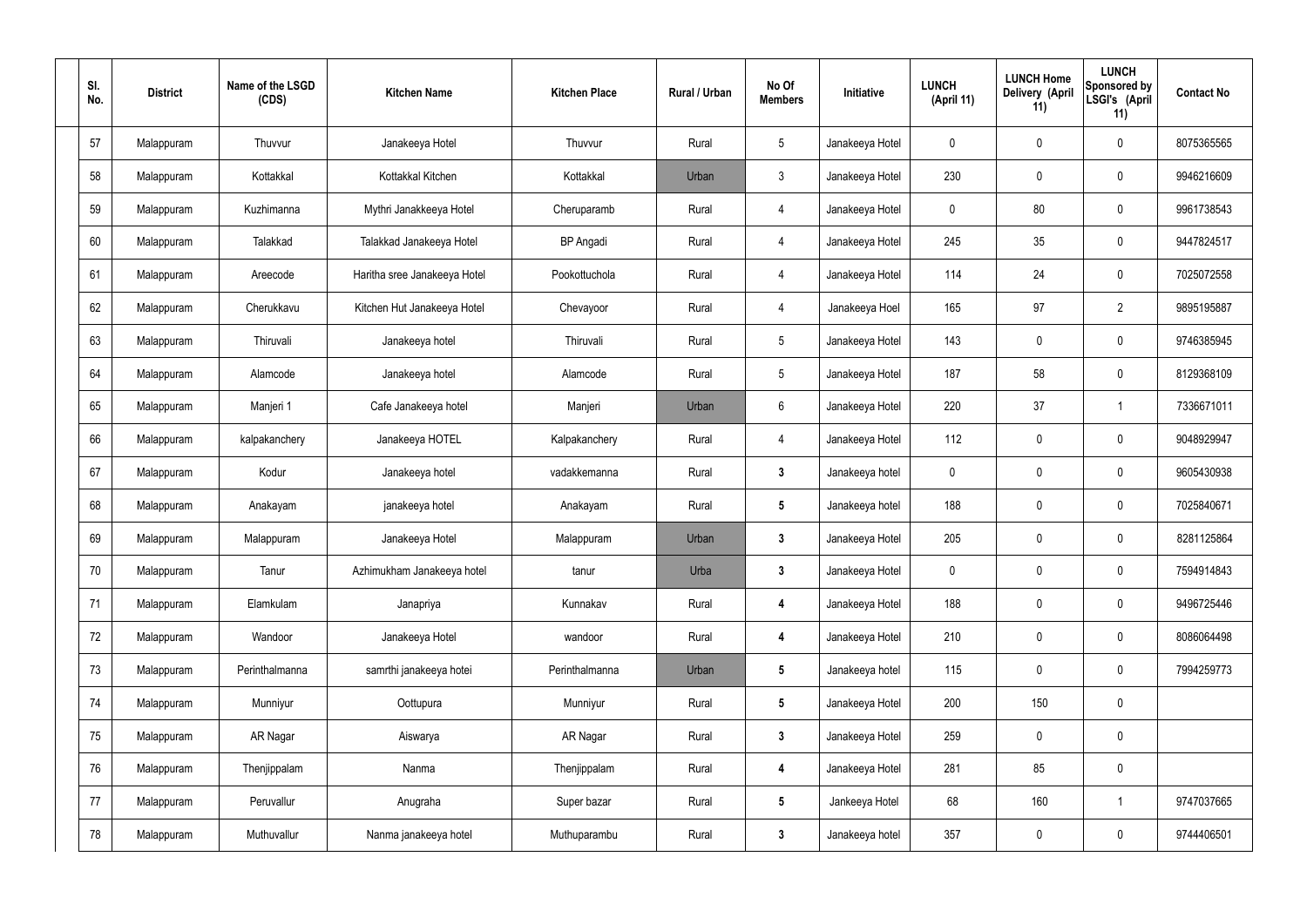| SI.<br>No. | <b>District</b> | Name of the LSGD<br>(CDS) | <b>Kitchen Name</b>        | <b>Kitchen Place</b> | Rural / Urban | No Of<br><b>Members</b> | Initiative      | <b>LUNCH</b><br>(April 11) | <b>LUNCH Home</b><br>Delivery (April<br>11) | <b>LUNCH</b><br>Sponsored by<br>LSGI's (April<br>11) | <b>Contact No</b> |
|------------|-----------------|---------------------------|----------------------------|----------------------|---------------|-------------------------|-----------------|----------------------------|---------------------------------------------|------------------------------------------------------|-------------------|
| 79         | Malappuram      | mankada                   | janakeeya hatel            | Aryiranazhipadi      | Rural         | $\overline{3}$          | janakeeya hotel | 0                          | $\mathbf 0$                                 | $\pmb{0}$                                            | 9539855520        |
| 80         | Malappuram      | Vengara                   | Ponnoos hotel              | Vengara              | Rural         | 4                       | Janakeeya hotel | 339                        | $\mathbf 0$                                 | $\pmb{0}$                                            | 9947424618        |
| 81         | Malappuram      | Pulpatta                  | Santhwanam Janakeeya hotel | Padikkal parambil    | Rural         | $\sqrt{5}$              | Janakeeya hotel | 0                          | 293                                         | $\pmb{0}$                                            | 9526367569        |
| 82         | Malappuram      | Keezhattur                | Keezhattur Janakeeya hotel | Keezhattur           | Rural         | $\overline{\mathbf{4}}$ | Janakeeya hotel | $\mathbf 0$                | $\mathbf 0$                                 | $\pmb{0}$                                            | 9539209640        |
| 83         | Malappuram      | Cheriyamundam             | Nanma janakeeya hotel      | Manchingapara        | Rural         | 4                       | Janakeeya hotel | 175                        | $\mathbf 0$                                 | $\pmb{0}$                                            | 9496048689        |
| 84         | Malappuram      | Chelambre                 | Soorya Janakeeya hotel     | Pulluparamb          | Rural         | $\mathbf{3}$            | Janakeeya hotel | 91                         | 98                                          | $\pmb{0}$                                            | 7994179285        |
| 85         | Malappuram      | Ponmala                   | Janakeeya hotel            | Chappangadi          | Rural         | $\overline{4}$          | Janakeeya hotel | 210                        | $\mathbf 0$                                 | $\pmb{0}$                                            | 9605811748        |
| 86         | Malappuram      | Thennala                  | <b>Bismi Hotel</b>         | Pookkiparamb         | Rural         | $\overline{4}$          | Jankeeya Hotel  | 190                        | $\mathbf 0$                                 | $\pmb{0}$                                            | 9995757092        |
| 87         | Malappuram      | Tanalur                   | Janakeeya Hotel            | Tanalur              | Rural         | $\mathbf{3}$            | Jankeeya Hotel  | $\mathbf 0$                | $\mathbf 0$                                 | $\pmb{0}$                                            |                   |
| 88         | Malappuram      | Parappur                  | Janakeeya Hotel            | Azad nagar           | Rural         | $\sqrt{5}$              | Janakeeya Hotel | 202                        | $\mathbf 0$                                 | $\pmb{0}$                                            | 9961091317        |
| 89         | Malappuram      | Oorakam                   | Ammoos                     | Panchayath padi      | Rural         | $\mathbf{3}$            | Janakeeya Hotel | 370                        | $\mathbf 0$                                 | 0                                                    | 9526449294        |
| 90         | Malappuram      | Nannambra                 | Veeturuchi                 | Kundoor Athani       | Rural         | $\overline{\mathbf{4}}$ | Janakeeya Hotel | 20                         | 159                                         | $5\overline{)}$                                      | 9400618659        |
| 91         | Malappuram      | Pandikkad                 | Janakeeya Hotel            | Pandikkad            | Rural         | 4                       | Janakeeya Hotel | 260                        | $\mathbf 0$                                 | $\mathbf 0$                                          | 9995504081        |
| 92         | Malappuram      | Chokkad                   | Natturuchi                 | Chokkad              | Rural         | $5\phantom{.0}$         | Janakeeya Hotel | $\mathbf 0$                | $\mathbf 0$                                 | $\pmb{0}$                                            |                   |
| 93         | Malappuram      | Cheekode                  | Cheekode Janakeeya Hotel   | Cheekode             | Rural         | $\boldsymbol{4}$        | Janakeeya Hotel | 5                          | 25                                          | $\pmb{0}$                                            |                   |
| 94         | Malappuram      | Makkarapparamb            | Subiksha                   | Makkarapparamb       | Rural         | $\mathbf{3}$            | Janakeeya Hotel | 80                         | 16                                          | $\pmb{0}$                                            | 8089003770        |
| 95         | Malappuram      | Ponnani-1                 | Devi Janakeeya Hotel       | Ponnani              | Urban         | $5\phantom{.0}$         | Janakeeya Hotel | 307                        | $\mathbf 0$                                 | $\mathbf 0$                                          | 9961919097        |
| 96         | malappuram      | Mangalam                  | Soubagya                   | mangalam             | Rural         | $5\phantom{.0}$         | janakeeya hotel | 94                         | 52                                          | $\mathbf 0$                                          |                   |
| 97         | Malappuram      | Trikkalangode             | janakeeya hotel            | karakkunnu           | Rural         | $6\phantom{.}6$         | Janakeeya Hotel | 235                        | $\mathbf 0$                                 | $\mathbf 0$                                          |                   |
| 98         | Malppuram       | Morayur                   | Janakeeya hotel            | Valanchery           | Rural         | $\mathbf{3}$            | Janakeeya hotel | 102                        | $\mathbf 0$                                 | $\pmb{0}$                                            |                   |
| 99         | Malappuram      | Perumbadapp               | Janakeeya hotel            | Perumbadapp          | Rural         | 4                       | Janakeeya hotel | 105                        | 80                                          | $\mathbf 0$                                          |                   |
| 100        | Malappuram      | Vettom                    | Samruthi Janakeeya Hotel   | Puthanpeedika        | Rural         | $5\phantom{.0}$         | Janakeeya hotel | 161                        | 180                                         | $\pmb{0}$                                            |                   |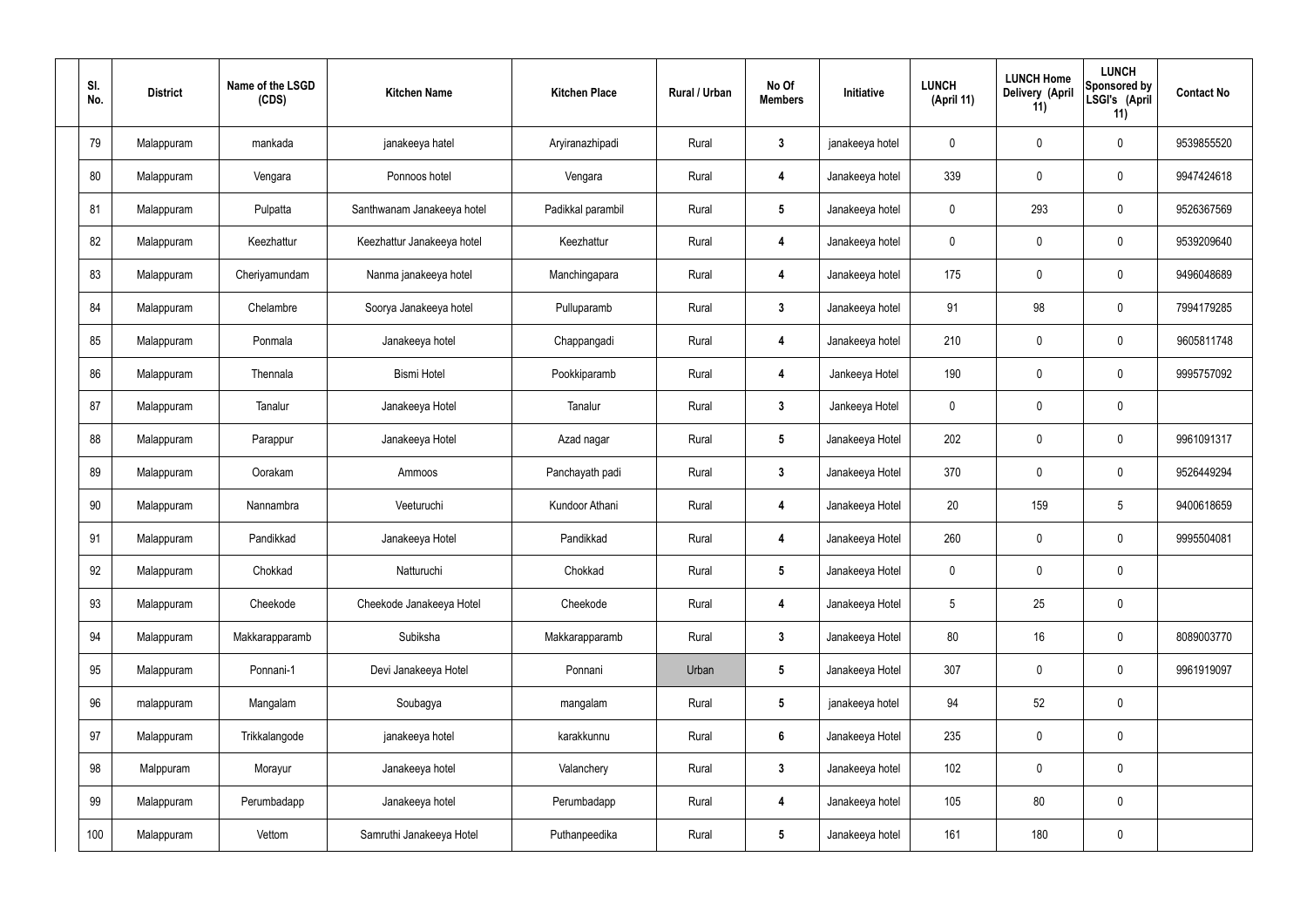| SI.<br>No. | <b>District</b> | Name of the LSGD<br>(CDS) | <b>Kitchen Name</b>        | <b>Kitchen Place</b> | Rural / Urban | No Of<br><b>Members</b> | Initiative      | <b>LUNCH</b><br>(April 11) | <b>LUNCH Home</b><br>Delivery (April<br>11) | <b>LUNCH</b><br>Sponsored by<br>LSGI's (April<br>11) | <b>Contact No</b> |
|------------|-----------------|---------------------------|----------------------------|----------------------|---------------|-------------------------|-----------------|----------------------------|---------------------------------------------|------------------------------------------------------|-------------------|
| 101        | Malappuram      | Kondotty                  | Janakeeya hotel            | vazhakad             | <b>RURAL</b>  | 4                       | janakeeya hotel | 295                        | 218                                         | $\pmb{0}$                                            |                   |
| 102        | Malappuram      | Pulamanthol               | Janakeeya hotel            | pulamanthole         | <b>RURAL</b>  | 4                       | Janakeeya hotel | 246                        | $\mathbf 0$                                 | $\pmb{0}$                                            |                   |
| 103        | Malappuram      | Valavannur                | Jankeeya hotel             | Valavannur           | <b>RURAL</b>  | $5\phantom{.0}$         | Janakeeya hotel | 198                        | 0                                           | $\pmb{0}$                                            |                   |
| 104        | Malappuram      | kottakkal                 | Subhiksha Janakeeya hotel  | kotakkal             | <b>URBAN</b>  | 4                       | Janakeeya hotel | 239                        | $\mathbf 0$                                 | $\pmb{0}$                                            |                   |
| 105        | Malappuram      | Vettom                    | Thripthi Janakeeya Hotel   | Vadikkal             | <b>RURAL</b>  | 4                       | Janakeeya hotel | 212                        | 40                                          | $\pmb{0}$                                            |                   |
| 106        | Malappuram      | Nilambur                  | Ajva Janakeeya hotel       | Minarvapadi          | <b>URBAN</b>  | $5\phantom{.0}$         | Janakeeya hotel | 0                          | $\mathbf 0$                                 | $\pmb{0}$                                            |                   |
| 107        | Malappuram      | Nilambur                  | Unity Janakeeya hotel      | nilambur             | <b>URBAN</b>  | 4                       | Janakeeya hotel | 425                        | 0                                           | $\pmb{0}$                                            |                   |
| 108        | Malappuram      | Vallikkunn                | Rasakkut                   | Vallikunnu           | Rural         | 4                       | janakeeyahotel  | 123                        | 180                                         | $\pmb{0}$                                            |                   |
| 109        | Malappuram      | kuruva                    | Ruchi                      | Kurava               | Rural         | $5\phantom{.0}$         | Janakeeyahotel  | 98                         | 37                                          | $\pmb{0}$                                            | 9745414800        |
| 110        | Malappuram      | Kannamangalam             | Ruchikoott                 | Cheroor              | Rural         | $\mathbf{3}$            | Janakeeya Hotel | 180                        | $\mathbf 0$                                 | $\pmb{0}$                                            |                   |
| 111        | Malappuram      | Othungal                  | janakeeya hotel            | Othukkungal          | Rural         | $5\phantom{.0}$         | Janakeeya Hotel | 247                        | 0                                           | $\pmb{0}$                                            | 9656716066        |
| 112        | Malappuram      | Pookkottur                | janakeeya hotel            | valluvambram         | Rural         | 4                       | Janakeeya Hotel | 140                        | 0                                           | $\mathbf 0$                                          | 9447334084        |
| 113        | Malappuram      | Edakkara                  | Edakkara janakeeya hotel   | Edakkara             | Rural         | 4                       | janakeeya hotel | 137                        | 0                                           | $\mathbf 0$                                          |                   |
| 114        | Malappuram      | porur                     | Thanima Janakeeya Hotel    | Porur                | Rural         | $\mathbf{3}$            | janakeeya hotel | 0                          | 0                                           | $\mathbf 0$                                          | 9539928567        |
| 115        | Malappuram      | Pulikkal                  | al madeena Janakeeya Hotel | pulikkal             | Rural         | 4                       | Janakeeya Hotel | 61                         | 62                                          | $\mathbf 0$                                          |                   |
| 116        | malappuram      | Tanur                     | amma janakeeyahottel       | Tanur                | Urban         | $5\phantom{.0}$         | janakeeyahottel | 230                        | 0                                           | $\mathbf 0$                                          |                   |
| 117        | malappuram      | Pallikkal                 | padheyam janakeeyahottel   | Pallikkal            | Rural         | $5\phantom{.0}$         | janakeeyahotel  | 52                         | 138                                         | $\mathbf 0$                                          |                   |
| 118        | Malappuram      | Chelembra                 | janakeeyahotel2            | Chelembra            | Rural         | 4                       | janakeeyahotel  | 110                        | 143                                         | $\mathbf 0$                                          |                   |
| 119        | Malappuram      | Purathur                  | Safa Janakeeya Hotel       | Paravanna            | Rural         | 4                       | Janakeeya Hotel | 0                          | 0                                           | $\mathbf 0$                                          |                   |
| 120        | malappuram      | vazhayur                  | puthuma janakeeyahotel     | Vazhayur             | Rural         | 4                       | janakeeyahotel  | 203                        | $50\,$                                      | $\pmb{0}$                                            |                   |
| 121        | malappuram      | Mangalam                  | Swathistam                 | Vadikkal             | Rural         | 4                       | janakeeyahotel  | 0                          | 0                                           | $\mathbf 0$                                          |                   |
| 122        | malappuram      | kuttippuram               | nilayoram janakeeya hotel  | Kuttipuram           | Rural         | $\boldsymbol{4}$        | janakeeyahotel  | 182                        | 0                                           | $\pmb{0}$                                            |                   |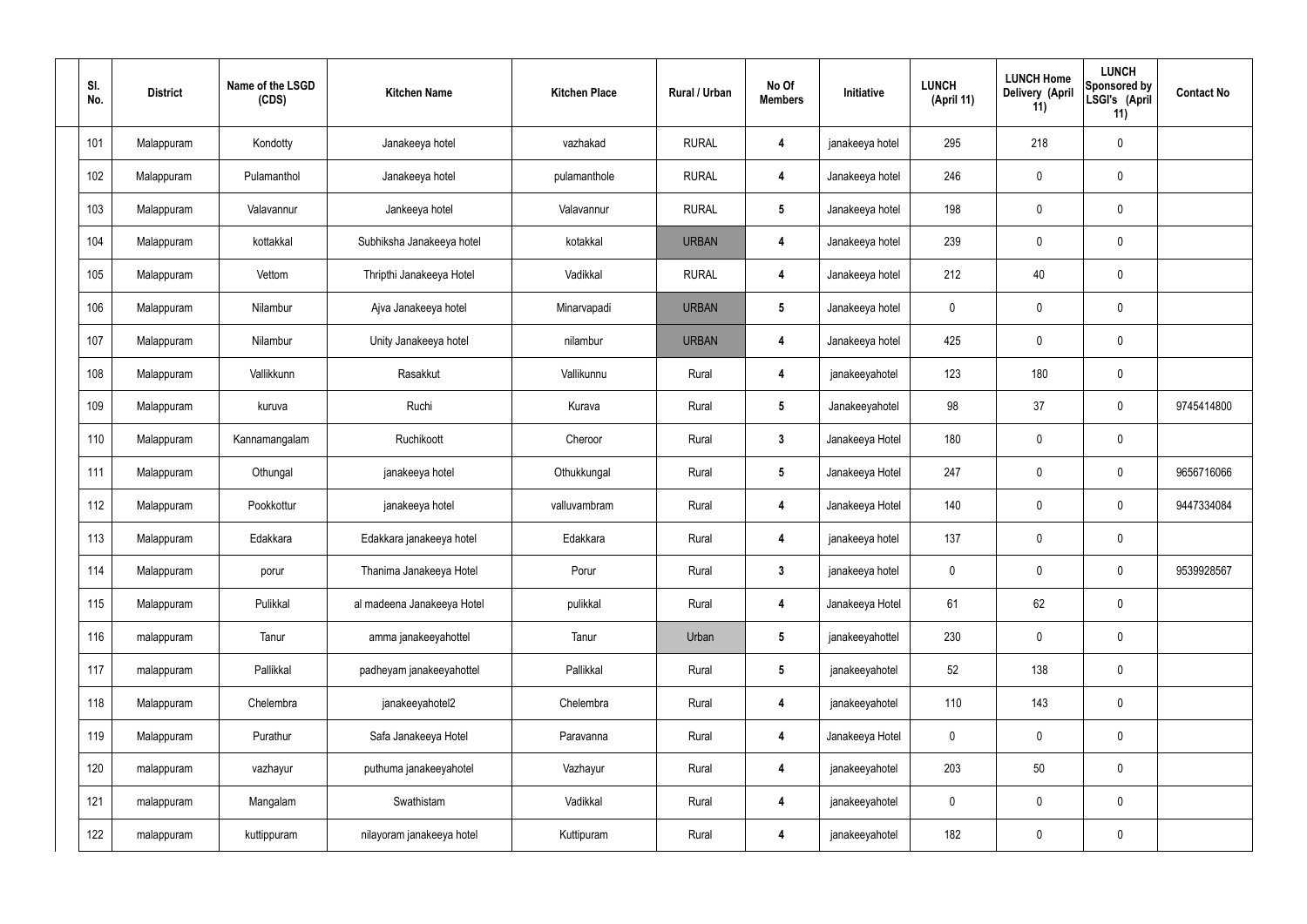|     | SI.<br>No.     | <b>District</b> | Name of the LSGD<br>(CDS) | <b>Kitchen Name</b>          | <b>Kitchen Place</b>                      | Rural / Urban | No Of<br><b>Members</b> | Initiative      | <b>LUNCH</b><br>(April 11) | <b>LUNCH Home</b><br>Delivery (April<br>11) | <b>LUNCH</b><br>Sponsored by<br>LSGI's (April<br>11) | <b>Contact No</b> |
|-----|----------------|-----------------|---------------------------|------------------------------|-------------------------------------------|---------------|-------------------------|-----------------|----------------------------|---------------------------------------------|------------------------------------------------------|-------------------|
|     | 123            | malapluram      | thazhekode                | Thazhekode Janakeeya Hotel   | Thazhekode                                | Rural         | 4                       | Janakeeya Hotel | 150                        | 0                                           | $\mathbf 0$                                          |                   |
|     | 124            | malappuram      | munniyur                  | my kitchen                   | Alinchuvad                                | Rural         | $5\phantom{.0}$         | janakeeya hotel | $\mathbf 0$                | $\mathbf 0$                                 | $\mathbf 0$                                          | 8589809765        |
|     | 125            | Malappuram      | Mangalam                  | Ruchikkoottu                 | Mangalam                                  | Rural         | 4                       | Janakeeya hotel | 139                        | 46                                          | $\mathbf 0$                                          |                   |
|     | 126            | Malappuram      | Ponnani                   | Thripthi                     | Ponnani                                   | Urban         | $5\phantom{.0}$         | Janakeeya Hotel | 156                        | $\mathbf 0$                                 | $\mathbf 0$                                          |                   |
|     | 127            | Malappuram      | Tanur                     | Krishna                      | Tanur                                     | Urban         | $5\phantom{.0}$         | janakeeya hotel | $\mathbf 0$                | $\mathbf 0$                                 | $\mathbf 0$                                          |                   |
|     | 128            | Malappuram      | Thazhekode                | ashraya                      | Maatrakkal                                | <b>RURAL</b>  | $6\phantom{1}$          | janakeeya hotel | 181                        | $\mathbf 0$                                 | $\mathbf 0$                                          |                   |
| 128 |                |                 |                           |                              |                                           |               | 540                     |                 | 18972                      | 5374                                        | 21                                                   |                   |
|     | -1             | Palakkad        | Elapully                  | Nakshathra Vanitha canteen   | Canteen                                   | Rural         | 4                       | Janakeeya Hotel | 165                        | $\mathbf 0$                                 | $\mathbf 0$                                          | 18972             |
|     | $\overline{2}$ | Palakkad        | Nalleppilly               | Vanitha Canteen              | Canteen                                   | Rural         | 4                       | Janakeeya Hotel | 154                        | $\mathbf 0$                                 | $\mathbf 0$                                          | 9656232569        |
|     | 3              | Palakkad        | Chittur                   | Thanal vanitha Canteen       | Thathamangalam, Mettuvalavu               | Urban         | $\mathbf{3}$            | Janakeeya Hotel | 268                        | $\mathbf 0$                                 | $\mathbf 0$                                          | 9447105400        |
|     | $\overline{4}$ | Palakkad        | chittur                   | urapp janakeeya hotel        | Anicode junction                          | urban         | $5\phantom{.0}$         | Janakeeya hotel | 150                        | 0                                           | $\mathbf 0$                                          | 9349930549        |
|     | 5              | Palakkad        | polpully                  | subiksha janakeeya hotel     | kallootiyal                               | Rural         | $5\phantom{.0}$         | Janakeeya hotel | 205                        | $\mathbf 0$                                 | $\mathbf 0$                                          | 9495197498        |
|     | 6              | Palakkad        | Eruthenpathy              | Nila janakeeya hotel         | Mooniilmada muniyappan<br>kshethram near  | Rural         | $5\overline{)}$         | Janakeeya hotel | 132                        | $\mathbf 0$                                 | $\mathbf 0$                                          | 9037290925        |
|     | $\overline{7}$ | Palakkad        | Perumatty                 | Nanam Janakeeya hotel        | kannimari                                 | Rural         | $3\phantom{a}$          | Janakeeya hotel | 84                         | $\mathbf 0$                                 | $\mathbf 0$                                          | 9605529657        |
|     | 8              | Palakkad        | Vadakarapathy             | soubhagya janakeeya hotel    | vadakarapathy panchayath                  | Rural         | $5\phantom{.0}$         | Janakeeya hotel | 131                        | $\mathbf 0$                                 | $\mathbf 0$                                          | 9633578756        |
|     | 9              | Palakkad        | Kozhinjampara             | Sreesakthi Janakeeya hotel   | Kozhinjampara<br>gramapanchayth, near bus | Rural         | $5\phantom{.0}$         | Janakeeya hotel | 140                        | $\mathbf 0$                                 | $\mathbf 0$                                          | 9847121105        |
|     | 10             | Palakkad        | Vadakkenchery             | Oottupura Vanitha Canteen    | Panchayath building,<br>Vadakkenchery     | Rural         | $\overline{4}$          | Janakeeya Hotel | 228                        | $\mathbf 0$                                 | $\bf{0}$                                             | 9656360141        |
|     | 11             | Palakkad        | PKD North                 | Cafesree                     | opp. ksrtc bus stand,<br>Manjakulam road  | Urban         | $5\phantom{.0}$         | Janakeeya Hotel | $\mathbf 0$                | $\mathbf 0$                                 | $\mathbf 0$                                          | 9037332005        |
|     | 12             | Palakkad        | Ongallur                  | Amma canteen                 | Ongallur vipanana kendram                 | Rural         | $\overline{4}$          | Janakeeya Hotel | 84                         | 0                                           | $\mathbf 0$                                          | 7560924507        |
|     | 13             | Palakkad        | Muthuthala                | Sreelakshmi vanitha canteen  | Muthuthala panchayath                     | Rural         | 4                       | Janakeeya Hotel | 94                         | 0                                           | $\mathbf 0$                                          | 7558865485        |
|     | 14             | Palakkad        | Koppam                    | Natturuchi kudumbashree cafe | Near koppam village                       | Rural         | $5\phantom{.0}$         | Janakeeya Hotel | 55                         | $\mathbf 0$                                 | $\mathbf 0$                                          | 8075779172        |
|     | 15             | Palakkad        | Paruthur                  | Mamatty vanitha canteen      | Near panchayath                           | Rural         | $5\phantom{.0}$         | Janakeeya Hotel | 92                         | 0                                           | $\overline{0}$                                       | 9544847874        |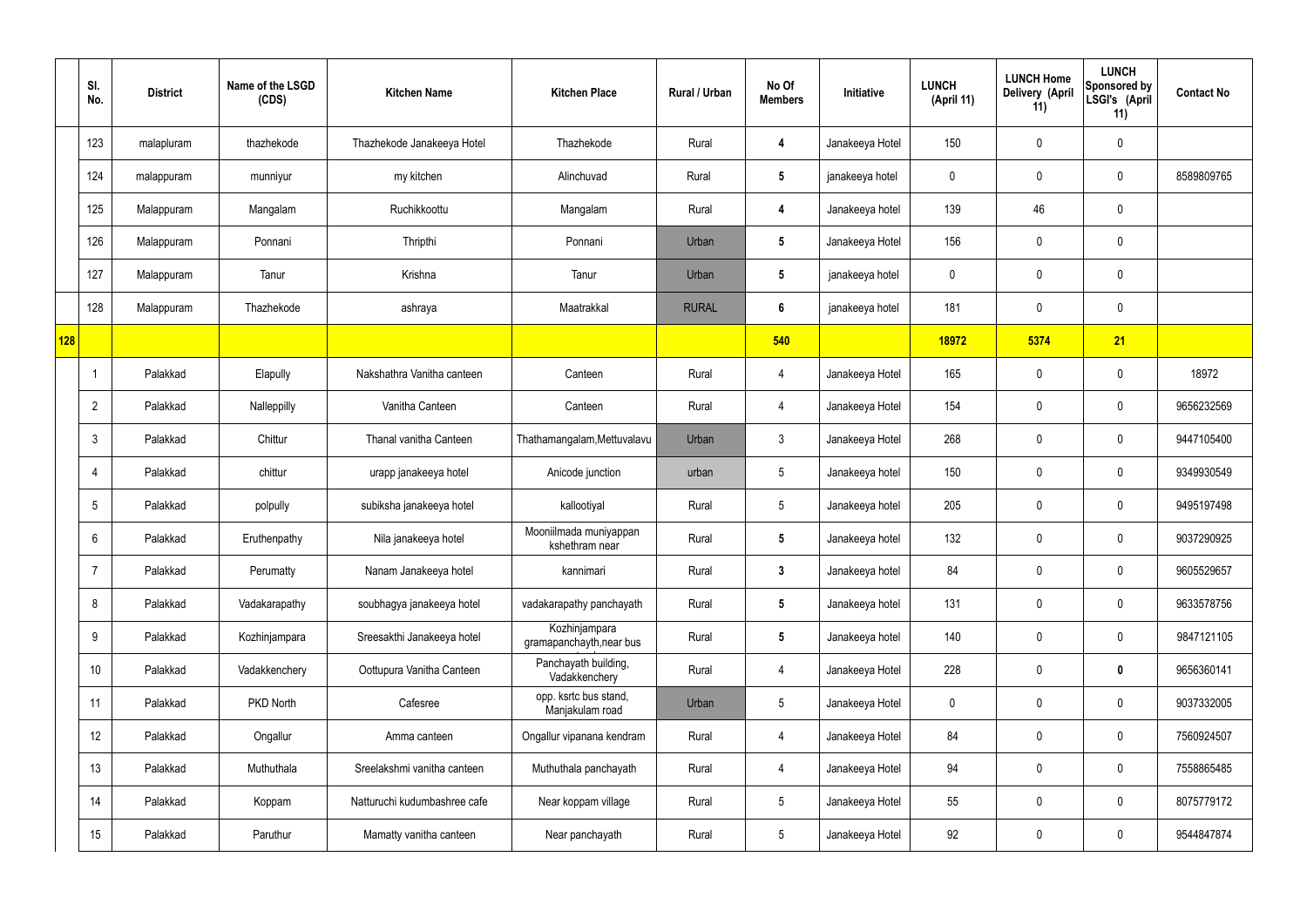| SI.<br>No. | <b>District</b> | Name of the LSGD<br>(CDS) | <b>Kitchen Name</b>             | <b>Kitchen Place</b>                      | Rural / Urban | No Of<br><b>Members</b> | Initiative       | <b>LUNCH</b><br>(April 11) | <b>LUNCH Home</b><br>Delivery (April<br>11) | <b>LUNCH</b><br>Sponsored by<br>LSGI's (April<br>11) | <b>Contact No</b> |
|------------|-----------------|---------------------------|---------------------------------|-------------------------------------------|---------------|-------------------------|------------------|----------------------------|---------------------------------------------|------------------------------------------------------|-------------------|
| 16         | Palakkad        | Vilayur                   | Souhritha caffesree (Ruchipura) | Near Vilayur Panchayath                   | Rural         | $6\phantom{.}6$         | Janakeeya Hotel  | 168                        | 0                                           | $\mathbf 0$                                          | 9747342046        |
| 17         | palakkad        | Kulukkallur               | Snehitha Janakeeya hotel        | Kulukkallur panchayath                    | Rural         | $5\phantom{.0}$         | Janakeeya hotel  | 85                         | 0                                           | $\mathbf 0$                                          | 9746701454        |
| 18         | Palakkad        | Pattambi                  | Janakeeya hotel                 | near Govt samskritha college,<br>Pattambi | Urban         | 4                       | Janakeeya hotel  | $\mathbf 0$                | 0                                           | $\mathbf 0$                                          | 9562043428        |
| 19         | Palakkad        | Erimayur                  | Thanima Vanitha Canteen         | Panchayath building, Erimayur             | Rural         | $5\phantom{.0}$         | Janakeeya Hotel  | 58                         | 0                                           | $\mathbf 0$                                          | 9746440633        |
| 20         | Palakkad        | Kizhekkencheri            | Vanitha Canteen                 | Panchayath Building,<br>Kizhakkenchery    | Rural         | $\overline{4}$          | Janakeeya Hotel  | 80                         | 0                                           | -1                                                   | 9747923418        |
| 21         | Palakkad        | Peringottukkurrissi       | Aiswarya Vanitha canteen        | Panchayth building                        | Rural         | $\mathbf{3}$            | Janakeeya Hotel  | 80                         | 0                                           | $\mathbf 0$                                          | 9048665884        |
| 22         | Palakkad        | Mundoor                   | Bharath vanitha canteen         | Panchayath building                       | Rural         | $\mathbf{3}$            | Janakeeya Hotel  | 166                        | 0                                           | $\mathbf 0$                                          | 8592830607        |
| 23         | Palakkad        | Kodumbu                   | kripa                           | kodumb panchayath                         | Rural         | 4                       | Janakeeya HoteL  | 50                         | 0                                           | $\mathbf 0$                                          | 9048682860        |
| 24         | Palakkad        | Thirumittakode            | Thirumuttam Janakeeya Hotel     | Karukaputhur                              | Rural         | $6\phantom{.}6$         | Janakeeya Hotel  | 105                        | 0                                           | $\mathbf 0$                                          | 9072841599        |
| 25         | Palakkad        | Akathethara               | Nanma canteen                   | kalyanamandapam                           | Rural         | $\mathfrak{Z}$          | Janakeeya Hotel  | 65                         | 0                                           | $\mathbf 0$                                          | 7025563510        |
| 26         | Palakkad        | Marutharoad               | flavours cantteen               | panchayath                                | Rural         | $5\phantom{.0}$         | Janakeeya Hotela | 125                        | 0                                           | $\mathbf 0$                                          | 9746227966        |
| 27         | Palakkad        | Trithala                  | Kairali Vanitha Hotel           | Thirthala                                 | Rural         | $5\phantom{.0}$         | Janakeeya Hotel  | 147                        | 0                                           | $\boldsymbol{0}$                                     | 9048710155        |
| 28         | Palakkad        | Kongad                    | Annapoorna vanitha canteen      | Near Kongad village office                | Rural         | $5\phantom{.0}$         | Janakeeya Hotel  | 104                        | 0                                           | 0                                                    | 9645425774        |
| 29         | Palakkad        | Sreekrishnapuram          | Subiksha canteen                | Near panchayath office                    | Rural         | $\mathfrak{Z}$          | Janakeeya Hotel  | 75                         | $\mathbf 0$                                 | $\mathbf 0$                                          | 8086697226        |
| 30         | Palakkad        | Pallassana                | dhanalakshmi vanitha canteen    | pallassana panchayath<br>building         | Rural         | $5\phantom{.0}$         | Janakeeya Hotel  | 163                        | $\mathbf 0$                                 | $\mathbf 0$                                          | 8943225892        |
| 31         | Palakkad        | Nenmmara                  | Nemmara Janakeeya hotel         | Nemmara junction                          | Rural         | 4                       | Janakeeya hotel  | 318                        | $\mathbf 0$                                 | $\mathbf 0$                                          | 8157850935        |
| 32         | Palakkad        | Ayilur                    | Janakeeya hotel                 | Thalavettanpara, Ayilur                   | Rural         | $3\phantom{a}$          | Janakeeya hotel  | 179                        | $\mathbf 0$                                 | $\mathbf 0$                                          | 9539517856        |
| 33         | Palakkad        | Melarkode                 | Janakeeya Hotel                 | near Melarkode panchayath                 | Rural         | 4                       | Janakeeya hotel  | 158                        | 0                                           | $\mathbf 0$                                          | 8606193918        |
| 34         | Palakkad        | Vandazhi                  | janakeeya hotel                 | Kaniyamangalam                            | Rural         | $\mathfrak{Z}$          | Janakeeya hotel  | 59                         | 0                                           | $\mathbf 0$                                          | 9645919937        |
| 35         | Palakkad        | Nelliayampathy            | Janakeeya hotel                 | near Panchayat, kaikaty                   | Rural         | 4                       | Janakeeya hotel  | 0                          | $\boldsymbol{0}$                            | $\mathbf 0$                                          | 9497123529        |
| 36         | Palakkad        | Elavanchery               | Snehatheeram                    | Near GUPS, Vattekkad                      | Rural         | ${\bf 5}$               | Janakeeya Hotel  | 252                        | 0                                           | $\mathbf 0$                                          | 9744195274        |
| 37         | Palakkad        | Kollemkode                | Priya Vanitha Canteen           | Block Panchayath Office,<br>Kollengode    | Rural         | 4                       | Janakeeya Hotel  | 248                        | 0                                           | $\boldsymbol{0}$                                     | 9745456764        |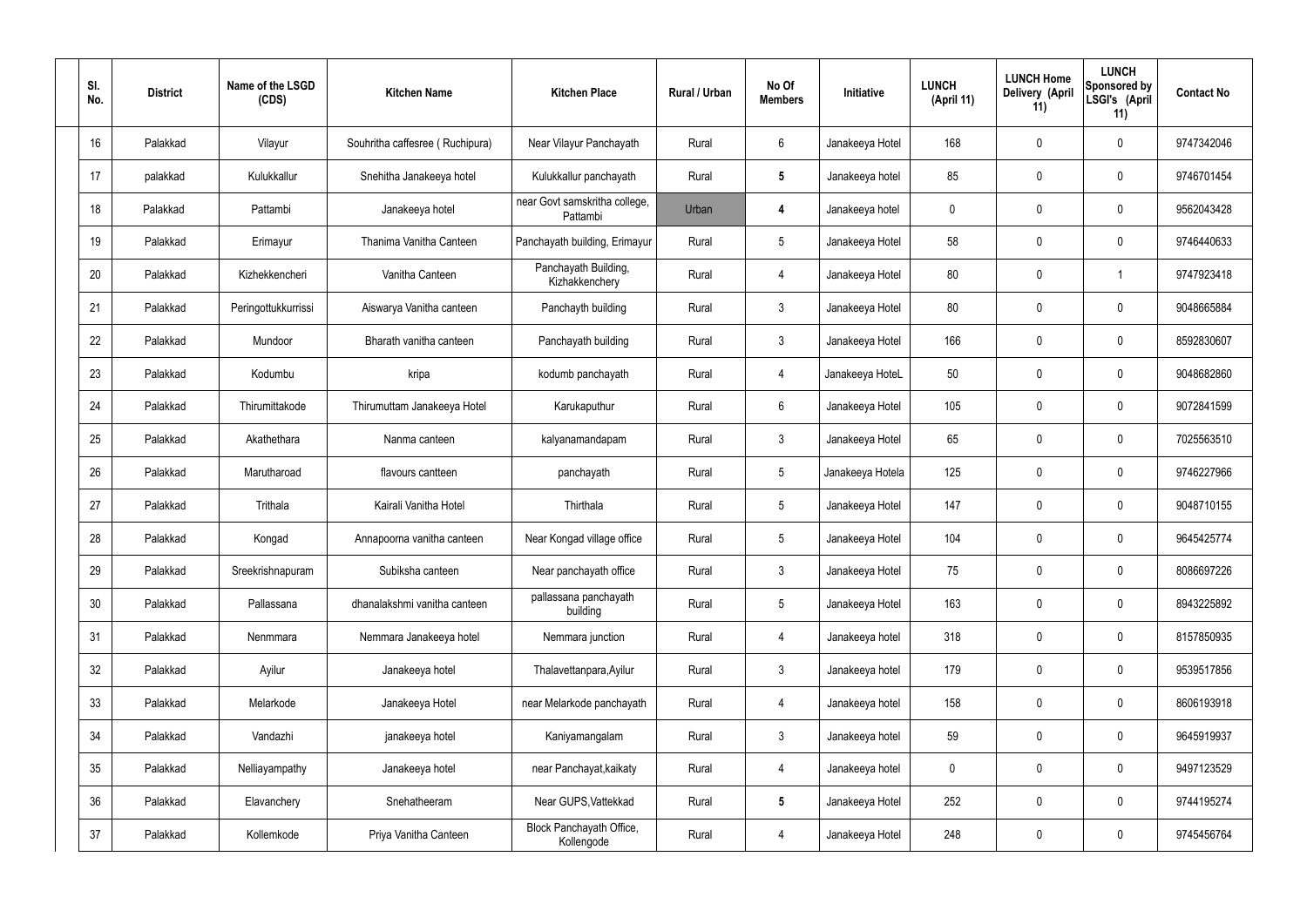|     | SI.<br>No. | <b>District</b> | Name of the LSGD<br>(CDS) | <b>Kitchen Name</b>                      | <b>Kitchen Place</b>                            | Rural / Urban | No Of<br><b>Members</b> | Initiative       | <b>LUNCH</b><br>(April 11) | <b>LUNCH Home</b><br>Delivery (April<br>11) | <b>LUNCH</b><br>Sponsored by<br>LSGI's (April<br>11) | <b>Contact No</b> |
|-----|------------|-----------------|---------------------------|------------------------------------------|-------------------------------------------------|---------------|-------------------------|------------------|----------------------------|---------------------------------------------|------------------------------------------------------|-------------------|
|     | 38         | Palakkad        | Koduvayur                 | Samridhi Kudumbashree Vanitha<br>Canteen | Panchayath Building                             | Rural         | $5\phantom{.0}$         | Janakeeya Hotel  | 103                        | $\mathbf 0$                                 | $\mathbf 0$                                          | 8086263595        |
|     | 39         | Palakkad        | Pattanchery               | Sreelakshmi vanitha canteen              | Panchayath Building                             | Rural         | $\overline{4}$          | Janakeeya Hotel  | 76                         | $\mathbf 0$                                 | $\mathbf 0$                                          | 8086916932        |
|     | 40         | Palakkad        | Pudunagaram               | Janakeeya Hotel                          | Near KSEB, Pudunagaram                          | Rural         | 4                       | Janakeeya hotel  | 193                        | $\mathbf 0$                                 | $\mathbf 0$                                          | 9497241598        |
|     | 41         | Palakkad        | Vadavanoor                | Sree Muruka Janakeeya Hotel              | Vydhyasala, Vadavanoor                          | Rural         | $5\phantom{.0}$         | Janakeeya hotel  | 174                        | $\mathbf 0$                                 | $\mathbf 0$                                          | 9567011729        |
|     | 42         | Palakkad        | Peruvemba                 | Samridi Janakeeya Hotel                  | Peruvemba Junction                              | Rural         | 4                       | Jankeeya hotel   | 190                        | $\mathbf 0$                                 | $\mathbf 0$                                          | 918089611261      |
|     | 43         | Palakkad        | Muthalamada               | Janakeeya Hotel                          | Chulliyarmedu                                   | Rural         | $\overline{\mathbf{4}}$ | Jankeeya hotel   | 296                        | $\mathbf 0$                                 | $\mathbf 0$                                          | 9633730067        |
|     | 44         | Palakkad        | Cherppalasseri            | Swad Janakiyahotel, CPY                  | Scheduled caste coperative<br>society hall, cpy | Urban         | $5\overline{)}$         | Janakeeya Hotel  | 218                        | $\mathbf 0$                                 | $\mathbf 0$                                          | 9447746082        |
|     | 45         | Palakkad        | Vellinezhi                | Aiswarya kudumbashree                    | Adakkaputhur                                    | Rural         | $\mathbf{3}$            | Janakeeya Hotel  | 120                        | $\mathbf 0$                                 | $\mathbf 0$                                          | 9747730588        |
|     | 46         | Palakkad        | Keralasseri               | Bhagyasree janakeeya hotel               | Near village office                             | Rural         | 3                       | Janakeeya Hotel  | 50                         | $\mathbf 0$                                 | $\mathbf 0$                                          | 8606125128        |
|     | 47         | Palakkad        | Kottayi                   | Kudumbashree Vanitha canteen             | Near Kottayi Panchayath                         | Rural         | $\overline{4}$          | Jankeeya hotel   | 95                         | $\mathbf 0$                                 | $\mathbf 0$                                          | 9605699847        |
|     | 48         | Palakkad        | anakkara                  | udayasurya vanitha canteen               | kumbidi                                         | rural         | $5\phantom{.0}$         | Janakeeya Hotel  | 202                        | $\mathbf 0$                                 | $\mathbf 0$                                          | 9895947614        |
|     | 49         | Palakkad        | kappur                    | jeevanam hotel                           | kumaranellur                                    | rural         | 6                       | Janakeeya Hotel  | 286                        | $\mathbf 0$                                 | $\mathbf 0$                                          | 9605308385        |
| 102 | 50         | Palakkad        | Malampauzha               | Nandhanam canteen                        | near fantasy park                               | Rural         | 5                       | Janakeeya HotelT | 188                        | $\mathbf 0$                                 | $\mathbf 0$                                          | 807587062         |
|     | 51         | Palakkad        | Puduppariyaram            | Anaswara Canteen                         | Panchayath                                      | Rural         | $\overline{4}$          | Janakeeya Hotel  | 178                        | $\mathbf 0$                                 | $\mathbf 0$                                          | 9526677781        |
|     | 52         | Palakkad        | kadambazhipuram           | Reshmi janakeeya hotel                   | 16 mail                                         | Rural         | $5\overline{)}$         | Janakeeya Hotel  | 80                         | $\pmb{0}$                                   | $\mathbf 0$                                          | 9048375891        |
|     | 53         | Palakkad        | Kadambazhipuram           | Ardhram Janakeeya hotel                  | Pulapatta                                       | Rural         | $\mathbf{3}$            | Janakeeya Hotel  | 64                         | $\mathbf 0$                                 | $\mathbf 0$                                          | 9495775246        |
|     | 54         | Palakkad        | Kannambra                 | Sree kurumba canteen                     | kannambra                                       | Rural         | $\overline{4}$          | Janakeeya Hotel  | 201                        | $\pmb{0}$                                   | $\mathbf 0$                                          | 8157815819        |
|     | 55         | Palakkad        | karakkurissi              | Janakiya hotel                           | Near ammus auditorium,<br>Ayappankavu           | Rural         | $\mathbf{3}$            | Janakeeya Hotel  | 138                        | $\mathbf 0$                                 | $\mathbf 0$                                          | 6238788932        |
|     | 56         | Palakkad        | Thenkara                  | Subiksham janakeeya hotel                | Ayurveda hospital compound<br>Then kara         | Rural         | $5\phantom{.0}$         | Janakeeya Hotel  | 146                        | $\pmb{0}$                                   | $\mathbf 0$                                          | 9747557333        |
|     | 57         | Palakkad        | Alanallur                 | Keerthi vanitha canteen and catering     | Near panchayath Alanallur                       | Rural         | $5\phantom{.0}$         | Janakeeya hotel  | 240                        | $\mathbf 0$                                 | $\mathbf 0$                                          | 9495447569        |
|     | 58         | Palakkad        | Pudur                     | Asil canteen                             | Pudur panchayath                                | Rural         | $\overline{4}$          | Janakeeya hotel  | 74                         | $\mathbf 0$                                 | $\mathbf 0$                                          | 8086968050        |
|     | 59         | Palakkad        | Parali                    | Annasree Janakeeya hotel                 | Near parali panchayath                          | Rural         | 4                       | Janakeeya hotel  | 125                        | $\pmb{0}$                                   | $\overline{0}$                                       | 8281829238        |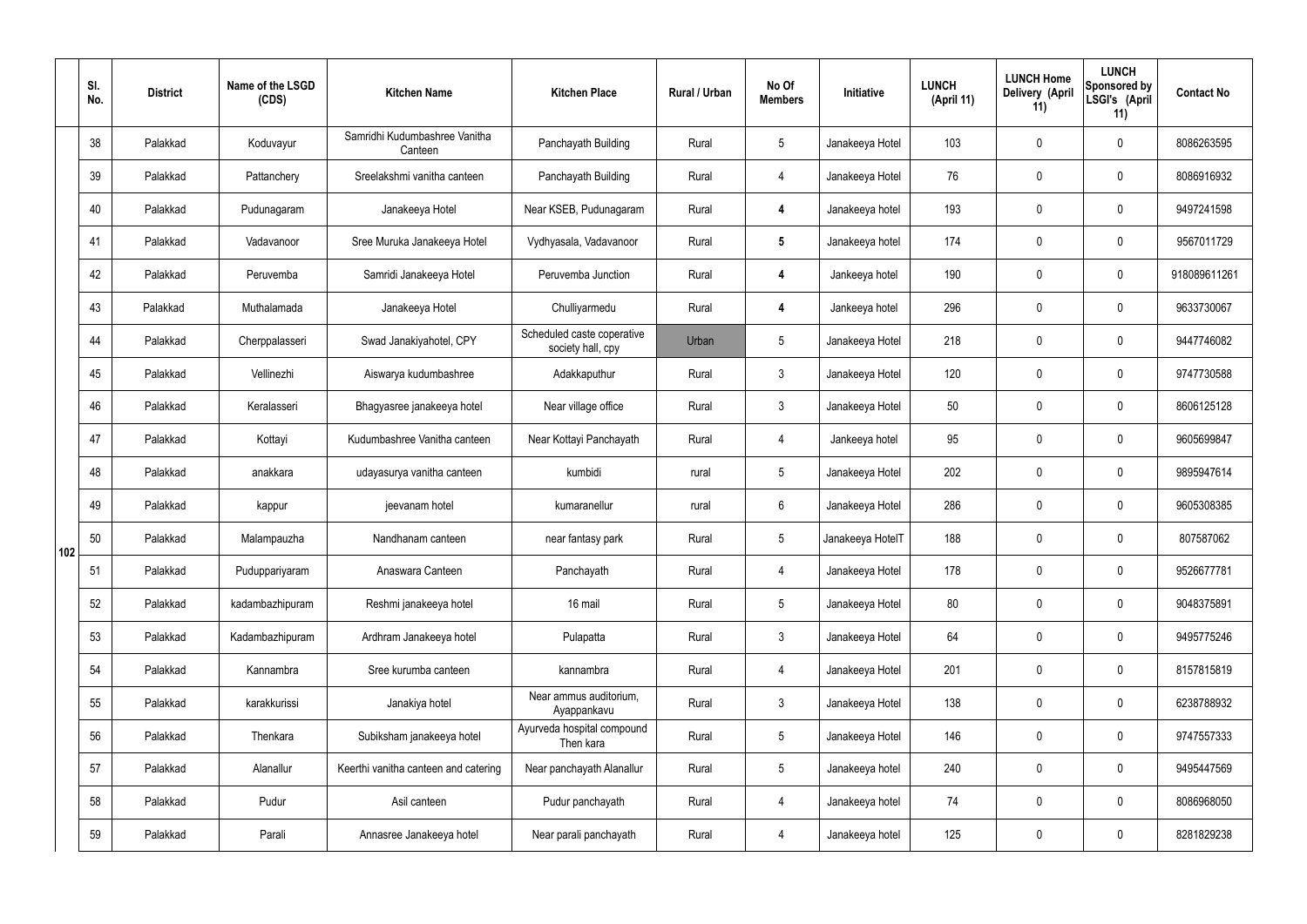| SI.<br>No. | <b>District</b> | Name of the LSGD<br>(CDS) | <b>Kitchen Name</b>                         | <b>Kitchen Place</b>                       | Rural / Urban | No Of<br><b>Members</b> | Initiative       | <b>LUNCH</b><br>(April 11) | <b>LUNCH Home</b><br>Delivery (April<br>11) | <b>LUNCH</b><br>Sponsored by<br>LSGI's (April<br>11) | <b>Contact No</b> |
|------------|-----------------|---------------------------|---------------------------------------------|--------------------------------------------|---------------|-------------------------|------------------|----------------------------|---------------------------------------------|------------------------------------------------------|-------------------|
| 60         | Palakkad        | Mannur                    | Kudumbasree janakeeya hotel                 | Mannur panchayath                          | Rural         | $5\phantom{.0}$         | Janakeeya hotel  | 85                         | 0                                           | $\pmb{0}$                                            | 9495771095        |
| 61         | Palakkad        | Kuzhalmannam              | Janasree jankeeya hotel                     | Kuzhalmannam block<br>panchayth            | Rural         | $\mathbf{3}$            | Jankeeya hotel   | 180                        | 0                                           | $\pmb{0}$                                            | 9847364980        |
| 62         | Palakkad        | Kavassery                 | samridhi Janakeeya Hotel                    | Alathur road, kavasheery                   | Rural         | $6\phantom{.}6$         | Janakeeya hotel  | 75                         | 0                                           | $\pmb{0}$                                            | 9747570761        |
| 63         | palakkad        | chalissery                | Thanal janakeeya hotel                      | chalissery panchayath building             | Rural         | $\mathfrak{Z}$          | Janakeeya hotel  | 35 <sub>5</sub>            | 0                                           | $\pmb{0}$                                            | 9562702284        |
| 64         | palakkad        | Kottopadam                | Iva canteen and catering janakeeya<br>hotel | Block building, Near<br>aryambavu junction | Rural         | 4                       | Janakeeya hotel  | 220                        | 0                                           | $\pmb{0}$                                            | 9074818126        |
| 65         | palakkad        | kumaramputhur             | Ruchi cafe janakeeya hotel                  | Panchayath kumaramputhur                   | Rural         | $\mathbf{3}$            | Janakeeya hotel  | 263                        | 0                                           | $\pmb{0}$                                            | 8589968705        |
| 66         | palakkad        | Malampuzha                | Amma janakeeya hotel                        | kadukkamkunnu, Malampuzha                  | Rural         | $\mathbf{3}$            | Janakeeya hotel. | 395                        | 0                                           | $\pmb{0}$                                            | 9446521664        |
| 67         | palakkad        | Alathur                   | Rich Janakeeya hotel                        | Near bus stand, Alathur                    | Rural         | 4                       | Janakeeya hotel  | 330                        | 0                                           | 13                                                   | 9947030779        |
| 68         | palakkad        | Karimpuzha                | Janakeeya hotel                             | Karimpuzha panchayath                      | Rural         | $\mathbf{3}$            | Janakeeya hotel  | 72                         | 0                                           | $\boldsymbol{0}$                                     | 9961502739        |
| 69         | Palakkad        | Thenkurissi               | Eyeshee janakeeya hotel                     | Panchayth building,<br>Thenkurissi         | Rural         | 4                       | Jankeeya hotel   | 88                         | 0                                           | $\boldsymbol{0}$                                     | 9995662723        |
| 70         | Palakkad        | Agali                     | Janakeeya Hotel                             | Block Panchayath building,<br>Agali        | Rural         | $5\phantom{.0}$         | Jankeeya hotel   | 0                          | 0                                           | $\boldsymbol{0}$                                     | 9037878897        |
| 71         | Palakkad        | Sholayur                  | Powrnami janakeeya hotel                    | anakkatty bus stand                        | Rural         | 4                       | Jankeeya hotel   | 159                        | 0                                           | $\boldsymbol{0}$                                     | 9159556404        |
| 72         | Palakkad        | Puthushery                | Janakeeya hotel                             | Puthushery panchayath                      | Rural         |                         | Janakeeya hotel. | 135                        | 0                                           | 0                                                    | 9562772723        |
| 73         | Palakkad        | Karimba                   | Janakeeya hotel                             | Panchayath premise                         | Rural         | $\mathbf{3}$            | Janakeeya Hotel  | 0                          | 0                                           | $\pmb{0}$                                            | 9562163979        |
| 74         | Palakkad        | Nagalasseri               | Janakeeya hotel                             | near koottanad bus stand                   | Rural         | $5\phantom{.0}$         | Janakeeya hotel  | 160                        | 0                                           | $\pmb{0}$                                            | 8921928291        |
| 75         | Palakkad        | Mathur                    | Nila janakeeya Hotel                        | Near Panchayth, Mathur                     | Rural         | 4                       | Jankeeya hotel   | 141                        | 0                                           | $\pmb{0}$                                            | 9562356483        |
| 76         | Palakkad        | Chalavara                 | Janakeeya hotel                             | Chalavara panchayath                       | Rural         | $5\phantom{.0}$         | Janakeeya hotel  | 65                         | 0                                           | $\pmb{0}$                                            | 9544659942        |
| 77         | Palakkad        | Ananganadi                | vanitha cateen                              | near Ananganadi panchayath                 | Rural         | $\mathfrak{Z}$          | Janakeeya Hotel  | 104                        | 0                                           | $\pmb{0}$                                            | 8921410495        |
| 78         | Palakkad        | Lakkidiperur              | Janakeeya hotel                             | Lekkidi perur panchayath                   | Rural         | $5\phantom{.0}$         | Jankeeya hotel   | 100                        | 0                                           | $\pmb{0}$                                            | 6238921903        |
| 79         | Palakkad        | Nellaya                   | Janakeeya hotel                             | Nellaya panchayath                         | Rural         | $\overline{\mathbf{4}}$ | Janakeeya hotel  | 52                         | 0                                           | $\pmb{0}$                                            | 9562432883        |
| 80         | Palakkad        | Shornur                   | Oottupura Janakeeya hotel                   | near bus stand, Shoranur                   | Urban         | $5\phantom{.0}$         | Janakeeya hotel  | 251                        | 0                                           | $\pmb{0}$                                            | 9747102377        |
| 81         | Palakkad        | Shornur                   | Snehadeepam Janakeeya hotel                 | Shoranur municipality                      | Urban         | 4                       | Janakeeya hotel  | 117                        | 0                                           | $\pmb{0}$                                            | 6238755729        |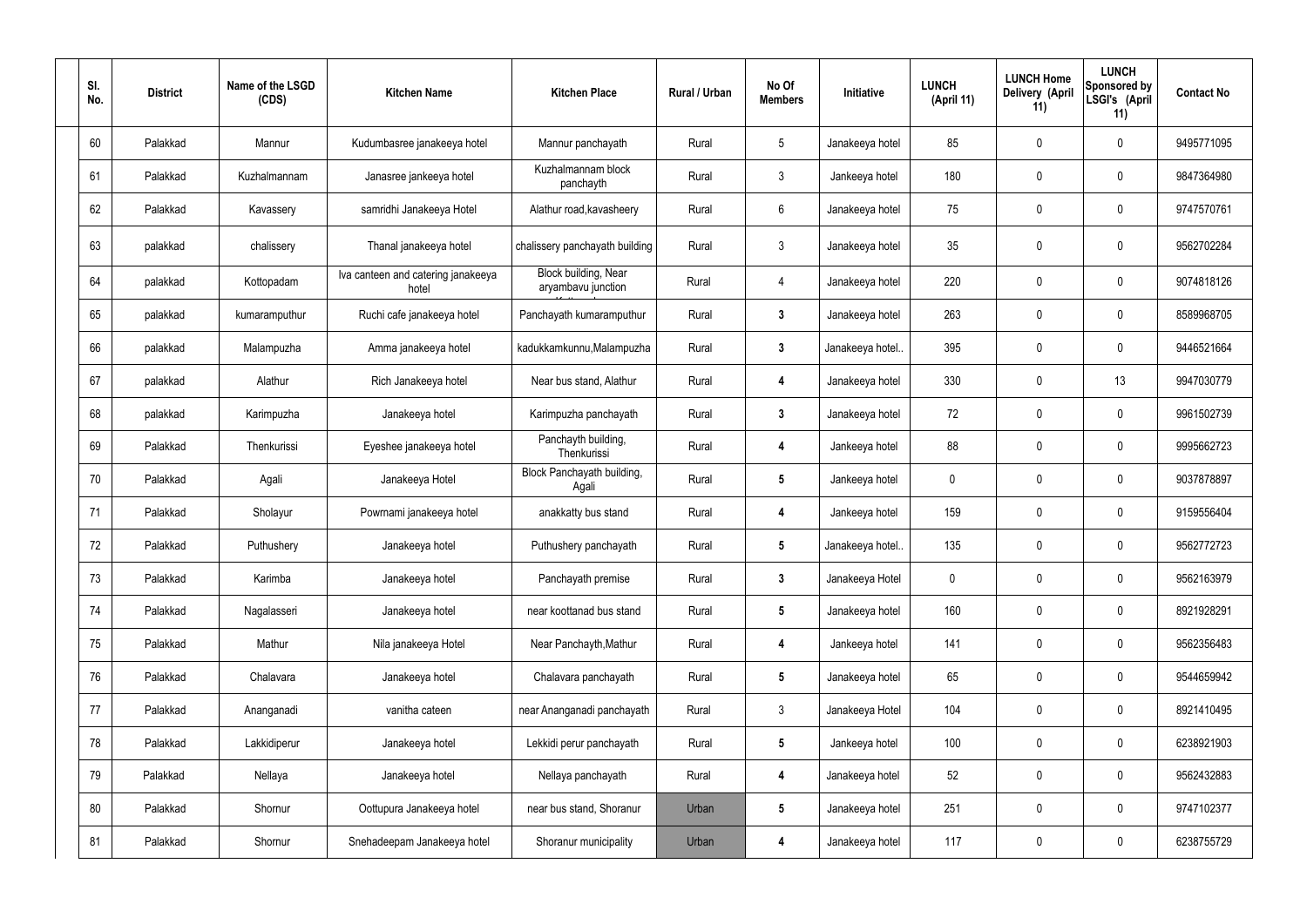| SI.<br>No. | <b>District</b> | Name of the LSGD<br>(CDS) | <b>Kitchen Name</b>             | <b>Kitchen Place</b>                       | <b>Rural / Urban</b> | No Of<br><b>Members</b> | Initiative      | <b>LUNCH</b><br>(April 11) | <b>LUNCH Home</b><br>Delivery (April<br>11) | <b>LUNCH</b><br>Sponsored by<br>LSGI's (April<br>11) | <b>Contact No</b> |
|------------|-----------------|---------------------------|---------------------------------|--------------------------------------------|----------------------|-------------------------|-----------------|----------------------------|---------------------------------------------|------------------------------------------------------|-------------------|
| 82         | Palakkad        | Thrikkadiri               | Janakeeya hotel                 | Samskarika nilayam                         | Rural                | $\overline{\mathbf{4}}$ | Janakeeya hotel | 58                         | $\boldsymbol{0}$                            | $\mathbf 0$                                          | 9544806032        |
| 83         | palakkad        | Vaniyamkulam              | Janakeeya hotel                 | near PK DAS hospital                       | Rural                | $\mathbf{3}$            | Janakeeya hotel | 240                        | $\boldsymbol{0}$                            | 3                                                    | 9947408415        |
| 84         | Palakkad        | Ambalappara               | Janakiya hotel                  | ambalappara<br>kalyanamandapam             | Rural                | $5\phantom{.0}$         | Janakeeya Hotel | $\mathbf 0$                | $\boldsymbol{0}$                            | $\mathbf 0$                                          | 8129562289        |
| 85         | Palakkad        | Vallappuzha               | Janakeeya hotel                 | Hayath Complex, Vallappuzha                | Rural                | $5\phantom{.0}$         | Janakeeya Hotel | 92                         | $\boldsymbol{0}$                            | $\mathbf 0$                                          | 8086406897        |
| 86         | Palakkad        | Shoranur                  | Ela janakeeya hotel             | Vpc market, kulappully                     | Urban                | $\mathbf{3}$            | Janakeeya hotel | 106                        | $\boldsymbol{0}$                            | $\mathbf 0$                                          | 8129769113        |
| 87         | Palakkad        | Mankara                   | Subiksha Janakeeya hotel        | Near Mankara Panchayath                    | Rural                | $5\phantom{.0}$         | Janakeeya hotel | 100                        | $\boldsymbol{0}$                            | $\mathbf 0$                                          | 8549045637        |
| 88         | Palakkad        | Kanjirapuzha              | Surya Janakeeya hotel,          | Kanjirapuzha, panchayath                   | Rural                | $5\phantom{.0}$         | Janakeeya hotel | 160                        | $\boldsymbol{0}$                            | $\mathbf 0$                                          | 9048698194        |
| 89         | Palakkad        | Thachanattukara           | Haritham janakeeya hotel        | 53 mile, Thachanattukara                   | Rural                | $\mathbf{3}$            | Janakeeya hotel | 235                        | $\boldsymbol{0}$                            | $\mathbf 0$                                          | 9605097810        |
| 90         | Palakkad        | Puthukode                 | Puthuma jankeeya hotel          | Thachanadi junction                        | Rural                | $6\phantom{.}6$         | Janakeeya hotel | 238                        | $\pmb{0}$                                   | $\mathbf 0$                                          | 9744459080        |
| 91         | Palakkad        | Tarur                     | Jankeeya Hotel                  | Infront of vilage office, Tarurk           | Rural                | $\boldsymbol{4}$        | Janakeeya hotel | 85                         | $\pmb{0}$                                   | $\mathbf 0$                                          | 8606780959        |
| 92         | Palakkad        | Pirayiri                  | Janakeeya hotel                 | Near Panchayath office                     | Rural                | $5\phantom{.0}$         | Janakeeya hotel | 101                        | $\mathbf 0$                                 | $\mathbf 0$                                          | 9037495586        |
| 93         | Palakkad        | Palakkad ulb              | Ruchi                           | Near Balaji hospital, Fort<br>Maidan       | Urban                | $\overline{4}$          | Janakeeya hotel | 265                        | $\pmb{0}$                                   | $\mathbf 0$                                          | 7994185687        |
| 94         | Palakkad        | Pookkottukavu             | Punya                           | Pookkottukavu Centre                       | Rural                | 4                       | Janakeeya Hotel | 122                        | $\pmb{0}$                                   | $\mathbf 0$                                          | 9745511432        |
| 95         | Palakkad        | Kuthanoor                 | Suryodayam jankeeya hotel       | Kalapara, kuthanoor                        | Rural                | $5\phantom{.0}$         | Jankeeya hotel  | 80                         | $\pmb{0}$                                   | $\mathbf 0$                                          | 9995159738        |
| 96         | Palakkad        | Thiruvegappura            | Janakeeya Hotel                 | Kaippuram                                  | Rural                | $5\phantom{.0}$         | Jankeeya hotel  | 163                        | $\mathbf 0$                                 | $\mathbf 0$                                          | 8921882903        |
| 97         | Palakkad        | Thachampara               | Vanitha canteen Janakeeya Hotel | Thachampara town                           | Rural                | $\boldsymbol{4}$        | Jankeeya hotel  | 176                        | $\pmb{0}$                                   | $\mathbf 0$                                          | 9497826216        |
| 98         | Palakkad        | Kannadi                   | Sweet jankeeya hotel            | Yakkara junction                           | Rural                | $\mathbf{3}$            | Jankeeya hotel  | 310                        | $\pmb{0}$                                   | $\mathbf 0$                                          | 9846918028        |
| 99         | Palakkad        | Pattithara                | Bavana janakeeya hotel          | kottappadam                                | Rural                | $5\phantom{.0}$         | Janakeeya hotel | $\pmb{0}$                  | $\pmb{0}$                                   | $\mathbf 0$                                          | 9074163402        |
| 100        | Palakkad        | Mannarkkad                | Janakeeya Hotel                 | muncipal building, busstand,<br>mannarkkad | Urban                | 4                       | Janakeeya hotel | 154                        | $\pmb{0}$                                   | $\mathbf 0$                                          |                   |
| 101        | Palakkad        | Pirayiri                  | Kudumbashree janakeeya hotel    | Kallekkad Block Panchayath                 | Rural                | $5\phantom{.0}$         | janakeeya hotel | 78                         | $\pmb{0}$                                   | $\mathbf 0$                                          | 8137940343        |
| 102        | Palakkad        | Marutharoad               | Sreelakshmi janakeeya hotel     | Pirivusala                                 | Rural                | 4                       | janakeeya hotel | 258                        | $\pmb{0}$                                   | $\pmb{0}$                                            | 9048636162        |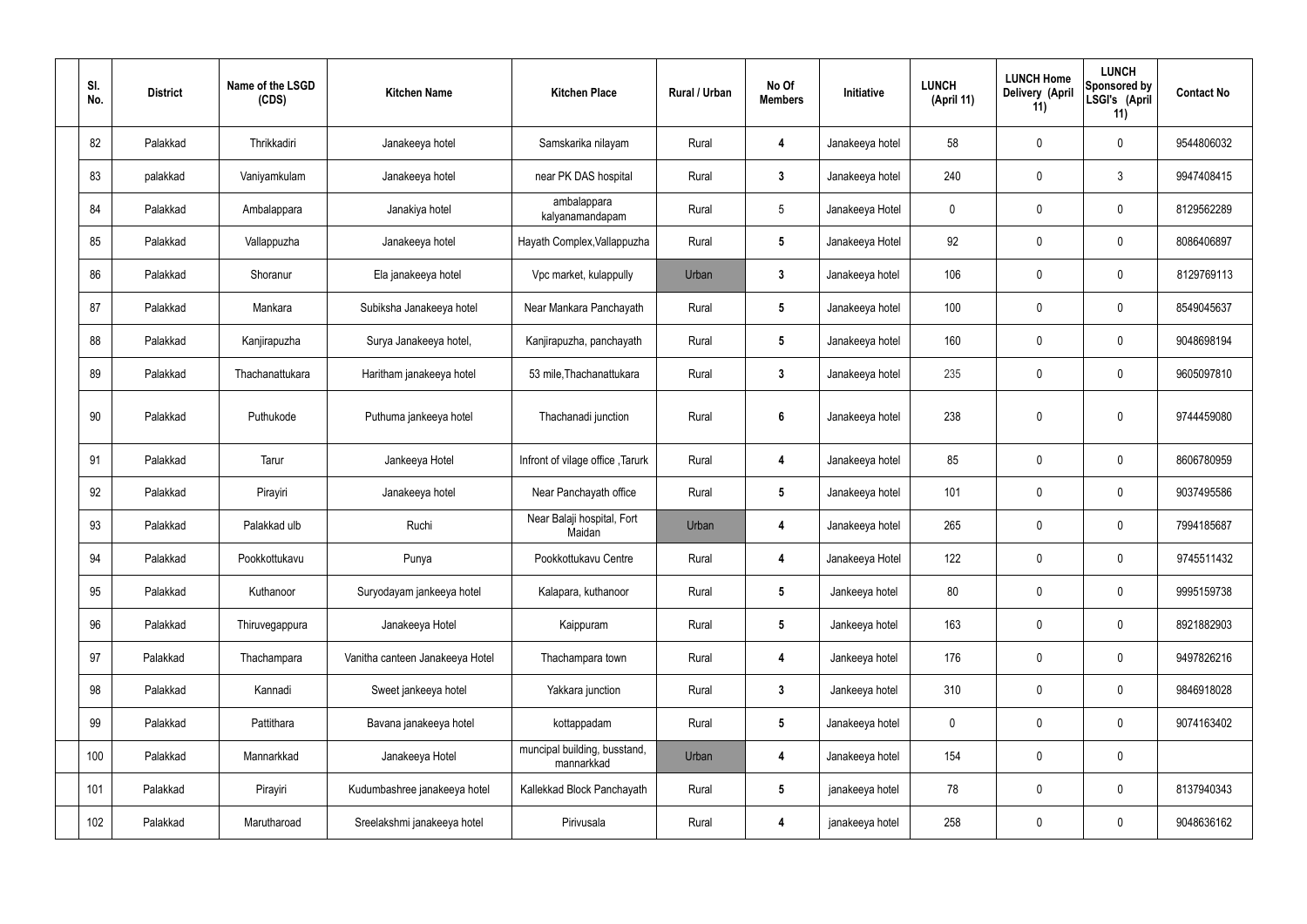|    | SI.<br>No.     | <b>District</b> | Name of the LSGD<br>(CDS) | <b>Kitchen Name</b>             | <b>Kitchen Place</b>        | Rural / Urban | No Of<br><b>Members</b> | Initiative      | <b>LUNCH</b><br>(April 11) | <b>LUNCH Home</b><br>Delivery (April<br>11) | <b>LUNCH</b><br><b>Sponsored by</b><br>LSGI's (April<br>11) | <b>Contact No</b> |
|----|----------------|-----------------|---------------------------|---------------------------------|-----------------------------|---------------|-------------------------|-----------------|----------------------------|---------------------------------------------|-------------------------------------------------------------|-------------------|
|    | 103            | Palakkad        | Puthussery                | Ruchi janakeeya hotel           | puthussery junction         | Rural         | $5\phantom{.0}$         | janakeeya hotel | 188                        | 0                                           | $\mathbf 0$                                                 |                   |
| 99 |                |                 |                           |                                 |                             |               | 439                     |                 | 14340                      | $\overline{0}$                              | 17                                                          |                   |
|    | -1             | Pathanamthitta  | Anicadu                   | Janatha janakeeya hotel         | Nooromave                   | Rural         | $\mathfrak{Z}$          | Janakeeya Hotel | 129                        | 0                                           | $\pmb{0}$                                                   | 6282875679        |
|    | $\overline{2}$ | Pathanamthitta  | Kaviyoor                  | Janakeeya Hotel                 | Manakkachira                | Rural         | 4                       | Janakeeya Hotel | 153                        | 0                                           | $\pmb{0}$                                                   | 9747886172        |
|    | $\mathbf{3}$   | Pathanamthitta  | Kottanadu                 | Janakeeya Hotel                 | Kottanadu                   | Rural         | 4                       | Janakeeya Hotel | 98                         | 0                                           | $\pmb{0}$                                                   | 6282382608        |
|    | 4              | Pathanamthitta  | Kalloopara                | Janakeeya Hotel                 | Kalloopara                  | Rural         | $\sqrt{5}$              | Janakeeya Hotel | 103                        | 0                                           | $\pmb{0}$                                                   | 9947471024        |
|    | 5              | Pathanamthitta  | Kunnamthanam              | Thripthi Hotel                  | Kunnamthanam                | Rural         | $\mathbf{3}$            | Janakeeya Hotel | 41                         | 0                                           | $\mathbf 0$                                                 | 6235908328        |
|    | 6              | pathanamthitta  | mallappally               | janakeeya hotel                 | mallappally                 | Rural         | $\mathbf{3}$            | janakeeya hotel | 97                         | 0                                           | $\pmb{0}$                                                   | 9744194830        |
|    |                | Pathanamthitta  | kottangal                 | janakeeya hotel                 | kottangal                   | Rural         | $\mathbf{3}$            | Janakeeya Hotel | 96                         | 0                                           | $\mathbf 0$                                                 | 9526690541        |
|    | 8              | Pathanamthitta  | Nedumpuram                | Nedumpram Janakeeya Hotel       | Podiyadi                    | Rural         | $\sqrt{5}$              | Janakeeya Hotel | 0                          | 0                                           | $\pmb{0}$                                                   | 919188291409      |
|    | 9              | Pathanamthitta  | Niranam                   | Sakhi cafe                      | Niranam                     | Rural         | $\mathbf{3}$            | Janakeeya Hotel | 49                         | 0                                           | $\mathbf 0$                                                 | 919526423710      |
|    | 10             | Pathanamthitta  | Peringara                 | Haritha samrudhi Catering       | <b>PMVHS Pringara</b>       | Rural         | 4                       | Janakeeya Hotel | 130                        | 0                                           | $\mathbf 0$                                                 | 919961219550      |
|    | 11             | Pathanamthitta  | Peringara                 | Pulari janakeeya Hotel          | swamipalam                  | Rural         | 4                       | Janakeeya hotel | 61                         | 0                                           | $\mathbf 0$                                                 | 919656132036      |
|    | 12             | Pathanamthitta  | Kuttor                    | Nanma Catering                  | <b>GHS Kuttoor</b>          | Rural         | $\mathbf{3}$            | Janakeeya Hotel | 135                        | $\mathbf 0$                                 | $\mathbf 0$                                                 | 919526323212      |
|    | 13             | Pathanamthitta  | Kadapra                   | Niradeepam janakeeya hotel      | Kadapra                     | Rural         | $\overline{4}$          | Janakeeya Hotel | 110                        | 0                                           | $\mathbf 0$                                                 | 9656512066        |
|    | 14             | Pathanamthitta  | Eraviperoor               | Avi cafe                        | Avi cafe                    | Rural         | $\mathbf{3}$            | Janakeeya Hotel | 124                        | 0                                           | $\mathbf 0$                                                 | 6238013293        |
|    | 15             | Pathanamthitta  | Koipuram                  | Ammas kudumbashree cafe         | Muttamon                    | Rural         | $5\phantom{.0}$         | Janakeeya Hotel | 149                        | 0                                           | $\mathbf 0$                                                 | 9961485931        |
|    | 16             | Pathanamthitta  | Thottappuzhassery         | Thottapuzhassery Jankeeya Hotel | Thottapuzhassery            | Rural         | $\overline{4}$          | Janakeeya Hotel | 0                          | $\pmb{0}$                                   | $\mathbf 0$                                                 | 9656403054        |
|    | 17             | Pathanamthitta  | Puramattom                | Top N Taste                     | Puramattom                  | Rural         | 3 <sup>1</sup>          | Janakeeya Hotel | 45                         | $\pmb{0}$                                   | $\mathbf 0$                                                 | 9526728230        |
|    | 18             | Pathanamthitta  | Ayroor                    | Janakeeya Hotel                 | Ayroor                      | Rural         | $6\phantom{.}6$         | Janakeeya Hotel | 30 <sub>2</sub>            | $\pmb{0}$                                   | $\mathbf 0$                                                 | 8086653951        |
|    | 19             | Pathanamthitta  | Ezhumattor                | Swad Hotel                      | Thadiyoor                   | Rural         | $\mathbf{3}$            | Janakeeya Hotel | 50                         | $\mathbf 0$                                 | $\mathbf 0$                                                 | 9526857335        |
|    | 20             | Pathanamthitta  | Kozhencherry              | Ruchi Janakeeya hotel           | Community hall, kozhenchery | Rural         | 4                       | Janakeeya Hotel | 168                        | 0                                           | $\mathbf 0$                                                 | 9947387912        |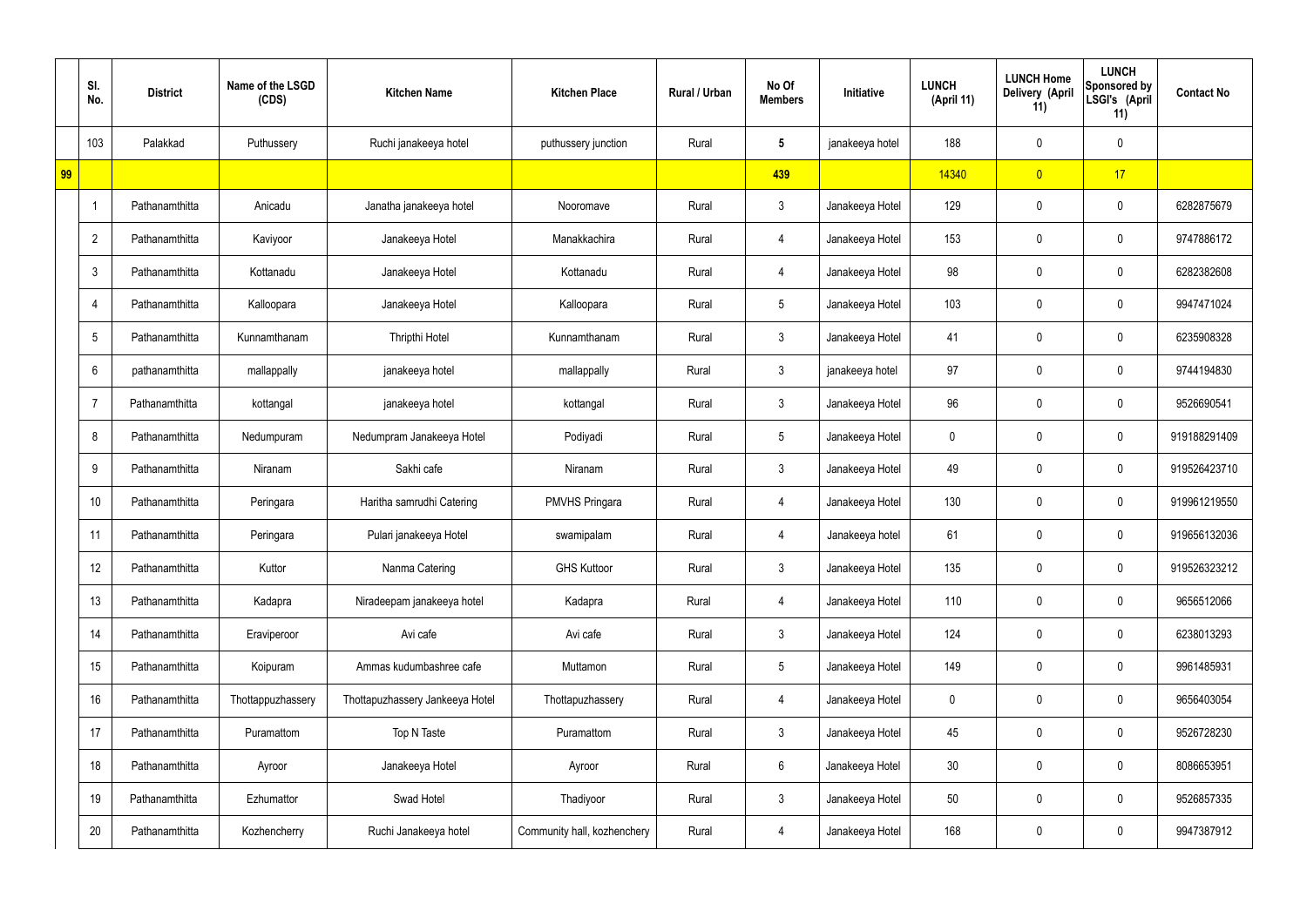|    | SI.<br>No. | <b>District</b> | Name of the LSGD<br>(CDS) | <b>Kitchen Name</b>            | <b>Kitchen Place</b>   | Rural / Urban | No Of<br><b>Members</b> | Initiative      | <b>LUNCH</b><br>(April 11) | <b>LUNCH Home</b><br>Delivery (April<br>11) | <b>LUNCH</b><br>Sponsored by<br>LSGI's (April<br>11) | <b>Contact No</b> |
|----|------------|-----------------|---------------------------|--------------------------------|------------------------|---------------|-------------------------|-----------------|----------------------------|---------------------------------------------|------------------------------------------------------|-------------------|
|    | 21         | Pathanamthitta  | Mallappuzhassery          | Snehadeepam                    | Paramootil             | Rural         | 6                       | Janakeeya Hotel | 53                         | 0                                           | $\mathbf 0$                                          | 9847170052        |
|    | 22         | Pathanamthitta  | Chennerkara               | <b>Thanal Kudumbasree Cafe</b> | Nallanikunnu           | Rural         | $5\phantom{.0}$         | Janakeeya Hotel | 55                         | 0                                           | $\pmb{0}$                                            | 9747469562        |
|    | 23         | Pathanamthitta  | Cherukole                 | Janakeeya Hotel                | Cherukole              | Rural         | $\mathbf{3}$            | Janakeeya Hotel | 50                         | 0                                           | $\mathbf 0$                                          | 7907811728        |
|    | 24         | Pathanamthitta  | Elanthoor                 | Janakeeya Hotel                | Vary                   | Rural         | $\overline{4}$          | Janakeeya Hotel | 35                         | 0                                           | $\mathbf 0$                                          | 9946047385        |
|    | 25         | Pathanamthitta  | naranganam                | janakeeya hotel                | kadammanitta           | Rural         | $\mathbf{3}$            | janakeeya hotel | 51                         | 0                                           | $\mathbf 0$                                          | 9744478962        |
|    | 26         | Pathanamthitta  | Omalloor                  | Janakeeya Hotel                | Omalloor               | Rural         |                         | Janakeeya Hotel | 74                         | 0                                           | $\pmb{0}$                                            |                   |
|    | 27         | Pathanamthitta  | Chittar                   | Chittar janakiya hotel         | Koothattukulam         | Rural         | $\mathbf{3}$            | Janakeeya Hotel | 110                        | $\boldsymbol{0}$                            | $\mathbf 0$                                          | 9072374618        |
|    | 28         | Pathanamthitta  | Naranammoozhi             | Thanima                        | Arakkamon              | Rural         | $\mathfrak{Z}$          | Janakeeya Hotel | $\mathbf 0$                | 0                                           | $\mathbf 0$                                          | 9605021278        |
|    | 29         | Pathanamthitta  | Perunadu                  | Perunadu Janakeeya Hotel       | Perunadu               | Rural         | $5\phantom{.0}$         | Janakeeya Hotel | $\mathbf 0$                | 0                                           | $\mathbf 0$                                          |                   |
| 58 | 30         | Pathanamthitta  | Ranni-Angadi              | Angadi Janakeeya Hotel         | Thoodathil church hall | Rural         | $5\phantom{.0}$         | Janakeeya Hotel | 32                         | 69                                          | $\boldsymbol{0}$                                     | 9961190622        |
|    | 31         | Pathanamthitta  | Ranni-Pazhavangadi        | Navami Hotel                   | Makkappuzha            | Rural         | 4                       | Janakeeya Hotel | $\mathbf 0$                | 0                                           | $\boldsymbol{0}$                                     | 9562135824        |
|    | 32         | Pathanamthitta  | Seethathodu               | Thanima catering unit          | Seethathodu            | Rural         | $5\phantom{.0}$         | Janakeeya Hotel | 67                         | 58                                          | $\boldsymbol{0}$                                     | 9747622310        |
|    | 33         | Pathanamthitta  | Ranni                     | Janakeeya Hotel                | Ranni                  | Rural         | 4                       | Janakeeya Hotel | 15 <sub>15</sub>           | 110                                         | $\boldsymbol{0}$                                     | 99462338752       |
|    | 34         | Pathanamthitta  | Vechhoochira              | Annapoorneswary hotel          | Venkurinji             | Rural         | $\overline{4}$          | Janakeeya Hotel | 14                         | 140                                         | $\mathbf 0$                                          | 8547264134        |
|    | 35         | Pathanamthitta  | Vadasserikara             | Thannal Janakeeya Hotel        | Vadasserikara          | Rural         | $5\phantom{.0}$         | Janakeeya Hotel | 37                         | 80                                          | $\mathbf 0$                                          | 8590107684        |
|    | 36         | Pathanamthitta  | Vallickodu                | Janakeeya Hotel                | Vallicodu              | Rural         | $5\phantom{.0}$         | Janakeeya Hotel | 108                        | 0                                           | $\mathbf 0$                                          | 8547121591        |
|    | 37         | Pathanamthitta  | Pramadom                  | Aishwarya Janakeeya Hotel      | Pramadom               | Rural         | $\mathbf{3}$            | Janakeeya Hotel | 150                        | $\mathsf{0}$                                | $\mathbf 0$                                          | 9495312020        |
|    | 38         | Pathanamthitta  | Aruvappulam               | Janakeeya Hotel                | Kallely                | Rural         | $\mathbf{3}$            | Janakeeya Hotel | 98                         | $\mathbf 0$                                 | $\mathbf 0$                                          | 9656700499        |
|    | 39         | Pathanamthitta  | mylapra                   | Manna janakeeya hotel          | mylapra                | Rural         | $\mathbf{3}$            | janakeeya hotel | $\mathbf 0$                | $\mathbf 0$                                 | $\mathbf 0$                                          | 9961750470        |
|    | 40         | Pathanamthitta  | Thannithodu               | Flowers janakeeya hotel        | Thannithodu            | Rural         | $\mathbf{3}$            | Janakeeya hotel | 144                        | 0                                           | $\mathbf 0$                                          | 9061295035        |
|    | 40         | Pathanamthitta  | Malayappuzha              | Janakeeya Hotel                | Malayappuzha           | Rural         | $\mathbf{3}$            | Janakeeya Hotel | 253                        | 0                                           | $\mathbf 0$                                          |                   |
|    | 41         | Pathanamthitta  | Konni                     | Janakeeya Hotel                | Konni                  | Rural         | $\mathfrak{Z}$          | Janakeeya Hotel | 15                         | 110                                         | $\pmb{0}$                                            |                   |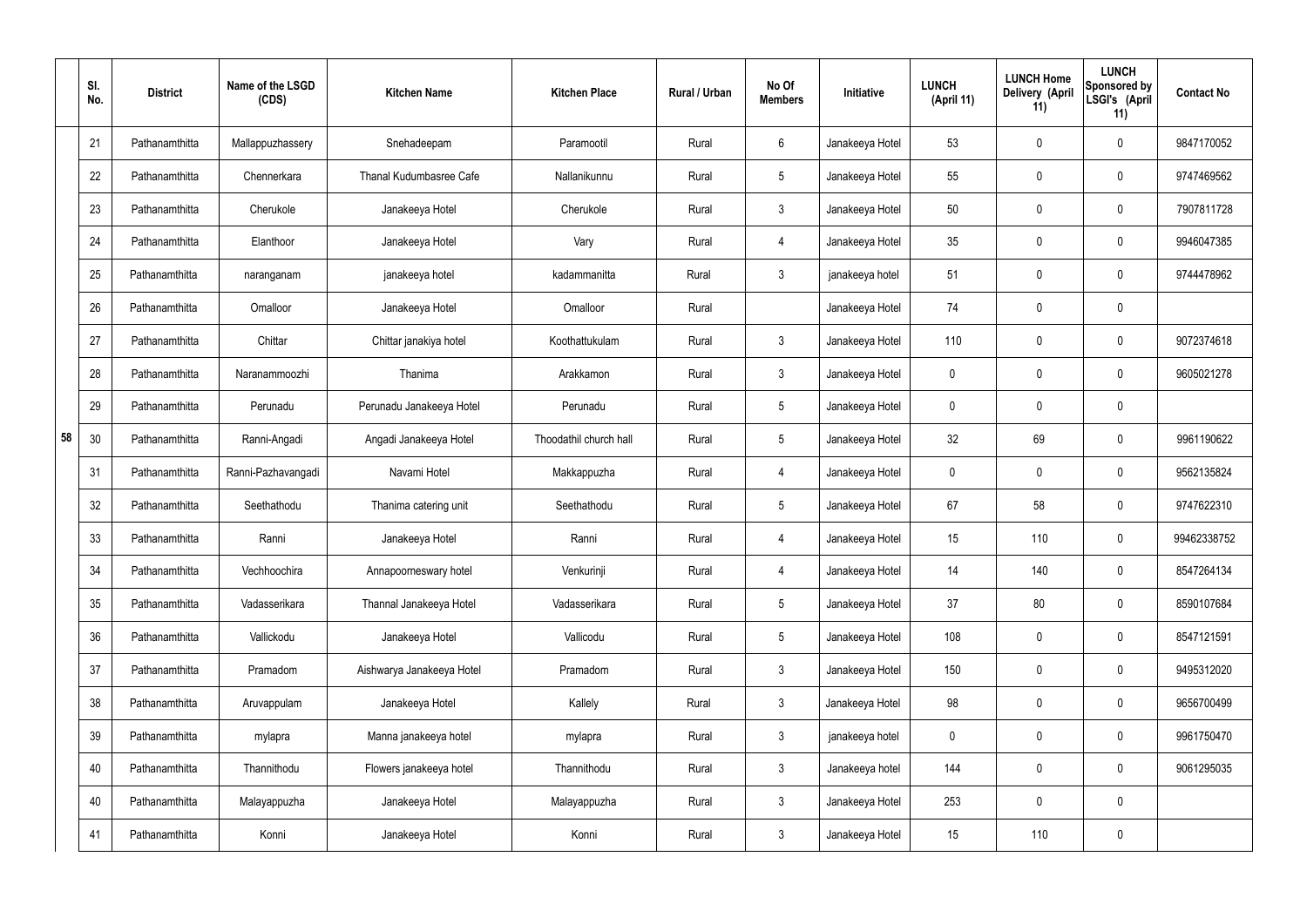|    | SI.<br>No.     | <b>District</b>    | Name of the LSGD<br>(CDS) | <b>Kitchen Name</b>           | <b>Kitchen Place</b>                 | Rural / Urban | No Of<br><b>Members</b> | Initiative      | <b>LUNCH</b><br>(April 11) | <b>LUNCH Home</b><br>Delivery (April<br>11) | <b>LUNCH</b><br>Sponsored by<br>LSGI's (April<br>11) | <b>Contact No</b> |
|----|----------------|--------------------|---------------------------|-------------------------------|--------------------------------------|---------------|-------------------------|-----------------|----------------------------|---------------------------------------------|------------------------------------------------------|-------------------|
|    | 43             | Pathanamthitta     | Kalanjoor                 | Kalanjoor janakeeya Hotel     | Kalanjoor                            | Rural         | 4                       | Janakeeya Hotel | 167                        | $\mathbf 0$                                 | $\mathbf 0$                                          | 6238045066        |
|    | 44             | Pathanamthitta     | Ezhamkulam                | Swad Catering Unit            | Enathu                               | Rural         | $5\phantom{.0}$         | Janakeeya Hotel | 305                        | $\mathbf 0$                                 | $\mathbf 0$                                          | 9747243317        |
|    | 45             | Pathanamthitta     | Kodumon                   | Ruchiyidam Janakeeya Hotel    | Kodumon                              | Rural         | $\overline{7}$          | Janakeeya Hotel | 71                         | $\mathbf 0$                                 | $\mathbf 0$                                          | 75611017112       |
|    | 46             | Pathanamthitta     | Erathu                    | Janakeeya Hotel               | Erathu                               | Rural         | $\overline{4}$          | Janakeeya Hotel | 105                        | $\mathbf 0$                                 | $\mathbf 0$                                          | 9645102262        |
|    | 47             | Pathanamthitta     | Enadimangalam             | Janakeeya Hotel               | Elamannoor                           | Rural         | $\overline{4}$          | Janakeeya Hotel | 205                        | $\mathbf 0$                                 | $\mathbf 0$                                          |                   |
|    | 48             | Pathanamthitta     | Kadampanadu               | Janakeeya Hotel               | Mannady                              | Rural         | $\mathbf{3}$            | Janakeeya Hotel | 82                         | $\mathbf 0$                                 | $\mathbf 0$                                          |                   |
|    | 49             | Pathanamthitta     | Pallickal                 |                               |                                      | Rural         |                         | Janakeeya Hotel | 183                        | $\mathbf 0$                                 | $\mathbf 0$                                          |                   |
|    | 50             | Pathanamthitta     | Thumpamon                 | Ruchi Cafe                    | Mampilali                            | Rural         | $5\phantom{.0}$         | Janakeeya Hotel | 178                        | $\mathbf 0$                                 | $\mathbf 0$                                          | 9188300026        |
|    | 51             | Pathanamthitta     | Kulanada                  | Bhagyalekshmi cafe unit       | Kaipuzha                             | Rural         | $\mathbf{3}$            | Janakeeya Hotel | $\mathbf 0$                | $\mathbf 0$                                 | $\mathbf 0$                                          |                   |
|    | 52             | Pathanamthitta     | Pandalam Thekkekara       | Pandalam Thekkekara           | Thatta                               | Rural         | $\mathbf{3}$            | Janakeeya Hotel | 220                        | $\pmb{0}$                                   | $\mathbf 0$                                          | 9526224922        |
|    | 53             | Pathanamthitta     | Aranmula                  | Janakeeya Hotel               | Aranmula                             | Rural         | $5\phantom{.0}$         | Janakeeya Hotel | $\mathbf 0$                | $\mathbf 0$                                 | $\mathbf 0$                                          | 9656296503        |
|    | 54             | Pathanamthitta     | Mezhuveli                 | Thripthi Janakeeya Hotel      | Mezhuveli                            | Rural         | $\mathbf{3}$            | Janakeeya Hotel | 20                         | $\mathbf 0$                                 | $\overline{0}$                                       | 9495265971        |
|    | 55             | Pathanamthitta     | Adoor                     | Amma Catering Unit            | Adoor                                | Urban         | $5\overline{)}$         | Janakeeya Hotel | 123                        | $\mathbf 0$                                 | $\mathbf 0$                                          | 8606887490        |
|    | 56             | Pathanamthitta     | Pandalam                  | Ruchi catering                | Sivarenjini Auditorium               | Urban         | $5\phantom{.0}$         | Janakeeya Hotel | $\mathbf 0$                | $\mathbf 0$                                 | $\mathbf 0$                                          | 9846212739        |
|    | 57             | Pathanamthitta     | Thiruvalla East           | janakeeya hotel               | near private bus stand<br>thiruvalla | Urban         | $5\overline{)}$         | Janakeeya Hotel | 323                        | $\mathbf 0$                                 | $\mathbf 0$                                          | 919847729416      |
|    | 58             | Pathanamthitta     | <b>Thiruvalla West</b>    | janakeeya hotel               | kizhakkan muthoor                    | Urban         | $5\phantom{.0}$         | Janakeeya Hotel | 142                        | $\pmb{0}$                                   | $\mathbf 0$                                          | 919656132036      |
|    | 59             | Pathanamthitta     | Pathanamthitta            | Janakeeya Hotel               | Near Municipality Office             | Urban         | $5\overline{)}$         | Janakeeya Hotel | 142                        | $\pmb{0}$                                   | $\mathbf 0$                                          |                   |
| 58 |                |                    |                           |                               |                                      |               | 229                     |                 | 5395                       | 567                                         | $\bullet$                                            |                   |
|    |                | Thiruvananthapuram | Parassala                 | Bhagyalekshmi janakeeya hotel | Mundaplavila                         | Rural         | $5\phantom{.0}$         | Janakeeya Hotel | 384                        | $\pmb{0}$                                   | $\mathbf 0$                                          | 9895463718        |
|    | $\overline{2}$ | Thiruvananthapuram | Karode                    | Karode janakeeya hotel        | Paavaara,<br>pazhaya uchakkada       | Rural         | $5\phantom{.0}$         | Janakeeya Hotel | 373                        | $\mathbf 0$                                 | $\mathbf 0$                                          | 9605122139        |
|    | $\mathbf{3}$   | Thiruvananthapuram | Thirupuram                | Thirupuram janakeeya hotel    | Pazhayakada                          | Rural         | $5\overline{)}$         | Janakeeya Hotel | 202                        | $\mathbf 0$                                 | $\mathbf 0$                                          | 7034723987        |
|    | $\overline{4}$ | Thiruvananthapuram | Chenkal                   | Karuna janakeeya hotel        | Udiyankulangara                      | Rural         | $5\phantom{.0}$         | Janakeeya Hotel | 300                        | $\pmb{0}$                                   | $\mathbf 0$                                          | 9746726109        |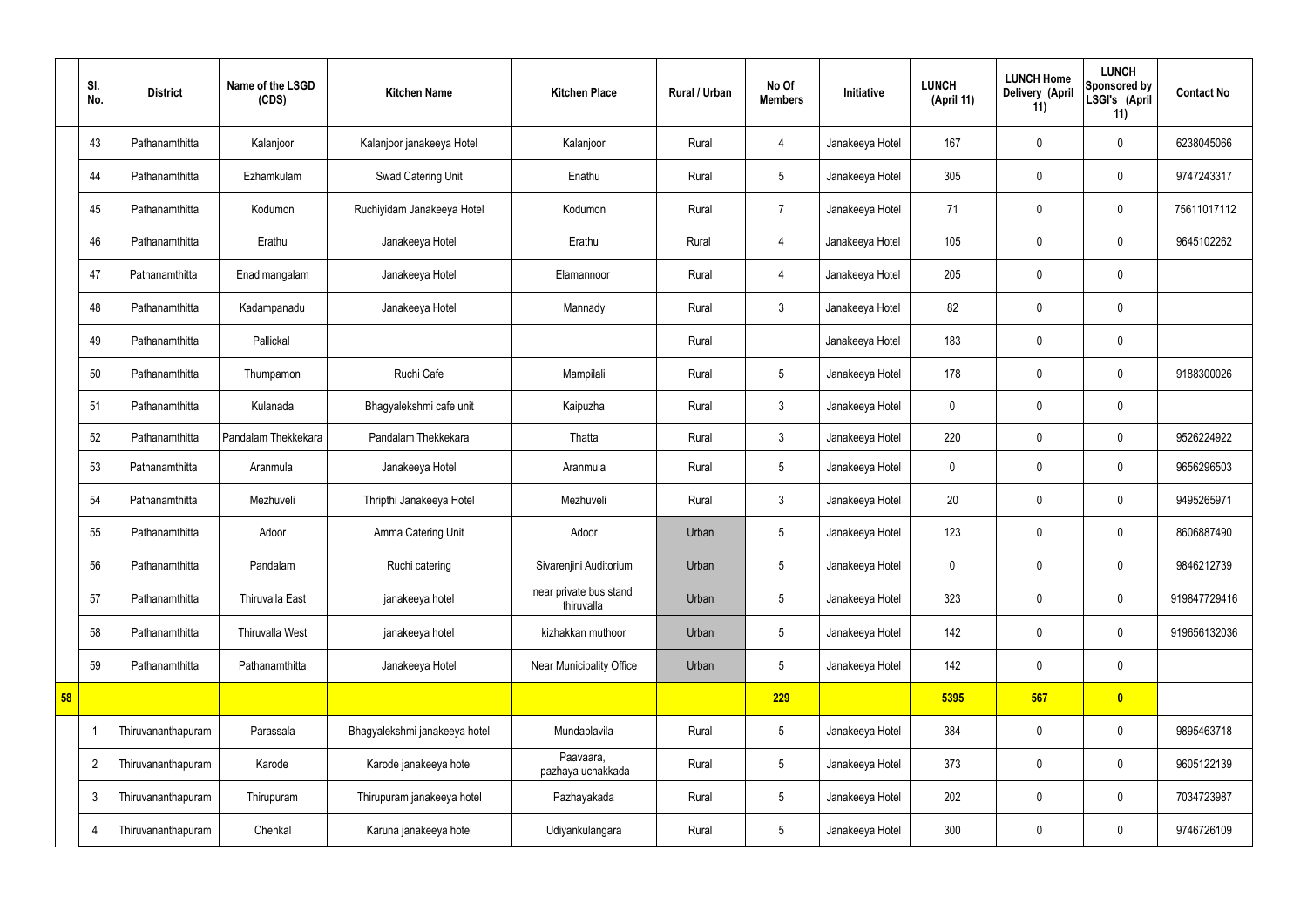| SI.<br>No. | <b>District</b>    | Name of the LSGD<br>(CDS) | <b>Kitchen Name</b>                       | <b>Kitchen Place</b>                       | Rural / Urban | No Of<br><b>Members</b> | Initiative      | <b>LUNCH</b><br>(April 11) | <b>LUNCH Home</b><br>Delivery (April<br>11) | <b>LUNCH</b><br>Sponsored by<br>LSGI's (April<br>11) | <b>Contact No</b> |
|------------|--------------------|---------------------------|-------------------------------------------|--------------------------------------------|---------------|-------------------------|-----------------|----------------------------|---------------------------------------------|------------------------------------------------------|-------------------|
| 5          | Thiruvananthapuram | Kulathoor                 | Nakshatra janakeeya hotel                 | Attapuram                                  | Rural         | 5                       | Janakeeya Hotel | 397                        | 0                                           | $\mathbf 0$                                          | 8301924221        |
| 6          | Thiruvananthapuram | Neyyattinkara 1           | Oottupura                                 | Neyyattinkara                              | Urban         | 5                       | Janakeeya Hotel | 360                        | $\mathbf 0$                                 | $\boldsymbol{0}$                                     | 8129192485        |
| -7         | Thiruvananthapuram | Neyyattinkara 1           | Cafesree Janakeeya Hotel                  | Vazhimukku                                 | Urban         | $5\overline{)}$         | Janakeeya Hotel | 469                        | 0                                           | $\mathbf 0$                                          | 9995604997        |
| 8          | Thiruvananthapuram | Neyyattinkara 1           | Thripthi janakeeya Hotel                  | perumpazhuthoor                            | urban         | 4                       | janakeeya Hotel | 175                        | $\mathbf 0$                                 | $\boldsymbol{0}$                                     | 6282944199        |
| 9          | Thiruvananthapuram | Neyyattinkara 2           | Harsha catering unit                      | Neyyattinkara                              | Urban         | $5\phantom{.0}$         | Janakeeya Hotel | 260                        | 0                                           | $\mathbf 0$                                          | 9048822770        |
| 10         | Thiruvananthapuram | Neyyattinkara 2           | Devarose Janakeeya Hotel                  | Amaravila                                  | Urban         | 5                       | Janakeeya Hotel | 120                        | $\mathbf 0$                                 | $\mathbf 0$                                          | 9995028659        |
| 11         | Thiruvananthapuram | Kollayil                  | ems janakeeya hotel                       | Dhanuvachapuram                            | Rural         | $5\phantom{.0}$         | Janakeeya Hotel | 512                        | 0                                           | $\mathbf 0$                                          | 8157880624        |
| 12         | Thiruvananthapuram | Kunnathukal               | Aiswarya Janakeeya Hotel -<br>Kunnathukal | Kuruwad, paliyodu                          | Rural         | $\mathbf{3}$            | Janakeeya Hotel | 125                        | $\mathbf 0$                                 | $\mathbf 0$                                          | 9539549507        |
| 13         | Thiruvananthapuram | Vellarada                 | Eden Janakeeya Hotel                      | Panachamoodu, Vellarada                    | Rural         | $5\phantom{.0}$         | Janakeeya Hotel | 105                        | $\boldsymbol{0}$                            | $\mathbf 0$                                          | 8547973305        |
| 14         | Thiruvananthapuram | Vellarada                 | Chandrika Janakeeya Hotel - Vellarada     | Vellarada                                  | Rural         | 6                       | Janakeeya Hotel | 252                        | 0                                           | $\mathbf 0$                                          | 9539366295        |
| 15         | Thiruvananthapuram | Aryankode                 | Aryan Janakeeya Hotel - Aryankode         | Aryankode                                  | Rural         | $5\overline{)}$         | Janakeeya Hotel | 285                        | 0                                           | $\mathbf 0$                                          | 9746905408        |
| 16         | Thiruvananthapuram | Aryankode                 | stree souhritha jh                        | chemboor                                   | Rural         | $5\phantom{.0}$         | Janakeeya Hotel | 161                        | 0                                           | $\mathbf 0$                                          |                   |
| 17         | Thiruvananthapuram | Ottashekharamangala<br>m  | Minnaram Janakeeya Hotel                  | Kuravara, Near<br>Ottashekharamangalam UPS | Rural         | 4                       | Janakeeya Hotel | 276                        | 0                                           | $\mathbf 0$                                          | 9567553161        |
| 18         | Thiruvananthapuram | Kollayil                  | Janakeeya Hotel                           | Mylakkara                                  | Rural         | $5\phantom{.0}$         | Janakeeya Hotel | 127                        | $\mathbf 0$                                 | $\pmb{0}$                                            | 9605076268        |
| 19         | Thiruvananthapuram | perunkadavila             | shankholi janakeeya hotel                 | perunkadavila                              | rural         | $\mathbf{3}$            | Janakeeya Hotel | 187                        | $\pmb{0}$                                   | $\pmb{0}$                                            |                   |
| 20         | Thiruvananthapuram | Amboori                   | Janakeeya Hotel                           | Amboori                                    | Rural         | $5\phantom{.0}$         | Janakeeya Hotel |                            | $\mathbf 0$                                 | $\pmb{0}$                                            | 9747169098        |
| 21         | Thiruvananthapuram | Athiyanoor                | Kudumbashree janakeeya hotel              | Venpakal                                   | Rural         | $\overline{4}$          | Janakeeya Hotel | 328                        | $\pmb{0}$                                   | $\mathsf{0}$                                         | 919562752580      |
| 22         | Thiruvananthapuram | Kottukal                  | Vismaya janakeeya hotel                   | Uchakkada                                  | Rural         | $5\phantom{.0}$         | Janakeeya Hotel | 410                        | $\pmb{0}$                                   | $\pmb{0}$                                            | 6282447041        |
| 23         | Thiruvananthapuram | Kottukal                  | Udaya janakeeya Hotel                     | Punnakkulam                                | Rural         | $\overline{4}$          | Janakeeya Hotel | $\mathbf 0$                | $\pmb{0}$                                   | $\pmb{0}$                                            |                   |
| 24         | Thiruvananthapuram | Karumkulam                | Alil Janakeeya Hotel                      | Pallam                                     | Rural         | $\sqrt{5}$              | Janakeeya Hotel | $\mathbf 0$                | $\mathbf 0$                                 | $\pmb{0}$                                            | 917736513673      |
| 25         | Thiruvananthapuram | Venganoor                 | Venganoor Ruchi janakeeya hotel           | Peringamala                                | Rural         | 10 <sup>°</sup>         | Janakeeya Hotel | 85                         | $\pmb{0}$                                   | $\pmb{0}$                                            | 9656309710        |
| 26         | Thiruvananthapuram | Vilavoorkkal              | Priyam Janakeeya Hotel                    | Chanthamukku, Peyadu Jn                    | Rural         | $5\phantom{.0}$         | Janakeeya Hotel | 321                        | $\pmb{0}$                                   | $\pmb{0}$                                            | 7902504494        |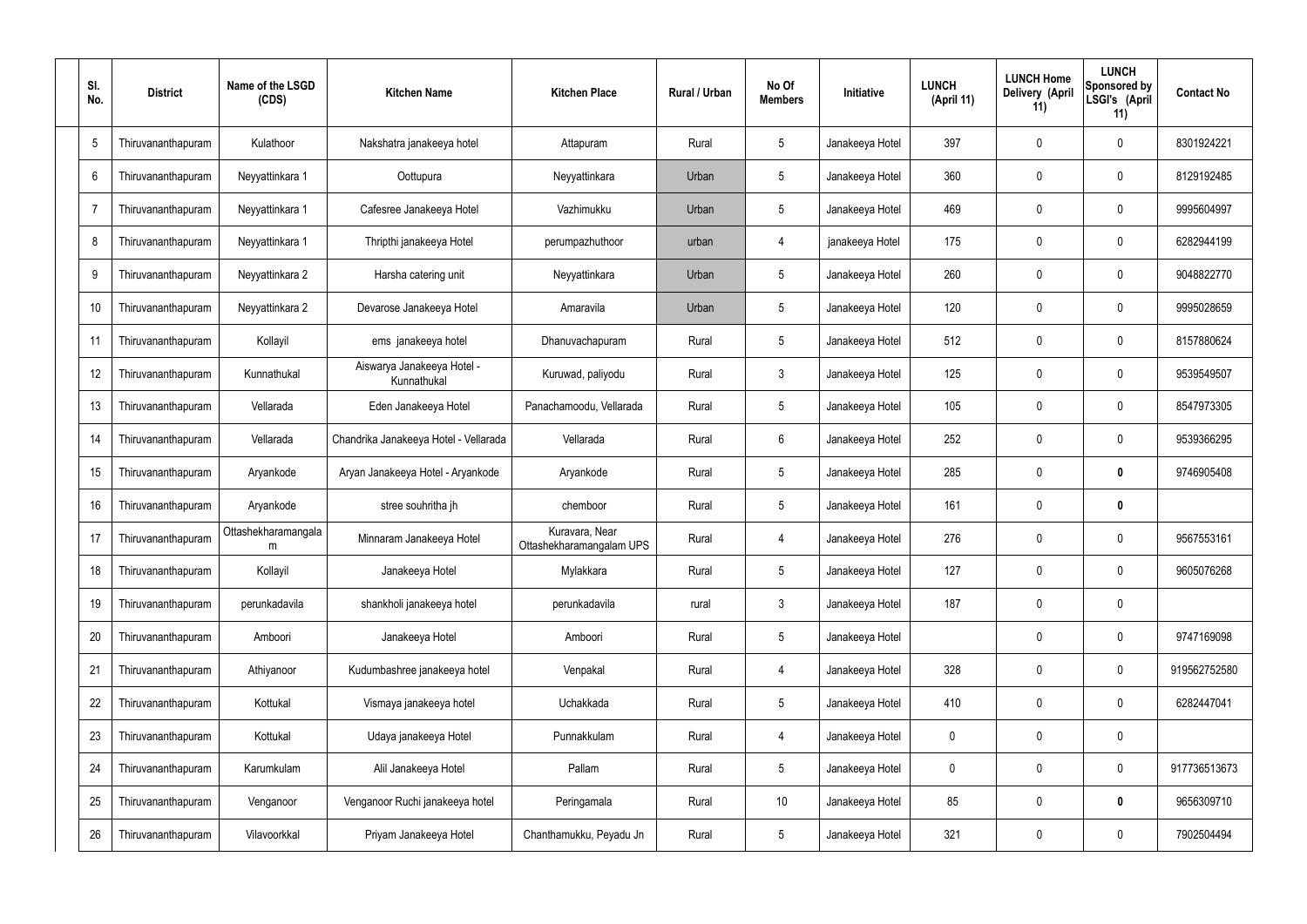| SI.<br>No. | <b>District</b>    | Name of the LSGD<br>(CDS)  | <b>Kitchen Name</b>                           | <b>Kitchen Place</b>                              | <b>Rural / Urban</b> | No Of<br><b>Members</b> | <b>Initiative</b> | <b>LUNCH</b><br>(April 11) | <b>LUNCH Home</b><br>Delivery (April<br>11) | <b>LUNCH</b><br><b>Sponsored by</b><br>LSGI's (April<br>11) | <b>Contact No</b> |
|------------|--------------------|----------------------------|-----------------------------------------------|---------------------------------------------------|----------------------|-------------------------|-------------------|----------------------------|---------------------------------------------|-------------------------------------------------------------|-------------------|
| 27         | Thiruvananthapuram | Vilavoorkal                | Vilavoorkal janakeeya hotel                   | Pottayil                                          | Rural                | 5                       | Janakeeya Hotel   | 298                        | 0                                           | 0                                                           | 9497883130        |
| 28         | Thiruvananthapuram | Kalliyoor                  | Stree Shakthi Janakeeya Hotel                 | Kalliyoor                                         | Rural                | $5\phantom{.0}$         | Janakeeya Hotel   | 178                        | $\mathbf 0$                                 | 0                                                           | 9074998782        |
| 29         | Thiruvananthapuram | Maranalloor                | Mayooram Janakeeya Hotel                      | Mannadikkonam                                     | Rural                | 4                       | Janakeeya Hotel   | 173                        | 0                                           | 0                                                           | 9847371025        |
| 30         | Thiruvananthapuram | Pallichal                  | Vandhanam Janakeeya hotel                     | Naruvamoodu                                       | Rural                | 4                       | Janakeeya Hotel   | 190                        | 0                                           | 0                                                           | 9562636222        |
| 31         | Thiruvananthapuram | Vilappil                   | Sreebhadra janakeey a hotel                   | peyad                                             | Rural                | $5\phantom{.0}$         | Janakeeya Hotel   | 234                        | 0                                           | 0                                                           | 919496194745      |
| 32         | Thiruvananthapuram | Malayinkeezhu              | Thapasya janakeeya hotel                      | Aruvacode                                         | Rural                | $5\phantom{.0}$         | Janakeeya Hotel   | 143                        | $\mathbf 0$                                 | 0                                                           | 9074329707        |
| 3,3        | Thiruvananthapuram | balaramapuram              | Karunya                                       | balaramapuram                                     | ruralww              | $5\phantom{.0}$         | Janakeeya Hotel   | 189                        | 0                                           | 0                                                           |                   |
| 34         | Thiruvananthapuram | Andoorkonam                | Thiruvathira janakeeya hotel                  | Kaniyapuram                                       | Rural                | $\mathbf{3}$            | Janakeeya Hotel   | 180                        | 0                                           | 0                                                           | 8921698989        |
| 35         | Thiruvananthapuram | Kadinamkulam               | Sabarmathi janakeeya hotel                    | Chitattumukku                                     | Rural                | 4                       | Janakeeya Hotel   | 60                         | 0                                           | 0                                                           |                   |
| 36         | Thiruvananthapuram | Azhoor                     | Kudumbadsree janakeeya hotel                  | Azhoor                                            | Rural                | 4                       | Janakeeya Hotel   | 70                         | 0                                           | 0                                                           | 8129060294        |
| 37         | Thiruvanathapuram  | Pothencode                 | Pothencode Kudumbashree Janakeeya<br>hotel    | Pothencode ayiroorppara<br>Farmers centre         | Rural                | 5                       | Janakeeya Hotel   | 150                        | 0                                           | 0                                                           | 9037832338        |
| 38         | Thiruvananthapuram | Mangalapuram               | Mangalapuram Kudumbashree<br>Janakeeya Hotel  | Managalapuram Junction,<br>Near Panchayath Office | Rural                | -5                      | Janakeeya Hotel   | 150                        | 0                                           | 0                                                           | 9995459534        |
| 39         | Thiruvananthapuram | Mangalapuram               | Swad Kudumbashree Janakeeya hotel             | Murukkumpuzha                                     | Rural                | $\mathbf{3}$            | Janakeeya Hotel   | 110                        | 0                                           | 0                                                           | 8281624670        |
| 40         | Thiruvananthapuram | Mangalapuram               | Ruchisagaram Kudumbashree<br>Janakeeya Hotel  | Chembakamangalam                                  | Rural                | $5\phantom{.0}$         | Janakeeya Hotel   | 120                        | $\mathbf 0$                                 | 0                                                           | 8139079929        |
| 41         | Thiruvanathapuram  | <b>TVM Corporation CDS</b> | Krishnakripa Janakeeya hotel                  | Anayara                                           | Urban                | $5\phantom{.0}$         | Janakeeya Hotel   | 455                        | $\mathbf 0$                                 | 0                                                           | 9745823832        |
| 42         | Thiruvanathapuram  | <b>TVM Corporation CDS</b> | Vanitha Janakeeya Hotel                       | Manvila                                           | Urban                | $\overline{4}$          | Janakeeya Hotel   | 210                        | $\mathbf 0$                                 | 0                                                           | 8129412369        |
| 43         | Thiruvanathapuram  | <b>TVM Corporation CDS</b> | Bhagyalekshmi Kudumbashree<br>Janakeeya Hotel | <b>EK Nayanar Trust, Medical</b><br>College       | Urban                | $6\phantom{.}6$         | Janakeeya Hotel   | 250                        | $\mathbf 0$                                 | 0                                                           |                   |
| 44         | Thiruvanathapuram  | <b>TVM Corporation CDS</b> | Tripthi Janakeeya Hotel                       | Pallithura                                        | Urban                | $\mathbf{3}$            | Janakeeya Hotel   | 350                        | $\mathbf 0$                                 | 0                                                           | 9387738568        |
| 45         | Thiruvanathapuram  | <b>TVM Corporation CDS</b> | soubhagya janakeeya Hotel                     | kazhakoottam                                      | Urban                | $\mathbf{3}$            | janakeeya Hotel   | 355                        | $\mathbf 0$                                 | 0                                                           | 8921555192        |
| 46         | Thiruvanathapuram  | <b>TVM Corporation CDS</b> | Uthradam Janakeeya Hotel                      | Pattom                                            | Urban                | $\mathbf{3}$            | janakeeya Hotel   | 640                        | $\mathbf 0$                                 | 0                                                           | 8281062575        |
| 47         | Thiruvananthapuram | <b>TVM Corporation CDS</b> | Kismath Janakeeya Hotel                       | Pottakuzhi                                        | Urban                | $\mathbf{3}$            | Janakeeya Hotel   | 520                        | $\mathbf 0$                                 | 0                                                           | 8281088923        |
| 48         | Thiruvananthapuram | <b>TVM Corporation CDS</b> | Anugraha janakeeya Hotel                      | sreekaryam                                        | Urban                | 4                       | Janakeeya Hotel   | 123                        | $\boldsymbol{0}$                            | 0                                                           |                   |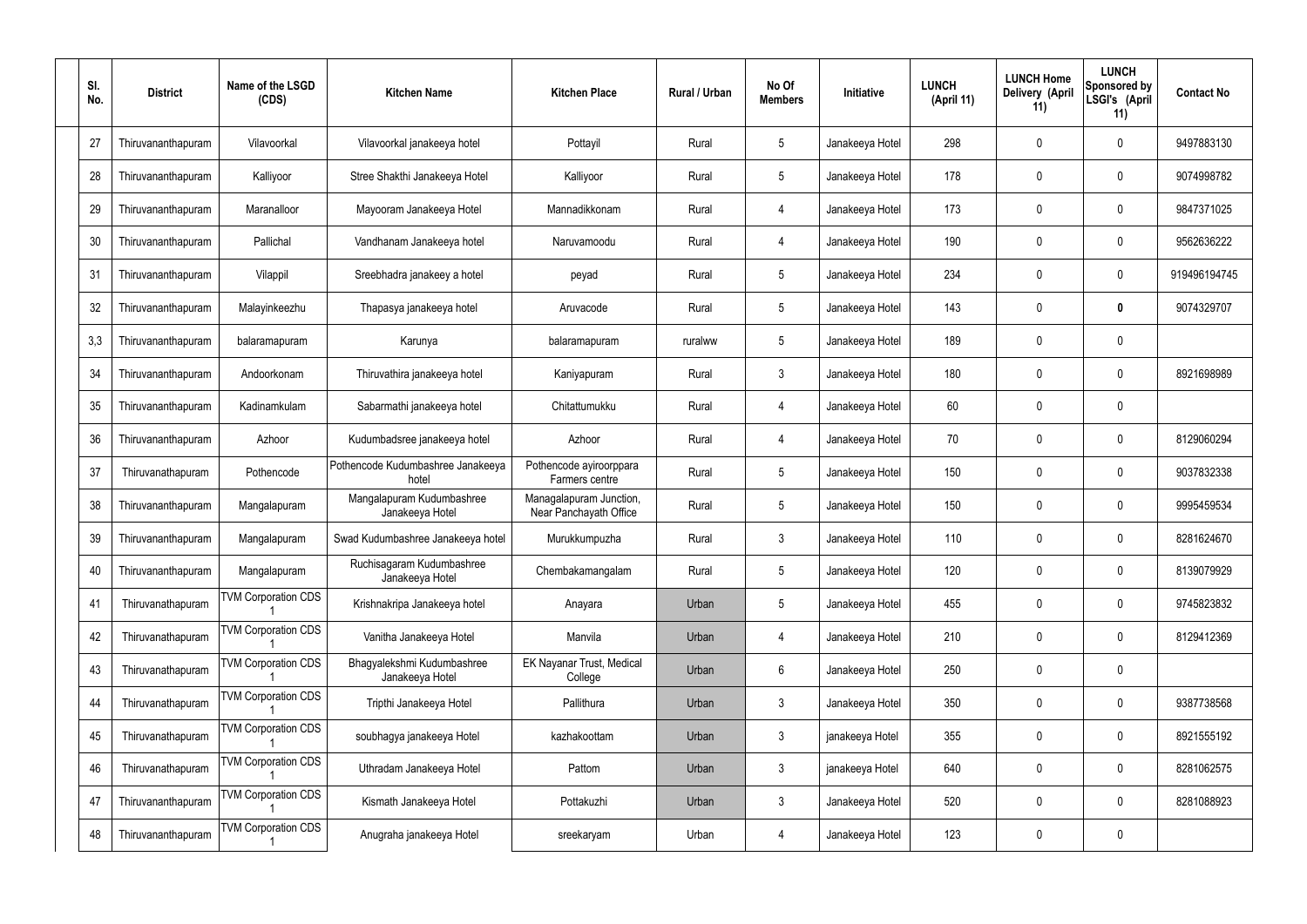|     | SI.<br>No. | <b>District</b>    | Name of the LSGD<br>(CDS)  | <b>Kitchen Name</b>                  | <b>Kitchen Place</b>                              | Rural / Urban | No Of<br><b>Members</b> | Initiative      | <b>LUNCH</b><br>(April 11) | <b>LUNCH Home</b><br>Delivery (April<br>11) | <b>LUNCH</b><br>Sponsored by<br>LSGI's (April<br>11) | <b>Contact No</b> |
|-----|------------|--------------------|----------------------------|--------------------------------------|---------------------------------------------------|---------------|-------------------------|-----------------|----------------------------|---------------------------------------------|------------------------------------------------------|-------------------|
|     | 49         | Thiruvananthapuram | <b>TVM Corporation CDS</b> | janakeeya hotel                      | mannarakkonam                                     | Urban         | $\mathfrak{Z}$          | Janakeeya Hotel | 442                        | 0                                           | $\pmb{0}$                                            | 8129179622        |
|     | 50         | Thiruvananthapuram | <b>TVM Corporation CDS</b> | Salt and Pepper                      | Poomalliyoorkkonam                                | Urban         | $\mathbf{3}$            | Janakeeya Hotel | 325                        | 0                                           | $\pmb{0}$                                            | 8593986935        |
|     | 51         | Thiruvananthapuram | <b>TVM Corporation CDS</b> | Sreebhadra Janakeeya Hotel           | Pettah                                            | Urban         | 4                       | Janakeeya Hotel | 321                        | 0                                           | $\pmb{0}$                                            | 9847227647        |
|     | 52         | Thiruvananthapuram | <b>TVM Corporation CDS</b> | kalavara Janakeeya Hotel             | vattiyoorkavu                                     | Urban         | $\mathbf{3}$            | Janakeeya Hotel | 336                        | 0                                           | $\pmb{0}$                                            | 9847655426        |
|     | 53         | Thiruvananthapuram | <b>TVM Corporation CDS</b> | punartham kudumbashree               | kudappanakunnu                                    | Urban         | $\mathbf{3}$            | Janakeeya Hotel | 179                        | 0                                           | $\pmb{0}$                                            | 9747115789        |
|     | 54         | Thiruvananthapuram | <b>TVM Corporation CDS</b> | peroor JH                            | Palayam                                           | Urban         | $\mathbf{3}$            | Janakeeya Hotel | 352                        | 0                                           | $\bm{0}$                                             | 8086119633        |
| 110 | 55         | Thiruvananthapuram | Aryanadu                   | Aryanad Janakeeya Hotel              | Aryanad                                           | Rural         | 6                       | Janakeeya Hotel | 288                        | 0                                           | $\pmb{0}$                                            | 9207447839        |
|     | 56         | Thiruvananthapuram | Kuttichal                  | Kutichal Janakeeya Hotel             | Kuttichal                                         | Rural         | $\sqrt{5}$              | Janakeeya Hotel | 187                        | 0                                           | $\pmb{0}$                                            | 9446331479        |
|     | 57         | Thiruvananthapuram | Poovachal                  | Poovachal Janakeeya Hotel            | Poovachal Panchayath                              | Rural         | $5\phantom{.0}$         | Janakeeya Hotel | 186                        | 0                                           | $\mathbf 0$                                          | 9495225046        |
|     | 58         | Thiruvananthapuram | Vithura                    | Navodaya Janakeeya hotel             | Koppam, Vithura                                   | Rural         | 4                       | Janakeeya Hotel | 127                        | 0                                           | $\mathbf 0$                                          | 9946837014        |
|     | 59         | Thiruvananthapuram | Tholicode                  | Tholicode Janakeeya Hotel            | Pulimoodu, Near Bharath<br>Petrol Pump, Tholicode | Rural         | 4                       | Janakeeya Hotel | 148                        | 0                                           | $\mathbf 0$                                          | 9539995862        |
|     | 60         | Thiruvananthapuram | uzhamalackal               | mazhavil jh                          | Puthukulangara                                    | Rural         | 5                       | Janakeeya Hotel | 322                        | 0                                           | $\boldsymbol{0}$                                     | 96457 54988       |
|     | 61         | Thiruvananthapuram | TVPM Corpn CDS 4           | Maithri Janakeeya Hotel              | Poozhyakkunnu, Nemom, TVM                         | Urban         | 5                       | Janakeeya Hotel | 584                        | 0                                           | 0                                                    | 9846905594        |
|     | 62         | Thiruvananthapuram | TVPM. Corpn. CDS III       | Janatha hotel                        | Over bridge                                       | Urban         | 9                       | Janakeeya Hotel | 0                          | 0                                           | $\pmb{0}$                                            | 919746149160      |
|     | 63         | Thiruvananthapuram | TVPM. Corpn. CDS III       | Asraya Janakeeya Hotel               | <b>DPI</b>                                        | Urban         | 4                       | Janakeeya Hotel | 0                          | 0                                           | $\pmb{0}$                                            | 918113008306      |
|     | 64         | Thiruvananthapuram | TVPM. Corpn. CDS III       | Ruchikkoott                          | Mudavanmukal                                      | Urban         | 4                       | Janakeeya Hotel | 0                          | 0                                           | $\pmb{0}$                                            | 917907579424      |
|     | 65         | Thiruvananthapuram | TVPM. Corpn. CDS IV        | Janakeeya hotel tvm corporation cds4 | Vallakkadavu                                      | Urban         | 5                       | Janakeeya Hotel | 273                        | 0                                           | $\pmb{0}$                                            | 8129795072        |
|     | 66         | Thiruvananthapuram | TVPM. Corpn. CDS IV        | Karuna Janakeeya Hotel               | Avaduthura                                        | Urban         | 5                       | Janakeeya Hotel | 239                        | 0                                           | $3\phantom{.0}$                                      | 9567523799        |
|     | 67         | Thiruvananthapuram | Anadu                      | Nanma anad                           | Govt LPS Anad                                     | Rural         | 4                       | Janakeeya Hotel | 0                          | 0                                           | $\pmb{0}$                                            | 9645709754        |
|     | 68         | Thiruvananthapuram | Vembayam                   | Liya canteen                         | Perumboor near panchayath<br>office               | Rural         | 5                       | Janakeeya Hotel | 210                        | 0                                           | $\pmb{0}$                                            | 9544337362        |
|     | 69         | Thiruvananthapuram | Vembayam                   | Four's Janakeeya Hotel               | Naduveli Konchira                                 | Rural         | 4                       | Janakeeya Hotel | 227                        | 0                                           | $\pmb{0}$                                            | 9526253578        |
|     | 70         | Thiruvananthapuram | Nedumangad 1               | Subhiksham                           | Irinjayam                                         | Urban         | 4                       | Janakeeya Hotel | 245                        | 0                                           | $\pmb{0}$                                            | 9745606588        |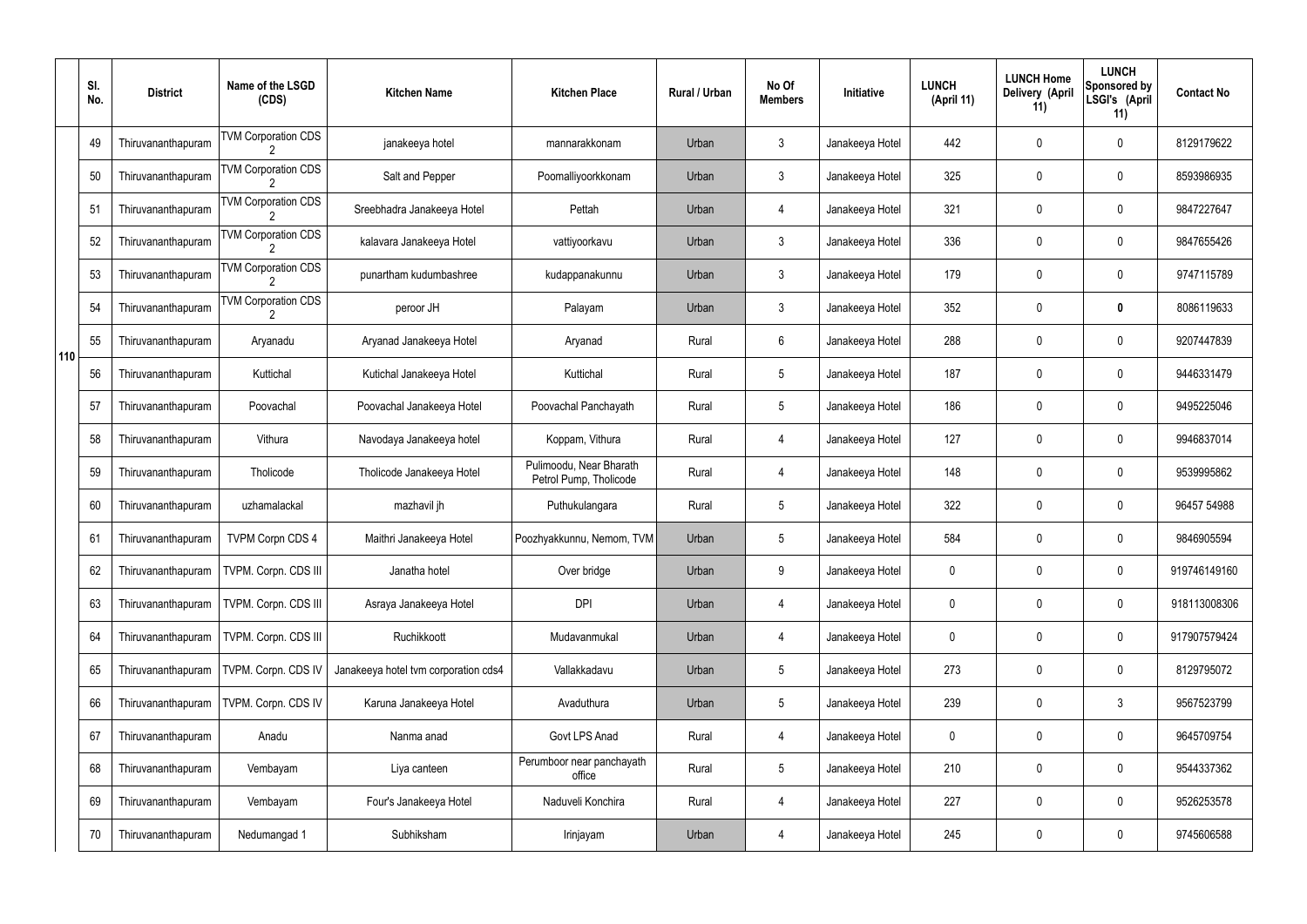| SI.<br>No. | <b>District</b>    | Name of the LSGD<br>(CDS) | <b>Kitchen Name</b>                 | <b>Kitchen Place</b>                      | Rural / Urban | No Of<br><b>Members</b> | Initiative      | <b>LUNCH</b><br>(April 11) | <b>LUNCH Home</b><br>Delivery (April<br>11) | <b>LUNCH</b><br>Sponsored by<br>LSGI's (April<br>11) | <b>Contact No</b> |
|------------|--------------------|---------------------------|-------------------------------------|-------------------------------------------|---------------|-------------------------|-----------------|----------------------------|---------------------------------------------|------------------------------------------------------|-------------------|
| 71         | Thiruvananthapuram | Nedumangad 1              | Ootupura                            | Pazhakutty                                | Urban         | 6                       | Janakeeya Hotel | 470                        | 0                                           | $\mathbf 0$                                          | 7510910614        |
| 72         | Thiruvananthapuram | Nedumangad 2              | Niravu                              | Near ksrtc bus stand                      | Urban         | 4                       | Janakeeya Hotel | 439                        | 0                                           | $\mathbf 0$                                          | 9645958207        |
| 73         | Thiruvananthapuram | Nedumangad 2              | Ruchiyidam                          | <b>Near Municipality</b>                  | Urban         | $\mathbf 0$             | Janakeeya Hotel | 397                        | 0                                           | $\mathbf 0$                                          | 9846371353        |
| 74         | Thiruvananthapuram | Karakulam                 | Karakulam Vanitha hotel             | Karakulam Junction                        | Rural         | $\overline{4}$          | Janakeeya Hotel | 347                        | 0                                           | $\mathbf 0$                                          | 9747176668        |
| 75         | Thiruvananthapuram | Panavoor                  | Kudumbashree vanitha hotel          | HI auditorium near panavoor<br>panchayath | Rural         | 6                       | Janakeeya Hotel | 185                        | 0                                           | 5                                                    | 9526740817        |
| 76         | Thiruvananthapuram | Aruvikara                 | Nanma                               | Aruvikara junction                        | Rural         | $\mathfrak{Z}$          | Janakeeya hotel | $\mathbf 0$                | 0                                           | $\mathbf 0$                                          | 8606524464        |
| 77         | Thiruvananthapuram | Pullampara                | Janakeeya Hotel                     | Kalumkinmukham                            | Rural         | $5\,$                   | Janakeeya Hotel | 143                        | 0                                           | $\mathbf 0$                                          |                   |
| 78         | Thiruvananthapuram | Pangode                   | Bhagyalekshmi janakeeya hotel       | Pangodu Panchayath Hall                   | Rural         | $5\phantom{.0}$         | Janakeeya Hotel | 108                        | 0                                           | $\mathbf 0$                                          |                   |
| 79         | Thiruvananthapuram | Manickal                  | Janakeeya hotel                     | Pirappancode                              | Rural         | $6\phantom{.}6$         | Janakeeya Hotel | 114\$                      | 0                                           | $\mathbf 0$                                          | 9745874522        |
| 80         | Thiruvananthapuram | Vamanapuram               | Pournami Kalamachal                 | Kalamachal                                | Rural         | $5\phantom{.0}$         | Janakeeya Hotel | 165                        | 0                                           | $\boldsymbol{0}$                                     | 9846825964        |
| 81         | Thiruvananthapuram | kallara                   | Amma janakeeya hotel                | kallara                                   | rural         | 4                       | Janakeeya Hotel | 180                        | 0                                           | $\boldsymbol{0}$                                     | 8111891405        |
| 82         | Thiruvananthapuram | nellanad                  | Nellanad janakeeya hotel            | keezhayikkonam                            | rural         | $6\,$                   | Janakeeya Hotel | 145                        | 0                                           | $\boldsymbol{0}$                                     | 9946994811        |
| 83         | Thiruvananthapuram | Pazhayakunnummel          | Chaitanya janakeeya hotel           | Pazhayakunnumel                           | Rural         | $5\phantom{.0}$         | Janakeeya Hotel | 0                          | 0                                           | 0                                                    | 9496997201        |
| 84         | Thiruvananthapuram | Karavaram                 | Takkolam, Karavaram janakeeya hotel | Pullurmukk, kallambalam                   | Rural         | $5\phantom{.0}$         | Janakeeya Hotel | 168                        | 0                                           | $\mathbf 0$                                          | 9539723288        |
| 85         | Thiruvananthapuram | Kilimanoor                | Tanima vanitha canteen              | Kilimanoor                                | Rural         | $\overline{4}$          | Janakeeya Hotel | 167                        | $\mathbf 0$                                 | $\mathbf 0$                                          | 9846657166        |
| 86         | Thiruvananthapuram | Pulimath                  | Iswarya catering unit               | Pulimath, Karet                           | Rural         | $\overline{4}$          | Janakeeya Hotel | $\mathbf 0$                | 0                                           | $\mathbf 0$                                          | 9645514593        |
| 87         | Thiruvananthapuram | Navaikkulam               | Kudumbashree janakeeya hotel        | Kadambaattukonam                          | Rural         | $5\,$                   | Janakeeya Hotel | 139                        | $\mathbf 0$                                 | $\mathbf 0$                                          | 9400619476        |
| 88         | Thiruvananthapuram | Nagaroor                  | Janakeeya Hotel                     | Altharamoodu                              | Rural         | $5\,$                   | Janakeeya Hotel | 120                        | 0                                           | $\mathbf 0$                                          | 7034964806        |
| 89         | Thiruvananthapuram | Pallikal                  | pallikkal janakeeya hotel           | pakalkkuri                                | rural         | 4                       | Janakeeya Hotel | 141                        | 0                                           | $\mathbf 0$                                          | 9447886364        |
| 90         | Thiruvananthapuram | Madavoor                  | Madavoor janakeeya hotel            | madavoor                                  | rural         | $5\,$                   | Janakeeya Hotel | 110                        | 0                                           | $\mathbf 0$                                          | 9526206002        |
| 91         | Thiruvananthapuram | Chirayinkeezh             | Sevenstar Janakeeya Hotel           | Sarkkara                                  | Rural         | $5\,$                   | Janakeeya Hotel | 123                        | 0                                           | $\mathbf 0$                                          | 8921556636        |
| 92         | Thiruvananthapuram | Kadaykkavoor              | Karmalamatha Janakeeya Hotel        | Kadakkavoor                               | Rural         | $\sqrt{5}$              | Janakeeya Hotel | 145                        | 0                                           | $\boldsymbol{0}$                                     | 9645405591        |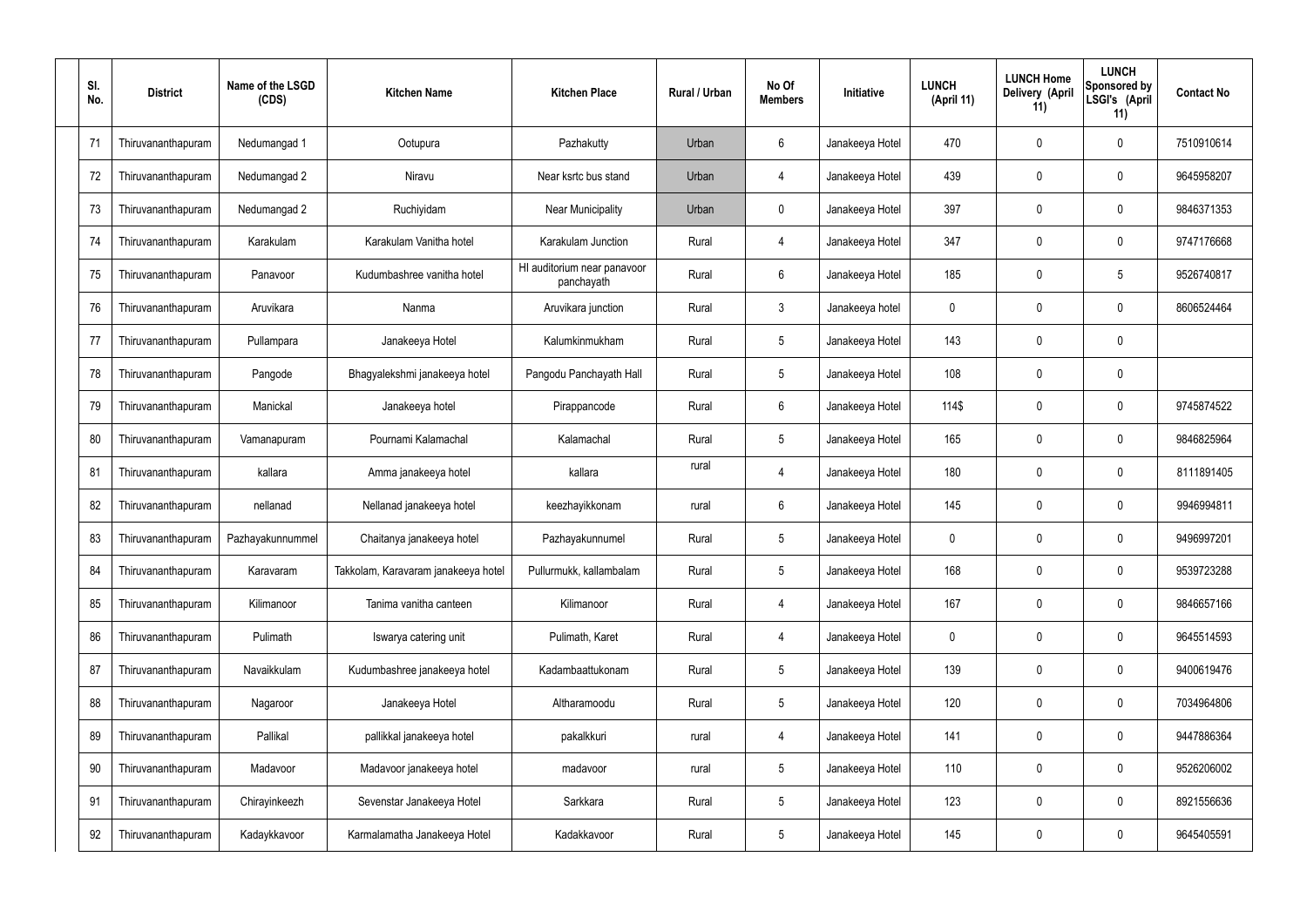|     | SI.<br>No.     | <b>District</b>    | Name of the LSGD<br>(CDS) | <b>Kitchen Name</b>                | <b>Kitchen Place</b>     | Rural / Urban | No Of<br><b>Members</b> | Initiative      | <b>LUNCH</b><br>(April 11) | <b>LUNCH Home</b><br>Delivery (April<br>11) | <b>LUNCH</b><br>Sponsored by<br>LSGI's (April<br>11) | <b>Contact No</b> |
|-----|----------------|--------------------|---------------------------|------------------------------------|--------------------------|---------------|-------------------------|-----------------|----------------------------|---------------------------------------------|------------------------------------------------------|-------------------|
|     | 93             | Thiruvananthapuram | Mudakkal                  | Sarovaram Janakeeya Hotel          | Valakkadu                | Rural         | $\mathbf{3}$            | Janakeeya Hotel | 107                        | 0                                           | $\mathbf 0$                                          | 8086240900        |
|     | 94             | Thiruvananthapuram | Vakkom                    | Jananai Janakeeya Hotel            | SN Junction, Jeeva Dhara | Rural         | 5                       | Janakeeya Hotel | 113                        | $\mathbf 0$                                 | $\mathbf 0$                                          | 8137014724        |
|     | 95             | Thiruvananthapuram | Vakkom                    | Diya Janakeeya Hotel               | Panayile Kadavu          | Rural         | $5\overline{)}$         | Janakeeya Hotel | 156                        | $\mathbf 0$                                 | $\mathbf 0$                                          | 8590439391        |
|     | 96             | Thiruvananthapuram | Kizhuvilam                | Kudumbashree vanitha canteen       | Kizhuvillam              | Rural         | $\overline{4}$          | Janakeeya Hotel | 186                        | $\mathbf 0$                                 | $\mathbf 0$                                          | 9747361312        |
|     | 97             | Thiruvananthapuram | Anchuthengu               | Swad Janakeeya Hotel               | Anchuthengu              | Rural         | $5\phantom{.0}$         | Janakeeya Hotel | 114                        | $\mathbf 0$                                 | $\mathbf 0$                                          |                   |
|     | 98             | Thiruvananthapuram | Attingal                  | Bhagyashree janakeeya hotel        | Attingal                 | Urban         | $5\phantom{.0}$         | Janakeeya Hotel | 98                         | $\mathbf 0$                                 | $\mathbf 0$                                          | 9539968503        |
|     | 99             | Thiruvananthapuram | Cherunniyoor              | Lekshmi janakeeya hotel            | Dhalavapuram             | Rural         | $\mathbf{3}$            | Janakeeya Hotel | 89                         | $\mathbf 0$                                 | $\mathbf 0$                                          | 9995391999        |
|     | 100            | Thiruvananthapuram | Chemmaruthi               | Dreams janakeeya hotel             | Mavinmoodu, muthana      | Rural         | 5                       | Janakeeya Hotel | $\mathbf 0$                | 0                                           | $\mathbf 0$                                          | 8129240185        |
|     | 101            | Thiruvananthapuram | Chemmaruthi               | Natturuchi janakeeya hotel         | Panayara&sivapuram       | Rural         | 5                       | Janakeeya Hotel | 99                         | $\mathbf 0$                                 | $\mathbf 0$                                          | 8129240185        |
|     | 102            | Thiruvananthapuram | Chemmaruthi               | Bhanusree                          | Chavadimukku             | Rural         | $\overline{4}$          | Janakeeya Hotel | 104                        | $\mathbf 0$                                 | $\mathbf 0$                                          | 8129240185        |
|     | 103            | Thiruvananthapuram | Chemmaruthi               | saphalyam janakeeya Hotel          | chemmaruthi              | Rural         | $5\phantom{.0}$         | Janakeeya hotel | 155                        | $\mathbf 0$                                 | $\mathbf 0$                                          | 9539925641        |
|     | 104            | Thiruvananthapuram | Manamboor                 | Manamboor janakeeya hotel          | Kavalayoor               | Rural         | 4                       | Janakeeya Hotel | 133                        | 0                                           | 0\$                                                  | 9074388684        |
|     | 105            | Thiruvananthapuram | Edava                     | Sreenandha janakeeyahotel          | Kaappil                  | Rural         | $5\overline{)}$         | Janakeeya Hotel | 156                        | 0                                           | $\mathbf 0$                                          | 9895337334        |
|     | 106            | Thiruvananthapuram | Elakamon                  | Sreenarayana janakeeya hotel       | Elakamon                 | Rural         | $\overline{7}$          | Janakeeya Hotel | 63                         | $\mathbf 0$                                 | $\mathbf 0$                                          | 8086637798        |
|     | 107            | Thiruvananthapuram | Elakamon                  | kudumbashree janakeeya hotel       | Elakamon                 | Rural         | $5\overline{)}$         | janakeeya hotel | 52                         | $\mathbf 0$                                 | $\mathbf 0$                                          | 8590725126        |
|     | 108            | Thiruvananthapuram | Vettoor                   | Kashi janakeeya hotel              | Vettoor                  | Rural         | $\overline{4}$          | Janakeeya Hotel | 60                         | $\mathbf 0$                                 | $\mathbf 0$                                          | 9061547396        |
|     | 109            | Thiruvananthapuram | Ottoor                    | Kudumbashree Janakeeya hotel       | ottoor                   | rural         | $\mathbf{3}$            | Janakeeya Hotel | 38                         | $\pmb{0}$                                   | $\mathbf 0$                                          | 8590570561        |
|     | 110            | Thiruvanathapuram  | Varkala                   | Janakeeya hotel                    | Varkala municipality     | Urban         | $5\phantom{.0}$         | Janakeeya Hotel | 26                         | $\pmb{0}$                                   | $\mathbf 0$                                          | 8943261611        |
| 110 |                |                    |                           |                                    |                          |               | 501                     |                 | 21908                      | $\mathbf{0}$                                | $\overline{7}$                                       |                   |
|     | -1             | Thrissur           | Kadangodu                 | Janakeeya Hotel Kadangod           | Kadangod                 | Rural         | 4                       | Janakeeya Hotel | 57                         | 25                                          | $6\phantom{.}6$                                      |                   |
|     | $\overline{2}$ | Thrissur           | Chalakudy                 | Thripthy Janakeeya Hotel Chalakudy | North Busstand Chalakudy | Urban         | $\overline{4}$          | Janakeeya Hotel | 246                        | 148                                         | $\mathbf 0$                                          | 9544048190        |
|     | $\mathbf{3}$   | Thrissur           | Pananchery                | Pananchery Janakeeya Hotel         | Pattikkad                | Rural         | $5\overline{)}$         | Janakeeya Hotel | 167                        | 59                                          | $\mathbf 0$                                          | 9746354118        |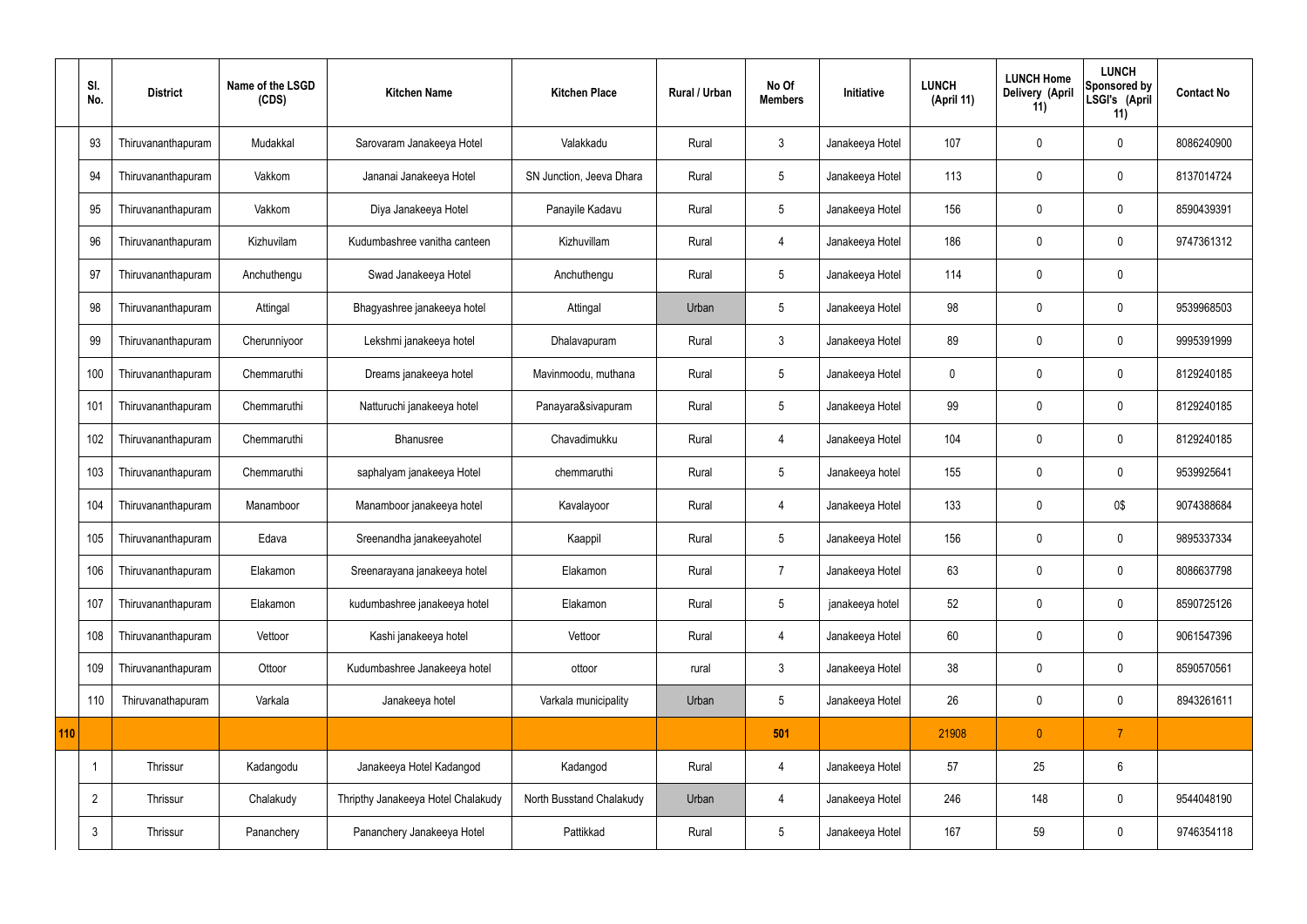| SI.<br>No.      | <b>District</b> | Name of the LSGD<br>(CDS) | <b>Kitchen Name</b>                             | <b>Kitchen Place</b>                       | Rural / Urban | No Of<br><b>Members</b> | <b>Initiative</b> | <b>LUNCH</b><br>(April 11) | <b>LUNCH Home</b><br>Delivery (April<br>11) | <b>LUNCH</b><br>Sponsored by<br>LSGI's (April<br>11) | <b>Contact No</b> |
|-----------------|-----------------|---------------------------|-------------------------------------------------|--------------------------------------------|---------------|-------------------------|-------------------|----------------------------|---------------------------------------------|------------------------------------------------------|-------------------|
| $\overline{4}$  | Thrissur        | Kadavallur                | Janakeeya Hotel Kadavalloor                     | Panjayath Compound                         | Rural         | 4                       | Janakeeya Hotel   | 75                         | 54                                          | $\mathbf 0$                                          |                   |
| $5\phantom{.0}$ | Thrissur        | Kattoor                   | Janakeeya Hotel Kattoor                         | Near pompay school, Kattoor                | Rural         | $5\phantom{.0}$         | Janakeeya Hotel   | 78                         | 0                                           | $\mathbf 0$                                          | 9605263717        |
| 6               | Thrissur        | Elavally                  | Janakeeya Hotel Elavally                        | Elavally Panchayath<br>Compound            | Rural         | $\overline{4}$          | Janakeeya Hotel   | 181                        | $\mathbf 0$                                 | $\mathbf 0$                                          | 9744738247        |
| $\overline{7}$  | Thrissur        | Paralam                   | Paralam Janakeeya Hotel                         | Nanma Kudumbashree<br>canteen              | Rural         | $\mathbf{3}$            | Janakeeya Hotel   | $\mathbf 0$                | 75                                          | $\mathbf 0$                                          | 9744441594        |
| 8               | Thrissur        | Kadukutty                 | Uppum Mulakum Janakeeya Hotel<br>Kadukutty      | Kottamuri Junction                         | Rural         | $5\phantom{.0}$         | Janakeeya Hotel   | 51                         | 44                                          | $\mathbf 0$                                          | 9846634710        |
| 9               | Thrissur        | Thrissur 2                | Kuttanellur Janakeeya Hotel                     | Kuttanellur                                | Urban         | $5\phantom{.0}$         | Janakeeya Hotel   | 60                         | 0                                           | $\mathbf 0$                                          | 8330800498        |
| 10              | Thrissur        | Pazhayannur               | Janakeeya Hotel, Pazhayanoor                    | Pazhayannur Panchayath                     | Rural         | $\overline{4}$          | Janakeeya Hotel   | 222                        | $\mathbf 0$                                 | $\mathbf 0$                                          | 9400257329        |
| 11              | Thrissur        | Aloor                     | Aloor Janakeeya Hotel                           | Aloor                                      | Rural         | $5\phantom{.0}$         | Janakeeya Hotel   | 100                        | 45                                          | $\mathbf 0$                                          | 9946922936        |
| 12              | Thrissur        | Muriyad                   | Jankeeya Hotel, Muriyad                         | Karuna Canteen, Muriyad                    | Rural         | $5\phantom{.0}$         | Janakeeya Hotel   | 87                         | $\mathbf 0$                                 | $\mathbf 0$                                          | 9961920358        |
| 13              | Thrissur        | Valapad                   | Janakeeya Hotel Valapad                         | Valapad Chanthapadi                        | Rural         | $6\phantom{.}6$         | Janakeeya Hotel   | 126                        | 0                                           | $\overline{7}$                                       | 9846972134        |
| 14              | Thrissur        | Kaipamangalam             | Kaipamngalam Janakeeya Hotel                    | Kaipamangalam Panchayath                   | Rural         | $\mathbf{3}$            | Janakeeya Hotel   | 199                        | 0                                           | $\overline{2}$                                       |                   |
| 15              | Thrissur        | Annamanada                | Snehitha Catering                               | Annamanada                                 | Rural         | $5\phantom{.0}$         | Janakeeya Hotel   | 23                         | 18                                          | $\mathbf 0$                                          | 9747712615        |
| 16              | Thrissur        | Vellangallur              | Janakeeya Hotel Vellangallur                    | Panchayath Community Hall                  | Rural         | $6\phantom{.}6$         | Janakeeya Hotel   | 40                         | 40                                          | 0                                                    | 9947462258        |
| 17              | Thrissur        | Pavaratty                 | Janakeeya Hotel Pavaratty                       | Akashaya Vanitha Canteen                   | Rural         | $\mathbf{3}$            | Janakeeya Hotel   | 127                        | $\mathbf 0$                                 | $\mathbf 0$                                          |                   |
| 18              | Thrissur        | Edathiruthy               | Janakeeya Hotel Edathuruthi (Nalinam<br>Stores) | Opposite of GLPS,<br>Chenthrappinni Centre | Rural         | $\overline{4}$          | Janakeeya Hotel   | 109                        | $\mathbf 0$                                 | $\mathbf 0$                                          |                   |
| 19              | Thrissur        | Adatt                     | Janakeeya Hotel Adat                            | Muthuvara                                  | Rural         | $\overline{7}$          | Janakeeya Hotel   | 93                         | 56                                          | $\mathbf 0$                                          | 6235203703        |
| 20              | Thrissur        | Irinjalakuda 1            | Janakeeya Hotel Irinjalakuda Cds1               | Irinjalakuda Muncipality                   | Urban         | 4                       | Janakeeya Hotel   | 89                         | $\mathbf 0$                                 | $\mathbf 0$                                          | 9526912506        |
| 21              | Thrissur        | Parapookkara              | Janakeeya Hotel, Parapookkara                   | Panchayath Canteen                         | Rural         | $5\phantom{.0}$         | Janakeeya Hotel   | 57                         | $\mathbf 0$                                 | $\mathbf 0$                                          | 9605428611        |
| 22              | Thrissur        | Puthanchira               | Annapoorna Janakeeya Hotel<br>Puthenchira       | Panchayath Community Hall                  | Rural         | $5\phantom{.0}$         | Janakeeya Hotel   | 51                         | 18                                          | $\mathbf 0$                                          | 919539164678      |
| 23              | Thrissur        | SreeNarayanapuram         | Sree Narayana Puram Janakeeya<br>Hotel          | Sreenarayanapuram<br>Panchayath            | Rural         | $5\phantom{.0}$         | Janakeeya Hotel   | 231                        | 0                                           | $\overline{\mathbf{1}}$                              |                   |
| 24              | Thrissur        | Nadathara                 | Nadathara Janakeeya Hotel                       | Moorkanikkara                              | Rural         | $5\phantom{.0}$         | Janakeeya Hotel   | 34                         | 58                                          | $\mathbf 0$                                          | 9744611176        |
| 25              | Thrissur        | Vallachira                | Vallachira Janakeeya Hotel                      | Vallachira Gramapanchayath                 | Rural         | 4                       | Janakeeya Hotel   | 0                          | 57                                          | $\mathbf 0$                                          | 9744804256        |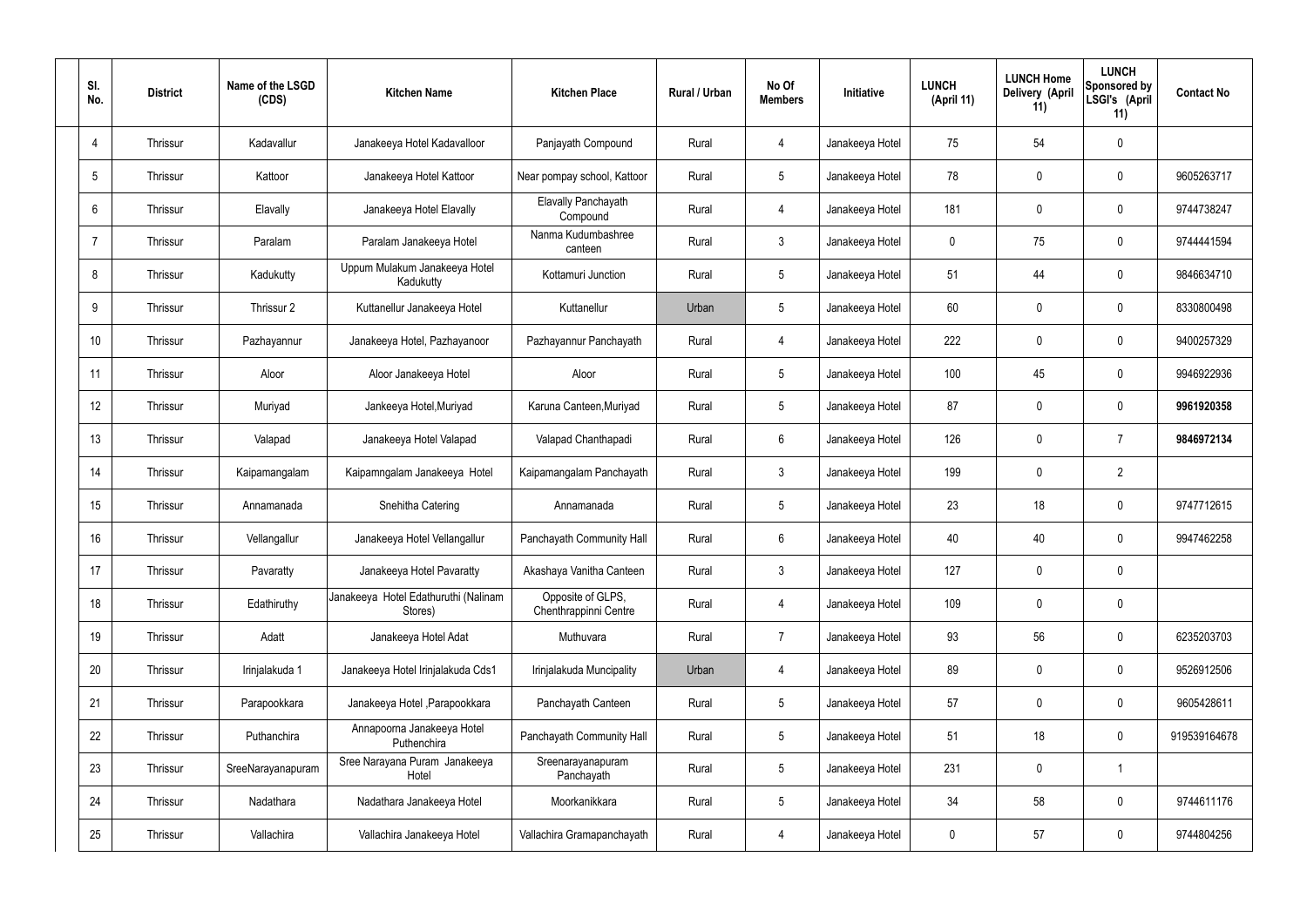| SI.<br>No. | <b>District</b> | Name of the LSGD<br>(CDS) | <b>Kitchen Name</b>                        | <b>Kitchen Place</b>                         | Rural / Urban | No Of<br><b>Members</b> | Initiative      | <b>LUNCH</b><br>(April 11) | <b>LUNCH Home</b><br>Delivery (April<br>11) | <b>LUNCH</b><br><b>Sponsored by</b><br>LSGI's (April<br>11) | <b>Contact No</b> |
|------------|-----------------|---------------------------|--------------------------------------------|----------------------------------------------|---------------|-------------------------|-----------------|----------------------------|---------------------------------------------|-------------------------------------------------------------|-------------------|
| 26         | Thrissur        | Poyya                     | Janakeeya Hotel , Poyya                    | Poyya Junction                               | Rural         | $5\phantom{.0}$         | Janakeeya Hotel | 22                         | 16                                          | 0                                                           | 7902318250        |
| 27         | Thrissur        | Wadakanchery 1            | Vrindavan Janakeeya Hotel                  | Ottupara                                     | Urban         | $5\phantom{.0}$         | Janakeeya Hotel | 192                        | 48                                          | 0                                                           |                   |
| 28         | Thrissur        | Varandarappilly           | Janakeeya Hotel                            | Varandarappilly Panchayath                   | Rural         | $5\phantom{.0}$         | Janakeeya Hotel | 98                         | 21                                          | 0                                                           | 9048283463        |
| 29         | Thrissur        | Nenmanikkara              | Vanitha Janakeeya Hotel                    | Paliyekkara, Nenmanikkara<br>Gramapanchayath | Rural         | $5\phantom{.0}$         | Janakeeya Hotel | 63                         | 11                                          | 0                                                           | 9747494386        |
| 30         | Thrissur        | Kodakara                  | Nanma Janakeeya Hotel                      | Kodakara Bus Stand                           | Rural         | $5\phantom{.0}$         | Janakeeya Hotel | 220                        | 253                                         | 0                                                           | 9946283762        |
| 31         | Thrissur        | Thekkumkkara              | Janakeeya Hotel Thekkumkara                | Vanitha Canteen, Thekkumkara                 | Rural         | $\overline{4}$          | Janakeeya Hotel | 64                         | $\mathbf 0$                                 | 0                                                           |                   |
| 32         | Thrissur        | Alagappa Ngar             | Janakeeya Hotel                            | Amballur                                     | Rural         | $5\phantom{.0}$         | Janakeeya Hotel | 150                        | 37                                          | 0                                                           | 8606553521        |
| 33         | Thrissur        | Kolazhy                   | Janakeeya Hotel Kolazhy                    | <b>ZMLP School</b>                           | Rural         | $\overline{4}$          | Janakeeya Hotel | $\mathbf 0$                | 72                                          | 0                                                           | 9645535725        |
| 34         | Thrissur        | Manalur                   | Janakeeya Hotel Manalur                    | Govt High School, Manaloor                   | Rural         | 6                       | Janakeeya Hotel | 68                         | 12                                          | $\overline{4}$                                              | 9446619441        |
| 35         | Thrissur        | Arimpur                   | Janakeeya Hotel Arimbur                    | Kudumbashree Vanitha<br>Canteen, Arimbur     | Rural         | $5\phantom{.0}$         | Janakeeya Hotel | 208                        | 62                                          | 0                                                           | 9946789338        |
| 36         | Thrissur        | Thanniyam                 | Thannyam Janakeeya Hotel                   | Peringottukara                               | Rural         | $\overline{4}$          | Janakeeya Hotel | 48                         | 18                                          | 0                                                           | 9048570194        |
| 37         | Thrissur        | Madakkathara              | Madakkathara Annapoorna Janakeeya<br>Hotel | Madakkathara                                 | Rural         | 6                       | Janakeeya Hotel | 78                         | 38                                          | 0                                                           | 9388431507        |
| 38         | Thrissur        | Athirappilly              | Panchayath Kudumbashree Canteen            | Athirappilly                                 | Rural         | $\mathbf{3}$            | Janakeeya Hotel | 0                          | 0                                           | 0                                                           | 9496151187        |
| 39         | Thrissur        | Kodassery                 | Five Star Janakeeya Hotel                  | Kodassery                                    | Rural         | $\overline{4}$          | Janakeeya Hotel | $\mathbf 0$                | $\mathbf 0$                                 | 0                                                           | 9846464927        |
| 40         | Thrissur        | Mattathur                 | Karunya<br>kudumbShree                     | Vellikkulangara                              | Rural         | $\overline{4}$          | Janakeeya Hotel | 211                        | 116                                         | 0                                                           | 8086449102        |
| 41         | Thrissur        | Koratty                   | Ruchi Janakeeya Hotel                      | Koratty                                      | Rural         | $\overline{4}$          | Janakeeya Hotel | 35                         | 115                                         | 0.00\$                                                      | 9496527583        |
| 42         | Thrissur        | Thrikkoor                 | Susthira Janakeeya Hotel                   | Alengaad                                     | Rural         | $\mathbf{3}$            | Janakeeya Hotel | 156                        | 48                                          | 4                                                           | 8111847055        |
| 43         | Thrissur        | Venkitangu                | Ottupura<br>Janakeeya Hotel Vengidangu     | Vengidangu Panchayath                        | Rural         | $\mathbf{3}$            | Janakeeya Hotel | 209                        | 69                                          | 0                                                           | 8156981840        |
| 44         | Thrissur        | Padiyoor                  | Padiyoor<br>Janakeya Hotel                 | HDC School, Kakkathuruthy                    | Rural         | $5\phantom{.0}$         | Janakeeya Hotel | 84                         | 48                                          | 0                                                           | 9048341118        |
| 45         | Thrissur        | Pariyaram                 | Samridhi Janakeeya Hotel                   | Pariyaram                                    | Rural         | $5\phantom{.0}$         | Janakeeya Hotel | 109                        | 102                                         | 0                                                           | 7025950795        |
| 46         | Thrissur        | Wadakanchery cds2         | Janakeeya Hotel, Wadakanchery cds2         | Minaloor                                     | Urban         | $\mathbf{3}$            | Janakeeya Hotel | 189                        | $\mathbf 0$                                 | 0                                                           |                   |
| 47         | Thrissur        | Kodungaloor cds2          | Jathikka Janakeeya Hotel                   | Arakkulam                                    | Urban         | $\overline{4}$          | Janakeeya Hotel | 73                         | $\pmb{0}$                                   | 0                                                           | 9745397171        |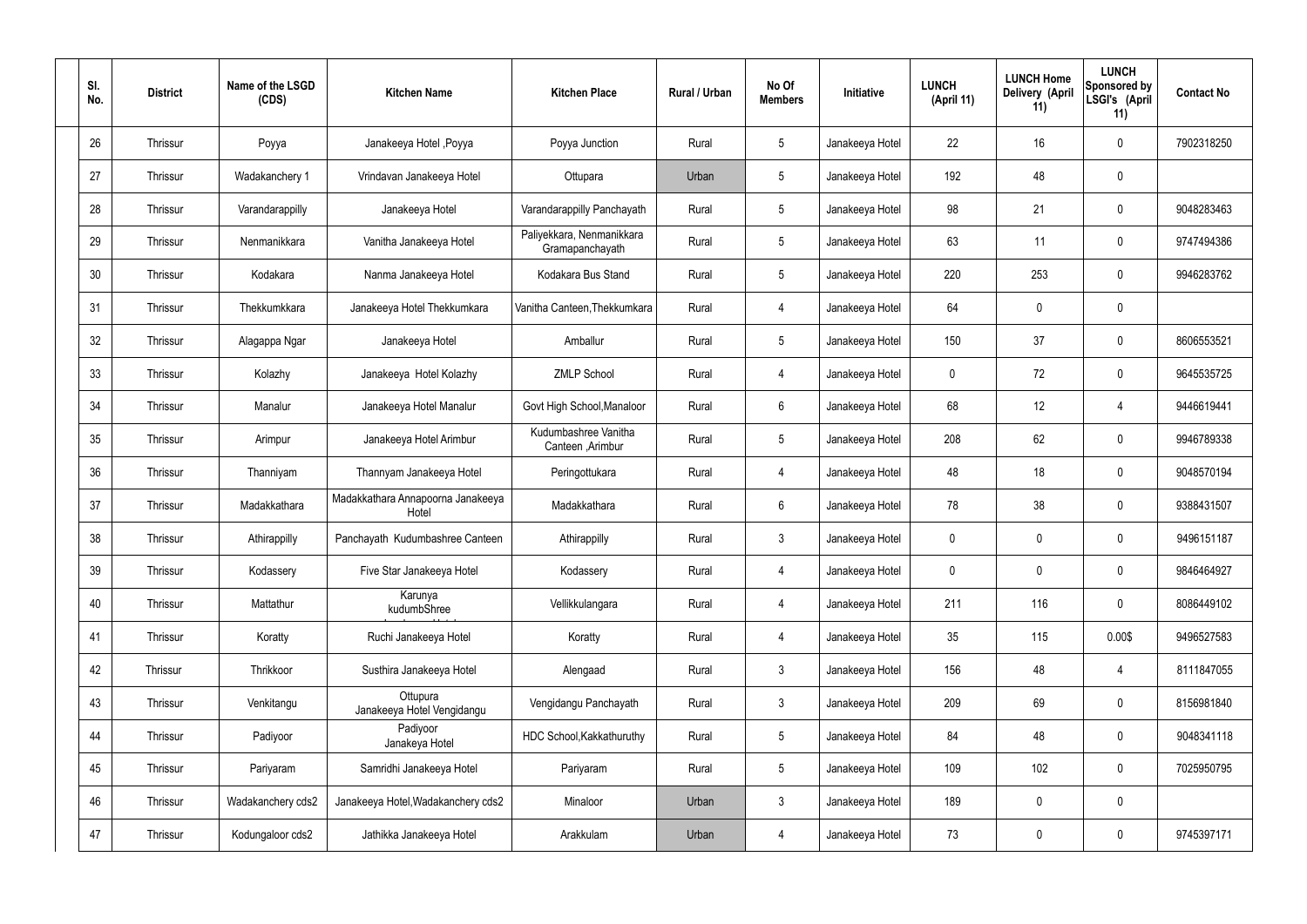|    | SI.<br>No. | <b>District</b> | Name of the LSGD<br>(CDS) | <b>Kitchen Name</b>               | <b>Kitchen Place</b>               | Rural / Urban | No Of<br><b>Members</b> | Initiative      | <b>LUNCH</b><br>(April 11) | <b>LUNCH Home</b><br>Delivery (April<br>11) | <b>LUNCH</b><br>Sponsored by<br>LSGI's (April<br>11) | <b>Contact No</b> |
|----|------------|-----------------|---------------------------|-----------------------------------|------------------------------------|---------------|-------------------------|-----------------|----------------------------|---------------------------------------------|------------------------------------------------------|-------------------|
|    | 48         | <b>Thrissur</b> | Punnayur                  | Kaipunnyam Janakeeya Hotel        | Edakazhiyur                        | Rural         | $5\phantom{.0}$         | Janakeeya Hotel | 75                         | 45                                          | $\mathbf 0$                                          | 9744680885        |
| 98 | 49         | Thrissur        | Velookkara                | Velookkara Janakeeya Hotel        | Panchayath shopping complex        | Rural         | $\mathbf{3}$            | Janakeeya Hotel | $\mathbf 0$                | $\mathbf 0$                                 | $\mathbf 0$                                          | 9048756685        |
|    | 50         | <b>Thrissur</b> | Meloor                    | Thanima Janakeeya Hotel Meloor    | Meloor centre                      | Rural         | $\overline{4}$          | Janakeeya Hotel | 108                        | 35                                          | $\mathbf 0$                                          | 7902354039        |
|    | 51         | <b>Thrissur</b> | Vallathol Nagar           | Janakeeya Hotel, Vallathol Nagar  | near youth welfare center          | rural         | $5\overline{)}$         | Janakeeya Hotel | 139                        | $\mathbf 0$                                 | $\mathbf 0$                                          | 9961296574        |
|    | 52         | <b>Thrissur</b> | Eriyad                    | janakeeya Hotel, eriyad           | community hall                     | Rural         | 4                       | Janakeeya Hotel | $\mathbf 0$                | $\mathbf 0$                                 | $\mathbf 0$                                          |                   |
|    | 53         | <b>Thrissur</b> | Edavilangu                | Janakeeya Hotel, Edavilangu       | Edavilangu Center                  | Rural         | 4                       | Janakeeya Hotel | 221                        | $\mathbf 0$                                 | $\mathbf 0$                                          |                   |
|    | 54         | <b>Thrissur</b> | Avanoor                   | Janakeeya Hotel, Avanoor          | near panchayath office,<br>Avanoor | Rural         | $5\overline{)}$         | Janakeeya Hotel | $\mathbf 0$                | $\mathbf 0$                                 | $\mathbf 0$                                          | 9447343516        |
|    | 55         | <b>Thrissur</b> | Mala                      | Janakeeya hotel Mala              | Near panchayath office, Mala       | Rural         | 4                       | Janakeeya Hotel | 132                        | 34                                          | $\mathbf 0$                                          | 9946442260        |
|    | 56         | <b>Thrissur</b> | Guruvayur1                | Guruvayur Janakeeya Hotel         | Guruvayur                          | Urban         | $\mathbf{3}$            | Janakeeya Hotel | 417                        | 207                                         | $\mathbf 0$                                          | 9961227858        |
|    | 57         | Thrissur        | Vadakkekad                | Kudumbasree janakeeya hotel       | Nalam kallu                        | Rural         | 4                       | Janakeeya Hotel | 80                         | 45                                          | $\mathbf 0$                                          | 9645190166        |
|    | 58         | <b>Thrissur</b> | Kadappuram                | Kadappuram janakeeya hotel        | Kadappuram panchayath<br>building  | Rural         | 4                       | Janakeeya Hotel | $\mathbf 0$                | $\mathbf 0$                                 | $\mathbf 0$                                          | 8156984319        |
|    | 59         | Thrissur        | Chavakkad                 | Chavakkad Janakeeya hotel         | Chavakkad, near bus stand          | Urban         | $5\overline{)}$         | Janakeeya Hotel | 199                        | 60                                          | $\mathbf 0$                                          | 7560874804        |
|    | 60         | <b>Thrissur</b> | Engadiyoor                | pavithra janikeeya hotel          | Pokulangara                        | Rural         | $5\overline{)}$         | Janakeeya Hotel | 45                         | $\mathbf 0$                                 | $\mathbf 0$                                          | 9562239618        |
|    | 61         | Thrissur        | Varavoor                  | Friends janakeeya hotel, Varavoor | Thichur                            | Rural         | $\mathbf{3}$            | Janakeeya Hotel | 83                         | $\pmb{0}$                                   | $\mathbf 0$                                          |                   |
|    | 62         | Thrisssur       | Punnayurkulam             | Punnayurkkulam janakeeya hotel    | Althara centre                     | Rural         | $5\overline{)}$         | Janakeeya Hotel | 91                         | 40                                          | $\mathbf 0$                                          | 8086093454        |
|    | 63         | Thrissur        | Thiruwilamala             | Villuadry Janakeeya hotel         | Thiruwilamala                      | Rural         | $5\overline{)}$         | Janakeeya Hotel | 189                        | $\pmb{0}$                                   | $\mathbf 0$                                          | 9846174729        |
|    | 64         | Thrissur        | Kattakampal               | Janakeeya Hotel Kattakampal       | Chirakkal                          | Rural         | $\overline{4}$          | Janakeeya Hotel | 35                         | 17                                          | $\mathbf 0$                                          |                   |
|    | 65         | Thrissur        | Kandanassery              | kandanassery janakeeya hotel      | kandanassery                       | Rural         | $5\overline{)}$         | Janakeeya Hotel | 44                         | 38                                          | $\mathbf 0$                                          |                   |
|    | 66         | Thrissur        | Kaiparambu                | Janakeeya Hotel Kaiparambu        | Near mundoor health center         | Rural         | $5\overline{)}$         | janakeeya hotel | 58                         | 35                                          | $\mathbf 0$                                          | 9645828069        |
|    | 67         | Thrissur        | Thrissur 2(new)           | kitchen girls janakeeya hotel     | Olari                              | urban         | 4                       | janakeeya hotel | 117                        | 123                                         | $\mathbf 0$                                          | 9388828112        |
|    | 68         | Thrissur        | Kuzhur                    |                                   | kuzhur                             | Rural         | $\overline{4}$          | janakeeya hotel | $\mathbf 0$                | 0                                           | $\mathbf 0$                                          | 9526566073        |
|    | 69         | Thrissur        | Chazhur                   | Chazur Janakeeya Hotel            | Pazhuvil Center                    | Rural         | $\overline{4}$          | janakeeya hotel | 62                         | 20                                          | $\boldsymbol{0}$                                     | 9061946216        |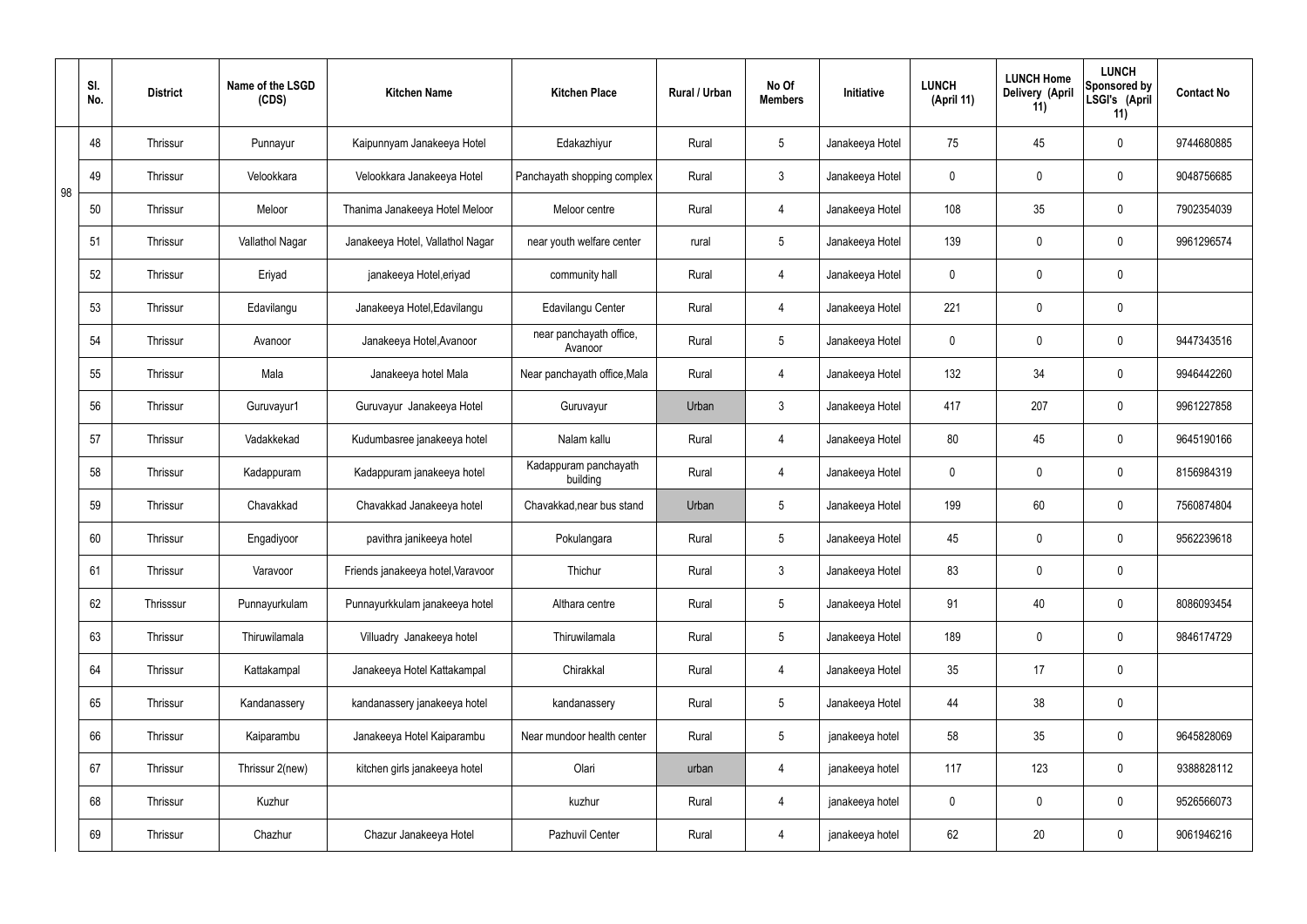| SI.<br>No. | <b>District</b> | Name of the LSGD<br>(CDS) | <b>Kitchen Name</b>          | <b>Kitchen Place</b>                   | Rural / Urban | No Of<br><b>Members</b> | Initiative      | <b>LUNCH</b><br>(April 11) | <b>LUNCH Home</b><br>Delivery (April<br>11) | <b>LUNCH</b><br>Sponsored by<br>LSGI's (April<br>11) | <b>Contact No</b> |
|------------|-----------------|---------------------------|------------------------------|----------------------------------------|---------------|-------------------------|-----------------|----------------------------|---------------------------------------------|------------------------------------------------------|-------------------|
| 70         | Thrissur        | Nattika                   | uttupura                     | Thriprayar                             | Rural         | $5\phantom{.0}$         | janakeeya hotel | 137                        | $\mathbf 0$                                 | $\pmb{0}$                                            | 9544055637        |
| 71         | Thrissur        | Thalikulam                | Nidhi janakeeya hotel        | Puthenthodu                            | Rural         | 5                       |                 | 211                        | $\mathbf 0$                                 | $\pmb{0}$                                            | 8606213960        |
| 72         | Thrissur        | Vadanapilly               | vadanappilly janakeeya hotel | vadanapilly                            | Rural         | $5\phantom{.0}$         | janakeeya hotel | 0                          | $\mathbf 0$                                 | $\pmb{0}$                                            | 9947728948        |
| 73         | Thrissur        | orumanayur                | orumanayur janakeeya hotel   | orumanayur                             | rural         | $5\phantom{.0}$         | janakeeya hotel | 87                         | 39                                          | $\mathbf 0$                                          | 9995588758        |
| 74         | Thrissur        | Panjal                    | Five-star Janakeeya hotel    | Panjal                                 | Rural         | $5\phantom{.0}$         | janakeeya hotel | 194                        | $\mathbf 0$                                 | $\pmb{0}$                                            | 9746847353        |
| 75         | Thrissur        | veloor                    | Veloor Janakeeya hotel       | veloor                                 | Rural         | $5\phantom{.0}$         | janakeeya hotel | 50                         | 65                                          | $\mathbf 0$                                          | 9447724685        |
| 76         | Thrissur        | Chowanoor                 |                              | Chowanoor                              | Rural         | $\mathbf{3}$            | janakeeya hotel | 0                          | $\mathbf 0$                                 | $\pmb{0}$                                            | 9,526,340,307     |
| 77         | Thrissur        | Puthur                    | Puthur janakeeyahotel        | puthur                                 | Rural         | $5\overline{)}$         | janakeeya hotel | 58                         | 59                                          | $\mathbf 0$                                          | 6238101595        |
| 78         | Thrissur        | Erumapetty                | subhiksha janakeeya hotel    | Erumapetty                             | Rural         | $5\phantom{.0}$         | janakeeya hotel | 101                        | 37                                          | $\pmb{0}$                                            | 9207201880        |
| 79         | Thrissur        | Kondazhy                  | Santhwanam Janakeeya Hotel   | Kondazhy                               | Rural         | $\overline{4}$          | janakeeya hotel | 20                         | $\mathbf 0$                                 | $\mathbf 0$                                          | 9526401759        |
| 80         | Thrissur        | Mullurkkara               | Kaniv Janakeeya Hotel        | Atoor                                  | Rural         | $\overline{4}$          | janakeeya hotel | 0                          | $\mathbf 0$                                 | $\pmb{0}$                                            |                   |
| 81         | Thrissur        | Porkkulam                 | Porkulam janakeeya hotel     | Parempadam                             | Rural         | $5\phantom{.0}$         | Janakeeya hotel | 0                          | 60                                          | $\pmb{0}$                                            | 8129017841        |
| 82         | Thrissur        | Puthukkad                 | Puthukkad Janakeeya Hotel    | Puthukkad                              | Rural         | $5\phantom{.0}$         | Janakeeya hotel | 76                         | 17                                          | $\mathbf 0$                                          | 7356668644        |
| 83         | Thrissur        | Choondal                  | Choondal Janakeeya Hotel     | <b>Kechery Centre</b>                  | Rural         | 8                       | Janakeeya Hotel | 95                         | 40                                          | $\pmb{0}$                                            |                   |
| 84         | Thrissur        | Cherpu                    | Cherpu Janakeeya Hotel       | Cherpu                                 | Rural         | $\mathbf{3}$            | Janakeeya Hotel | $\mathbf 0$                | 82                                          | $\pmb{0}$                                            | 9605375648        |
| 85         | Thrissur        | Mathilakam                | Mathilakam Janakeeya hotel   | Mathilakam gramapanchayath<br>compound | Rural         | $\mathbf{3}$            | Janakeeya hotel | $70\,$                     | $\mathbf 0$                                 | $\mathbf 0$                                          | 9995986808        |
| 86         | Thrissur        | Anthikad                  | Anthikad Janakeeya hotel     | Anthikad                               | Rural         | $\overline{4}$          | Janakeeya hotel | $\mathbf 0$                | $\mathbf 0$                                 | $\mathbf 0$                                          |                   |
| 87         | Thrissur        | Mullassery                | Mullassery Janakeeya Hotel   | Mullassery centre                      | Rural         | $5\overline{)}$         | Janakeeya hotel | 117                        | 92                                          | $\mathbf 0$                                          |                   |
| 88         | Thrissur        | Karalam                   | Karalam Janakeeya Hotel      | Chemmada, Karalam                      | Rural         | $\overline{4}$          | Janakeeya hotel | 75                         | $\overline{0}$                              | $\pmb{0}$                                            | 6282924636        |
| 89         | Thrissur        | Poomangalam               | Poomangalam Janakeeya Hotel  | Edakkulam                              | Rural         | $\mathbf{3}$            | Janakeeya hotel | 40                         | 22                                          | $\pmb{0}$                                            | 919947255537      |
| 90         | Thrissur        | MG Kavu                   | Annapoorna Janakeeya Hotel   | MG Kavu                                | Rural         | $\overline{4}$          | Janakeeya hotel | 124                        | 133                                         | $\mathbf 0$                                          | 7558080131        |
| 91         | Thrissur        | chelakkara                | Nila janakeeya hotel         | chelakkara                             | rural         | $5\phantom{.0}$         | janakeeya hotel | 93                         | $\mathbf 0$                                 | $\bf{0}$                                             | 9747856037        |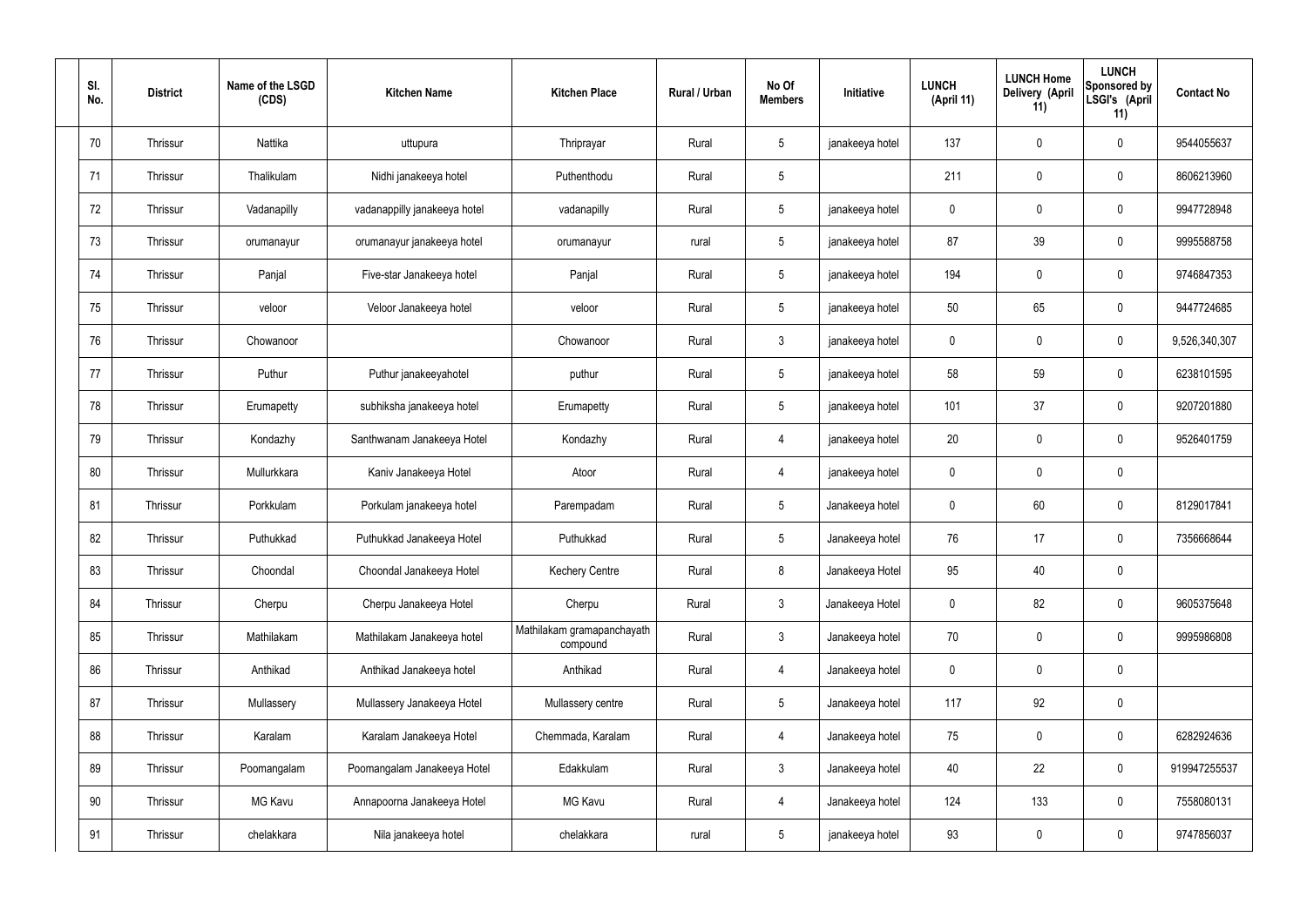|    | SI.<br>No.      | <b>District</b> | Name of the LSGD<br>(CDS) | <b>Kitchen Name</b>              | <b>Kitchen Place</b>                   | Rural / Urban | No Of<br><b>Members</b> | Initiative      | <b>LUNCH</b><br>(April 11) | <b>LUNCH Home</b><br>Delivery (April<br>11) | <b>LUNCH</b><br><b>Sponsored by</b><br>LSGI's (April<br>11) | <b>Contact No</b> |
|----|-----------------|-----------------|---------------------------|----------------------------------|----------------------------------------|---------------|-------------------------|-----------------|----------------------------|---------------------------------------------|-------------------------------------------------------------|-------------------|
|    | 92              | Thrissur        | Avinissery                | Avinissery Janakeeya Hotel       | Palakkal                               | Rural         | 4                       | janakeeya hotel | 0                          | 83                                          | $\pmb{0}$                                                   |                   |
|    | 93              | Thrissur        | Nadathara 2               | Grandmaas Janakeeya hotel        | Nadathara                              | Rural         | $5\phantom{.0}$         | Janakeeya Hotel | 106                        | 200                                         | $\overline{4}$                                              | 7034752180        |
|    | 94              | Thrissur        | Chavakkad                 | Janakeeya hotel                  | Chavakkad                              | Urban         | $5\phantom{.0}$         | Janakeeya hotel | 145                        | 29                                          | $\pmb{0}$                                                   | 9048965884        |
|    | 95              | Thrissur        | Mala 2                    | Janakeeya hotel                  |                                        | Rural         | $5\phantom{.0}$         | janakeeya hotel | 138                        | 34                                          | $\mathbf 0$                                                 | 9567844586        |
|    | 96              | Thrissur        | Thrissur1                 | Janakeeya hotel                  | Mannuthy                               | Urban         | $5\phantom{.0}$         | janakeeya hotel | 90                         | 16                                          | $\pmb{0}$                                                   | 9746287281        |
|    | 97              | Thrissur        | Vadanappilly2             | Janakeeya hotel                  | Vadanappilly                           | Rural         | $\mathbf{3}$            | janakeeya hotel | 200                        | 0                                           | $\mathbf 0$                                                 | 9947728948        |
|    | 98              | Thrissur        | Engandiyoor 2             | Ammayoon Janakeeya Hotel         | Engandiyoor                            | Rural         | 4                       | janakeeya hotel | 60                         | 40                                          | $\pmb{0}$                                                   | 7025375178        |
|    |                 |                 |                           |                                  |                                        |               | 437                     |                 | 9162                       | 3530                                        | 28                                                          |                   |
|    | 1               | Wayanad         | Vellamunda                | Thanima mess                     | 8/4 vellamuda                          | Rural         | 4                       | janakeeya Hotel | 216                        | 0                                           | $\pmb{0}$                                                   | 7025659685        |
|    | $\overline{2}$  | Wayanad         | Thavinjal                 | Sobhagya Vanitha mess            | Thalappuzha<br>chungam                 | Rural         | 4                       | janakeeya Hotel | 153                        | 45                                          | $\mathbf 0$                                                 | 9497247541        |
|    | $\mathbf{3}$    | Wayanad         | Vythiri                   | Dharshana catering               | Vythiri                                | Rural         | 4                       | janakeeya Hotel | 201                        | 0                                           | $\boldsymbol{0}$                                            | 9074598184        |
|    | $\overline{4}$  | Wayanad         | Mullankolly               | Kairali catering group           | Mullankolli                            | Rural         | $\mathbf{3}$            | janakeeya Hotel | 131                        | 0                                           | $\mathbf 0$                                                 | 9526706627        |
|    | $5\phantom{.0}$ | Wayanad         | Poothadi                  | Mary matha mess                  | Kenichira                              | Rural         | $5\phantom{.0}$         | janakeeya Hotel | 181                        | 0                                           | $\mathbf 0$                                                 | 9526376970        |
|    | $6\,$           | Wayanad         | Meppadi                   | Cafe Kudumbashree                | Meppadi                                | Rural         | $5\phantom{.0}$         | janakeeya Hotel | 220                        | 0                                           | $\mathbf 0$                                                 | 9207935764        |
|    | $\overline{7}$  | Wayanad         | Pozhuthana                | Dhanya mess                      | Pozhuthana                             | Rural         | $\mathfrak{Z}$          | janakeeya Hotel | 202                        | 0                                           | $\pmb{0}$                                                   | 8111838165        |
|    | 8               | Wayanad         | Thondernad                | Thanima canteen                  | Korom                                  | Rural         | $\mathfrak{Z}$          | janakeeya Hotel | 165                        | 0                                           | $\mathbf 0$                                                 | 8943476943        |
|    | 9               | Wayanad         | Meenangady                | Haritham Janakeeya Hotel         | Opposite police station,<br>Meenangadi | Rural         | $6\phantom{.}6$         | janakeeya Hotel | 241                        | 0                                           | $\pmb{0}$                                                   | 9526895975        |
|    | 10              | Wayanad         | Nenmeni                   | Minnaram Mess and Chappathi Unit | Cheeral                                | Rural         | $5\phantom{.0}$         | janakeeya Hotel | 136                        | 0                                           | $\mathbf 0$                                                 | 8086835886        |
|    | 11              | Wayanad         | Thirunelli                | Adigamanai Mess and Catering     | Kartikulam                             | Rural         | $5\phantom{.0}$         | janakeeya Hotel | $\mathbf 0$                | 0                                           | $\mathbf 0$                                                 | 9207406211        |
|    | 12              | Wayanad         | Mananthavady              | Dhanasree canteen                | Mananthavadi                           | Urban         | $5\phantom{.0}$         | janakeeya Hotel | 304                        | 0                                           | $\mathbf 0$                                                 | 9496997382        |
|    | 13              | Wayanad         | Ambalavayal               | <b>Ruchi Catering</b>            | kalathuvayal                           | Rural         | $5\phantom{.0}$         | janakeeya Hotel | 310                        | 0                                           | $\pmb{0}$                                                   | 9495084437        |
| 28 | 14              | Wayanad         | Kaniyambetta              | sree Vinayaka                    | millumukk                              | rural         | $5\phantom{.0}$         | janakeeya Hotel | 162                        | 0                                           | $\pmb{0}$                                                   | 9061486938        |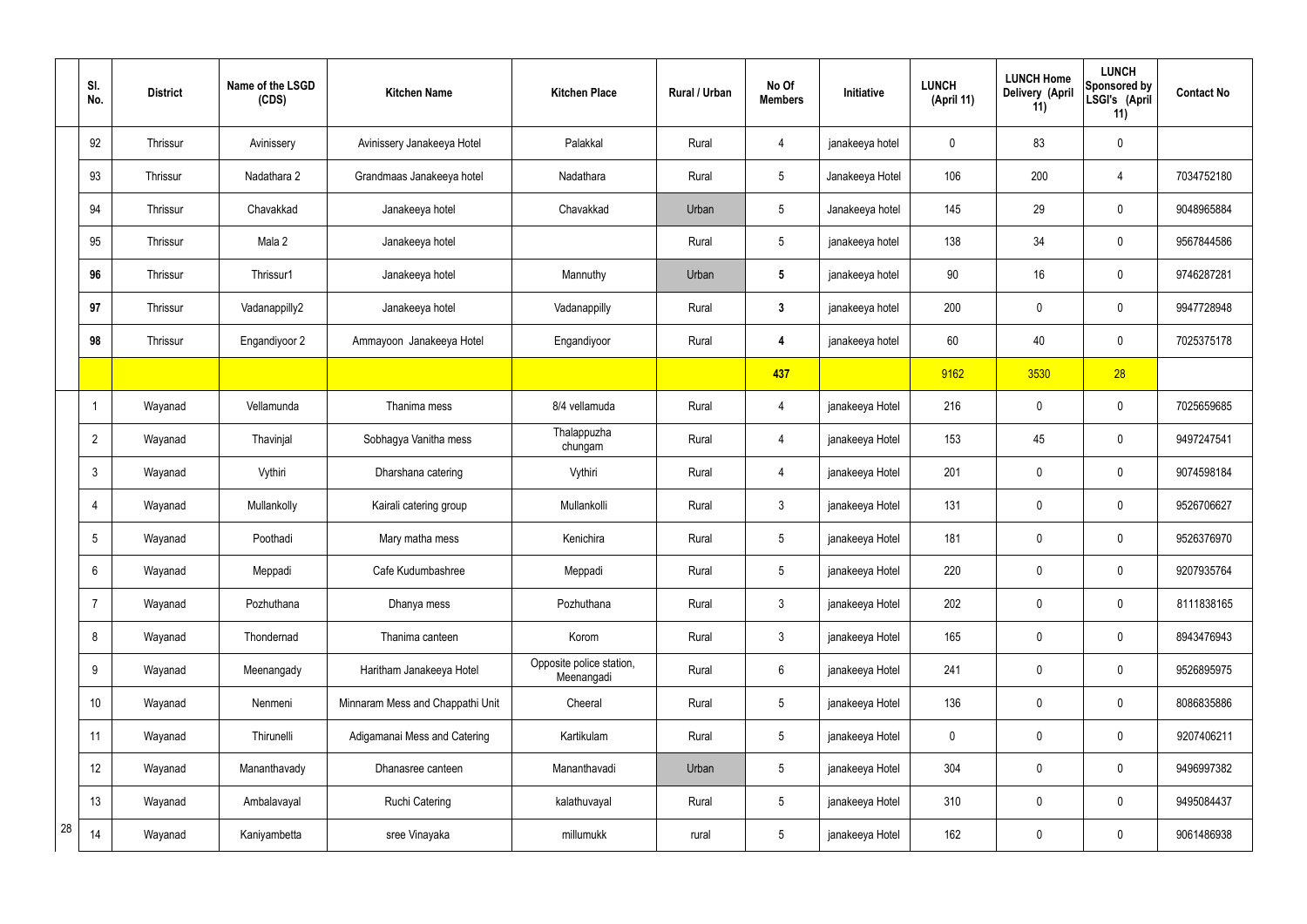| SI.<br>No. | <b>District</b> | Name of the LSGD<br>(CDS) | <b>Kitchen Name</b> | <b>Kitchen Place</b>            | Rural / Urban | No Of<br><b>Members</b> | Initiative      | <b>LUNCH</b><br>(April 11) | <b>LUNCH Home</b><br>Delivery (April<br>11) | <b>LUNCH</b><br>Sponsored by<br>LSGI's (April<br>11) | <b>Contact No</b> |
|------------|-----------------|---------------------------|---------------------|---------------------------------|---------------|-------------------------|-----------------|----------------------------|---------------------------------------------|------------------------------------------------------|-------------------|
| 15         | Wayanad         | Pulpally                  | Vinayaka catering   | Pulpally                        | Rural         | $5\phantom{.0}$         | janakeeya Hotel | 289                        | $\mathbf 0$                                 | $\mathbf 0$                                          | 9947319307        |
| 16         | Wayanad         | Noolpuzha                 | Friends catering    | Naikketty                       | Rural         | $5\overline{)}$         | janakeeya Hotel | 245                        | $\mathbf 0$                                 | $\mathbf 0$                                          | 7558019388        |
| 17         | Wayanad         | Panamaram                 | Testy mess          | Panamaram                       | Rural         | $\overline{4}$          | janakeeya Hotel | 219                        | $\mathbf 0$                                 | $\mathbf 0$                                          | 9605814620        |
| 18         | wayanad         | Moopainad                 | vanitha mess        | vaduvanchal                     | Rural         | $5\overline{)}$         | janakeeya Hotel | 140                        | $\pmb{0}$                                   | $\mathbf 0$                                          | 974596708         |
| 19         | wayanad         | Edavaka                   | <b>Teasty Mess</b>  | Irumbupalam                     | Rural         | $\overline{4}$          | janakeeya Hotel | 178                        | $\mathbf 0$                                 | $\mathbf 0$                                          | 9847842390        |
| 20         | wayanad         | kalpetta                  | shiya catering      | pallithazhe, kalpetta town      | urban         | $\mathbf{3}$            | janakeeya Hotel | 452                        | $\pmb{0}$                                   | $\mathbf 0$                                          | 6282822890        |
| 21         | wayanad         | sulthan bathery           | preethis            | near telephone exchange         | urban         | $5\overline{)}$         | janakeeya Hotel | 368                        | $\mathbf 0$                                 | $\mathbf 0$                                          | 9961088393        |
| 22         | wayanad         | Muttil                    | swad cattering      | Muttil bus stand                | Rural         | $5\phantom{.0}$         | janakeeya Hotel | 202                        | $\mathbf 0$                                 | $\mathbf 0$                                          | 9074461322        |
| 23         | wayanad         | padinjarathara            | oruma               | padinjarathara town             | Rural         | $5\overline{)}$         | janakeeya Hotel | 302                        | $\mathbf 0$                                 | $\mathbf 0$                                          | 9495814542        |
| 24         | wayanad         | kalpetta                  | Anjuse cattering    | kalpetta town                   | Urban         | $5\overline{)}$         | janakeeya Hotel | 260                        | $\mathbf 0$                                 | $\mathbf 0$                                          | 9745883809        |
| 25         | wayanad         | Thariyode                 | Haritham            | kavumadham town                 | Rural         | $\mathbf{3}$            | janakeeya Hotel | 256                        | $\mathbf 0$                                 | $\mathbf 0$                                          | 9074095457        |
| 26         | wayanad         | Mananthavady              | chothis mess        | Kozhikode road,<br>Mananthavady | Urban         | $\mathbf{3}$            | janakeeya Hotel | 210                        | $\mathbf 0$                                 | $\mathbf 0$                                          | 9947376596        |
| 27         | wayanad         | vengapalli                | Annapoorna          | vengapalli town                 | Rural         | $5\overline{)}$         | janakeeya Hotel | 293                        | $\mathbf 0$                                 | $\mathbf 0$                                          | 7592831851        |
| 28         | Wayanad         | Kottathara                | Jyothi vanitha mess | Venniyod                        | Rural         | $\mathbf{3}$            | janakeeya Hotel | 280                        | $\mathbf 0$                                 | $\mathbf 0$                                          | 9961844026        |
| 29         | Wayanad         | <b>Sulthan Bathery</b>    | Elite               | Mysore road, Bathery            | Urban         | $\mathbf{3}$            | janakeeya Hotel | 372                        | $\mathbf 0$                                 | $\mathbf 0$                                          | 9778180571        |
|            |                 |                           | 640                 |                                 |               | 122                     |                 |                            | 45                                          | $\mathbf{0}$                                         |                   |
| 29         |                 |                           |                     |                                 | <b>TOTAL</b>  | 4638                    |                 | 6472                       | 11817                                       | 173                                                  |                   |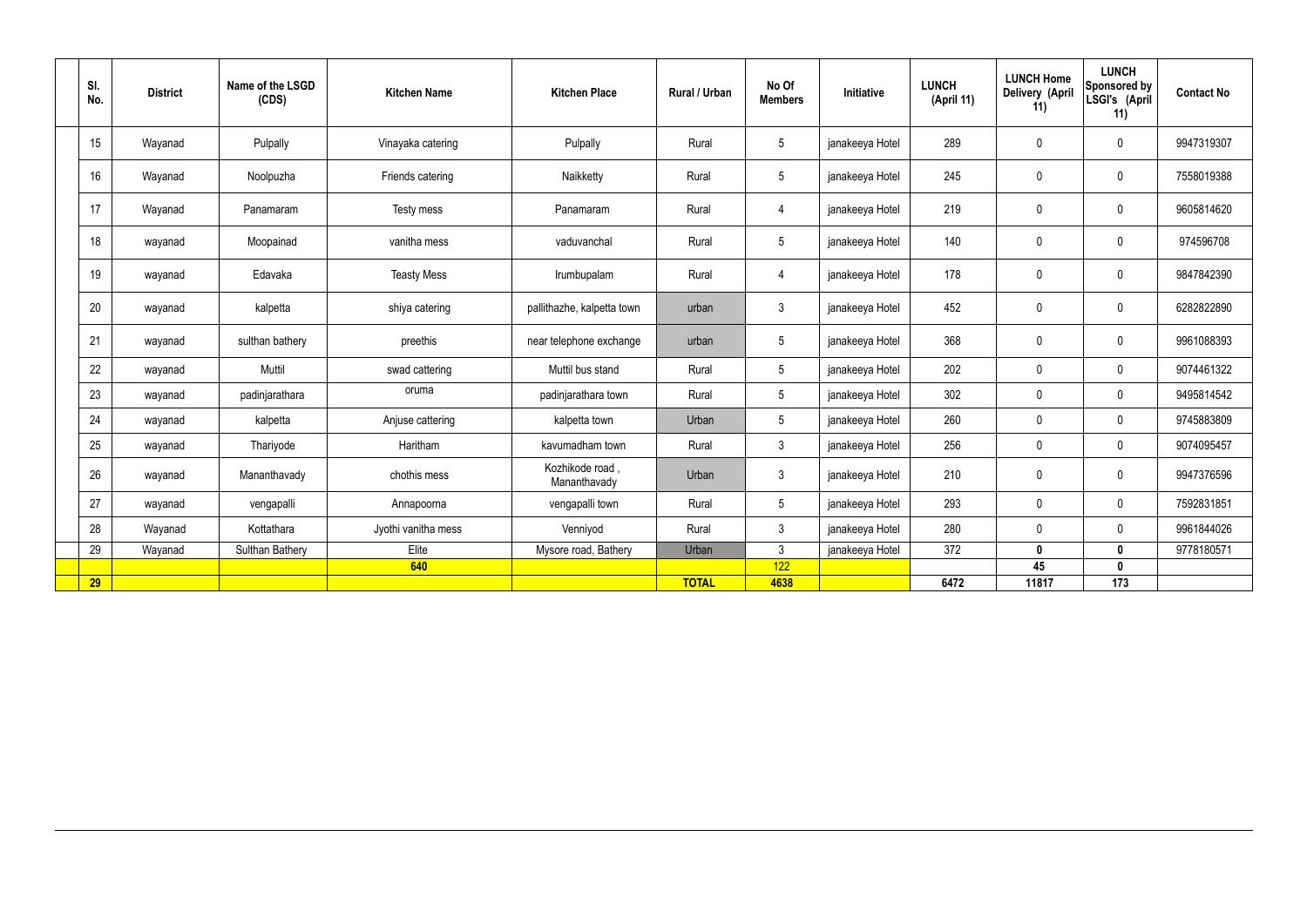| SI.<br>No. | <b>District</b> | Name of the LSGD<br>(CDS)                                                                        | <b>Kitchen Name</b>                                | <b>Kitchen Place</b>  | Rural / Urban                   | No Of<br><b>Members</b> | Initiative                                                           | <b>LUNCH</b><br>(April 11) | <b>LUNCH Home</b><br>Delivery (April<br>11) | <b>LUNCH</b><br>Sponsored by<br>LSGI's (April<br>11) | <b>Contact No</b> |
|------------|-----------------|--------------------------------------------------------------------------------------------------|----------------------------------------------------|-----------------------|---------------------------------|-------------------------|----------------------------------------------------------------------|----------------------------|---------------------------------------------|------------------------------------------------------|-------------------|
|            |                 |                                                                                                  | STATUS OF JANAKEEYA HOTELS FUNCTIONING IN DISTRICT |                       |                                 |                         | STATUS OF FOOD DISTRIBUTED THROUGH JANAKEEYA HOTELS AS ON 11.04.2022 |                            |                                             |                                                      |                   |
|            | <b>District</b> | <b>Total</b><br>Janakeeya Hotels                                                                 | <b>Rural Units</b>                                 | <b>Urban</b><br>units | <b>STATUS OF</b><br><b>FOOD</b> | Home<br><b>Delivery</b> | Food Sponsored<br>by LSGIs                                           |                            | <b>TOTAL Meals</b><br><b>Distributed</b>    |                                                      |                   |
|            | <b>TVM</b>      | 110                                                                                              | 79                                                 | 31                    | 21,908                          | $\overline{0}$          | $\overline{7}$                                                       |                            | 21,915                                      |                                                      |                   |
|            | <b>KLM</b>      | 82                                                                                               | 72 <sub>1</sub>                                    | 10 <sup>°</sup>       | 12676                           | $\overline{0}$          | 5 <sub>5</sub>                                                       |                            | 12,681                                      |                                                      |                   |
|            | PTA             | 59                                                                                               | 54                                                 | $\sqrt{5}$            | 4485                            | 567                     | $\overline{0}$                                                       |                            | 5,052                                       |                                                      |                   |
|            | <b>ALP</b>      | 89                                                                                               | 80                                                 | $\overline{9}$        | 6344                            | 3960                    | 90                                                                   |                            | 10,394                                      |                                                      |                   |
|            | <b>KTM</b>      | 82                                                                                               | 74                                                 | 8 <sup>°</sup>        | 11361                           | 195                     | $\overline{2}$                                                       | 11,558<br>6,957            |                                             |                                                      |                   |
|            | <b>IDK</b>      | 50                                                                                               | 49                                                 | $\blacktriangleleft$  | 6952                            | $\overline{0}$          | 5 <sub>5</sub>                                                       |                            |                                             |                                                      |                   |
|            | <b>EKM</b>      | 115                                                                                              | 81                                                 | 34                    | 5352                            | 914                     | $\overline{0}$                                                       |                            | 6,266                                       |                                                      |                   |
|            | <b>TSR</b>      | 98                                                                                               | 87                                                 | 11                    | 9,162                           | 3,530                   | 28                                                                   |                            | 12,720                                      |                                                      |                   |
|            | PGT             | $102$                                                                                            | 92                                                 | 10 <sup>°</sup>       | 14,340                          | $\overline{0}$          | 17                                                                   |                            | 14,357                                      |                                                      |                   |
|            | <b>MLP</b>      | 128                                                                                              | 107                                                | 21                    | 18,972                          | 5374                    | 21                                                                   |                            | 24,367                                      |                                                      |                   |
|            | <b>WYD</b>      | 29                                                                                               | 24                                                 | 5 <sub>1</sub>        | $\overline{0}$                  | 45                      | $\overline{0}$                                                       |                            | 45                                          |                                                      |                   |
|            | <b>KKD</b>      | 107                                                                                              | 77 <sub>1</sub>                                    | 30 <sup>°</sup>       | 28,778                          | 762                     | $\, 8$                                                               |                            | 29,548                                      |                                                      |                   |
|            | <b>KNR</b>      | 91                                                                                               | 76                                                 | 15 <sub>1</sub>       | 18,518                          | $\overline{0}$          | 18                                                                   |                            | 18,536                                      |                                                      |                   |
|            | <b>KSG</b>      | 44                                                                                               | 38                                                 | 6 <sup>1</sup>        | 197                             | $\overline{0}$          | $\pmb{0}$                                                            |                            | 197                                         |                                                      |                   |
|            | <b>Total</b>    | 1186                                                                                             | 990                                                | 196                   | 159,045                         | 15,347                  | 201                                                                  |                            | 174,593                                     |                                                      |                   |
|            |                 |                                                                                                  | 2262                                               |                       |                                 | 174,593                 |                                                                      |                            |                                             |                                                      |                   |
|            | <b>Date</b>     | <b>Grand Total of meals</b><br><b>Distributed through</b><br>Janakeeya hotel as<br>on 11.04.2022 | Urban<br>units                                     | <b>Total</b><br>units | Rs. 20 /Lunch<br><b>Parcel</b>  | Home<br><b>Delivery</b> | <b>LUNCH</b><br>sponsored by<br><b>LSGIs</b>                         |                            | <b>Total Meals</b>                          |                                                      |                   |
|            |                 | 990                                                                                              | 196                                                | 1186                  | 159,045                         | 15,347                  | 201                                                                  |                            | 174,593                                     |                                                      |                   |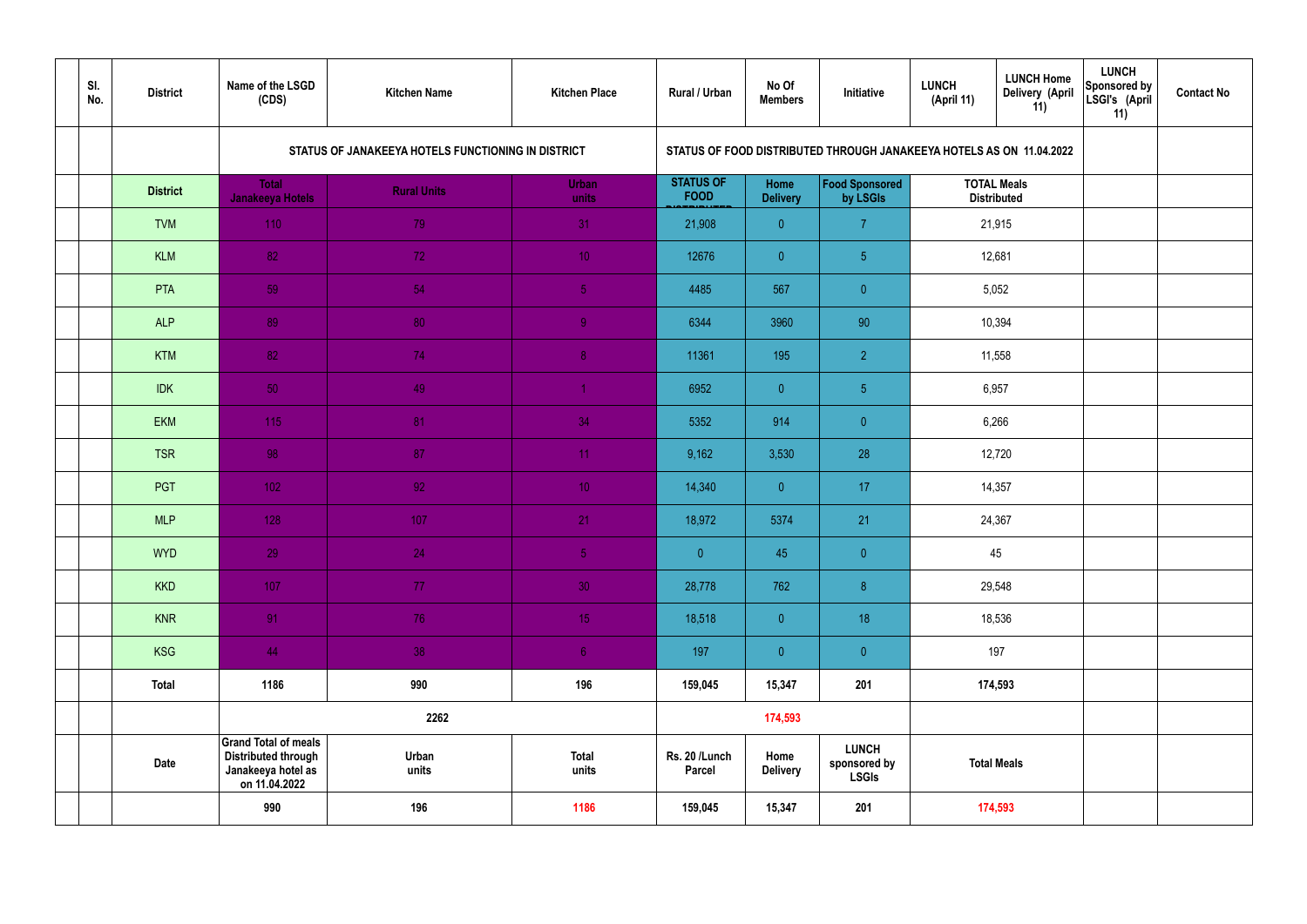| SI.<br>No. | <b>District</b> | Name of the LSGD<br>(CDS) | <b>Kitchen Name</b> | <b>Kitchen Place</b> | <b>Rural / Urban</b> | No Of<br><b>Members</b> | Initiative | <b>LUNCH</b><br>(April 11) | <b>LUNCH Home</b><br><b>Delivery (April</b><br>11 | LUNCH<br>Sponsored by<br>'LSGI's<br>(April<br>11) | <b>Contact No</b> |
|------------|-----------------|---------------------------|---------------------|----------------------|----------------------|-------------------------|------------|----------------------------|---------------------------------------------------|---------------------------------------------------|-------------------|
|------------|-----------------|---------------------------|---------------------|----------------------|----------------------|-------------------------|------------|----------------------------|---------------------------------------------------|---------------------------------------------------|-------------------|

| Districts with same number of hotels<br>(Each district use seperate cell for filling the | tvm                                                                                                                                                                                                                                                                                                                                                                                                                                                                                                                                                                                                                                                                                                                                                                     | Wayanad        | Alappuzha                     | Malappuram     | Kozhikode      | Thrissur      | Kollam      |               |  |  |  |
|------------------------------------------------------------------------------------------|-------------------------------------------------------------------------------------------------------------------------------------------------------------------------------------------------------------------------------------------------------------------------------------------------------------------------------------------------------------------------------------------------------------------------------------------------------------------------------------------------------------------------------------------------------------------------------------------------------------------------------------------------------------------------------------------------------------------------------------------------------------------------|----------------|-------------------------------|----------------|----------------|---------------|-------------|---------------|--|--|--|
| details)                                                                                 | Ernakulam                                                                                                                                                                                                                                                                                                                                                                                                                                                                                                                                                                                                                                                                                                                                                               | Kasaragod      | Kottayam                      | Palakkad       | Pathanamthitta | Ernakulam     | Kasaragod   |               |  |  |  |
| Districts with number of hotels increased                                                |                                                                                                                                                                                                                                                                                                                                                                                                                                                                                                                                                                                                                                                                                                                                                                         |                |                               |                |                |               |             |               |  |  |  |
| (Each district use seperate cell for filling the<br>details)                             |                                                                                                                                                                                                                                                                                                                                                                                                                                                                                                                                                                                                                                                                                                                                                                         |                |                               |                |                |               |             |               |  |  |  |
| Districts with number of hotels with zero entry of<br>meals                              | Thrissur(89)                                                                                                                                                                                                                                                                                                                                                                                                                                                                                                                                                                                                                                                                                                                                                            | Kasargod (4)   | Kottayam(7)                   | Alappuzha (59) | Malappuram(21) | Kozhikode (4) | Kannur- (3) | Ernakulam(84) |  |  |  |
| (Each district use seperate cell for filling the<br>details)                             | pathanamthitta(9)                                                                                                                                                                                                                                                                                                                                                                                                                                                                                                                                                                                                                                                                                                                                                       | Trivandum (10) | ERNAKULAM (99)   Palakkad(89) |                | Wayanad -(1)   | Idukki(39)    | Kollam (13) |               |  |  |  |
| New hotels started (numbers)                                                             |                                                                                                                                                                                                                                                                                                                                                                                                                                                                                                                                                                                                                                                                                                                                                                         |                |                               |                |                |               |             |               |  |  |  |
| New hotels started at (location)                                                         |                                                                                                                                                                                                                                                                                                                                                                                                                                                                                                                                                                                                                                                                                                                                                                         |                |                               |                |                |               |             |               |  |  |  |
|                                                                                          | kottayam-Ayarkunnam, chempu, madapally,melukavu, Pampady, t v puram, Thalanadu, vechoor, vechoor                                                                                                                                                                                                                                                                                                                                                                                                                                                                                                                                                                                                                                                                        |                |                               |                |                |               |             |               |  |  |  |
|                                                                                          | Alappuzha - Ala Alappuzha North Alappuzha South Alappuzha South Alappuzha South Ambalappuzha North Ambalappuzha South Arattupuzha Arookutty Aroor Aryad Budhanoor<br>Chambakulam Chenganoor Chennam Pallippuram Cheriyanad Cherthala Municipality Cherthala Municipality Cherthala South Chingoli Chunakkara Devikulangara Edathua Ezhupunna Harippad<br>Kadakkarappally Kandalloor Kanjikuzhy Karthikappally Kavalam Kodamthurath Krishnapuram Kuthiyathode Mannar Mavelikkara Thamarakulam Mavelikkara Thekkekara Mulakkuzha Muttar Nedumudy<br>Neelamperoor Panavally Pandanad Pattanakkad Pulincunnu Puliyoor Punnapra North Punnapra South Purakad Purakad Ramankary Thaicattussery Thakazhy Thannermukkom Thiruvanvandoor Thuravoor<br>Vayalar Veliyanad Venmoney |                |                               |                |                |               |             |               |  |  |  |
|                                                                                          | Assamannoor,Chendamangalam,cheranelloor,Edakkattuvayal,Edavanakkad,Keezhmad,Kochi East,Kochi South,kochi west,kuzhuppilly,Kunnukara,manjalloor,Maradu,Paingottoor,Pootrikka, thrikkakkara<br>west, Thrikkakkara east,                                                                                                                                                                                                                                                                                                                                                                                                                                                                                                                                                   |                |                               |                |                |               |             |               |  |  |  |
|                                                                                          | Kozhikode- Koduvally, Kattippara, Atholi, Kodiyathur (Today off)                                                                                                                                                                                                                                                                                                                                                                                                                                                                                                                                                                                                                                                                                                        |                |                               |                |                |               |             |               |  |  |  |
|                                                                                          | Edavetty, manakkad, konnathadi 1, konnathadi 2<br>Idukki -                                                                                                                                                                                                                                                                                                                                                                                                                                                                                                                                                                                                                                                                                                              |                |                               |                |                |               |             |               |  |  |  |
|                                                                                          | Kollam:-Ittiva, Oachira, Thazhava, Chithara, Karunagappally, Perayam, Kareepra, Kalluvathukkal, Kummil, Nedumpana, Kottamkara, Panayam, Edamulakkal-Deepam JHs not opened today                                                                                                                                                                                                                                                                                                                                                                                                                                                                                                                                                                                         |                |                               |                |                |               |             |               |  |  |  |
|                                                                                          | Pathanamthitta : Nedumbram, thottappuzhasherry, naranamoozhi, perunadu, pazhavangadi, Mylapra, kulanada, Aranmula, pandalam                                                                                                                                                                                                                                                                                                                                                                                                                                                                                                                                                                                                                                             |                |                               |                |                |               |             |               |  |  |  |